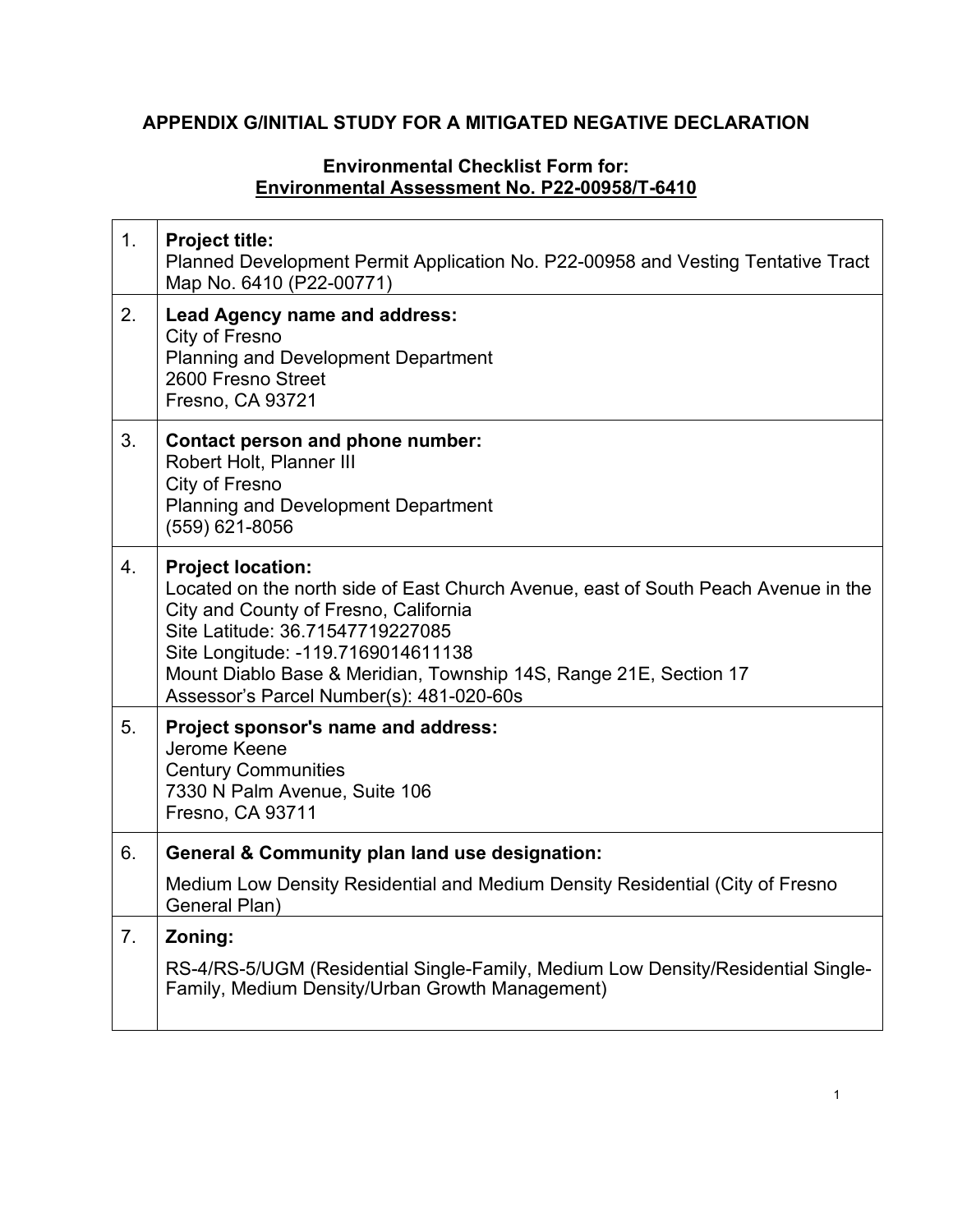# 8. **Description of project:**

Planned Development Permit Application No. P22-00958 and Tentative Tract Map No. 6410 (P22-00771) was filed by Century Communities. The applicant proposes to subdivide approximately 11.97 acres of property into a 73-lot subdivision to include appurtenant infrastructure consistent with the General Plan designation of Medium Low Density Residential and Medium Density Residential. The Project also includes trail dedication to the City along the north property boundary for future trail connection (Outlots A & B). The applicant also proposes a planned development to allow for a Density Transfer, per Section 15-310.C, which states, "The number of units per acre prescribed in the applicable plans for an existing or proposed zone district shall not be transferred to another existing or proposed zone district, unless a transfer is approved through the processing of a Planned Development Permit which includes all zone districts involved in the proposed transfer."

| 9.  |                                                                                                                      | <b>Surrounding land uses and setting:</b>               |                                                                                                                                                                                               |                                                                                                             |  |  |  |
|-----|----------------------------------------------------------------------------------------------------------------------|---------------------------------------------------------|-----------------------------------------------------------------------------------------------------------------------------------------------------------------------------------------------|-------------------------------------------------------------------------------------------------------------|--|--|--|
|     |                                                                                                                      | <b>Planned Land Use</b>                                 | <b>Existing Zoning</b>                                                                                                                                                                        | <b>Existing Land Use</b>                                                                                    |  |  |  |
|     | <b>Medium Low</b><br><b>Density Residential</b><br><b>North</b><br>& Medium Density<br><b>Residential</b>            |                                                         | RS-4/RS-5/CC/UGM<br>(Residential Single-Family,<br><b>Medium Low</b><br><b>Density/Residential Single-</b><br>Family, Medium<br>Density/Commercial -<br>Community/Urban Growth<br>Management) | Conventional<br>Single-Family<br><b>Residential</b><br>Neighborhood and<br><b>Vacant Commercial</b><br>Land |  |  |  |
|     | <b>East</b>                                                                                                          | <b>Medium Low</b><br><b>Density Residential</b>         | RS-4/UGM<br>(Residential Single-Family,<br>Medium Low Density/Urban<br>Growth Management)                                                                                                     | Conventional<br>Single-Family<br><b>Residential</b><br>Neighborhood                                         |  |  |  |
|     | <b>South</b>                                                                                                         | Public &<br>Institutional -<br><b>Elementary School</b> | <b>PI/UGM</b><br>(Public & Institutional/Urban<br>Growth Management)                                                                                                                          | <b>Elementary School</b>                                                                                    |  |  |  |
|     | <b>West</b>                                                                                                          | <b>Medium Density</b><br><b>Residential</b>             | RS-5/UGM<br>(Residential Single-Family,<br>Medium Density/Urban Growth<br>Management)                                                                                                         | Conventional<br>Single-Family<br><b>Residential</b><br>Neighborhood                                         |  |  |  |
| 10. | Other public agencies whose approval is required (e.g., permits, financing<br>approval, or participation agreement): |                                                         |                                                                                                                                                                                               |                                                                                                             |  |  |  |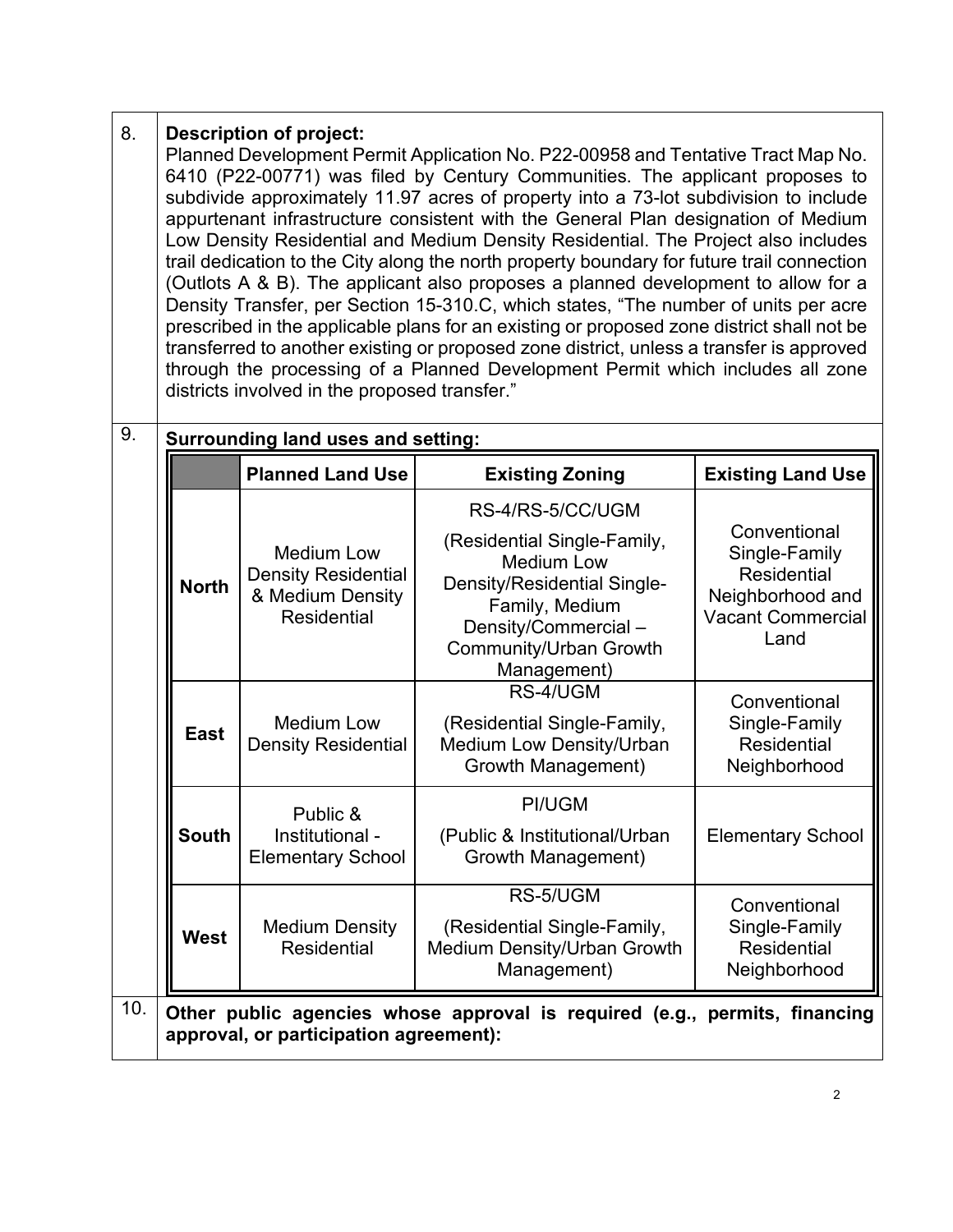|     | Planning and Development Department, Building & Safety Services Division;<br>Department of Public Works; Department of Public Utilities; County of Fresno,<br>Department of Community Health; County of Fresno, Department of Public Works and<br>Planning; City of Fresno Fire Department; Fresno Metropolitan Flood Control District;<br>Fresno Irrigation District; and, San Joaquin Valley Air Pollution Control District.                                                                                                                                                                                                                                                                                                                                                                                                                                                                                                                                                                                                                                                                                                                                                                                                                                                                                                                                                                                                                                      |
|-----|---------------------------------------------------------------------------------------------------------------------------------------------------------------------------------------------------------------------------------------------------------------------------------------------------------------------------------------------------------------------------------------------------------------------------------------------------------------------------------------------------------------------------------------------------------------------------------------------------------------------------------------------------------------------------------------------------------------------------------------------------------------------------------------------------------------------------------------------------------------------------------------------------------------------------------------------------------------------------------------------------------------------------------------------------------------------------------------------------------------------------------------------------------------------------------------------------------------------------------------------------------------------------------------------------------------------------------------------------------------------------------------------------------------------------------------------------------------------|
| 11. | Have California Native American tribes traditionally and culturally affiliated with<br>the project area requested consultation pursuant to Public Resources Code<br>(PRC) Section 21080.3.1? If so, has consultation begun?                                                                                                                                                                                                                                                                                                                                                                                                                                                                                                                                                                                                                                                                                                                                                                                                                                                                                                                                                                                                                                                                                                                                                                                                                                         |
|     | The State requires lead agencies to consider the potential effects of proposed projects<br>and consult with California Native American tribes during the local planning process for<br>the purpose of protecting Traditional Tribal Cultural Resources through the California<br>Environmental Quality Act (CEQA) Guidelines. Pursuant to PRC Section 21080.3.1,<br>the Lead Agency shall begin consultation with the California Native American tribe that<br>is traditionally and culturally affiliated with the geographical area of the proposed<br>project. Such significant cultural resources are either sites, features, places, cultural<br>landscapes, sacred places, and objects with cultural value to a tribe which is either on<br>or eligible for inclusion in the California Historic Register or local historic register or, the<br>Lead Agency, at its discretion, and support by substantial evidence, choose to treat the<br>resources as a Tribal Cultural Resources (PRC Section 21074(a)(1-2)). According to<br>the most recent census data, California is home to 109 currently recognized Indian<br>tribes. Tribes in California currently have nearly 100 separate reservations or<br>Rancherias. Fresno County has a number of Rancherias such as Table Mountain<br>Rancheria, Millerton Rancheria, Big Sandy Rancheria, Cold Springs Rancheria, and<br>Squaw Valley Rancheria. These Rancherias are not located within the city limits. |
|     | Conducting consultation early in the CEQA process allows tribal governments, lead<br>agencies, and project proponents to discuss the level of environmental review, identify<br>and address potential adverse impacts to tribal cultural resources, and reduce the<br>potential for delay and conflict in the environmental review process. (See PRC Section<br>21083.3.2.) Information may also be available from the California Native American<br>Heritage Commission's Sacred Lands File per PRC Section 5097.96 and the California<br>Historical Resources Information System administered by the California Office of<br>Historic Preservation. Please also note that PRC Section 21082.3(c) contains<br>provisions specific to confidentiality.                                                                                                                                                                                                                                                                                                                                                                                                                                                                                                                                                                                                                                                                                                              |
|     | Currently, the Table Mountain Rancheria Tribe and the Dumna Wo Wah Tribe have<br>requested to be notified pursuant to Assembly Bill 52 (AB 52). A certified letter was<br>mailed to the aforementioned tribes on April 15, 2022. The 30-day comment period<br>ended on May 16, 2022. Both tribes did not request consultation.                                                                                                                                                                                                                                                                                                                                                                                                                                                                                                                                                                                                                                                                                                                                                                                                                                                                                                                                                                                                                                                                                                                                      |

ENVIRONMENTAL FACTORS POTENTIALLY AFFECTED: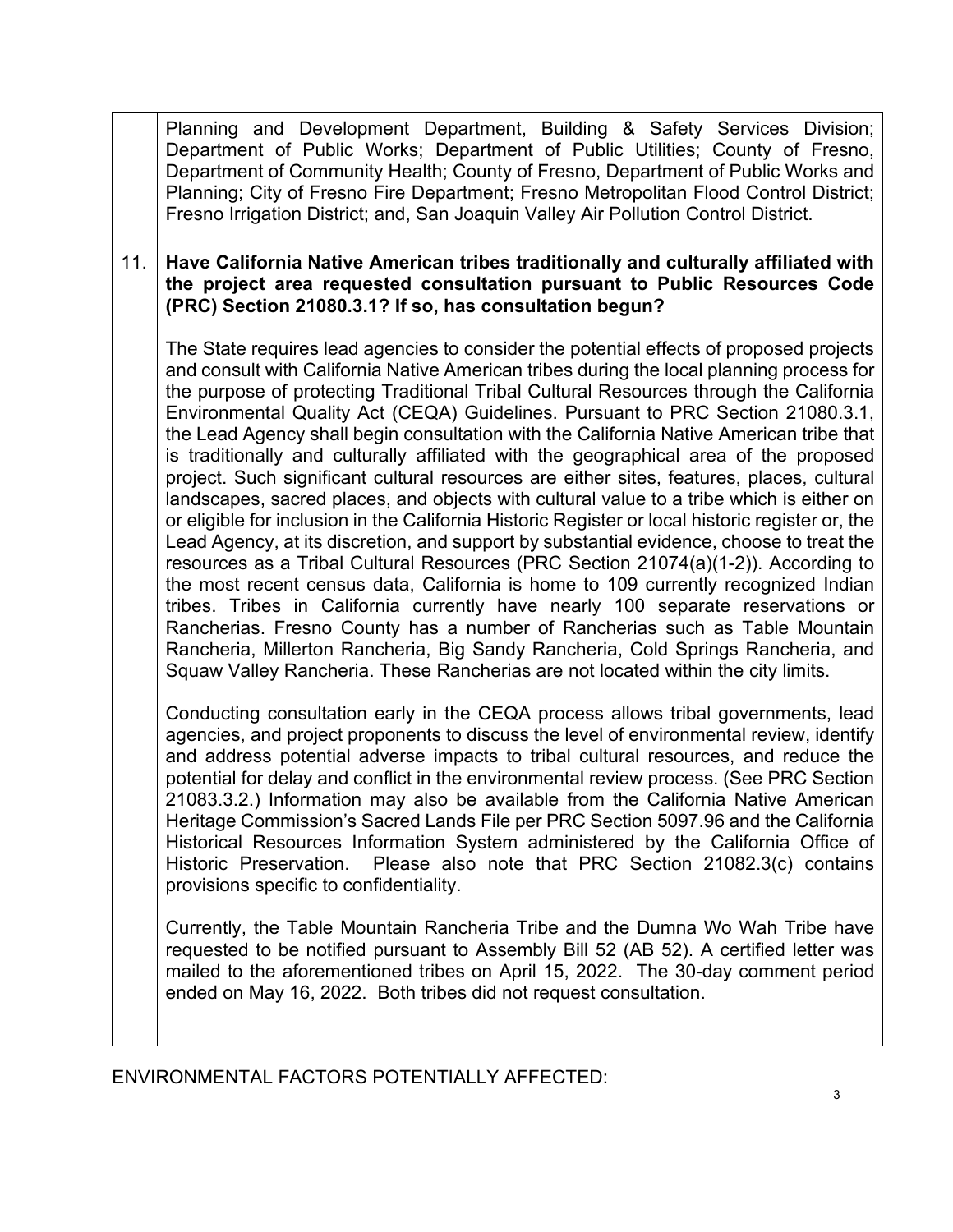The environmental factors checked below would be potentially affected by this project, involving at least one impact that is a "Potentially Significant Impact" as indicated by the checklist on the following pages.

| Aesthetics                                |    | <b>Agriculture and Forestry Resources</b> |
|-------------------------------------------|----|-------------------------------------------|
| <b>Air Quality</b>                        |    | <b>Biological Resources</b>               |
| <b>Cultural Resources</b>                 | L  | Energy                                    |
| Geology/Soils                             |    | <b>Greenhouse Gas Emissions</b>           |
| <b>Hazards and Hazardous Materials</b>    |    | <b>Hydrology/Water Quality</b>            |
| Land Use/Planning                         | r. | <b>Mineral Resources</b>                  |
| <b>Noise</b>                              |    | Population/Housing                        |
| <b>Public Services</b>                    |    | Recreation                                |
| Transportation                            |    | <b>Tribal Cultural Resources</b>          |
| Utilities/Service Systems                 |    | Wildfire                                  |
| <b>Mandatory Findings of Significance</b> |    |                                           |

DETERMINATION: (To be completed by the Lead Agency)

On the basis of this initial evaluation:

| I find that the proposed project COULD NOT have a significant effect on the<br>environment, and a NEGATIVE DECLARATION will be prepared.                                                                                                                                                                                                                                                                                                                                                          |
|---------------------------------------------------------------------------------------------------------------------------------------------------------------------------------------------------------------------------------------------------------------------------------------------------------------------------------------------------------------------------------------------------------------------------------------------------------------------------------------------------|
| I find that although the proposed project could have a significant effect on the<br>environment, there will not be a significant effect in this case because revisions in<br>the project have been made by or agreed to by the project proponent. A MITIGATED<br>NEGATIVE DECLARATION will be prepared.                                                                                                                                                                                           |
| I find that the proposed project MAY have a significant effect on the environment,<br>and an ENVIRONMENTAL IMPACT REPORT (EIR) is required.                                                                                                                                                                                                                                                                                                                                                       |
| I find that the proposed project MAY have a "potentially significant impact" or<br>"potentially significant unless mitigated" impact on the environment, but at least one<br>effect 1) has been adequately analyzed in an earlier document pursuant to applicable<br>legal standards, and 2) has been addressed by mitigation measures based on the<br>earlier analysis as described on attached sheets. An EIR is required, but it must<br>analyze only the effects that remain to be addressed. |
| I find that although the proposed project could have a significant effect on the<br>environment, because all potentially significant effects (a) have been analyzed<br>adequately in an earlier EIR or NEGATIVE DECLARATION pursuant to applicable<br>standards, and (b) have been avoided or mitigated pursuant to that earlier EIR or                                                                                                                                                           |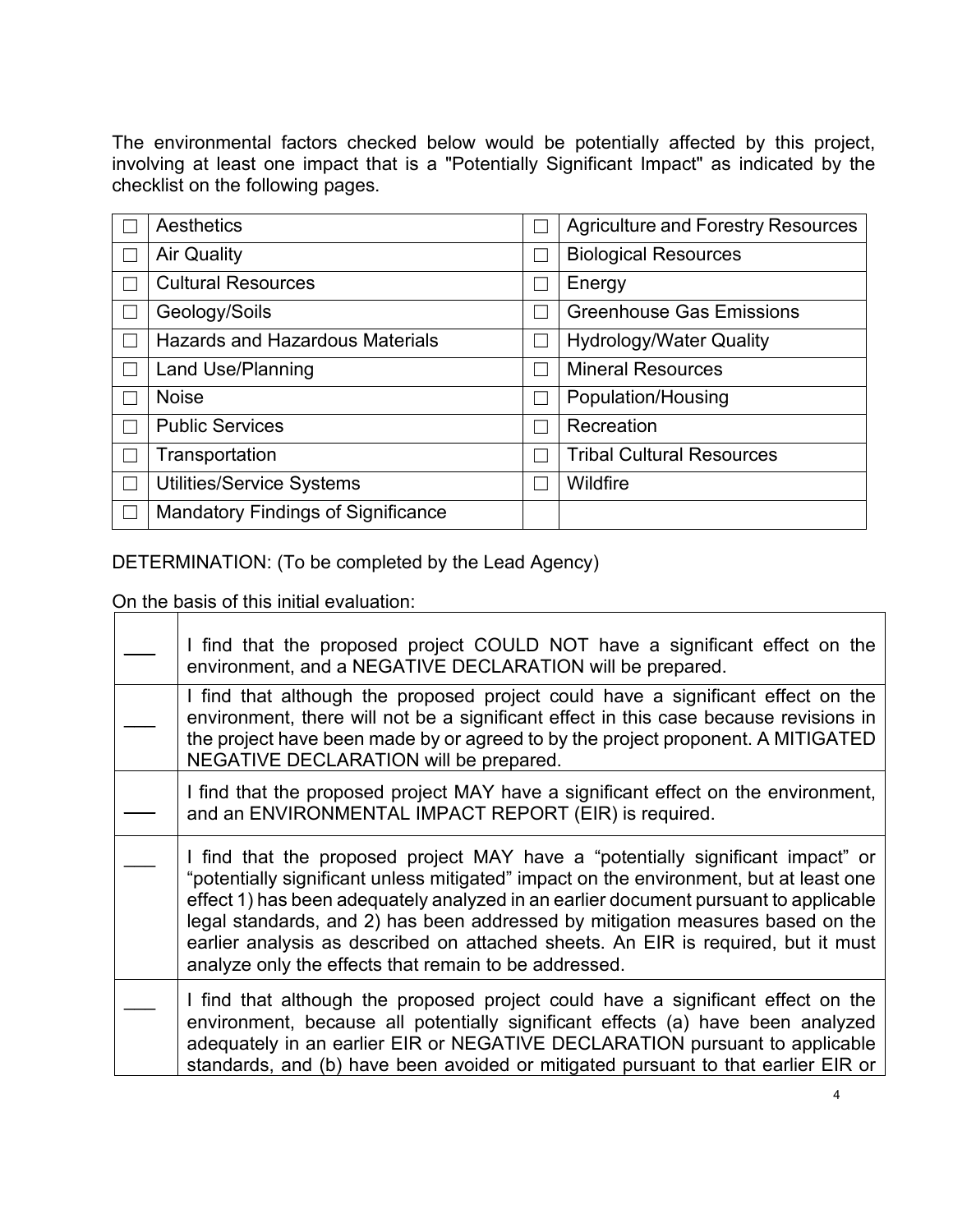NEGATIVE DECLARATION, including revisions or mitigation measures that are imposed upon the proposed project, nothing further is required.

 $05/20/2022$ 

Planner Name, Title Date

EVALUATION OF ADDITIONAL ENVIRONMENTAL IMPACTS NOT ASSESSED IN PROGRAM ENVIRONMENTAL IMPACT REPORT SCH NO. 2019050005 PREPARED FOR THE APPROVED FRESNO GENERAL PLAN (GP PEIR):

Note to preparer: For projects that are consistent with the Fresno General Plan and Zoning (or where the zoning will be changed only for the purposes of achieving consistency with the General Plan), tiering pursuant to CEQA Guidelines Section 15152 may be used. If tiering will be used, please comply with the requirements of Section 15152(g).

For projects that are not completely consistent with the Fresno General Plan and Zoning (i.e., projects that include a General Plan Amendment and/or Rezone), the provisions of CEQA Guidelines Section 15152 do not apply. However, the GP PEIR and its analysis may still be incorporated by reference to provide a basis for the project's initial study, to address regional influences, secondary effects, cumulative impacts, and broad alternatives pursuant to CEQA Guidelines 15168(d).

- 1. For purposes of this Initial Study, the following answers have the corresponding meanings:
	- a. "No Impact" means the specific impact category does not apply to the project or that the record sufficiently demonstrates that project-specific factors or general standards applicable to the project will result in no impact for the threshold under consideration.
	- b. "Less Than Significant Impact" means there is an impact related to the threshold under consideration, but that impact is less than significant.
	- c. "Less Than Significant with Mitigation Incorporation" means there is a potentially significant impact related to the threshold under consideration; however, with the mitigation incorporated into the project, the impact is less than significant. For purposes of this Initial Study, "mitigation incorporated into the project" means mitigation originally described in the GP PEIR and applied to an individual project, as well as mitigation developed specifically for an individual project.
	- d. "Potentially Significant Impact" means there is substantial evidence that an effect may be significant related to the threshold under consideration.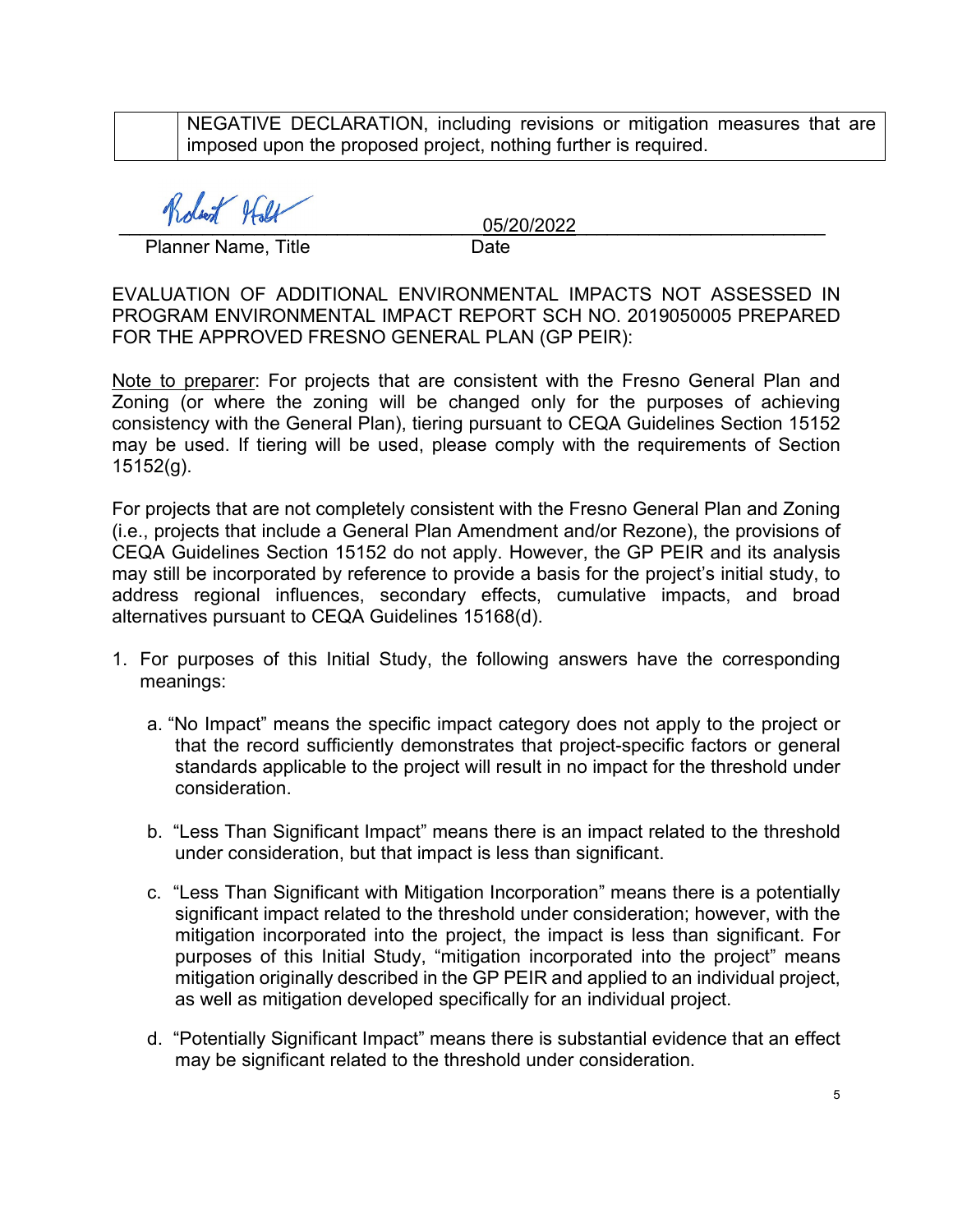- 2. A brief explanation is required for all answers except "No Impact" answers that are adequately supported by the information sources a Lead Agency cites in the parentheses following each question. A "No Impact" answer is adequately supported if the referenced information sources show that the impact simply does not apply to projects like the one involved (e.g., the project falls outside a fault rupture zone). A "No Impact" answer should be explained where it is based on project-specific factors as well as general standards (e.g., the project will not expose sensitive receptors to pollutants, based on a project-specific screening analysis).
- 3. All answers must take account of the whole action involved, including off-site as well as on-site, cumulative as well as project-level, indirect as well as direct, and construction as well as operational impacts.
- 4. Once the Lead Agency has determined that a particular physical impact may occur, then the checklist answers must indicate whether the impact is potentially significant, less than significant with mitigation, or less than significant. "Potentially Significant Impact" is appropriate if there is substantial evidence that an effect may be significant. If there are one or more "Potentially Significant Impact" entries when the determination is made, an EIR is required.
- 5. "Negative Declaration: Less Than Significant With Mitigation Incorporated" applies where the incorporation of mitigation measures has reduced an effect from "Potentially Significant Impact" to a "Less Than Significant Impact." The Lead Agency must describe the mitigation measures and briefly explain how they reduce the effect to a less than significant level (mitigation measures from "Earlier Analyses," as described in (6) below, may be cross-referenced).
- 6. Earlier analyses may be used where, pursuant to the tiering, Program EIR, or other CEQA process, an effect has been adequately analyzed in an earlier EIR or negative declaration. Section 15063(c)(3)(D). In this case, a brief discussion should identify the following:
	- a. Earlier Analysis Used. Identify and state where they are available for review.
	- b. Impacts Adequately Addressed. Identify which effects from the above checklist were within the scope of and adequately analyzed in the PEIR or another earlier document pursuant to applicable legal standards, and state whether such effects were addressed by mitigation measures based on the earlier analysis.
	- c. Mitigation Measures. For effects that are "Less than Significant with Mitigation Measures Incorporated," describe the mitigation measures which were incorporated or refined from the earlier document and the extent to which they address site-specific conditions for the project.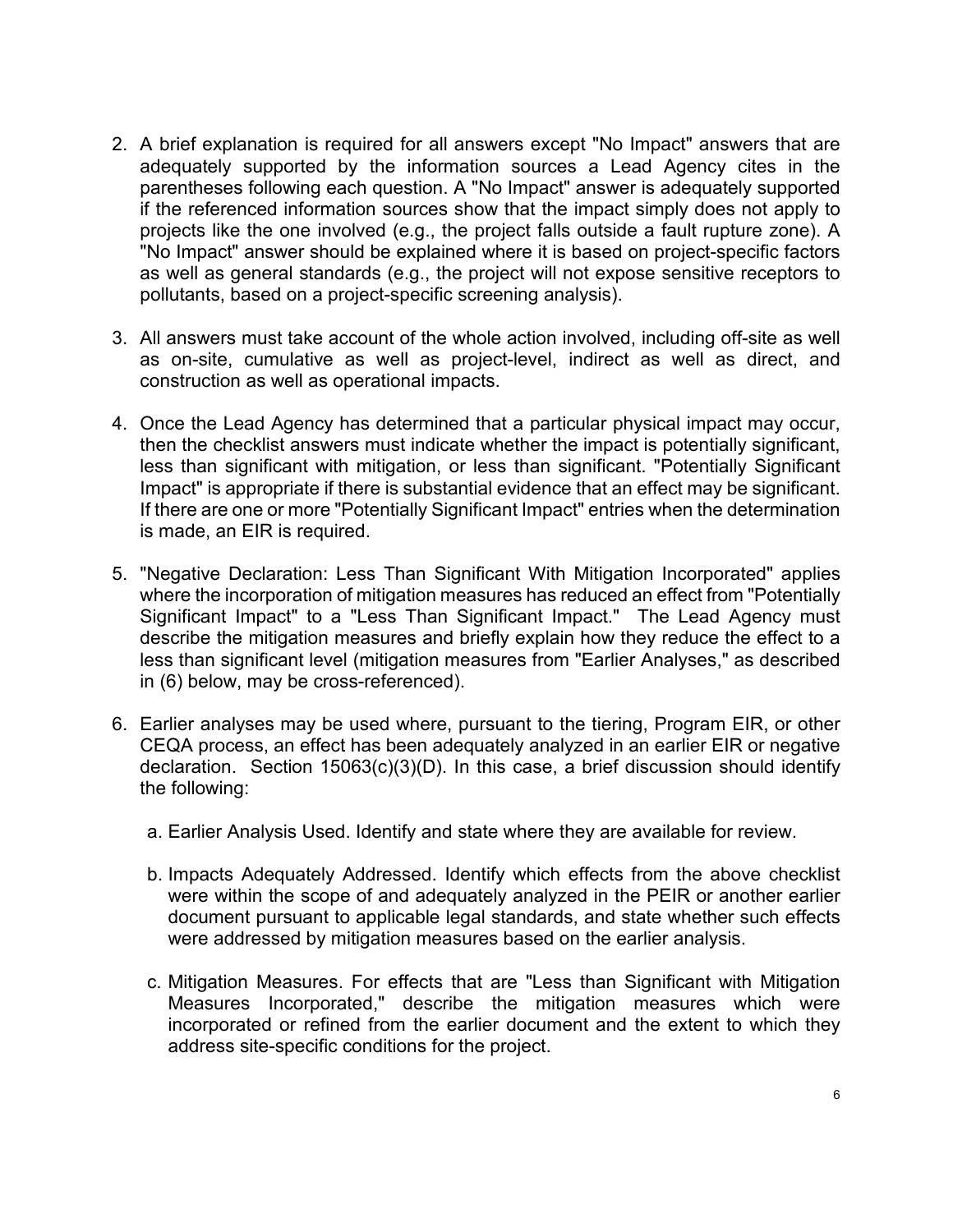- 7. Lead agencies are encouraged to incorporate into the checklist references to information sources for potential impacts (e.g., general plans, zoning ordinances). Reference to a previously prepared or outside document should, where appropriate, include a reference to the page or pages where the statement is substantiated.
- 8. Supporting Information Sources: A source list should be attached, and other sources used or individuals contacted should be cited in the discussion.
- 9. The explanation of each issue should identify:
	- a. The significance criteria or threshold, if any, used to evaluate each question; and
	- b. The mitigation measure identified, if any, to reduce the impact to less than significance.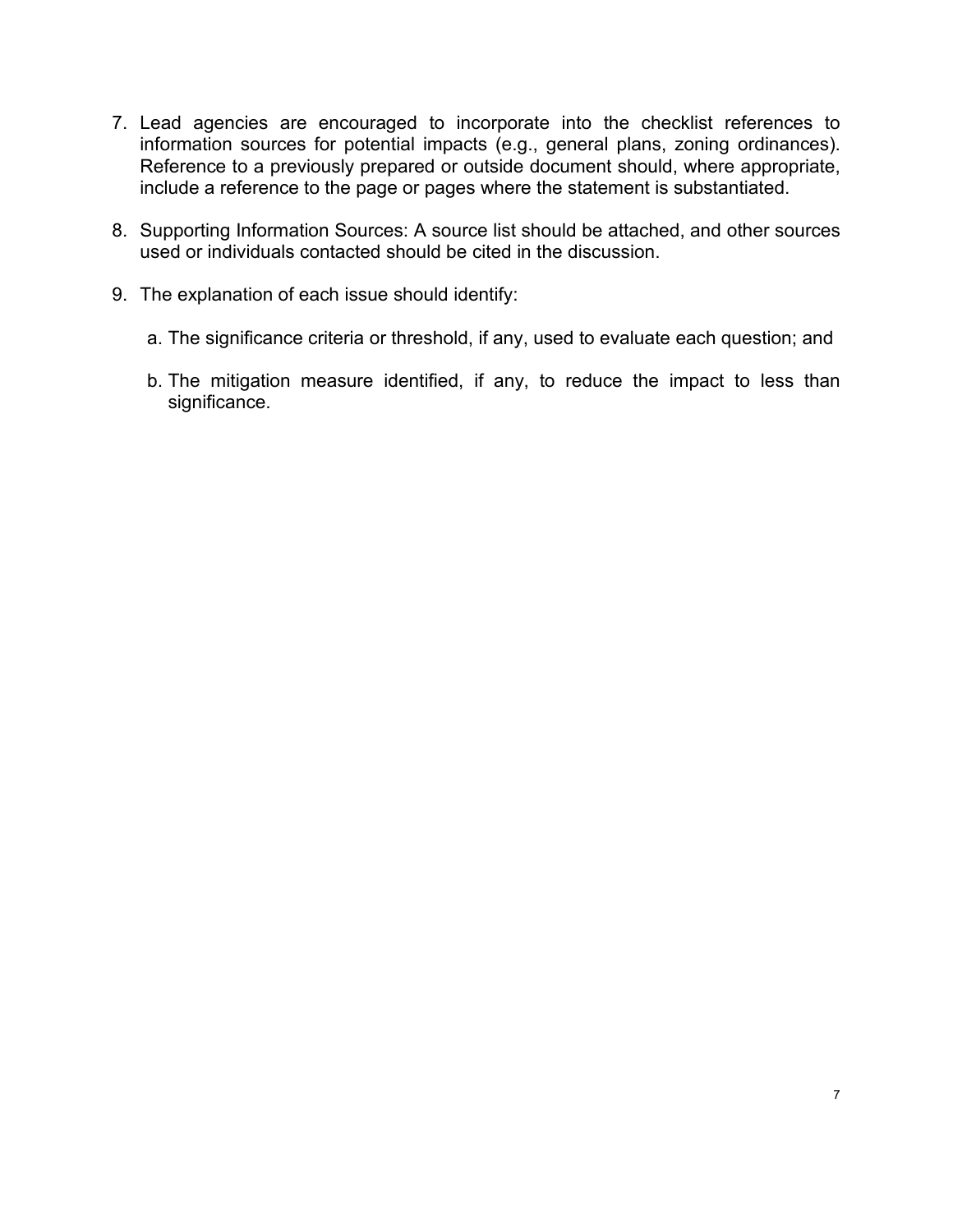| <b>ENVIRONMENTAL ISSUES</b>                                                                                                                                                                                                                                                                                                                                                                                                               | <b>Potentially</b><br><b>Significant</b><br>Impact | <b>Less Than</b><br><b>Significant</b><br>with<br><b>Mitigation</b><br>Incorporated | <b>Less Than</b><br><b>Significant</b><br>Impact | <b>No</b><br><b>Impact</b> |
|-------------------------------------------------------------------------------------------------------------------------------------------------------------------------------------------------------------------------------------------------------------------------------------------------------------------------------------------------------------------------------------------------------------------------------------------|----------------------------------------------------|-------------------------------------------------------------------------------------|--------------------------------------------------|----------------------------|
| <b>I. AESTHETICS</b> – Except as provided in PRC Section 21099, would the project:                                                                                                                                                                                                                                                                                                                                                        |                                                    |                                                                                     |                                                  |                            |
| a) Have a substantial adverse<br>effect on a scenic vista?                                                                                                                                                                                                                                                                                                                                                                                |                                                    |                                                                                     |                                                  | X                          |
| b) Substantially damage scenic<br>resources, including, but<br>not<br>limited to,<br>trees,<br>rock<br>out-<br>croppings, and historic buildings<br>within a state scenic highway?                                                                                                                                                                                                                                                        |                                                    |                                                                                     |                                                  | X                          |
| c)<br>non-urbanized<br>In<br>areas,<br>substantially degrade the existing<br>visual character or quality public<br>of<br>the<br>site<br>views<br>and<br>its<br>surroundings? (Public views are<br>those that are experienced from a<br>publicly accessible vantage point).<br>If the project is in an urbanized<br>area, would the project conflict<br>with applicable zoning and other<br>regulations<br>governing<br>scenic<br>quality? |                                                    |                                                                                     | X                                                |                            |
| d)<br>Create<br>a<br>new<br>0f<br>source<br>substantial light or glare which<br>would adversely affect day or<br>nighttime views in the area?                                                                                                                                                                                                                                                                                             |                                                    | X                                                                                   |                                                  |                            |

# **DISCUSSION**

## **a) Have a substantial adverse effect on a scenic vista?**

The Fresno General Plan Program Environmental Impact Report State Clearinghouse No. 2019050005 ("PEIR") provides and recognizes that the City has not identified or designated scenic vistas within its General Plan. The River bluffs provide distant views of the San Joaquin River as well as areas north of the River. However, the majority of these views are from private properties. There are limited views of the San Joaquin River from Weber Avenue, Milburn Avenue, McCampbell Drive, Valentine Avenue, Palm Avenue, State Route (SR) 41, Friant Road, and Woodward Park.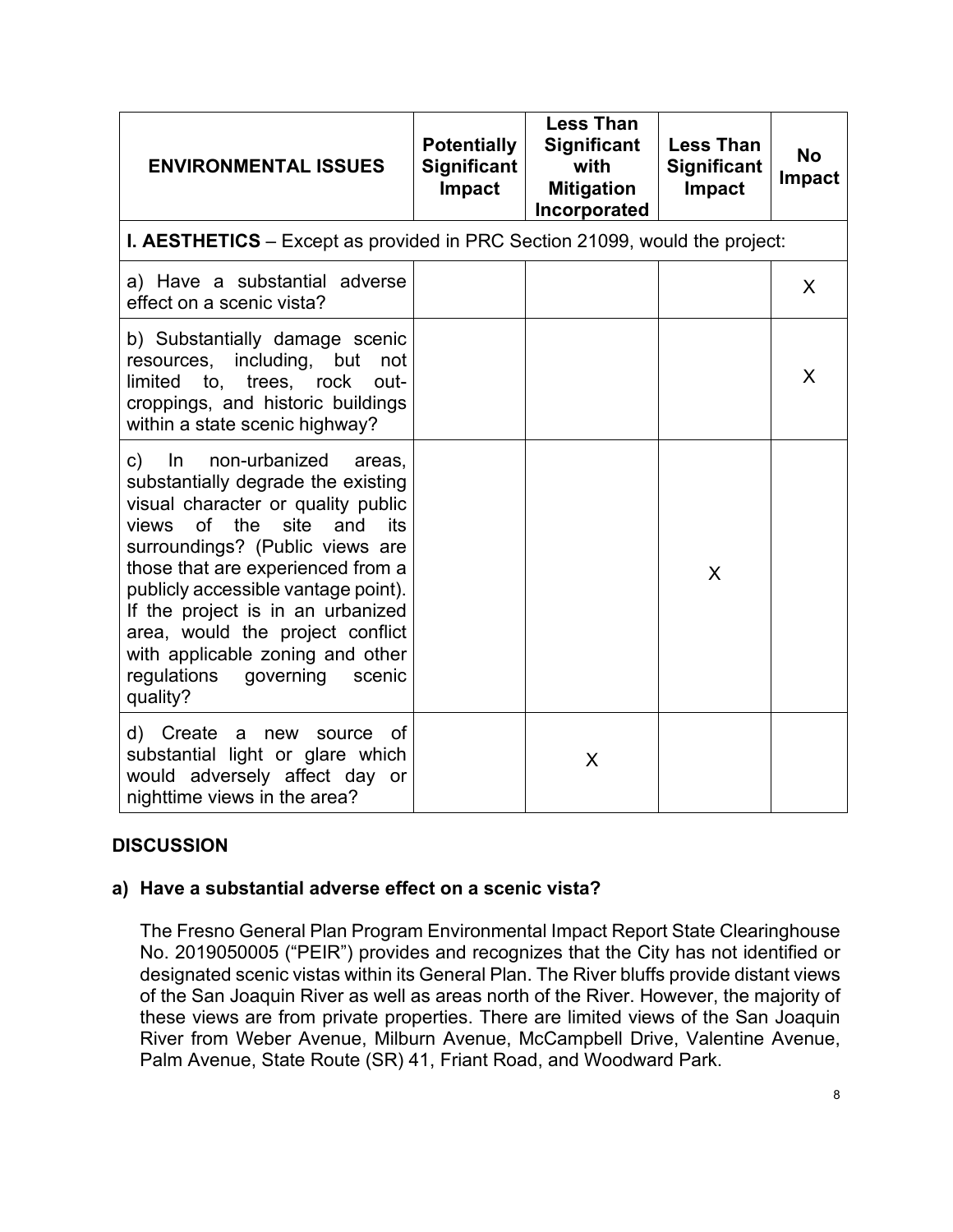The Project site is located within an area designated for residential zoning and land use designation within the City of Fresno and is outside of the San Joaquin River bluffs and not near the Downtown Fresno area. Properties further to the north, east, south, and west of the site have been developed with single-family residential neighborhoods. The subject Project site is currently undeveloped. The existing topography of the Project site is nearly flat. As there are no identified scenic vistas within the Project area, the Project will have *no impact.*

#### **b) Substantially damage scenic resources, including, but not limited to, trees, rock outcroppings, and historic buildings within a state scenic highway?**

Scenic resources include landscapes and features that are visually or aesthetically pleasing and contribute positively to a distinct community or region. The scenic resources within the City include landscaped open spaces, such as parks and golf courses. Additional scenic resources within the City include areas along the San Joaquin River (River) due to the topographic variation in the relatively flat San Joaquin Valley. The River bluffs provide a unique geological feature in the San Joaquin Valley. Historic structures in Downtown Fresno buildings also represent scenic resources because they provide a unique skyline. The Project is devoid of buildings, trees, or rock outcroppings.

The Project site is not within the vicinity of a State designated scenic highway. Therefore, the Project would have no impact associated with substantial damage to scenic resources, including, but not limited to, trees, rock outcroppings, and historic buildings within a State scenic highway. The Project will have *no impact*.

**c) In non-urbanized areas, substantially degrade the existing visual character or quality of public views of the site and its surroundings? (Public views are those that are experienced from a publicly accessible vantage point). If the project is in an urbanized area, would the project conflict with applicable zoning and other regulations governing scenic quality?**

The Project will not damage nor will it degrade the visual character or quality of the Project site and its surroundings, given that the Project site is primarily vacant, and in an area generally planned for and developed with residential uses. As such, impacts to the visual character or quality of the site would be less than significant due to the development improving the existing character of the site and the surrounding properties being of similar use*.* The Project will have *less than significant impact.*

#### **d) Create a new source of substantial light or glare which would adversely affect day or nighttime views in the area?**

The Project will introduce new sources of light to the area consistent with the surrounding developed area. The Project site is within an area where development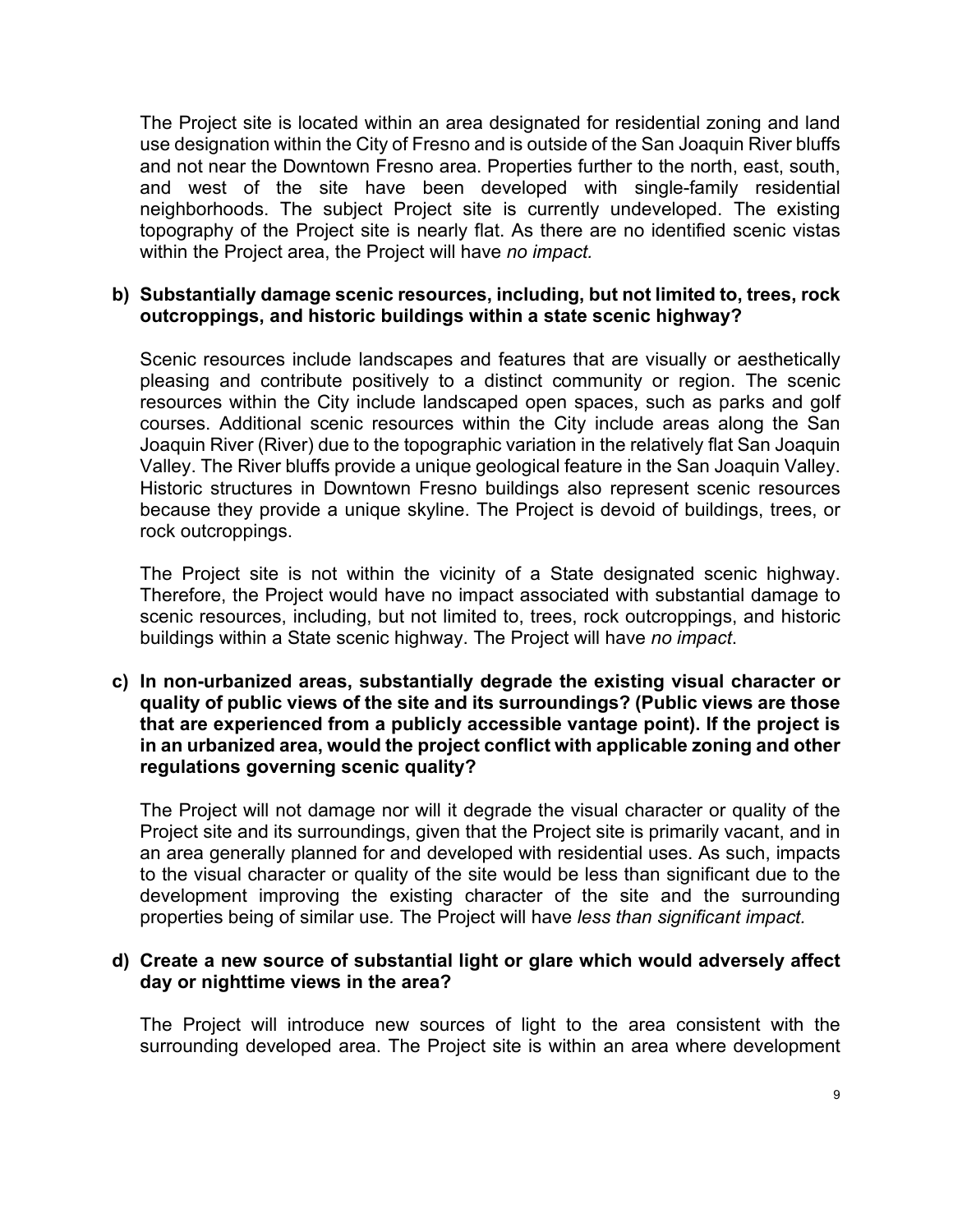has already occurred with residential uses, which already affects day and nighttime views in the Project site to a certain degree.

The Project would be subject to the applicable mitigation measures pertaining to light and glare included in PEIR SCH No. 2019050005 (AES-4.1 and AES-4.2). Furthermore, through the entitlement process, staff will ensure that lights are located in areas that will minimize light sources to the neighboring properties in accordance with the mitigation measures of the PEIR.

In conclusion, with PEIR mitigation measures incorporated, the Project will not result in any additional impacts related to aesthetics beyond those analyzed in PEIR SCH No. 2019050005. The Project impacts are considered *less than significant with mitigation incorporated*.

#### *Mitigation Measures*

The proposed Project shall implement and incorporate the aesthetic related mitigation measures as identified in the attached Project Specific Mitigation Monitoring Checklist dated May 20, 2022.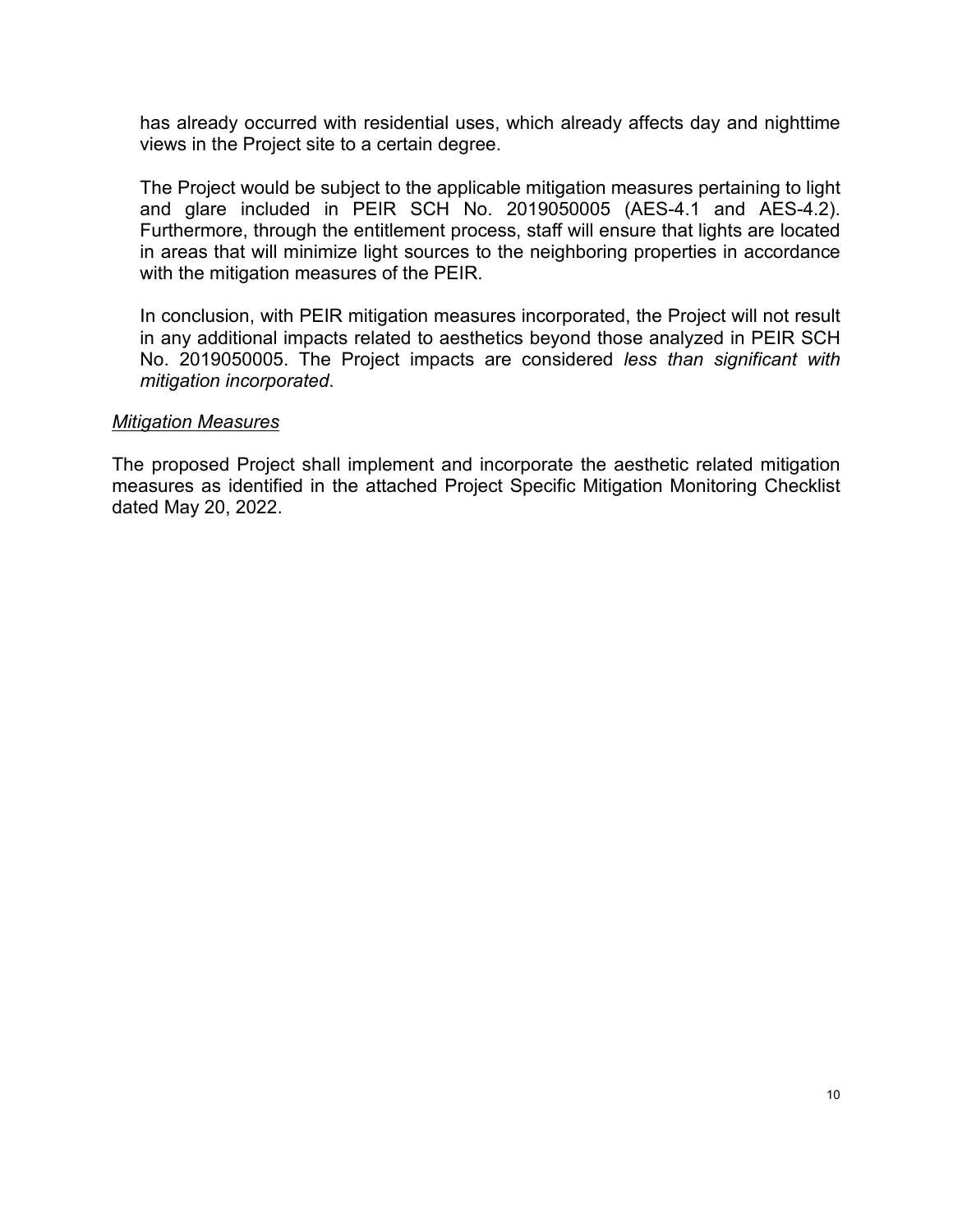| <b>ENVIRONMENTAL ISSUES</b>                                                                                                                                                                                                                                                                                                                                                                                                                                                                                                                                                                                                                                                                                                                                                                                                                                                                                                      | <b>Potentially</b><br><b>Significant</b><br>Impact | <b>Less Than</b><br><b>Significant</b><br>with<br><b>Mitigation</b><br>Incorporated | <b>Less Than</b><br><b>Significant</b><br>Impact | <b>No</b><br><b>Impact</b> |  |  |
|----------------------------------------------------------------------------------------------------------------------------------------------------------------------------------------------------------------------------------------------------------------------------------------------------------------------------------------------------------------------------------------------------------------------------------------------------------------------------------------------------------------------------------------------------------------------------------------------------------------------------------------------------------------------------------------------------------------------------------------------------------------------------------------------------------------------------------------------------------------------------------------------------------------------------------|----------------------------------------------------|-------------------------------------------------------------------------------------|--------------------------------------------------|----------------------------|--|--|
| II. AGRICULTURE AND FORESTRY RESOURCES - In determining whether impacts<br>to agricultural resources are significant environmental effects, lead agencies may refer<br>to the California Agricultural Land Evaluation and Site Assessment Model (1997)<br>prepared by the California Dept. of Conservation as an optional model to use in<br>assessing impacts on agriculture and farmland. In determining whether impacts to forest<br>resources, including timberland, are significant environmental effects, lead agencies<br>may refer to information compiled by the California Department of Forestry and Fire<br>Protection regarding the state's inventory of forest land, including the Forest and Range<br>Assessment Project and the Forest Legacy Assessment project; and forest carbon<br>measurement methodology provided in Forest Protocols adopted by the California Air<br>Resources Board. Would the project: |                                                    |                                                                                     |                                                  |                            |  |  |
| a) Convert Prime Farmland,<br>Unique Farmland, or Farmland of<br>Importance (Farm-<br><b>Statewide</b><br>land), as shown on the maps<br>pursuant<br>to<br>the<br>prepared<br>Farmland Mapping and Monito-<br>ring Program of the California<br>Resources Agency,<br>to<br>non-<br>agricultural use?                                                                                                                                                                                                                                                                                                                                                                                                                                                                                                                                                                                                                             |                                                    |                                                                                     | X                                                |                            |  |  |
| b) Conflict with existing zoning for<br>agricultural use, or a Williamson<br>Act contract?                                                                                                                                                                                                                                                                                                                                                                                                                                                                                                                                                                                                                                                                                                                                                                                                                                       |                                                    |                                                                                     |                                                  | X                          |  |  |
| c) Conflict with existing zoning for,<br>or cause rezoning of, forest land<br>(as defined in Public Resources<br>Section<br>$12220(g)$ ,<br>Code<br>timberland (as defined by Public<br>Resources Code Section 4526),<br>or timberland zoned Timberland<br>Production<br>(as defined<br>by<br>Code<br>Government<br>Section<br>$51104(g)$ ?                                                                                                                                                                                                                                                                                                                                                                                                                                                                                                                                                                                      |                                                    |                                                                                     |                                                  | X                          |  |  |
| d) Result in the loss of forest land<br>or conversion of forest land to<br>non-forest use?                                                                                                                                                                                                                                                                                                                                                                                                                                                                                                                                                                                                                                                                                                                                                                                                                                       |                                                    |                                                                                     |                                                  | X                          |  |  |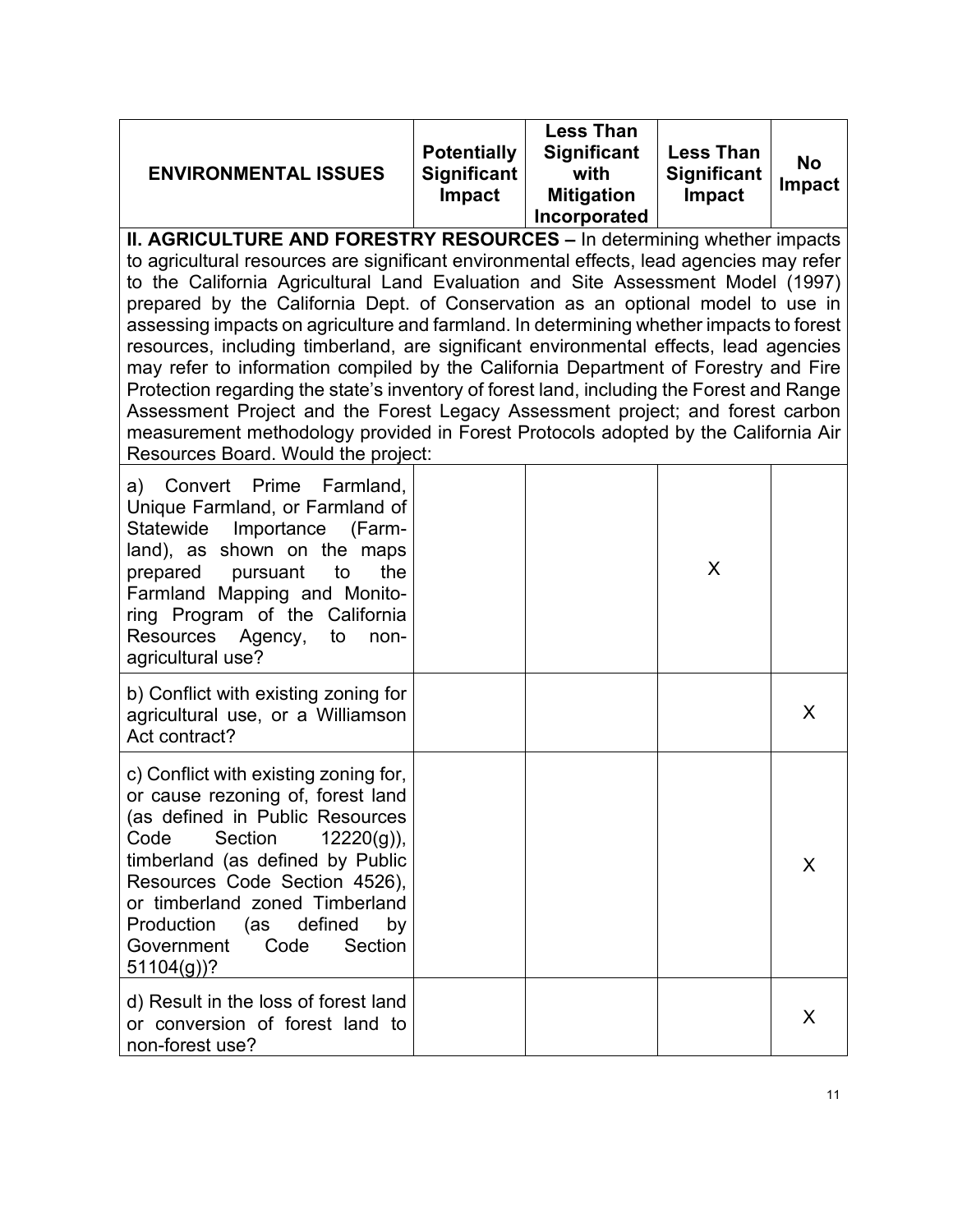| <b>ENVIRONMENTAL ISSUES</b>                                                                                                                                                                                                           | <b>Potentially</b><br><b>Significant</b><br>Impact | <b>Less Than</b><br><b>Significant</b><br>with<br><b>Mitigation</b><br>Incorporated | <b>Less Than</b><br><b>Significant</b><br>Impact | <b>No</b><br><b>Impact</b> |
|---------------------------------------------------------------------------------------------------------------------------------------------------------------------------------------------------------------------------------------|----------------------------------------------------|-------------------------------------------------------------------------------------|--------------------------------------------------|----------------------------|
| e) Involve other changes in the<br>existing environment which, due<br>to their location or nature, could<br>result in conversion of Farmland,<br>non-agricultural use<br>to<br>or<br>conversion of forest land to non-<br>forest use? |                                                    |                                                                                     |                                                  |                            |

## **DISCUSSION**

### **a) Convert Prime Farmland, Unique Farmland, or Farmland of Statewide Importance (Farmland), as shown on the maps prepared pursuant to the Farmland Mapping and Monitoring Program of the California Resources Agency, to non-agricultural use?**

Based on the State of California Department of Conservation California Important Farmland Finder, the Project site and the surrounding area is designated "Farmland of Local Importance." However, the Project area is within an urban developed area and is not currently used for agricultural purposes. Under the current General Plan, the Project site and surrounding areas are designated for residential uses and school facilities. Additionally, the Project site is zoned for Residential use. As such, the City has already accounted for the conversion of this area from agricultural use to residential. Therefore, the proposed Project would have *less than significant impact.*

## **b) Conflict with existing zoning for agricultural use or a Williamson Act contract?**

The Project site is not subject to a Williamson Act agricultural land conservation contract. The proposed Project on the subject site will not affect existing agriculturally zoned or Williamson Act contract parcels. Therefore, the proposed Project will have *no impact* on agricultural uses or Williamson Act contracts.

#### **c) Conflict with existing zoning for, or cause rezoning of, forest land (as defined in Public Resources Code Section 12220(g)), timberland (as defined by Public Resources Code Section 4526), or timberland zoned Timberland Production (as defined by Government Code Section 51104(g))?**

The Project site is not considered forest land or timberland. Therefore, the proposed Project will not conflict with any forest land or Timberland Production or result in any loss of forest land. Therefore, the Project will have *no impact*.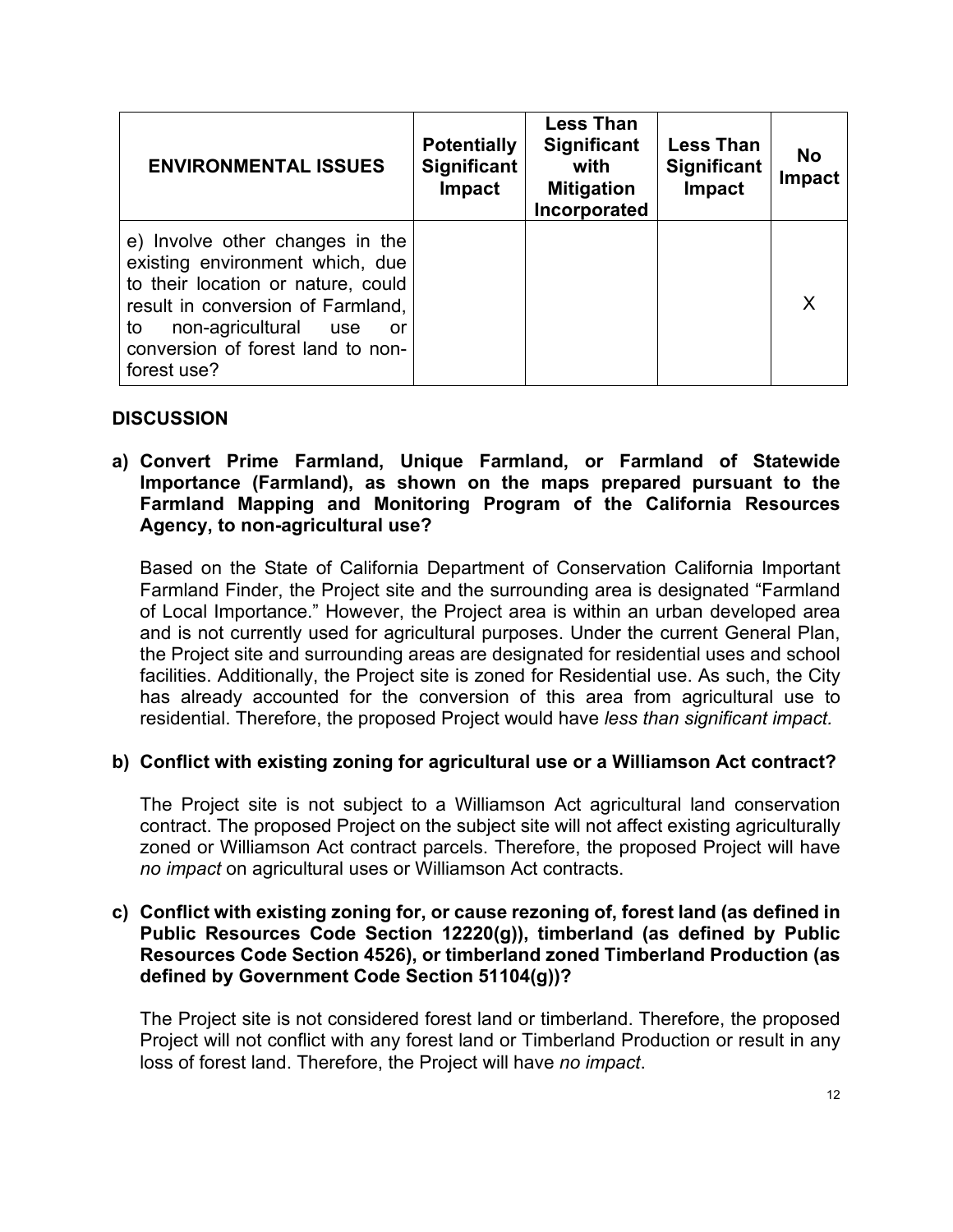#### **d) Result in the loss of forest land or conversion of forest land to non-forest use?**

The Project site is not considered forest land and is located within the urban bounds of the City of Fresno and is surrounded by development. Therefore, the proposed Project will not result in the loss of any forest land or result in the conversion of forest land to non-forest uses. The Project will have *no impact.*

#### **e) Involve other changes in the existing environment, which, due to their location or nature, could result in conversion of Farmland to non-agricultural use or conversion of forest land to non-forest use?**

The Project site is not within proximity of agricultural uses or farmland. The implementation of the Project would not result in other changes in the existing environment that would impact agricultural land outside of the Project site or Planning Area. Therefore, the Project would result in *no impact* on farmland or forest land involving other changes in the existing environment.

#### *Mitigation Measures*

No mitigation measures are required.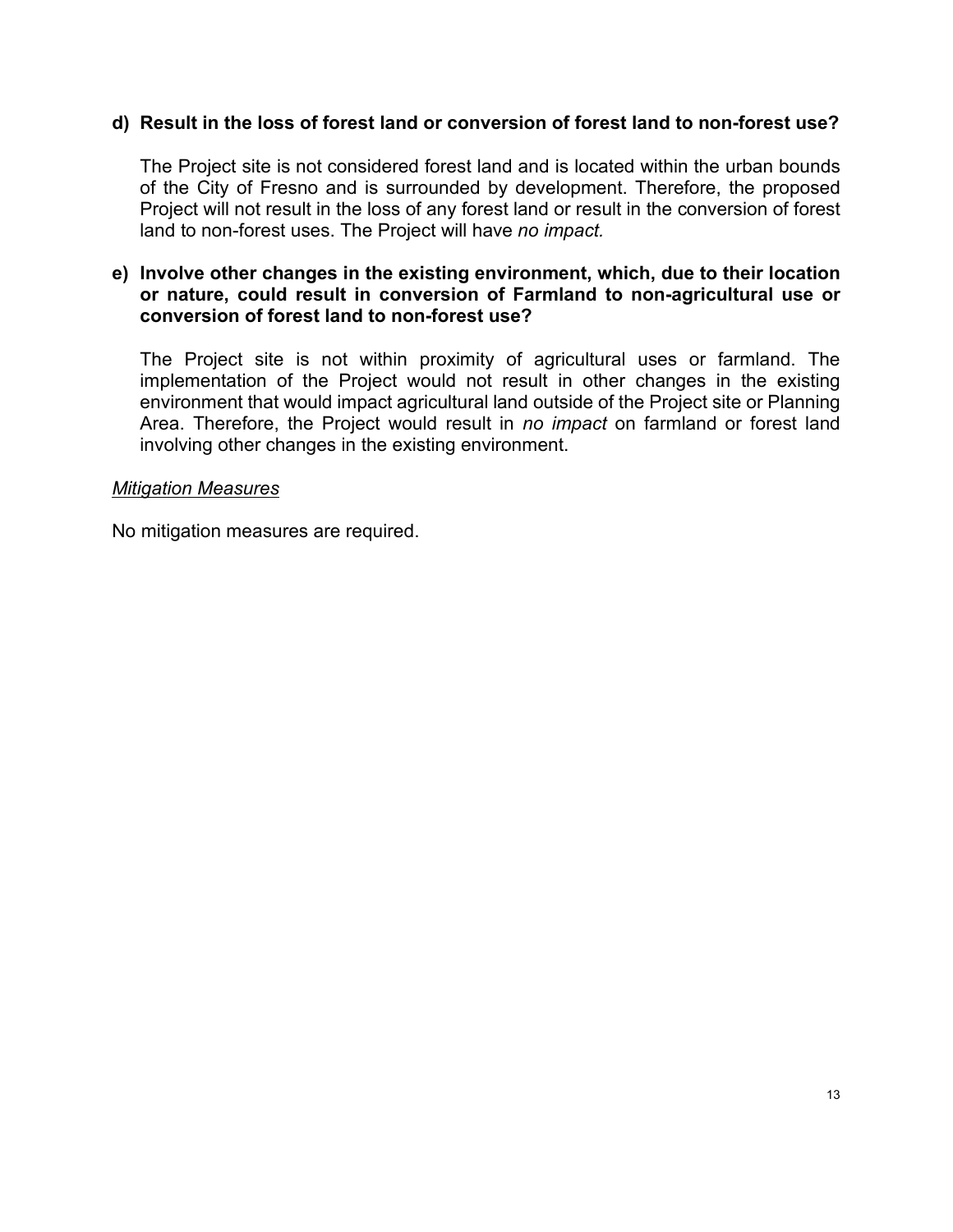| <b>ENVIRONMENTAL ISSUES</b>                                                                                                                                                                                                                                                                                                                    | <b>Potentially</b><br><b>Significant</b><br>Impact | <b>Less Than</b><br><b>Significant</b><br>with<br><b>Mitigation</b><br>Incorporated | <b>Less Than</b><br><b>Significant</b><br>Impact | <b>No</b><br><b>Impact</b> |
|------------------------------------------------------------------------------------------------------------------------------------------------------------------------------------------------------------------------------------------------------------------------------------------------------------------------------------------------|----------------------------------------------------|-------------------------------------------------------------------------------------|--------------------------------------------------|----------------------------|
| <b>III. AIR QUALITY</b> – Where available, the significance criteria established by the<br>applicable air quality management or air pollution control district may be relied upon to<br>make the following determinations. Would the project:                                                                                                  |                                                    |                                                                                     |                                                  |                            |
| a)<br>Conflict<br>with<br>obstruct<br>or<br>implementation of the applicable<br>air quality plan (e.g., by having<br>potential emissions of regulated<br>criterion pollutants which exceed<br>the<br>San<br>Joaquin<br>Valley Air<br>Control<br><b>Pollution</b><br><b>Districts</b><br>(SJVAPCD) adopted thresholds<br>for these pollutants)? |                                                    |                                                                                     | X                                                |                            |
| b)<br>Result in<br>cumulatively<br>a<br>considerable net increase of any<br>criteria pollutant for which the<br>project region is non-attainment<br>under an applicable federal or<br>state ambient air quality standard<br>(including<br>releasing<br>emissions<br>which<br>exceed<br>quantitative<br>thresholds for ozone precursors)?       |                                                    | $\sf X$                                                                             |                                                  |                            |
| c) Expose sensitive receptors to<br>substantial<br>pollutant<br>concentrations?                                                                                                                                                                                                                                                                |                                                    | X                                                                                   |                                                  |                            |
| d) Result in other emissions (such<br>leading<br>odors)<br>those<br>to<br>as<br>adversely affecting a substantial<br>number of people?                                                                                                                                                                                                         |                                                    |                                                                                     | X                                                |                            |

The analysis below is based on a Small Project Analysis Level Assessment (SPAL) prepared for the Project (Trinity Consultants, 2022). The SPAL is attached as Appendix A.

## **DISCUSSION**

**a) Conflict with or obstruct implementation of the applicable air quality plan?**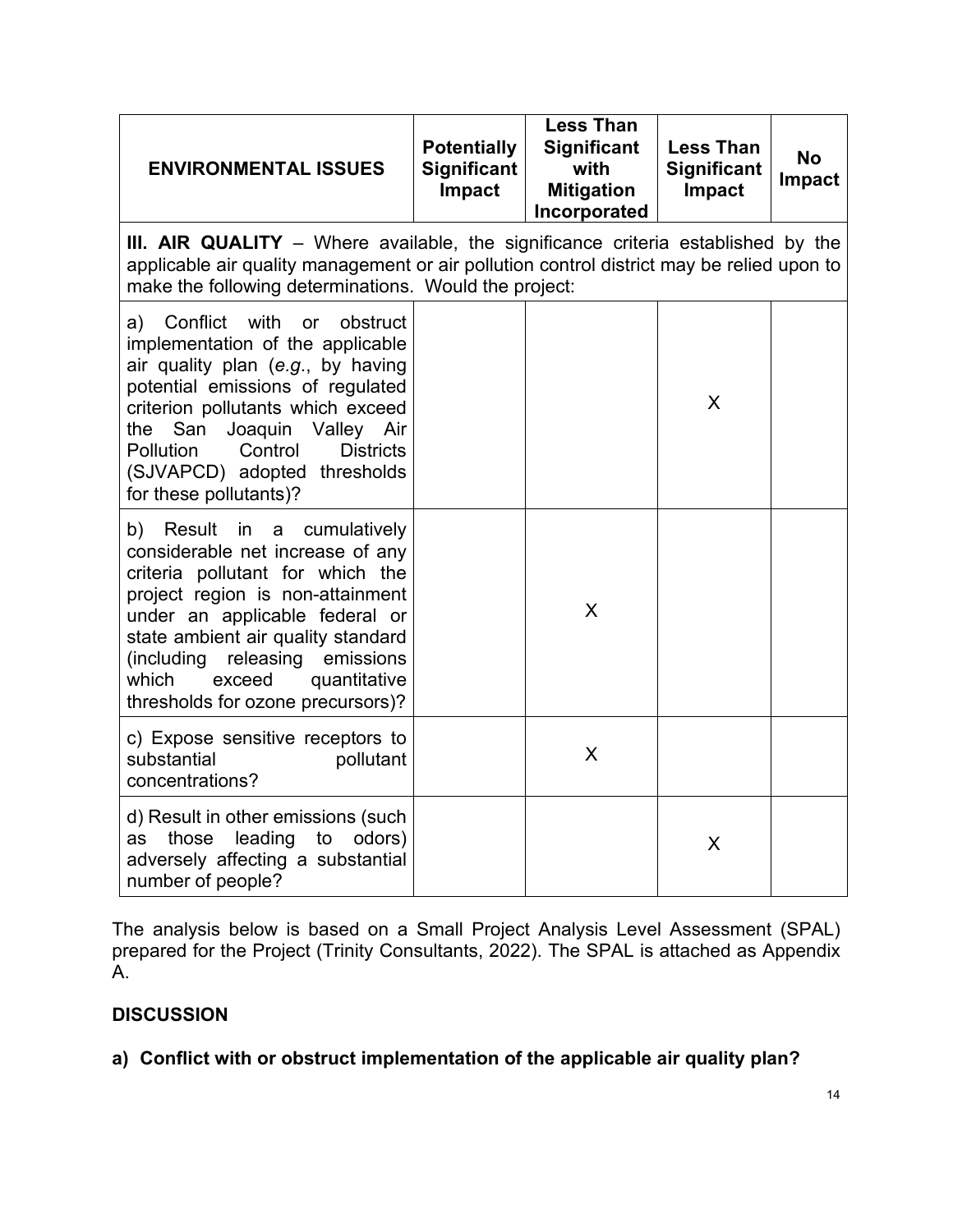The Project site is located within the San Joaquin Valley Air Basin (SJVAB), which is regulated by the San Joaquin Valley Air Pollution Control District (SJVAPCD). This region has had chronic non-attainment of federal and State clean air standards for ozone/oxidants and particulate matter due to a combination of topography and climate. The San Joaquin Valley (Valley) is surrounded by mountain ranges, with prevailing winds carrying pollutants and pollutant precursors from urbanized areas to the north (and, in turn, contributing pollutants and precursors to downwind air basins). The Mediterranean climate of this region, with a high number of sunny days and little or no measurable precipitation for several months of the year, fosters photochemical reactions in the atmosphere, creating ozone and particulate matter. Regional factors affect the accumulation and dispersion of air pollutants within the SJVAB.

The SJVAPCD considered basin-wide cumulative impacts to air quality when developing its significance thresholds. The SJVAPCD's air quality significance thresholds represent the maximum emissions from a Project that are not expected to conflict with the SJVAPCD's air quality plans and is not expected to cause or contribute to an exceedance of the most stringent applicable federal or State ambient air quality standards. These are developed based on the ambient concentrations of the pollutant for each source. Because the Project would not exceed the air quality significance thresholds on the project level and would not otherwise conflict with the SJVAPCD's air quality plans, the cumulative emissions would not be a significant contribution to a cumulative impact.

### *Consistency with Air Quality Plans (AQPs)*

A measure for determining if the Project is consistent with the air quality plans is if the Project would not result in an increase in the frequency or severity of existing air quality violations, cause or contribute to new violations, or delay timely attainment of air quality standards or the interim emission reductions specified in the air quality plans. Regional air quality impacts and attainment of standards are the result of the cumulative impacts of all emission sources within the air basin. Individual projects are generally not large enough to contribute measurably to an existing violation of air quality standards.

To meet Federal Clean Air Act (CAA) requirements, the SJVAPCD has multiple air quality attainment plan (AQAP) documents, including:

- 2016 Ozone Plan
- 2007 PM10 Maintenance Plan and Request for Redesignation
- 2016 PM2.5 Plan

As discussed below, emissions of ROG, NOX, PM10, and PM2.5 associated with the construction and operation of the Project would not exceed the District's significance thresholds. As shown in impact (b) below, the Project would not result in CO hotspots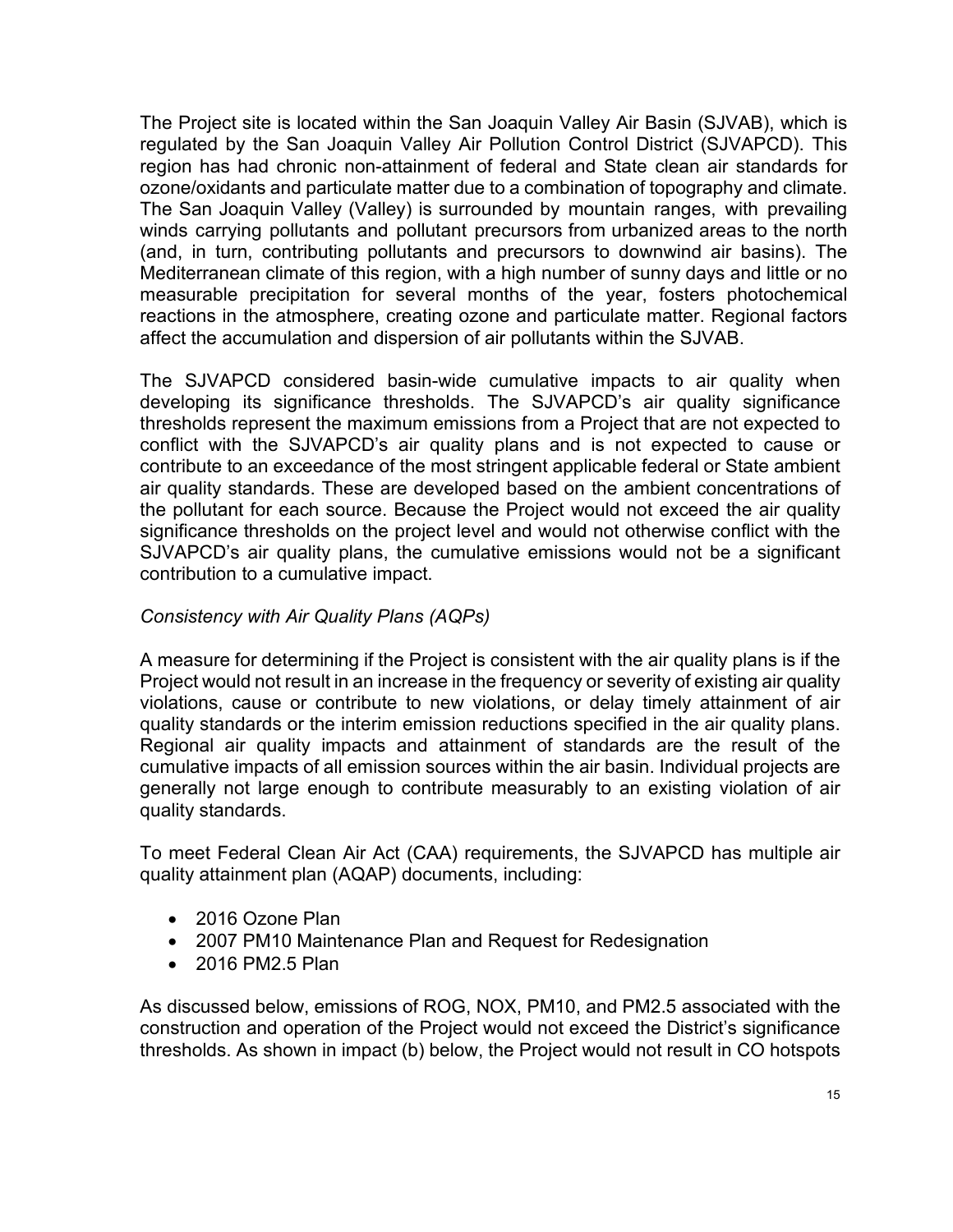that would violate CO standards. Therefore, the Project would not contribute to air quality violations.

#### *Compliance with Applicable Control Measures*

The AQP contains a number of control measures, which are enforceable requirements through the adoption of rules and regulations. A description of rules and regulations that apply to this Project is provided below.

SJVAPCD Rule 9510 - Indirect Source Review (ISR) is a control measure in the 2006 PM10 Plan that requires NOX and PM10 emission reductions from development projects in the San Joaquin Valley. The NOX emission reductions help reduce the secondary formation of PM10 in the atmosphere (primarily ammonium nitrate and ammonium sulfate) and also reduce the formation of ozone. Reductions in directly emitted PM10 reduce particles such as dust, soot, and aerosols. Rule 9510 is also a control measure in the 2016 Plan for the 2008 8‐Hour Ozone Standard. Developers of Projects subject to Rule 9510 must reduce emissions occurring during construction and operational phases through on‐site measures or pay off‐site mitigation fees. The Project is required to comply with Rule 9510.

Regulation VIII - Fugitive PM10 Prohibitions is a control measure that is one main strategy from the 2006 PM10 for reducing the PM10 emissions that are part of fugitive dust. Projects over 10 acres are required to file a Dust Control Plan (DCP) containing dust control practices sufficient to comply with Regulation VIII. The Project is required to prepare a DCP to comply with Regulation VIII.

Other control measures that apply to the Project are Rule 4641 - Cutback, Slow Cure, and Emulsified Asphalt, Paving and Maintenance Operation, which requires reductions in VOC emissions during paving, and Rule 4601 - Architectural Coatings, which limits the VOC content of all types of paints and coatings sold in the San Joaquin Valley. These measures apply at the point of sale of the asphalt and the coatings, so project compliance is ensured.

The Project would comply with all applicable SJVAPCD rules and regulations and applicable control measures of the AQP. The Project complies with this criterion and would not conflict with or obstruct the implementation of the applicable air quality attainment plan. Based on the information above, the impacts are *less than significant*.

#### **b) Result in a cumulatively considerable net increase of any criteria pollutant for which the project region is non-attainment under an applicable federal or state ambient air quality standard?**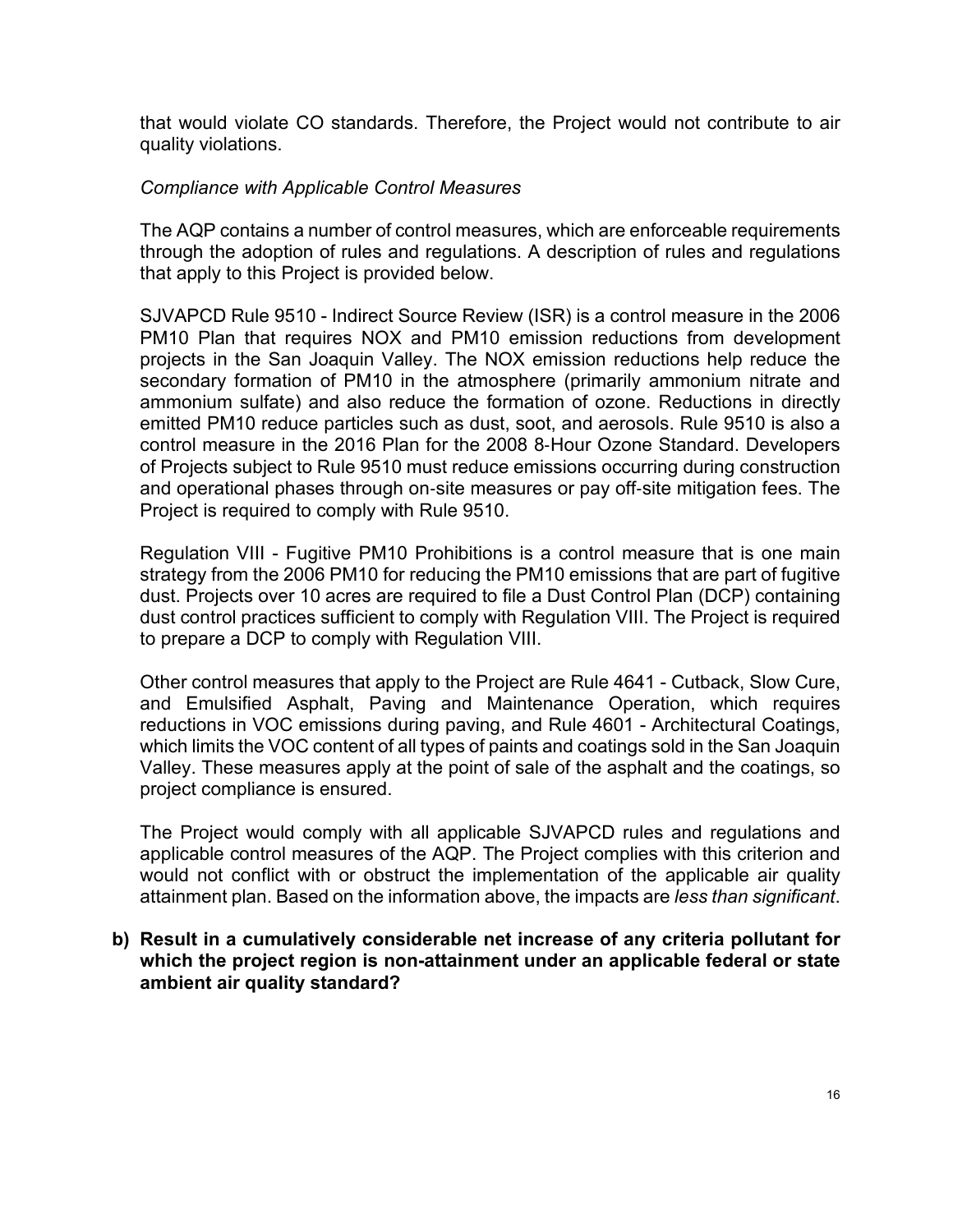### *Regional Emissions*

Air pollutant emissions have both regional and localized effects. This analysis assesses the regional effects of the Project's criteria pollutant emissions compared to SJVAPCD thresholds of significance for short‐term construction activities and long‐ term operation of the Project. Localized emissions from Project construction and operation are assessed under Impact c) below using concentration‐based thresholds that determine if the Project would result in a localized exceedance of any ambient air quality standards or would make a cumulatively considerable contribution to an existing exceedance.

The SJVAPCD GAMAQI adopted in 2015 contains thresholds for CO, NOX, ROG, SOX, PM10, and PM2.5. Reduction of these pollutants during any future development construction activities as a result of the approved Project will be required.

Ozone is a secondary pollutant that can be formed miles from the source of emissions through reactions of ROG and NOX emissions in the presence of sunlight. Therefore, ROG and NOX are termed ozone precursors. The Air Basin often exceeds the state and national ozone standards. Therefore, if the Project emits a substantial quantity of ozone precursors, the Project may contribute to an exceedance of the ozone standard. The Air Basin also exceeds air quality standards for PM10 and PM2.5; therefore, substantial Project emissions may contribute to an exceedance for these pollutants. The District's annual emission significance thresholds used for the Project define the substantial contribution for both operational and construction emissions as follows:

- 100 tons per year CO
- 10 tons per year NOX
- 10 tons per year ROG
- 27 tons per year SOX
- 15 tons per year PM10
- 15 tons per year PM2.5

The SJVAPCD Air Impact Assessment (AIA) applications for residential development projects include 50 or more dwelling units. Therefore, the proposed 73-unit singlefamily residential development is subject to District Rule 9510 (Indirect Source Review), and an AIA application is required. Upon further development of the Project, the developer will be required to reduce any project-specific criteria pollutant emissions to have a less than significant impact.

The SJVAPCD Small Project Analysis Level (SPAL) process established review parameters to determine whether a project qualifies as a "small project." A project that is found to be "less than" the established parameters, according to the SPAL review parameters, has "no possibility of exceeding criteria pollutant emissions thresholds (SJVAPCD, 2015)."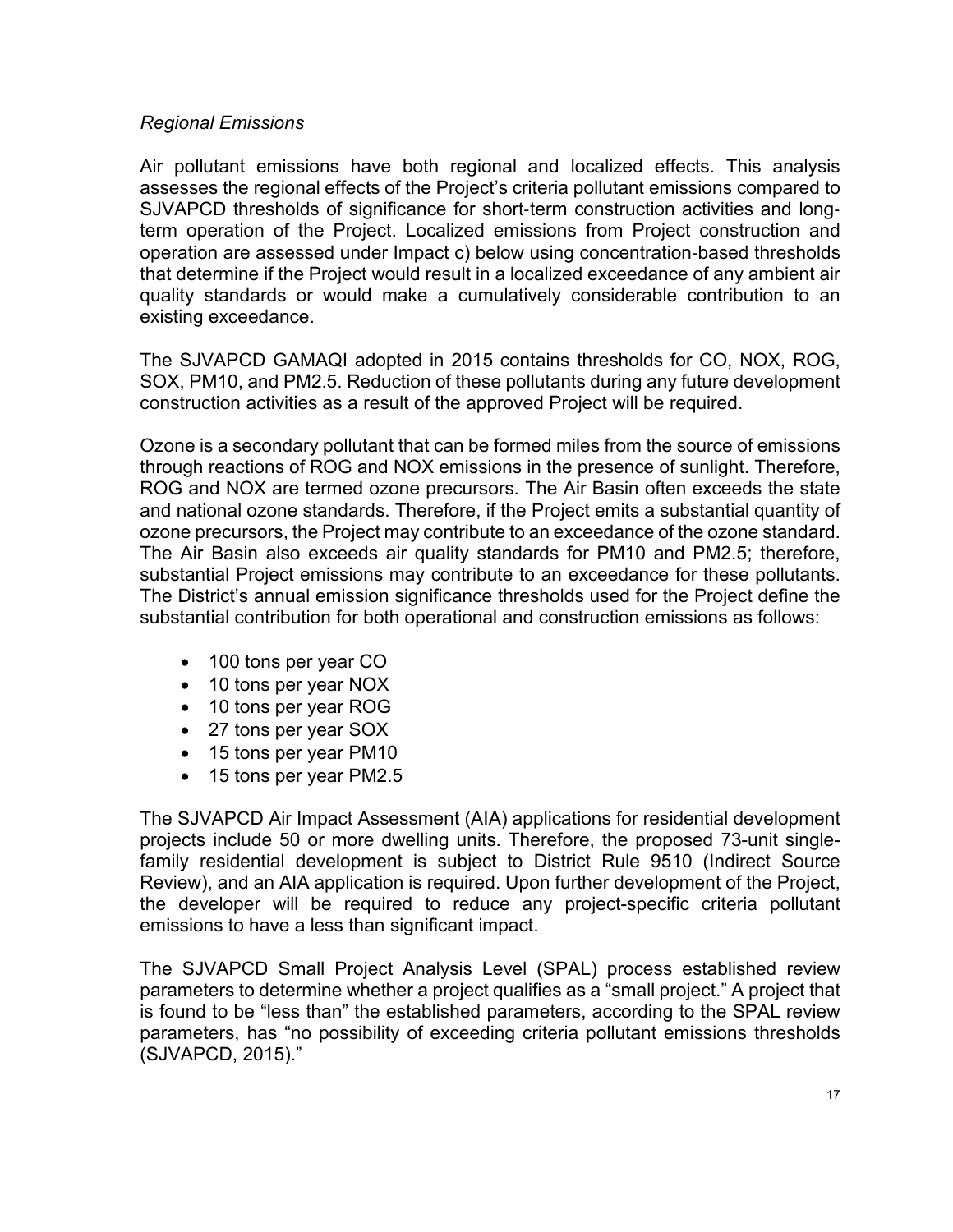As shown in Table 3-1, the proposed Project would not exceed the established SPAL thresholds for single-family units. Trips were estimated using a rate of 9.44 for singlefamily residences using trip generation rates from the Institute of Transportation Engineers (ITE) Trip Generation Manual (10<sup>th</sup> Edition) and the ITE Trip Generation Handbook (3<sup>rd</sup> Edition). Based on the above information, this Project qualifies for a limited air analysis applying the SPAL guidance to determine air quality impacts, and impacts would be *less than significant.*

| Table 3-1                                                  |  |
|------------------------------------------------------------|--|
| <b>Small Project Analysis Level - Units in Residential</b> |  |

| <b>Project Size</b><br>(dwelling unit) | ATD 1-way |
|----------------------------------------|-----------|
| 155                                    | 800       |
| 73                                     | 699       |
| No                                     | <b>NO</b> |
|                                        |           |

Source: (Trinity Consultants, 2022)

As shown in Table 3-2, the Project's emissions during temporary construction activities would not exceed thresholds. Therefore, construction emissions were found to be less than significant, and no further evaluation is required.

| <b>Emissions Source</b>               | <b>Pollutant</b> |            |             |            |           |            |
|---------------------------------------|------------------|------------|-------------|------------|-----------|------------|
|                                       | <b>ROG</b>       | <b>Nox</b> | <b>CO</b>   | <b>Sox</b> | $PM_{10}$ | $PM_{2.5}$ |
|                                       |                  |            | (tons/year) |            |           |            |
| <b>2022 Construction Emissions</b>    | 0.20             | 1.89       | 1.74        | 0.00       | 0.21      | 0.13       |
| 2023 Construction Emissions           | 0.21             | 1.88       | 2 19        | 0.12       | 0.12      | 0.09       |
| <b>SJVAPCD Construction Emissions</b> | 10               | 10         | 100         | 27         | 15        | 15         |
| <b>Thresholds</b>                     |                  |            |             |            |           |            |
| Is Threshold Exceeded?                | No               | No         | <b>No</b>   | Nο         | Nο        | Nο         |

### **Table 3-2 Project Construction Emissions**

Operation of the Project would also create additional criteria pollutants, particularly as a result of increased mobile emissions in the project area. However, these impacts also would not exceed thresholds as shown in Table 3-3.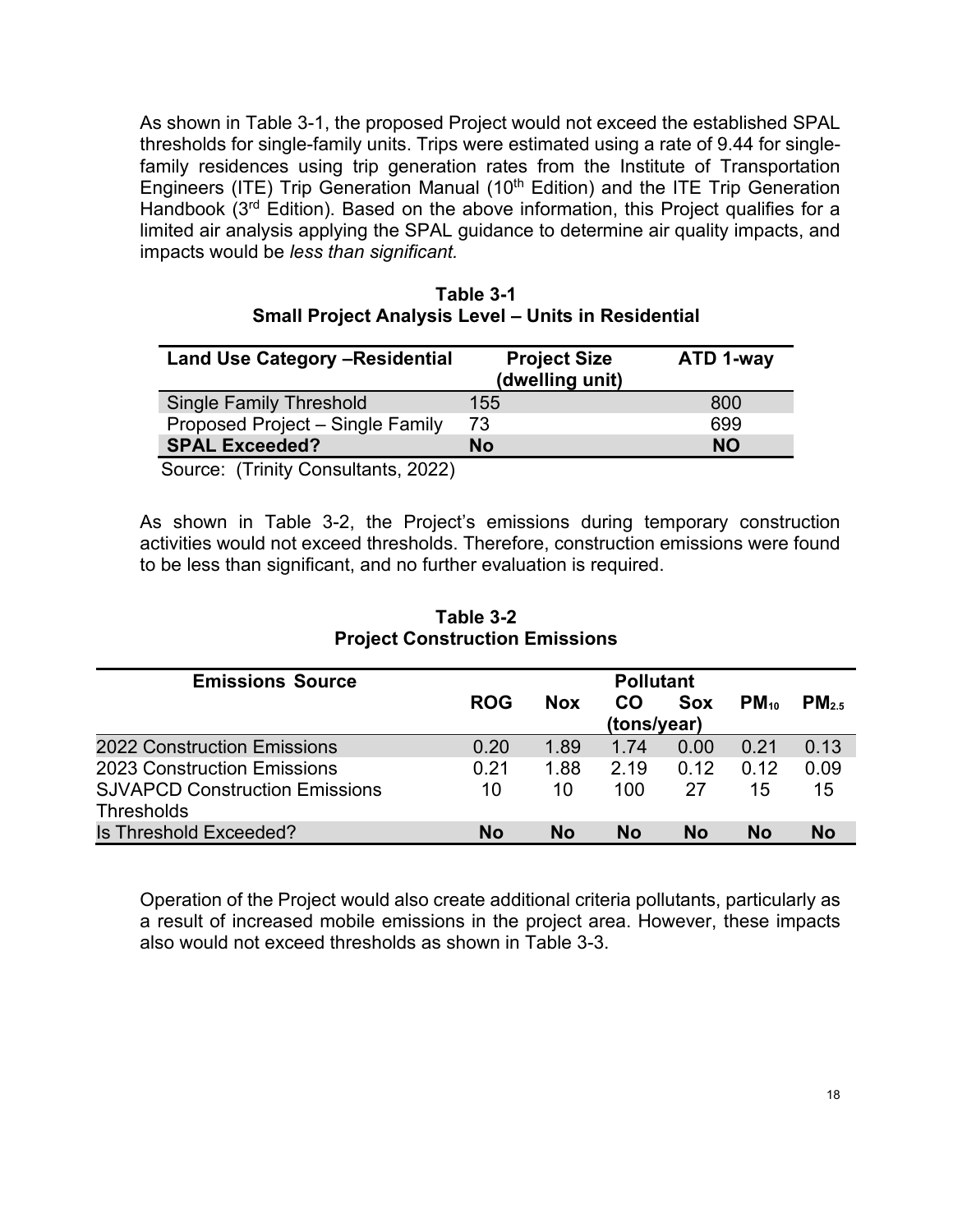| <b>EmissionsSource</b>                   |                  | <b>Pollutant</b> |             |            |             |              |
|------------------------------------------|------------------|------------------|-------------|------------|-------------|--------------|
|                                          | <b>ROG</b>       | <b>Nox</b>       | <b>CO</b>   | <b>Sox</b> | <b>PM10</b> | <b>PM2.5</b> |
|                                          |                  |                  | (tons/year) |            |             |              |
| <b>Unmitigated</b>                       |                  |                  |             |            |             |              |
| <b>Operational Emissions</b>             | 1.40             | 0.62             | 7.62        | 0.02       | 1.52        | 0.95         |
| <b>SJVAPCD Operational Emissions</b>     | 10               | 10               | 100         | 27         | 15          | 15           |
| <b>Thresholds</b>                        |                  |                  |             |            |             |              |
| Is Threshold Exceeded Before Mitigation? | <b>No</b>        | <b>No</b>        | <b>No</b>   | <b>No</b>  | <b>No</b>   | <b>No</b>    |
|                                          | <b>Mitigated</b> |                  |             |            |             |              |
| <b>Operational Emissions</b>             | 0.90             | 0.46             | 2.93        | 0.01       | 0.70        | 0.20         |
| <b>SJVAPCD Operational Emissions</b>     | 10               | 10               | 100         | 27         | 15          | 15           |
| <b>Thresholds</b>                        |                  |                  |             |            |             |              |
| Is Threshold Exceeded?                   | <b>No</b>        | <b>No</b>        | <b>No</b>   | No         | No          | <b>No</b>    |

### **Table 3-3 Total Project Operational Emissions**

The long-term operational emissions associated with the proposed Project would be less than SJVAPCD significance threshold levels and would, therefore, not significantly impact criteria air pollutants.

The PEIR for the Fresno General Plan, MM AIR-2.1, requires applicants for new development projects to incorporate mitigation measures into construction plans to reduce air pollutant emissions during construction activities. The PEIR for the Fresno General Plan, MM AIR-2.2, requires project applicants for new development projects to incorporate mitigation measures to reduce air pollutant emissions during operational activities. By implementing the mitigation measures as identified in the PEIR, the Project impacts would be less than significant with mitigation incorporation. Therefore, by implementing the mitigation measures identified in the PEIR as applicable to the Project, Project impacts are considered to be *less than significant with mitigation incorporation*.

## **c) Expose sensitive receptors to substantial pollutant concentrations?**

*See Impact b, above.* 

### **Sensitive Receptors**

Those who are sensitive to air pollution include children, the elderly, and persons with pre‐existing respiratory or cardiovascular illnesses. SJVAPCD considers a sensitive receptor in a location that houses or attracts children, the elderly, people with illnesses, or others who are especially sensitive to the effects of air pollutants. Examples of sensitive receptors include hospitals, residences, convalescent facilities, and schools.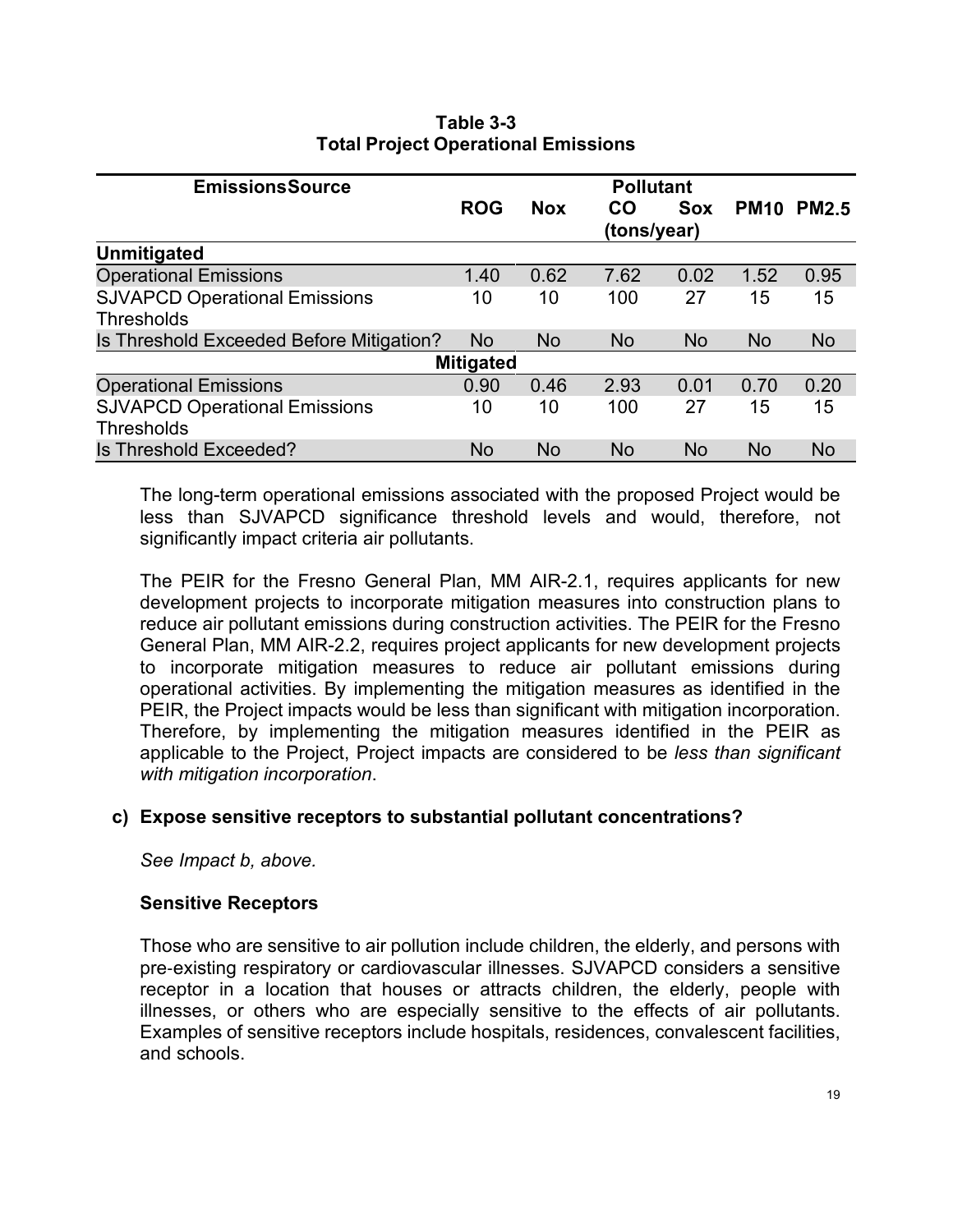The closest off‐site sensitive receptors are existing residences located adjacent to the Project site to the east, south, and west. The closest schools are Edith B. Storey Elementary, approximately 0.01 miles to the south, Phoenix Secondary School, approximately 0.10 miles southeast, Juan Felipe Herrera Elementary School, approximately 0.28 miles southwest, Terronez Middle School, approximately 0.54 miles west, Oak Park Senior Villas, approximately 0.68 miles southwest, Hillside Swim School, approximately 0.75 miles northeast, James Royal Kids WeeCare, approximately 0.81 miles northeast, Ayer Elementary School, approximately 0.85 miles north, Twilight Haven Senior Living, approximately 0.98 miles northwest, Sunnyside High School, approximately 0.98 miles north, Aynesworth Elementary School, approximately 1.04 miles southwest, David L. Greenberg Elementary School, approximately 1.13 miles northwest, Balderas Elementary School, approximately 1.31 miles west, Convalescent Hospital, approximately 1.39 miles south, Cambridge High School, approximability 1.47 miles northwest, Lane Elementary School, approximately 1.50 miles northwest, Olmos Elementary School, approximately 1.71 miles northwest, Easterby Elementary School, approximately 1.79 miles north, Kings Canyon Middle School, approximately 1.82 miles northwest and Sanger High School – West Campus, approximately 1.89 miles southeast.

## **Off**‐**site Sensitive Receptors**

Impacts to receptors located outside the Project boundaries would occur primarily during Project construction. Construction emissions commence in the year 2022 and continue until Project buildout. Construction activities are expected to occur over several years as the subdivision is gradually built out; however, most emissions are expected to occur during the initial site preparation and grading activities and, to a lesser extent, during ground-up construction. For criteria pollutants, impacts to receptors located outside of the Project are based on emissions during the highest emissions during any construction year. Therefore, this impact would be *less than significant*.

SJVAPCD identifies some common types of facilities that have been known to produce odors in the SJVAB, such as wastewater treatment facilities, sanitary landfills, transfer stations, composting facilities, petroleum refinery, asphalt batch plants, chemical manufacturing plants, fiberglass manufacturing, paint/coating operations, food processing facilities, feed lot/dairy, and rendering plants (SJVAPCD, 2015). These can be used as a screening tool to qualitatively assess a Project's potential to adversely affect area receptors.

### **On**‐**site Sensitive Receptors**

The Project is not a significant source of TAC emissions. Construction activities produce short‐term emissions that would not contribute substantially to cancer risk.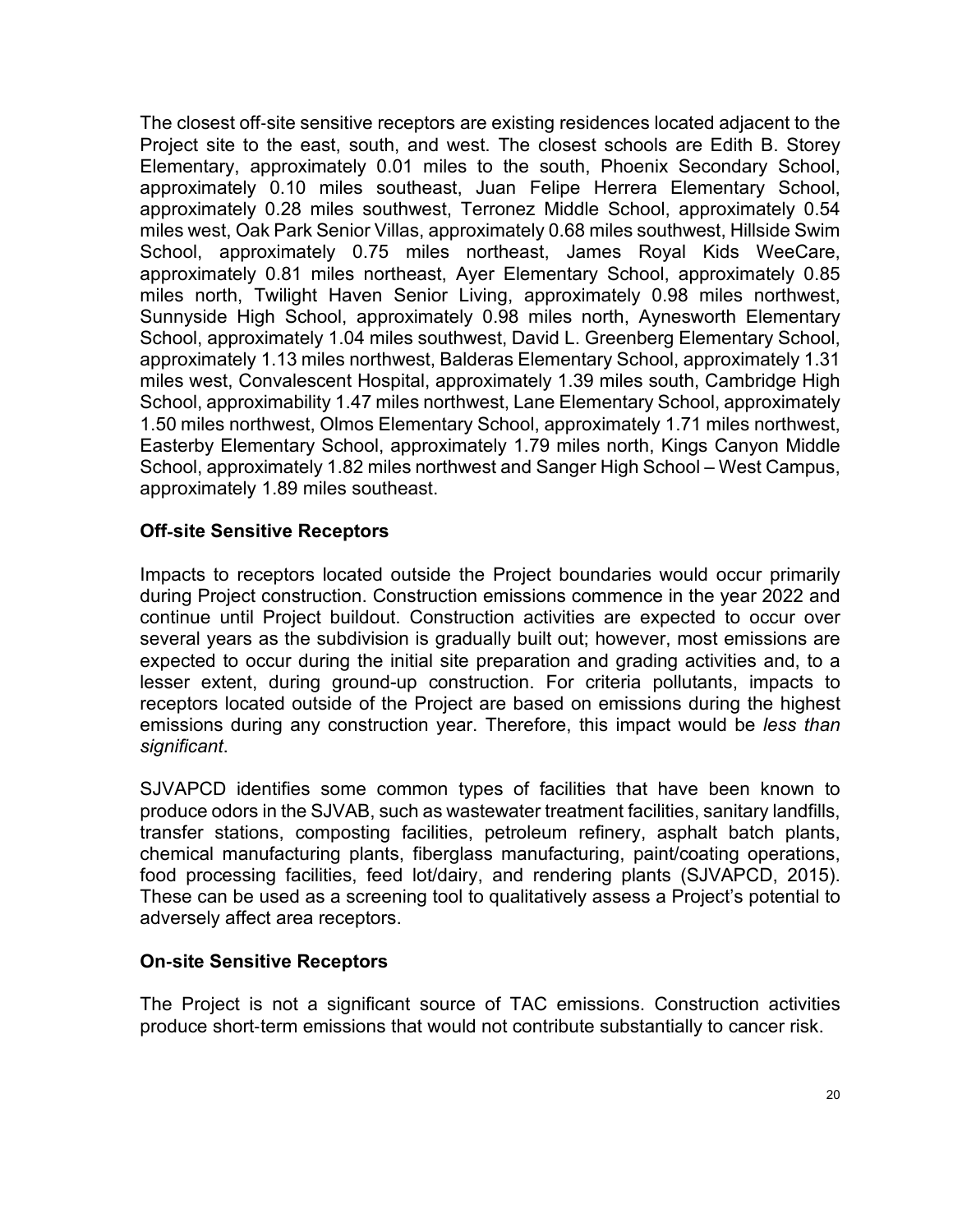The acute (short‐term) health effects of workers' direct exposure to asphalt fumes include irritation of the eyes, nose, and throat. Other effects include respiratory tract symptoms and pulmonary function changes. The studies were based on occupational exposure to fumes. Residents are not in the immediate vicinity of the fumes; therefore, they would not be subjected to concentrations high enough to evoke a negative response. In addition, the restrictions that are placed on asphalt in the San Joaquin Valley reduce ROG emissions from asphalt and exposure. The impact to nearby sensitive receptors from ROG during construction would be *less than significant*.

### **Localized Pollutant Screening Analysis**

Emissions occurring at or near the Project have the potential to create a localized impact, also referred to as an air pollutant hotspot. Localized emissions are considered significant if, when combined with background emissions, they would result in the exceedance of any health‐based air quality standard. The impact from localized pollutants is based on the impact to the nearest sensitive receptor.

The SJVAPCD's GAMAQI includes screening thresholds for identifying Projects that need detailed analysis for localized impacts. Projects with on‐site emission increases from construction activities or operational activities that exceed the 100 pounds per day screening level of any criteria pollutant after compliance with Rule 9510 and implementation of all enforceable mitigation measures would require preparation of an ambient air quality analysis. The criteria pollutants of concern for localized impact in the SJVAB are PM10, PM2.5, NOX, and CO. There is no localized emission standard for ROG, and most types of ROG are not toxic and have no health‐based standard; however, ROG was included for informational purposes only.

### *Operation: ROG*

During operation, ROG would be emitted primarily from motor vehicles. Direct exposure to ROG from Project motor vehicles would not result in health effects because the ROG would be distributed across miles and miles of roadway and in the air. The concentrations would not be great enough to result in direct health effects.

### *Operation: PM10, PM2.5, CO, NO2*

As shown in Table 3-3, localized emissions of PM10, PM2.5, CO, and NO2 would not exceed the SJVAPCD screening thresholds at full Project build‐out. Residential development is an insignificant source of these pollutants, except for Projects that allow woodburning devices that emit PM10 and PM2.5 in wood smoke. The Project will include only natural gas-fueled fireplaces and inserts that are insignificant sources of PM2.5 and PM10. Therefore, the Project would not expose sensitive receptors to substantial criteria air pollutant concentrations during operation.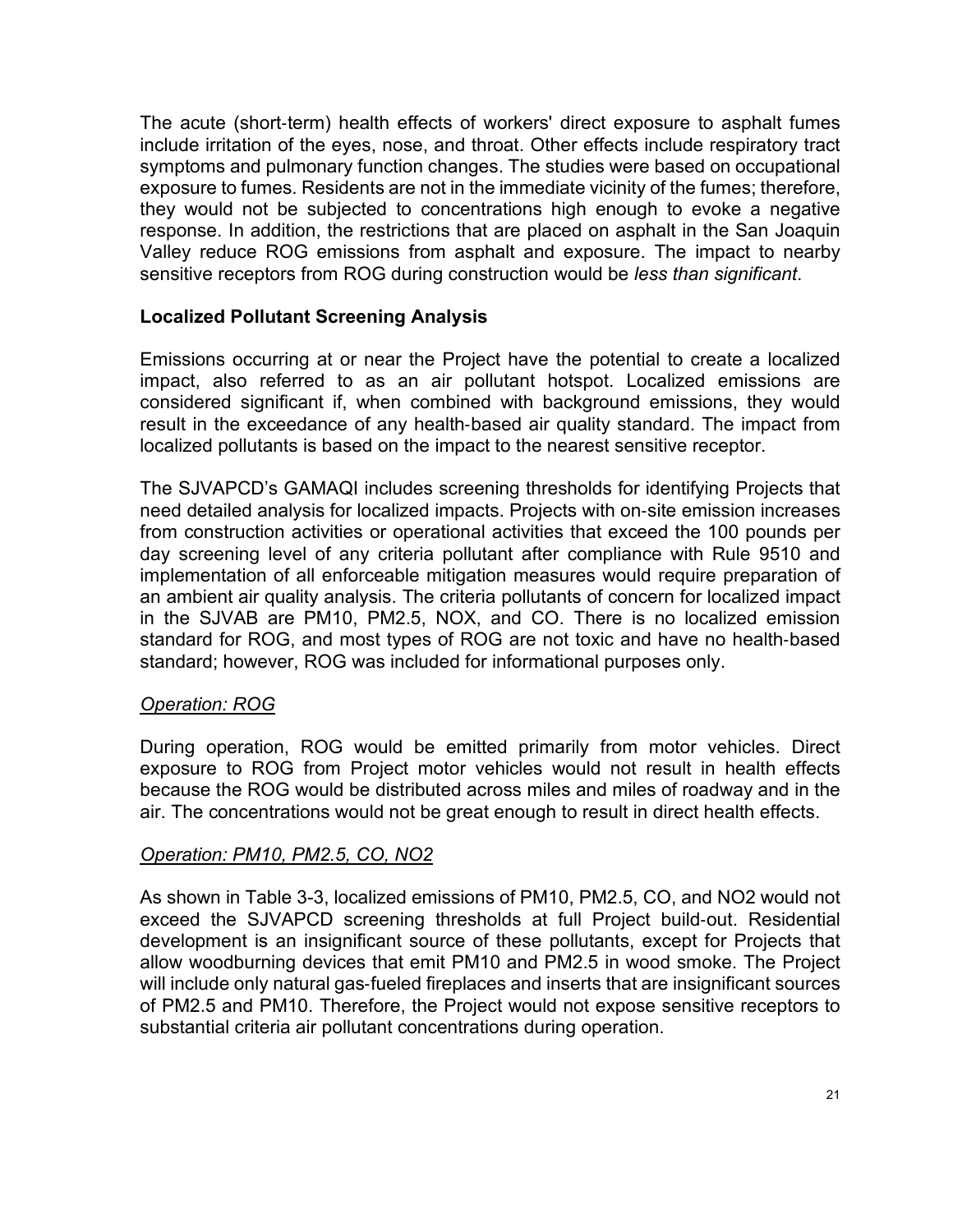#### **Carbon Monoxide Hot Spot Analysis**

Localized high levels of CO are associated with traffic congestion and idling or slow‐ moving vehicles. The SJVAPCD provides screening criteria to determine when to quantify local CO concentrations based on impacts to the level of service (LOS) of intersections in the Project vicinity.

A sensitivity analysis using the CALINE4 CO Hotspot model was run for the General Plan PEIR to determine the volume of trips that would be required to exceed the most stringent CO standard. At triple the predicted peak for General Plan buildout of 36,000 peak‐hour trips, the hourly concentration was 7.5 ppm and an 8‐hour concentration of 6.0 ppm. Based on this analysis, it is extremely unlikely that a CO hotspot will occur in the Plan Area. CO emissions are predicted to continue to decline as old vehicles are retired, and cleaner new motor vehicles take their place.

Therefore, no CO hotspot modeling is required for new projects during General Plan buildout unless intersection volumes exceed 36,000 peak‐hour trips, which is not anticipated to occur with the Project as discussed under XVII. TRANSPORTATION.

The PEIR for the Fresno General Plan, MM AIR-3.2, requires applicants for new sensitive land uses to submit a Health Risk Assessment (HRA) to the City. Results of the HRA prepared for the Project indicated that the maximum predicted cancer risk, chronic health hazard, and acute health hazard for residences and on-site/off-site workplaces are below the significance threshold of 10 in one million for cancer risks and 1.0 for non-cancer health risks. Therefore, the Project's health risk impacts are considered *less than significant* (Trinity Consultants, 2022).

According to the analysis provided in Appendix A, the Project would not exceed SJVAPCD localized emission daily screening levels for any criteria pollutant. The Project is not a significant source of TAC emissions during construction or operation. The Project is not in an area with suitable habitat for Valley fever spores and is not in area known to have naturally occurring asbestos. The proposed Project will implement and incorporate, as applicable, the air quality-related mitigation measures as identified in the City of Fresno PEIR Mitigation Monitoring Checklist adopted September 2021 (AIR-3.2). Therefore, impacts are considered to be *less than significant with mitigation incorporation*.

#### **d) Result in other emissions (such as those leading to odors) adversely affecting a substantial number of people?**

Odor impacts on residential areas and other sensitive receptors, such as hospitals, day‐care centers, schools, etc., warrant the closest scrutiny, but consideration should also be given to other land uses where people may congregate, such as recreational facilities, worksites, and commercial areas.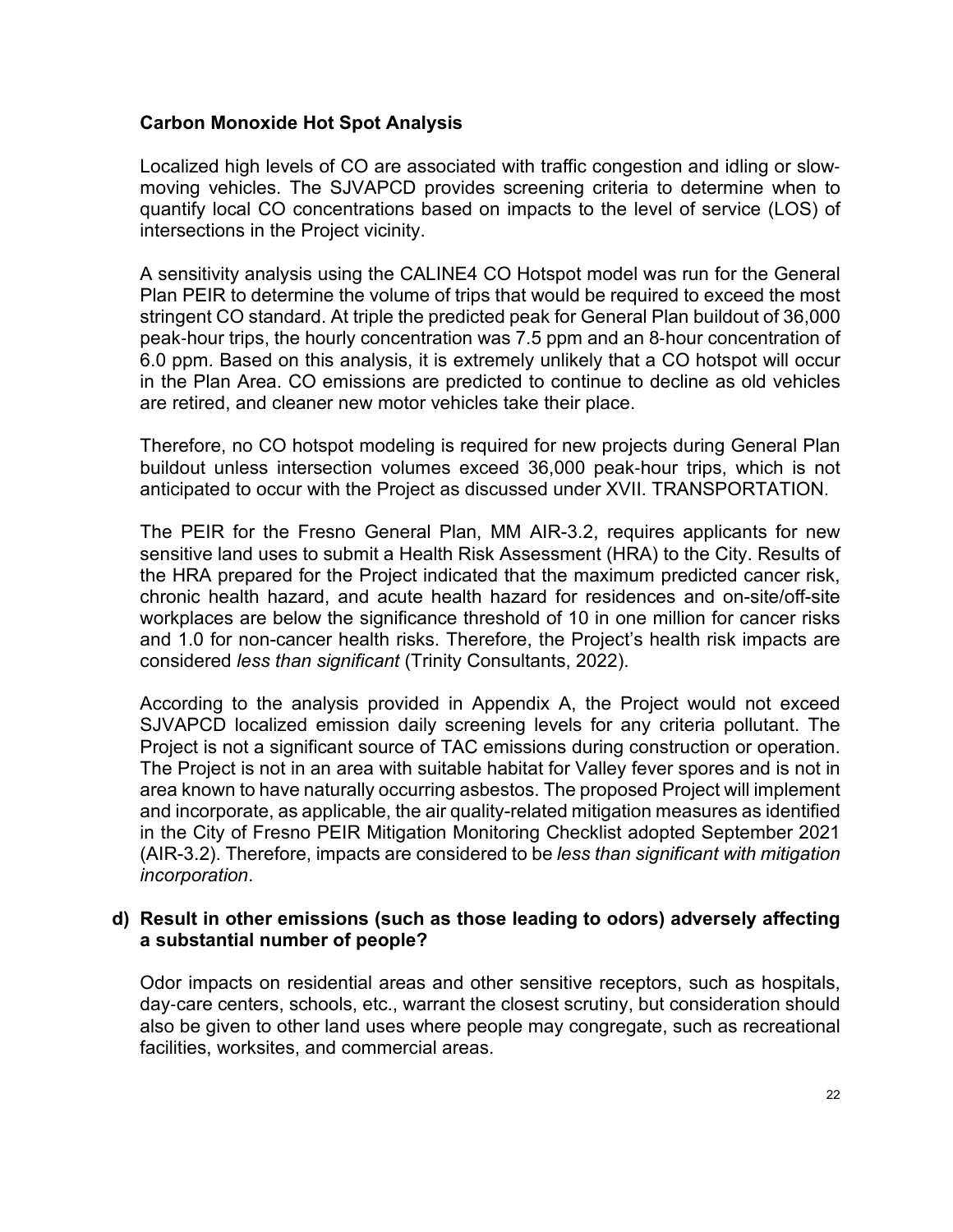The proposed Project is a residential community located near other residential neighborhoods and public facility land uses. The Project will not generate odorous emissions given the nature or characteristics of the Project. The intensity of an odor source's operations and its proximity to sensitive receptors influence the potential significance of odor emissions. The SJVAPCD has identified some common types of facilities that have been known to produce odors in the SJV Air Basin.

Two situations create a potential for odor impact. The first occurs when a new odor source is located near an existing sensitive receptor. The second occurs when a new sensitive receptor locates near an existing source of odor. According to the CBIA v. BAAQMD ruling (Alameda Superior Court Case No. RGI0548693), impacts of existing sources of odors on the Project are not subject to CEQA review (California Building Association v Bay Area Air Quality Management District, 2015). Therefore, the analysis to determine if the Project would locate new sensitive receptors near an existing source of odor is provided for information only. The SJVAPCD has determined the common land use types that are known to produce odors in the Air Basin.

#### *Project as a Generator*

Land uses that are typically identified as sources of objectionable odors include landfills, transfer stations, sewage treatment plants, wastewater pump stations, composting facilities, feedlots, coffee roasters, asphalt batch plants, and rendering plants. The Project would not engage in any of these activities. Therefore, the Project would not be considered a generator of objectionable odors during operations.

During construction, the various diesel-powered vehicles and equipment in use onsite would create localized odors. These odors would be temporary and would not likely be noticeable for extended periods of time beyond the Project's site boundaries.

#### *Project as a Receiver*

With the CBIA v. BAAQMD ruling, analysis of odor impacts on receivers is not required for CEQA compliance. Therefore, the following analysis is provided for information only.

As a residential development, the Project has the potential to place sensitive receptors near existing odor sources. However, there are no major odor-generating sources within screening distance of the site. During construction, the various diesel-powered vehicles and equipment in use on-site would create localized odors. These odors would be temporary and would not likely be noticeable for extended periods of time beyond the Project's site boundaries. The potential for diesel odor impacts would therefore be *less than significant*.

The Project will not generate odorous emissions given the nature or characteristics of the Project. The intensity of an odor source's operations and its proximity to sensitive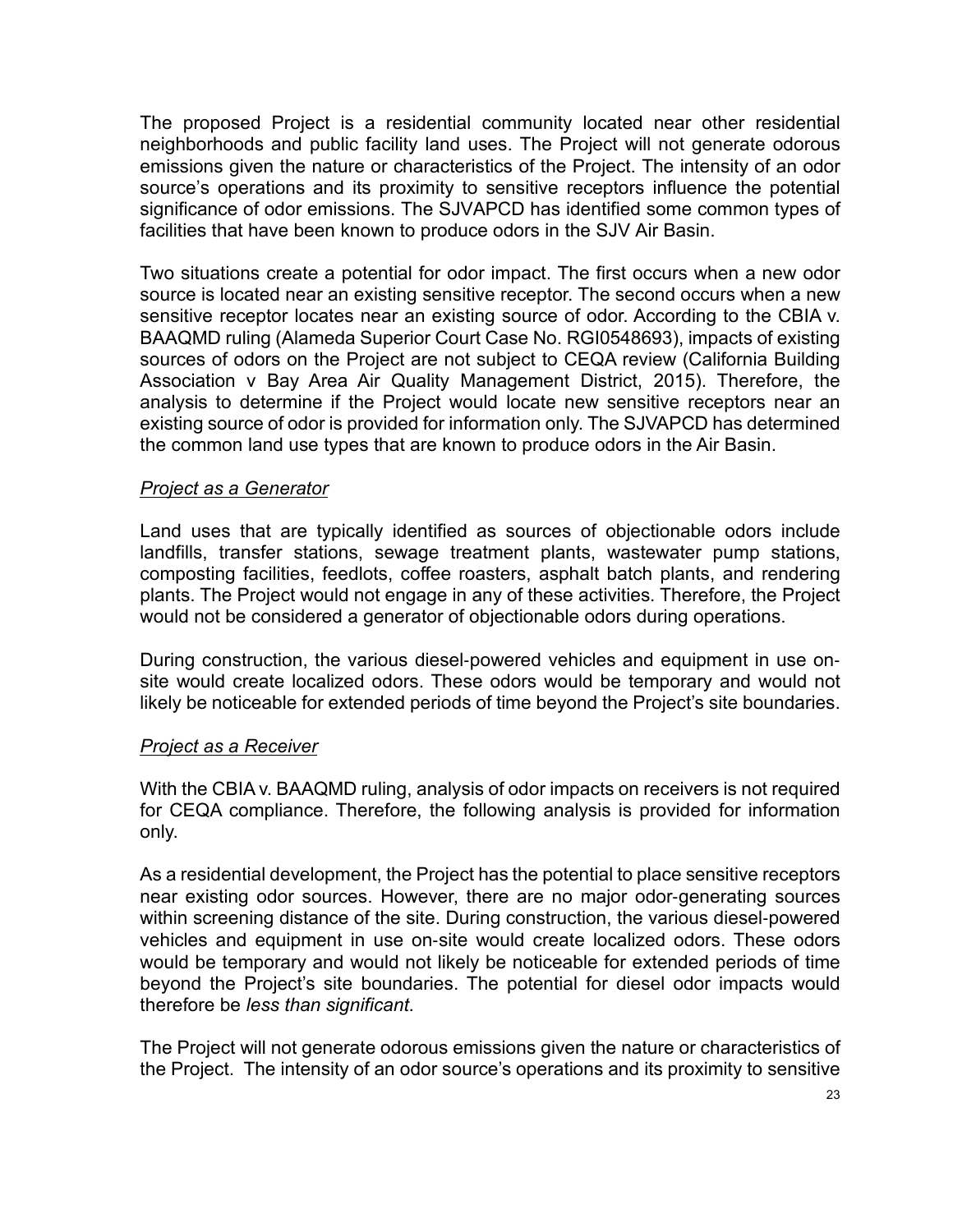receptors influence the potential significance of odor emissions. The SJVAPCD has identified some common types of facilities that have been known to produce odors in the SJV Air Basin. The types of facilities that are known to produce odors are shown in the discussion above, along with a reasonable distance from the source within which the degree of odors could possibly be significant. Therefore, impacts are considered to be *less than significant*.

#### *Mitigation Measures*

The proposed Project shall implement and incorporate the air quality-related mitigation measures as identified in the attached Project Specific Mitigation Monitoring Checklist dated May 20, 2022.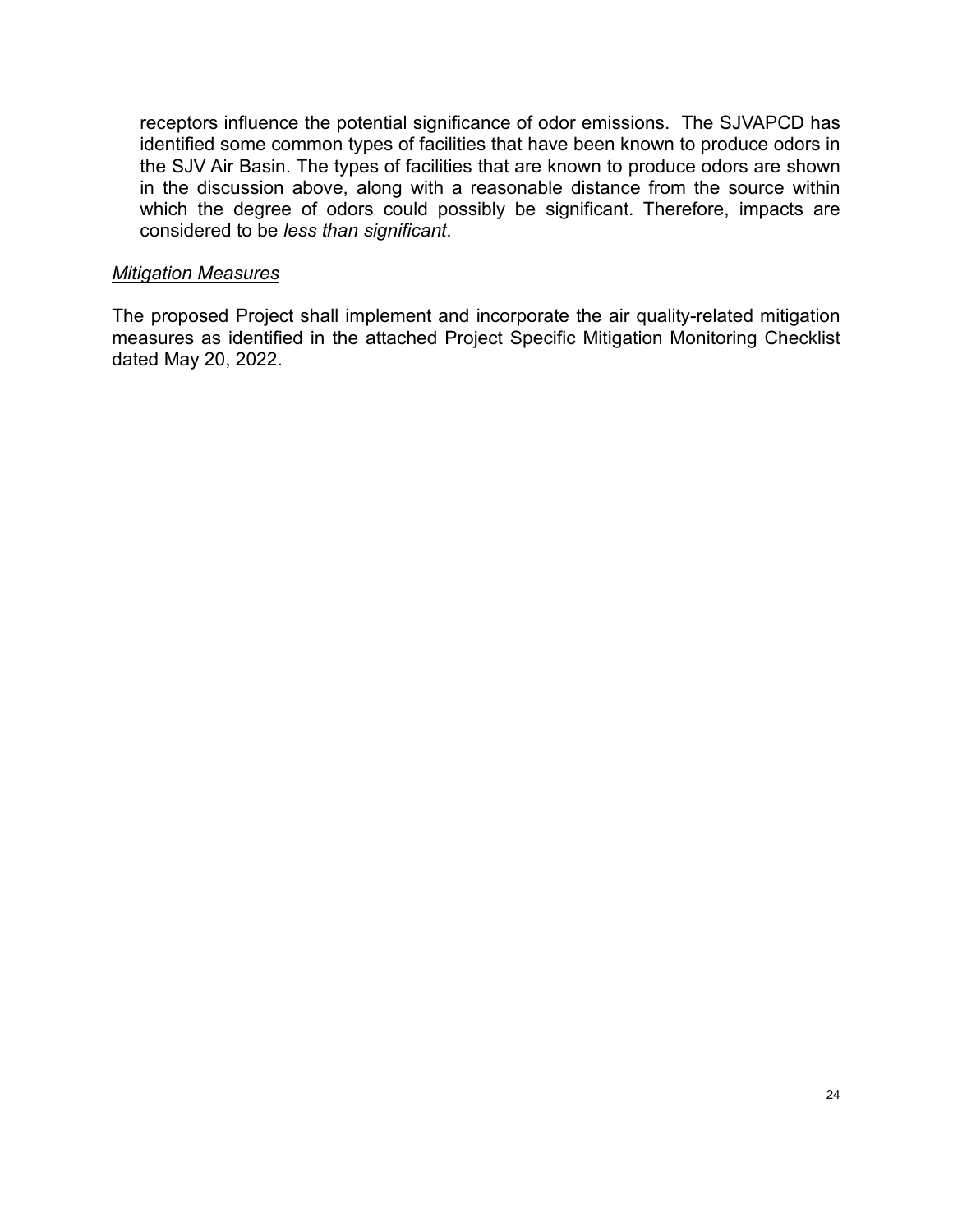| <b>ENVIRONMENTAL ISSUES</b>                                                                                                                                                                                                                                                                                                                       | <b>Potentially</b><br><b>Significant</b><br>Impact | <b>Less Than</b><br><b>Significant</b><br>with<br><b>Mitigation</b><br>Incorporated | <b>Less Than</b><br>Significant<br><b>Impact</b> | <b>No</b><br><b>Impact</b> |
|---------------------------------------------------------------------------------------------------------------------------------------------------------------------------------------------------------------------------------------------------------------------------------------------------------------------------------------------------|----------------------------------------------------|-------------------------------------------------------------------------------------|--------------------------------------------------|----------------------------|
| <b>IV. BIOLOGICAL RESOURCES</b> - Would the project:                                                                                                                                                                                                                                                                                              |                                                    |                                                                                     |                                                  |                            |
| a) Have a substantial adverse<br>effect, either directly or through<br>habitat modifications, on any<br>species identified as a candidate,<br>sensitive,<br>special-status<br>or<br>species in local or regional plans,<br>policies, or regulations, or by the<br>California Department of Fish and<br>Game or U.S. Fish and Wildlife<br>Service? |                                                    | X                                                                                   |                                                  |                            |
| b) Have a substantial adverse<br>effect on any riparian habitat or<br>other sensitive natural community<br>identified in local or regional<br>plans, policies, regulations or by<br>the California Department of Fish<br>and Game or US Fish and Wildlife<br>Service?                                                                             |                                                    |                                                                                     |                                                  | X                          |
| c) Have a substantial adverse<br>federally protected<br>effect on<br>wetlands as defined by Section<br>404 of the Clean Water Act<br>(including, but not limited to,<br>marsh, vernal pool, coastal, etc.)<br>through direct removal, filling,<br>hydrological interruption, or other<br>means?                                                   |                                                    |                                                                                     | X                                                |                            |
| d) Interfere substantially with the<br>movement of any native resident<br>or migratory fish or wildlife species<br>or with established native resident<br>or migratory wildlife corridors, or<br>impede the use of native wildlife<br>nursery sites?                                                                                              |                                                    |                                                                                     | X                                                |                            |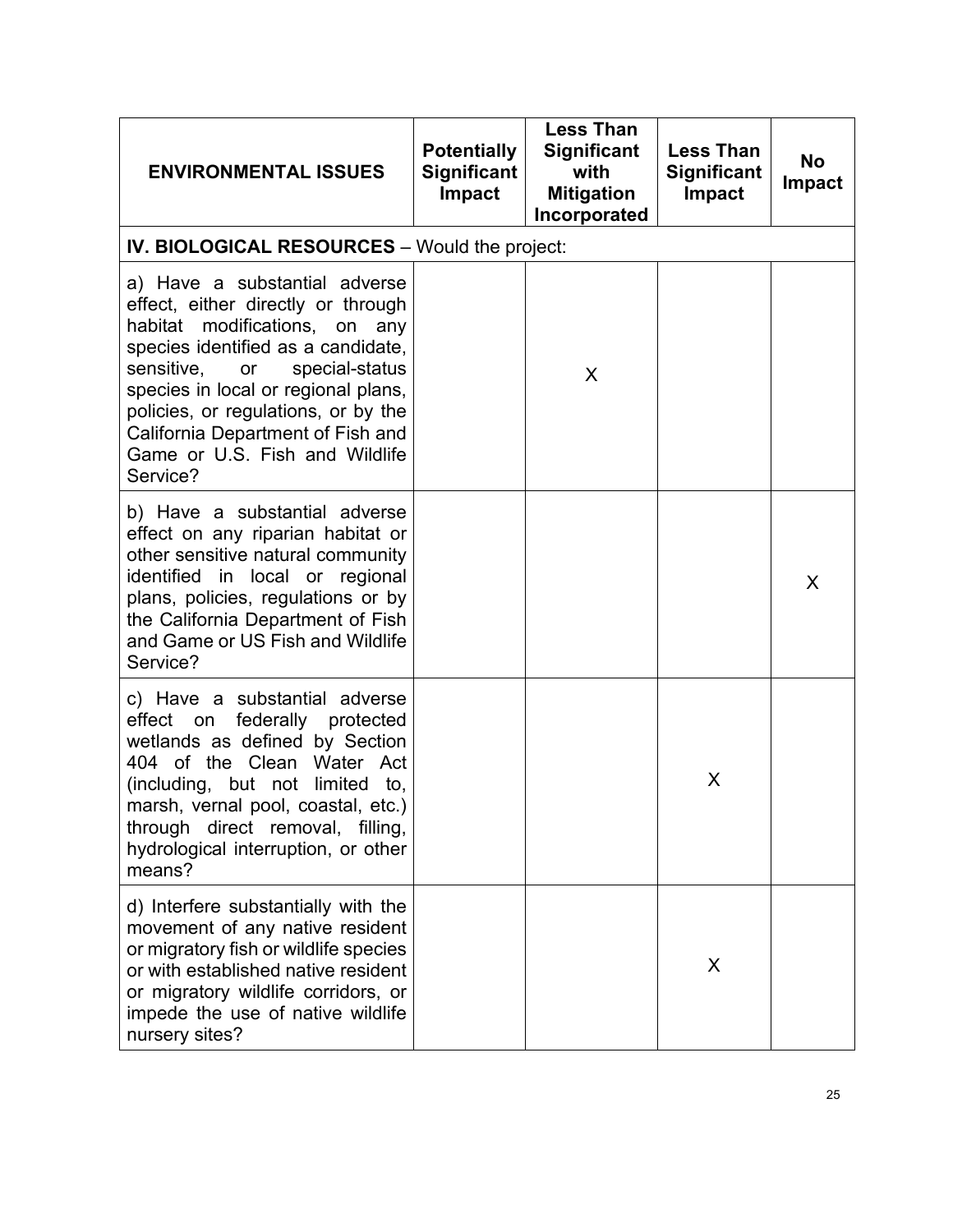| <b>ENVIRONMENTAL ISSUES</b>                                                                                                                                                                         | <b>Potentially</b><br><b>Significant</b><br>Impact | <b>Less Than</b><br><b>Significant</b><br>with<br><b>Mitigation</b><br>Incorporated | <b>Less Than</b><br><b>Significant</b><br>Impact | No.<br>Impact |
|-----------------------------------------------------------------------------------------------------------------------------------------------------------------------------------------------------|----------------------------------------------------|-------------------------------------------------------------------------------------|--------------------------------------------------|---------------|
| e) Conflict with any local policies<br>or ordinances protecting biological<br>resources, such as a tree<br>preservation policy or ordinance?                                                        |                                                    | X                                                                                   |                                                  |               |
| f) Conflict with the provisions of an<br>adopted Habitat Conservation<br>Plan, Natural Community<br>Conservation Plan, or other<br>approved local, regional, or state<br>habitat conservation plan? |                                                    |                                                                                     |                                                  | X             |

The analysis below is based on a Biological Resources Evaluation (BRE) prepared for the Project (QK, 2022a) included as Appendix B.

## **DISCUSSION**

A biological reconnaissance survey and database review were completed by qualified biologists to characterize the existing conditions on site and determine the potential for special-status plant and wildlife species and other sensitive biological resources to occur onsite and be impacted by the Project. The Project site and a 250-foot buffer (survey area), when feasible, were surveyed.

Protocol surveys for specific special-status wildlife species were not conducted. Locational data were documented using the Esri ArcGIS Collector application installed on an iPad. Photographs were taken to document the existing landscape and any sensitive biological resources. Plant and wildlife species and current site conditions were recorded while conducting the survey.

### *General Site Conditions*

The Project site is on relatively flat, level terrain at an approximate elevation of 305 feet above mean sea level. Most of the Project site has been previously disturbed by historical agriculture and maintenance activities, and historical aerial imagery shows the land has been farmed and used for agricultural purposes since at least 1962.

**a) Have a substantial adverse effect, either directly or through habitat modifications, on any species identified as a candidate, sensitive, or specialstatus species in local or regional plans, policies, or regulations, or by the California Department of Fish and Wildlife or the U.S. Fish and Wildlife Service?**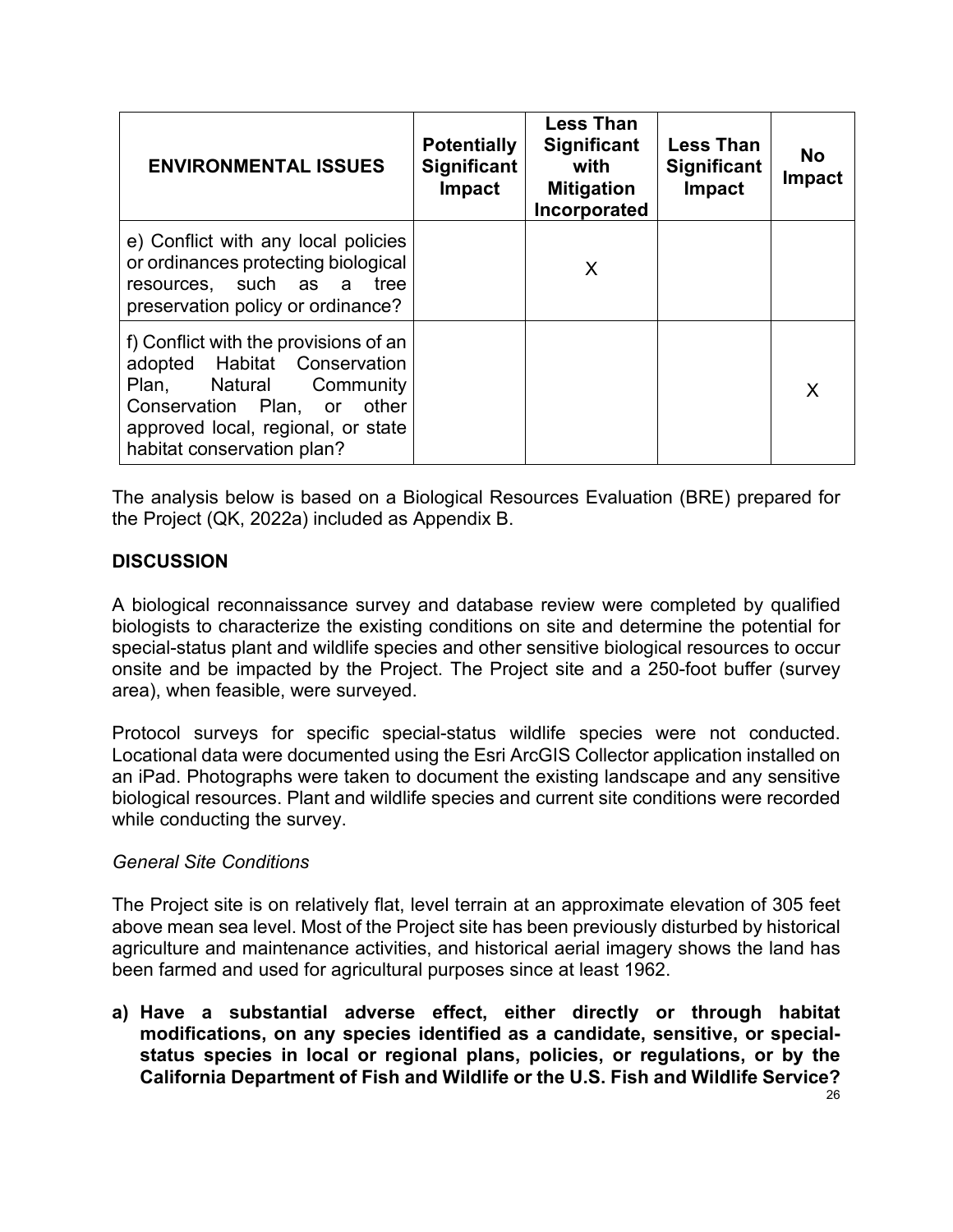The Project site occurs within an area of urban development and has been repeatedly degraded from historical land uses, mainly for agricultural operations and continual disking, and the adjacent lands have been equally disturbed for agricultural and residential uses. The site supports mostly non-native grasses and other ruderal or ornamental species and is predominately surrounded by residential and commercial development.

The literature and database search indicated that there is potential for several specialstatus species to be present on or in the vicinity of the Project site. An evaluation of each of the potential special-status species, which included habitat requirements, the likelihood of required habitat to occur within the Project vicinity, and a comparison to the CNDDB records, was conducted. The results of this evaluation concluded that 16 plant species and two wildlife species with special status have a reasonable potential to occur on or near the Project site.

### **Special-Status Species**

### *Special-Status Plants Species*

No special-status plant species were observed within the survey area. Although the field survey did not coincide with the optimum blooming survey period for all sensitive plant species, there is no habitat present on the Project site or within the survey area that would support special-status plant species. The Project site is degraded from historical land uses, mainly for agricultural operations and continual disking, and the adjacent lands have been equally disturbed for agricultural and residential uses.

### *Special-Status Wildlife Species*

No special-status wildlife species or their sign were observed within the survey area. The Project site is highly disturbed and contains no habitat that would support most of the special-status wildlife species.

Some special-status wildlife species could be present at the Project from time to time, but the available habitat only marginally fulfills the requirements of the San Joaquin kit fox, Swainson's hawk, American badger, and western burrowing owl. The potential for these species to occur on the Project site, even as transients, is unlikely, especially because the Project is surrounded by urban development. The kit fox and badger are both unlikely to occur on or near the Project, so Project activities are unlikely to affect these two species. There are no suitable nesting trees for Swainson's hawk in the vicinity of the Project, and although the species may forage from time to time on the Project, loss of this habitat would be minimal, and Project activities are unlikely to affect this species. Ground squirrel burrows scattered on the Project site and in the Central Canal could provide suitable burrowing habitat for burrowing owls. No observations or sign was observed during the site survey of burrowing owls. If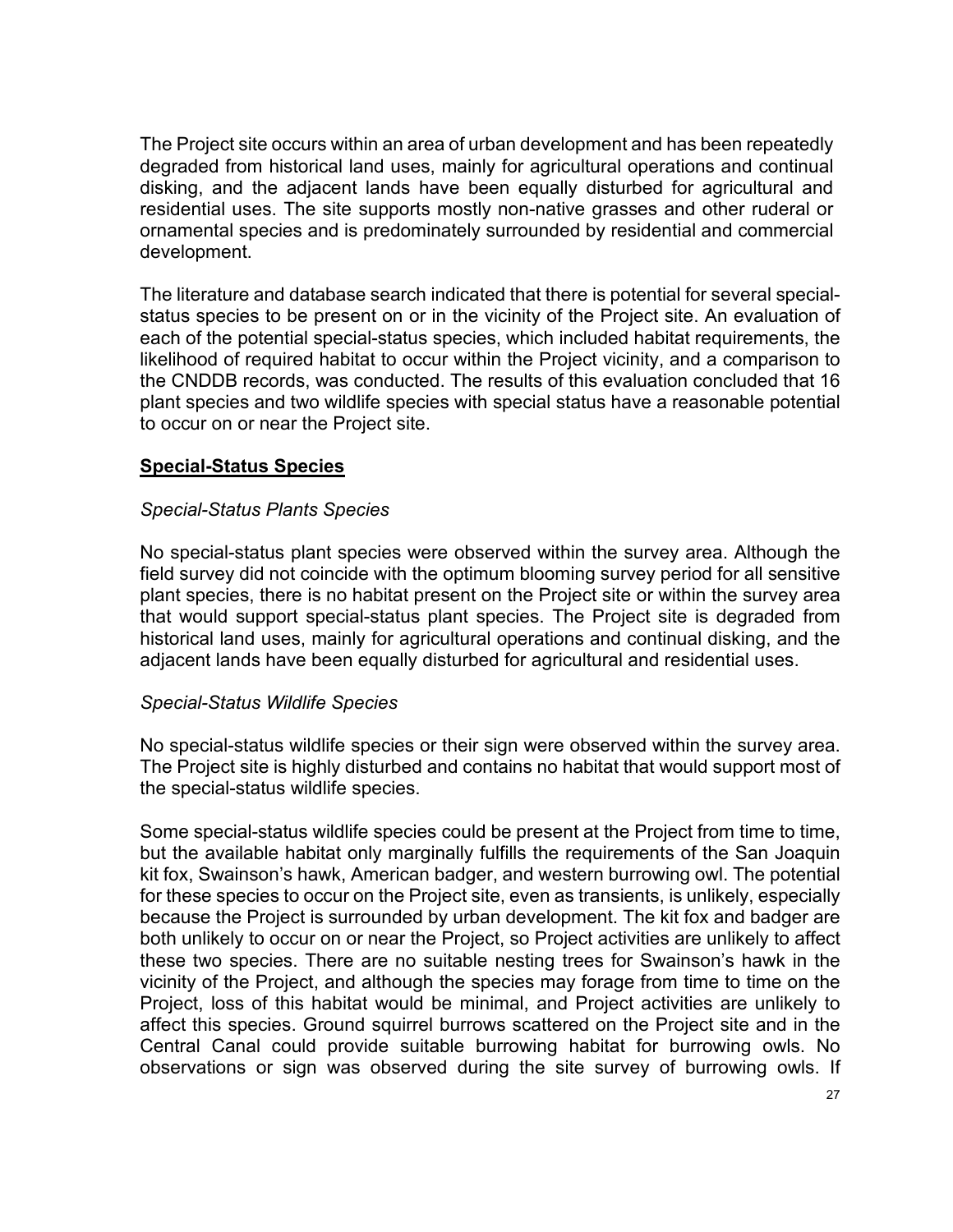burrowing owls become established, there is a potential to impacts to individual owls. No special-status wildlife species or diagnostic signs of special-status wildlife species were present on the Project site, and the disturbed condition and urban location of the site would tend to preclude special-status wildlife species with the possible exception of burrowing owls.

The San Joaquin kit fox is unlikely to occur on the Project site. The nearest CNDDB occurrence for San Joaquin kit fox is mapped in Sanger, approximately 8.2 miles east of the Project site, where an injured fox was observed in 1992 (EONDX 70606). The Project site consists of fallow agricultural land that is now vegetated with non-native grasses and forbs. No San Joaquin kit fox or diagnostic signs of the species (e.g., tracks, dens, scat, prey remains) were found during the field survey. Although adequate prey species are present within the BSA, surrounding land use and habitat conditions make it unlikely that the San Joaquin kit fox would be present other than as a transient forager.

The American badger has similar habitat requirements to the San Joaquin kit fox and also is unlikely to occur within the BSA other than a transient. The nearest American badger CNDDB occurrence is approximately 5.1 miles north of the Project from 1987 (EONDX 56616). Project activities would be very unlikely to affect these species.

The Swainson's hawk is unlikely to occur on the Project. The nearest Swainson's hawk CNDDB occurrence is from 1956 and is only approximately mapped as "near Fresno" (EONDX 91594). The next nearest Swainson's hawk CNDDB occurrence is from 2016 and approximately 3.4 miles southwest of the Project site in an active nest located in a pasture (EONDX 106840). Although there is limited foraging habit on the Project site, there are no suitable nesting trees or structures in the immediate vicinity, and the disturbances from human activity in the area further limit the likelihood for nesting Swainson's hawks. California ground squirrels were observed on-site, so there is some potential for the Swainson's hawk to be present from time to time as a transient forager.

There is potential for burrowing owl to occur on or near the Project site. The nearest CNDDB occurrence is approximately 4.7 miles north of the Project site at the northwest end of the Fresno Yosemite International Airport. Three breeding pairs were observed between 1981 and 1990 (EONDX 103145). No burrowing owls or their sign (whitewash, feathers, pellets) were observed during the survey, and a limited prey base was observed for the species (small mammal burrows, beetles). Because burrowing owls use existing burrows excavated by small mammals, including California ground squirrels, there is a potential for burrowing owls to become established on or near the Project site. There is also potential for burrowing owls to forage or become established in the agricultural property's northwest and southwest and along the Central Canal. The species is not likely to be present on the residential properties or the elementary school on the lands surrounding the Project site.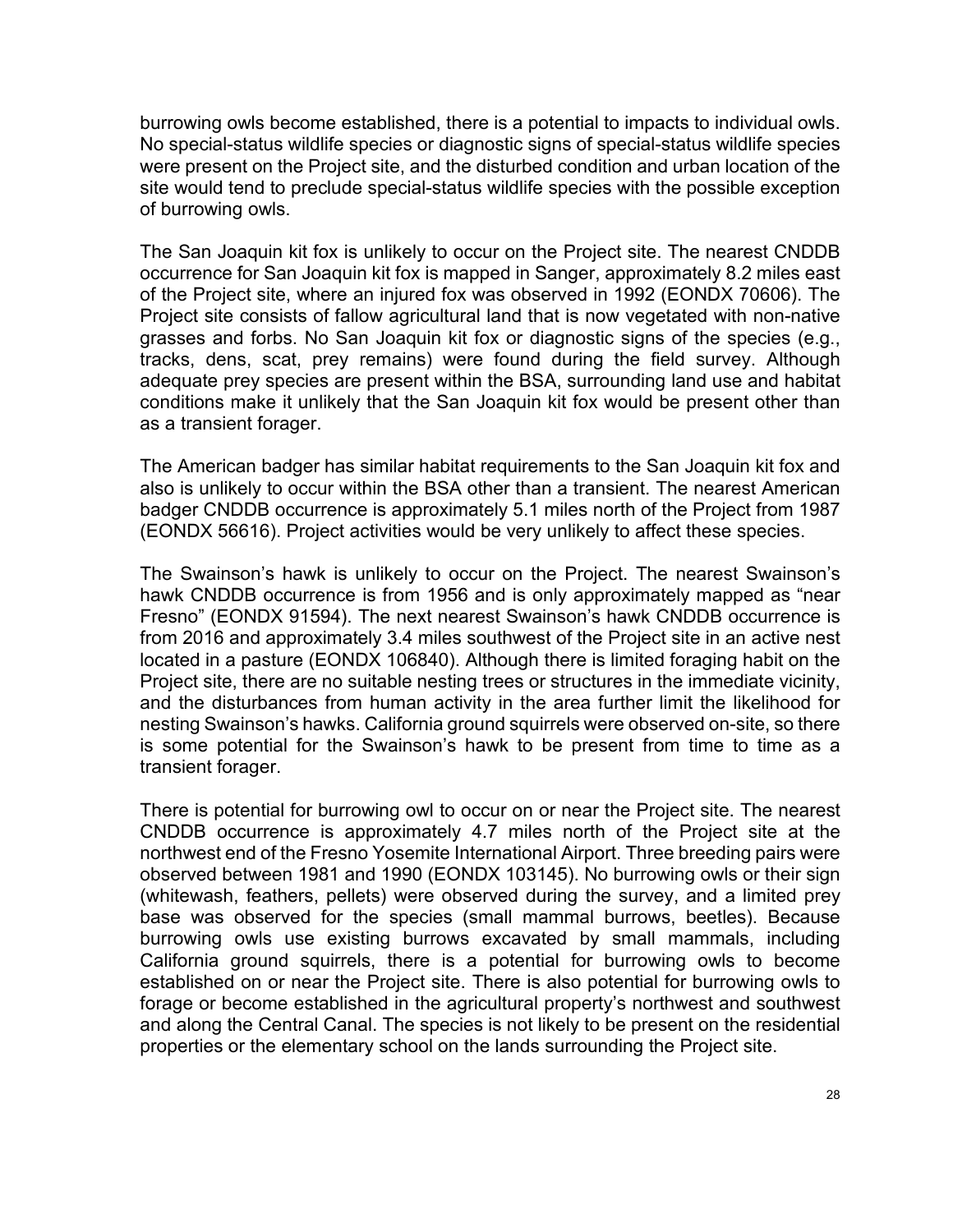It was concluded that two special-status species San Joaquin kit fox and American badger, could potentially be present at the Project site, but their potential for occurrence, even as transients, is very unlikely. Project activities would have no effect on these species. No potential nests of the Swainson's hawk were present on the Project site or within the survey area. No special-status wildlife species or diagnostic signs of special-status wildlife species were observed on the Project site, and the degraded condition of the site would tend to preclude those species from occurring.

Therefore, the Project is anticipated to have no impact to special-status wildlife species. However, the Project would be subject to the applicable mitigation measures pertaining to biological resources included in the City of Fresno PEIR Mitigation Monitoring Checklist adopted in September 2021 (BIO-1.1, BIO-1.2, BIO-1.4, and BIO-2.1). These measures will reduce Project impacts to biological resources to a less than significant level. Therefore, impacts are considered to be *less than significant with mitigation incorporation*.

#### **b) Have a substantial adverse effect on any riparian habitat or other sensitive natural community identified in local or regional plans, policies, or regulations or by the California Department of Fish and Wildlife or the U.S. Fish and Wildlife Service?**

Natural communities of special concern are those that are of limited distribution, distinguished by significant biological diversity, home to special-status plant and animal species, of importance in maintaining water quality or sustaining flows, etc. Examples of natural communities of special concern in the San Joaquin Valley could include open, ruderal/non-native grassland habitat, which is infrequently disturbed, vernal pools, and various types of riparian forest. No natural communities of special concern were identified on the subject site.

There are no riparian habitats or any other sensitive natural communities identified by CDFW or the USFWS located on the Project site. Therefore, the Project will have *no impact*.

#### **c) Have a substantial adverse effect on state or federally protected wetlands (including, but not limited to, marsh, vernal pool, coastal, etc.) through direct removal, filling, hydrological interruption, or other means?**

The United States Army Corps of Engineers (USACE) has regulatory authority over the Clean Water Act (CWA), as provided for by the EPA. The USACE has established specific criteria for the determination of wetlands based upon the presence of wetland hydrology, hydric soils, and hydrophilic vegetation. There are no federally protected wetlands or vernal pools that occur within the Project.

No State or federally protected wetlands or other water features are located on the subject site. The National Hydrography database (NHD) and National Wetlands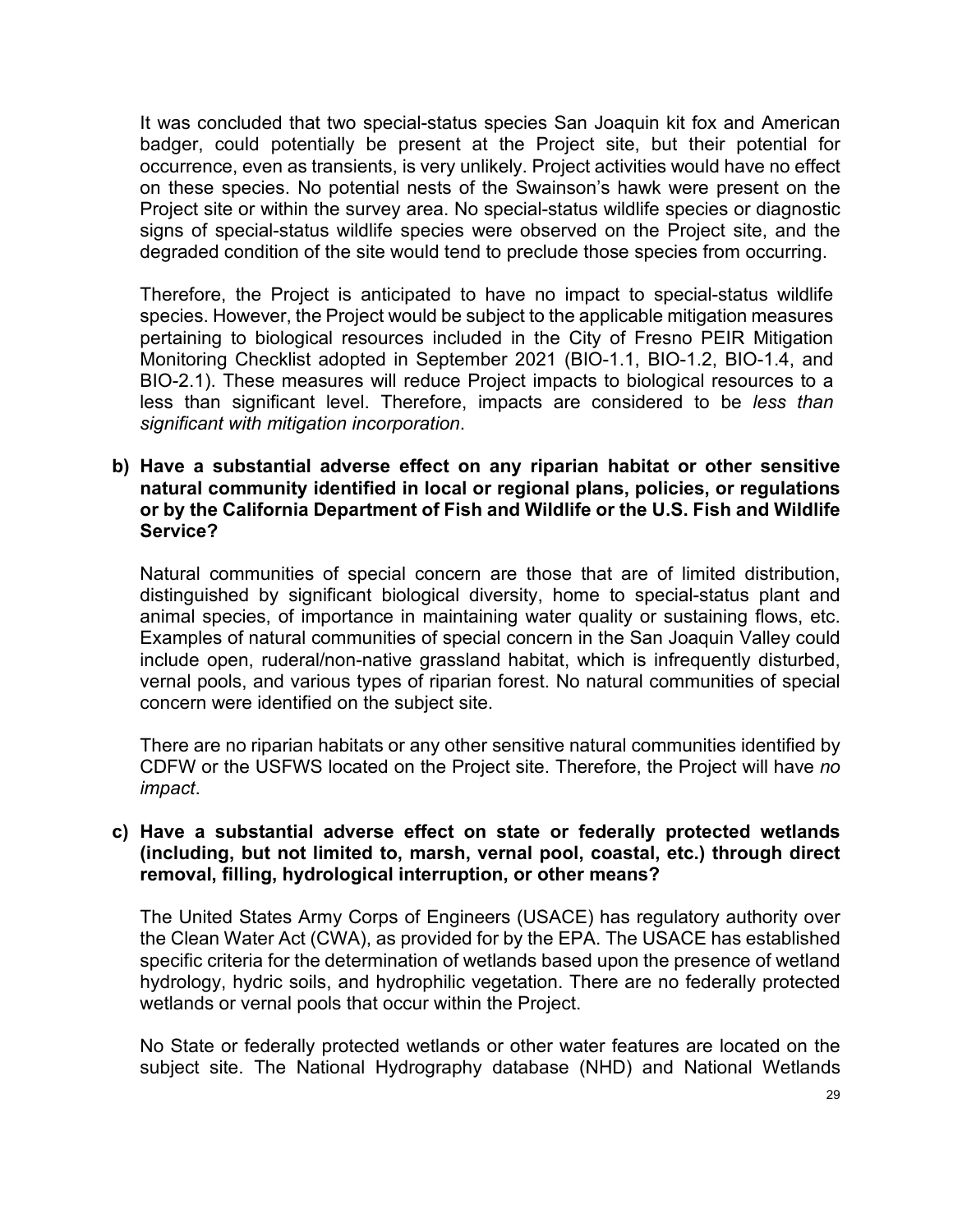Inventory (NWI) shows one stream feature, the Central Canal. The canal is a manmade feature and has no hydrologic connection with the Project site. The Project will not impact the Central Canal during construction or operation. Therefore, impacts to wetlands or water features would be *less than significant*.

### **d) Interfere substantially with the movement of any native resident or migratory fish or wildlife species or with established native resident or migratory wildlife corridors, or impede the use of native wildlife nursery sites?**

Wildlife migratory corridors are described as a narrow stretch of land that connects two open pieces of habitat that would otherwise be unconnected. These routes provide shelter and sufficient food supplies to support wildlife species during migration. Movement corridors generally consist of riparian, woodlands, or forested habitats that span contiguous acres of undisturbed habitat and are important elements of resident species' home ranges.

The proposed Project would not interfere with the movement of any native resident or migratory fish or wildlife species or with established native resident or migratory wildlife corridors or impede the use of native wildlife nursery sites. Therefore, the Project's impacts would be *less than significant*

### **e) Conflict with any local policies or ordinances protecting biological resources, such as a tree preservation policy or ordinance?**

The Project must comply with the biological Mitigation Measures of the City of Fresno PEIR by a required pre-construction biological survey prior to construction to determine if the Project site supports any special-status species (BIO-2.1). If a specialstatus species is determined to occupy any portion of a project site, avoidance and minimization measures shall be incorporated into the construction phase of a project to avoid direct or incidental take of a listed species to the greatest extent feasible. The proposed Project shall implement and incorporate, as applicable, the biological resource-related mitigation measures as identified in the PEIR Mitigation Monitoring and Reporting Program dated September 2021. In addition, the Project will comply with the policies and goals of the General Plan pertaining to protecting biological resources. Therefore, the proposed Project would have *less than significant impact with mitigation incorporation.*

### **f) Conflict with the provisions of an adopted Habitat Conservation Plan, Natural Community Conservation Plan, or other approved local, regional, or state habitat conservation plan?**

The Project is not located within any Natural Community Conservation Plan or any other local, regional, or State Conservation Plan. The Project site is located within an area covered by the PG&E San Joaquin Valley Operation and Maintenance Habitat Conservation Plan (HCP). That HCP only applies to maintenance and operations of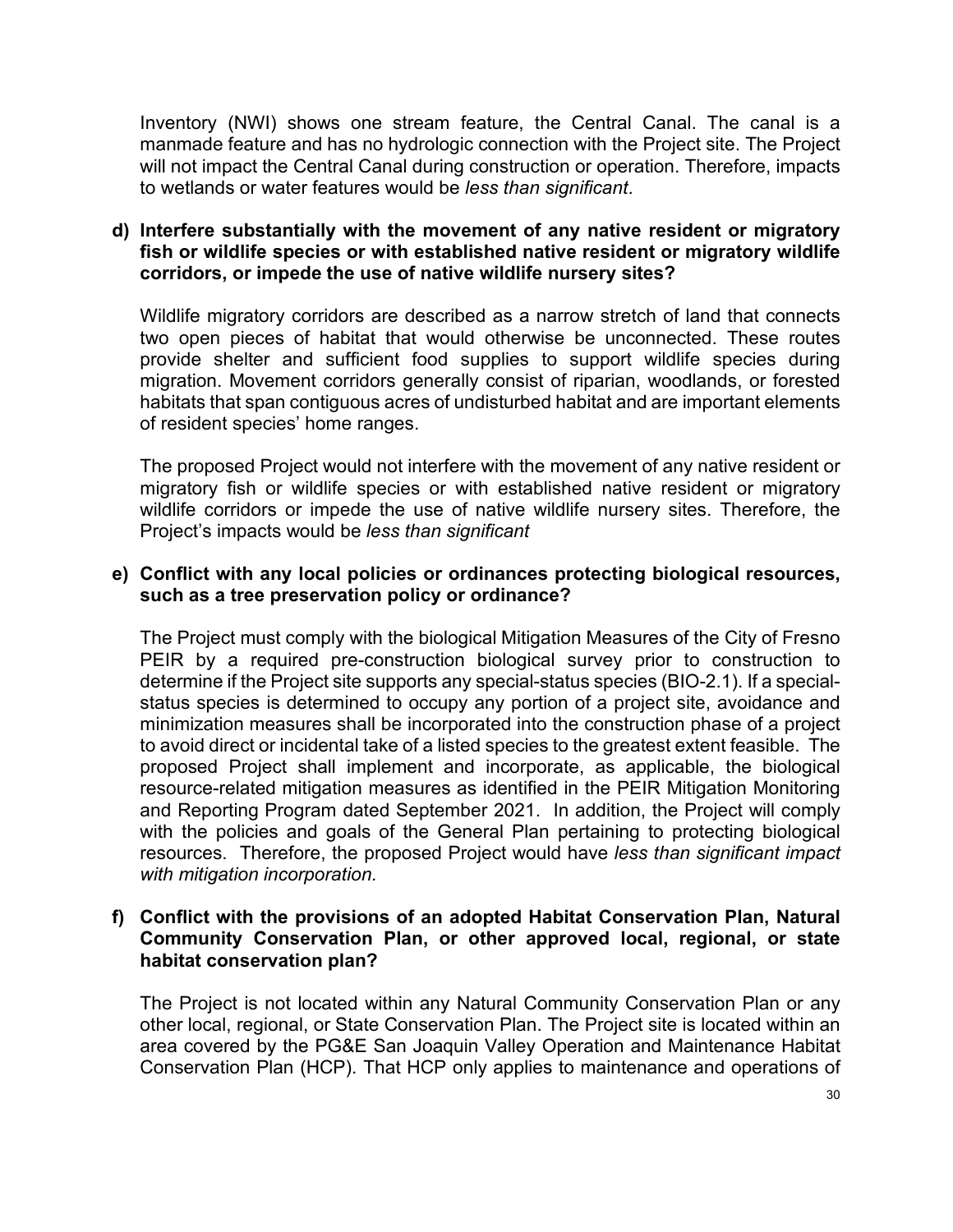PG&E facilities and does not apply to this Project. The subject site nor the immediate vicinity occur in any other habitat conservation plans or natural community conservation plans pertaining to natural resources within the region. Therefore, the Project will have *no impact*.

#### *Mitigation Measures*

The proposed Project shall implement and incorporate the biological resources related mitigation measures as identified in the attached Project SpecificMitigation Monitoring Checklist dated May 20, 2022.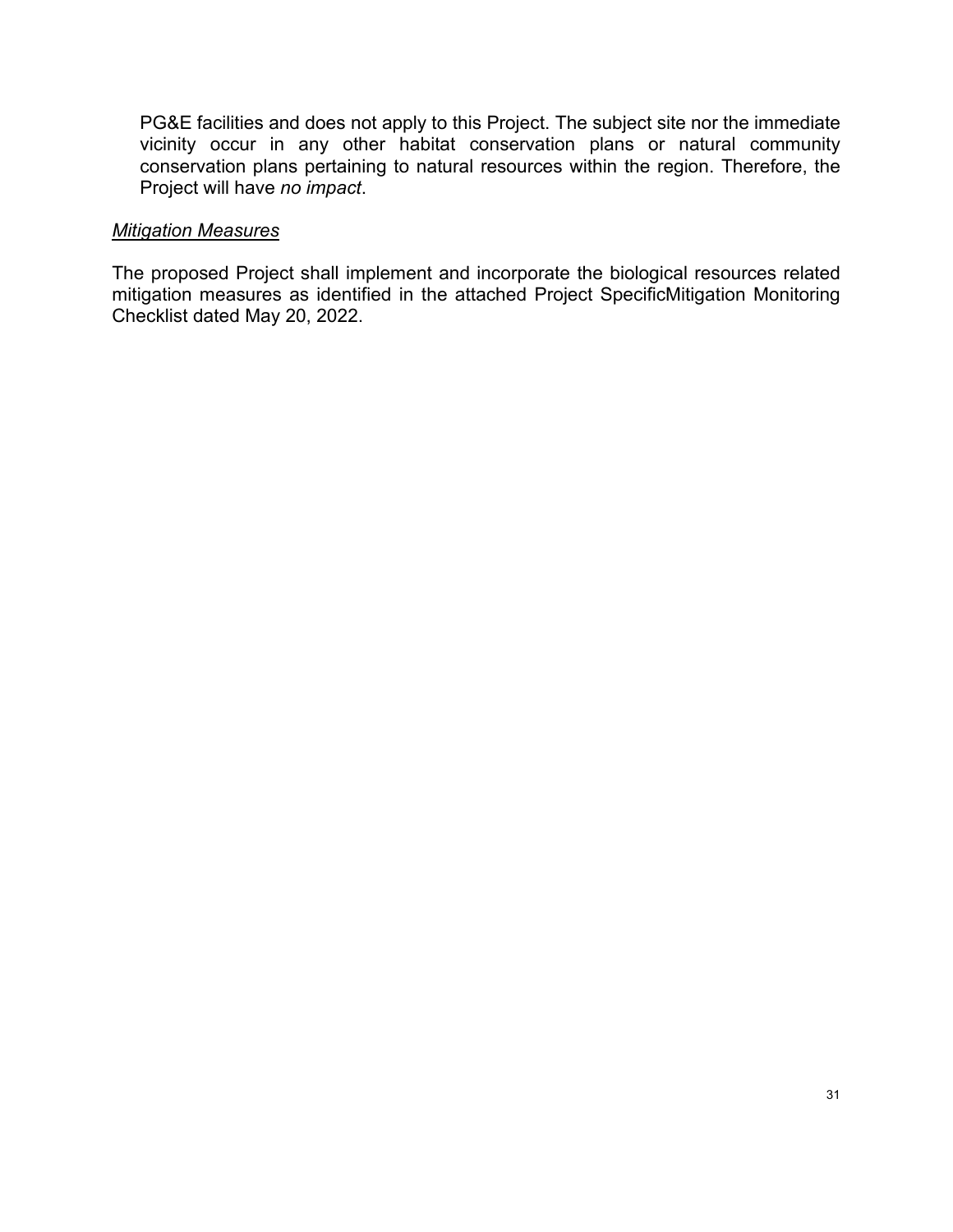| <b>ENVIRONMENTAL ISSUES</b>                                                                                                   | <b>Potentially</b><br>Significant<br>Impact | <b>Less Than</b><br><b>Significant</b><br>with<br><b>Mitigation</b><br>Incorporated | <b>Less Than</b><br><b>Significant</b><br>Impact | <b>No</b><br><b>Impact</b> |
|-------------------------------------------------------------------------------------------------------------------------------|---------------------------------------------|-------------------------------------------------------------------------------------|--------------------------------------------------|----------------------------|
| V. CULTURAL RESOURCES - Would the project:                                                                                    |                                             |                                                                                     |                                                  |                            |
| a) Cause a substantial adverse<br>change in the significance of a<br>historical resource as defined in<br>Section 15064.5?    |                                             | X                                                                                   |                                                  |                            |
| b) Cause a substantial adverse<br>change in the significance of an<br>archaeological resource pursuant<br>to Section 15064.5? |                                             | X                                                                                   |                                                  |                            |
| c) Disturb any human remains,<br>including those interred outside of<br>formal cemeteries?                                    |                                             | X                                                                                   |                                                  |                            |

### **DISCUSSION**

The analyses presented in this section are based on a Cultural Resources Technical Memorandum prepared for the Project (QK, 2022b) included as Appendix C.

### **a) Cause a substantial adverse change in the significance of a historical resource pursuant to Section 15064.5?**

A cultural resources records search (#22-006) was conducted at the Southern San Joaquin Valley Information Center (IC), CSU Bakersfield to determine whether the proposed Project would impact cultural or historical resources. A Sacred Lands File request was also submitted to the Native American Heritage Commission, and a response indicates negative results. The records search indicated that the subject property had previously been surveyed for cultural resources. No cultural resources were identified on the property as a result of that study, and it was recommended that no further cultural resource work was warranted (QK, 2022b).

There are no structures that exist within the Project area that are listed in the National or Local Register of Historic Places, and the subject site is not within a designated historic district.

Four historic cultural resource properties have been recorded within a half-mile of the Project. These include the Central Canal, a portion of which runs along the northern edge of the Project; the Washington Colony Canal; the route of the Southern Pacific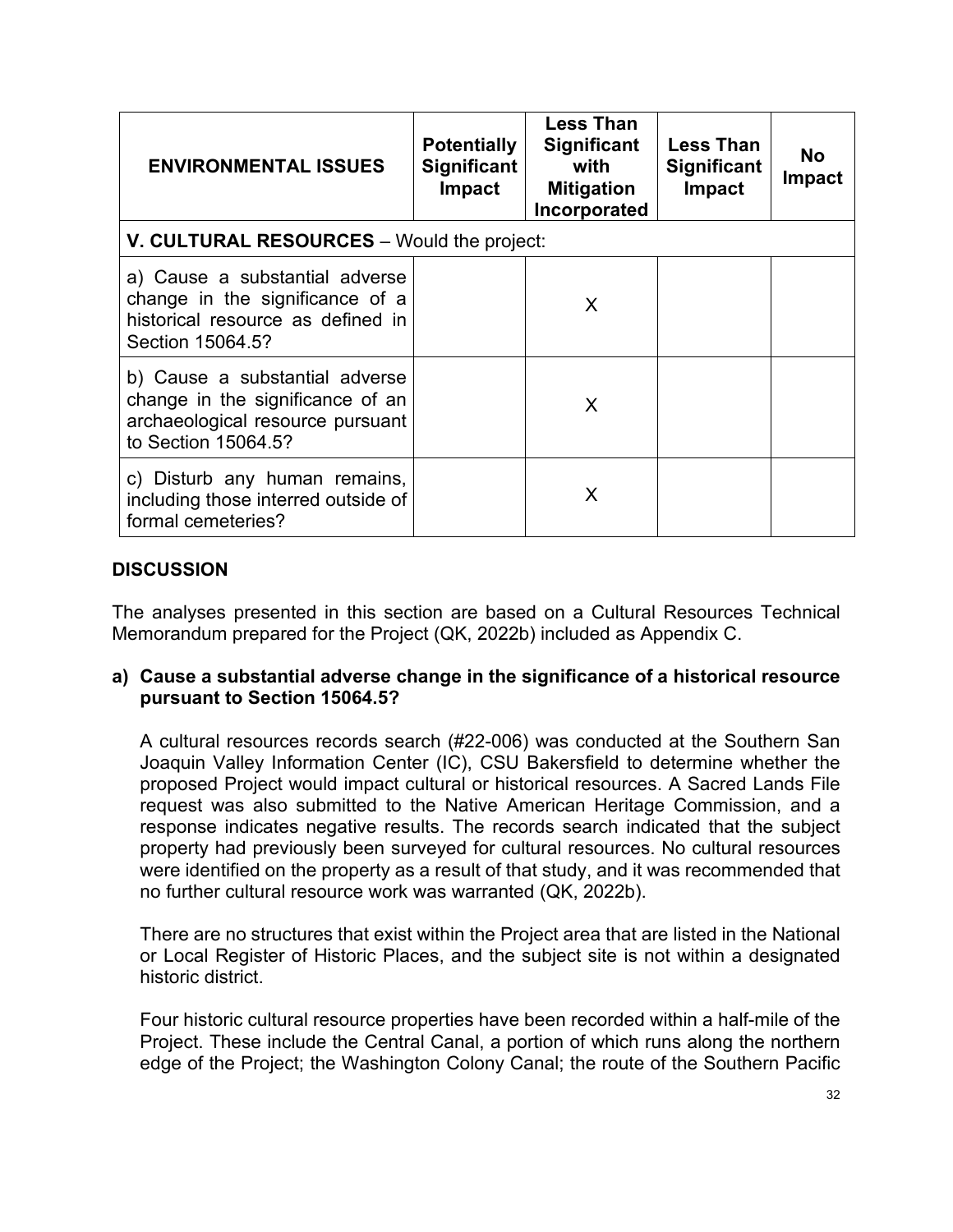Railroad; and the USDA Horticultural Field Station. However, the Project will not impact any of these cultural resources. It should be noted however, that lack of surface evidence of historical resources does not preclude the subsurface existence of archaeological resources. During excavation activities, there is always the potential to discover historical resources. In the event historical resources are found, construction will halt, and a qualified historical resources specialist will be contacted and will make recommendations to the City. Implementation of the City of Fresno PEIR Mitigation Measure CUL-1.1 will result in a *less than significant impact with mitigation incorporated*.

#### **b) Cause a substantial adverse change in the significance of an archaeological resource pursuant to Section 15064.5?**

See Response V (a), above. There are no known archaeological resources that exist within the Project site. Nevertheless, there is some possibility that a buried site may exist in the area and be obscured by vegetation, fill, or other historic activities, leaving no surface evidence. Therefore, with implementation of the City of Fresno PEIR Mitigation Measure CUL-1.1 and CUL-1.2, impacts are considered to be *less than significant with mitigation incorporation*.

#### **c) Disturb any human remains, including those interred outside of formal cemeteries?**

Although cultural resources are not anticipated onsite, like most projects in the State, the possibility exists that these resources could be found during construction; therefore, mitigation would be required to reduce this impact to a less than significant level. Therefore, due to the ground-disturbing activities that will occur as a result of the Project, the measures within the City of Fresno PEIR Mitigation Monitoring and Reporting Program to address archaeological resources and human remains will be employed to guarantee that should archaeological and/or historic artifacts be encountered during Project excavations, then work shall stop immediately; and, that qualified professionals in the respective field are contacted and consulted in order to ensure that the activities of the proposed Project will not involve physical demolition, destruction, relocation, or alteration of historical, archaeological, or paleontological resources. In conclusion, with the City of Fresno PEIR Mitigation Measures CUL-1.1, CUL 1.2, CUL-2, and CUL-3 incorporated, the proposed Project will not result in any cultural resource impacts beyond those analyzed in the PEIR. Therefore, impacts would be *less than significant with mitigation incorporated.*

### *Mitigation Measures*

The proposed Project shall implement and incorporate the cultural resources related mitigation measures as identified in the attached Project Specific Mitigation Monitoring Checklist dated May 20, 2022.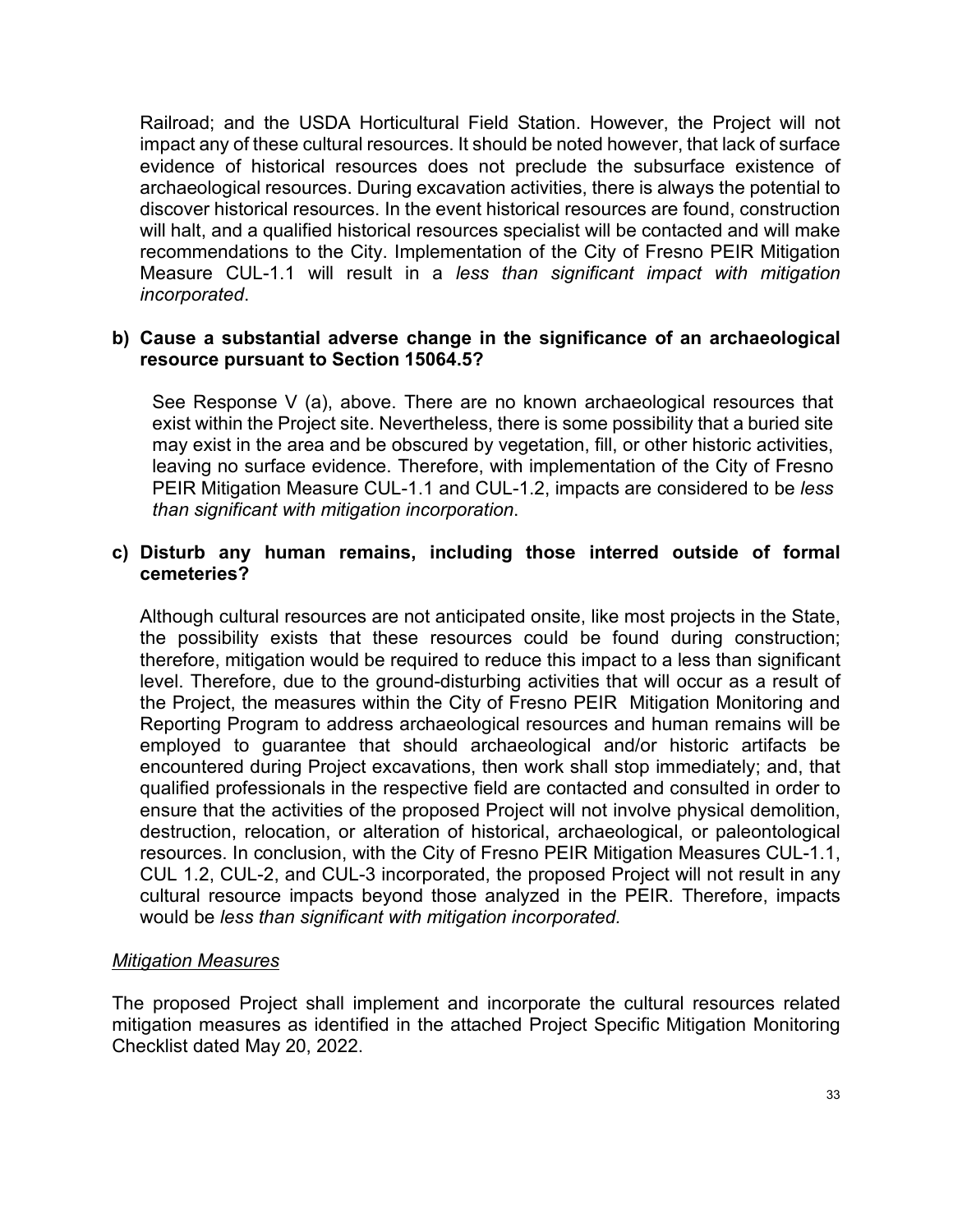| <b>ENVIRONMENTAL ISSUES</b>                                                                                                                                                                               | <b>Potentially</b><br><b>Significant</b><br>Impact | <b>Less Than</b><br><b>Significant</b><br>with<br><b>Mitigation</b><br>Incorporated | <b>Less Than</b><br><b>Significant</b><br>Impact | No.<br><b>Impact</b> |
|-----------------------------------------------------------------------------------------------------------------------------------------------------------------------------------------------------------|----------------------------------------------------|-------------------------------------------------------------------------------------|--------------------------------------------------|----------------------|
| <b>VI. ENERGY</b> – Would the project:                                                                                                                                                                    |                                                    |                                                                                     |                                                  |                      |
| a) Result in potentially significant<br>environmental impact due<br>to<br>wasteful, inefficient,<br>or<br>unnecessary consumption<br>0f<br>energy resources, during project<br>construction or operation? |                                                    |                                                                                     | X                                                |                      |
| b) Conflict with or obstruct a state<br>or local plan for renewable energy<br>or energy efficiency?                                                                                                       |                                                    |                                                                                     | X                                                |                      |

The following analysis is based on the Small Project Analysis Level Assessment (SPAL) (Trinity Consultants, 2022) prepared for the Project (Appendix A) and available energy resource consumption data.

## **DISCUSSION**

### **a) Result in potentially significant environmental impact due to wasteful, inefficient, or unnecessary consumption of energy resources, during project construction or operation?**

The proposed Project would involve the use of energy during construction and operation. Energy use during the construction phase would be in the form of fuel consumption (e.g., gasoline and diesel fuel) to operate heavy equipment, light-duty vehicles, and machinery. The proposed Project's long-term operation includes electricity and natural gas service to power internal and exterior building lighting and heating and cooling systems. In addition, the increase in vehicle trips associated with the Project would increase fuel consumption within the City.

Energy demand during the construction phase would result from the transportation of materials, construction equipment, and employee vehicle trips. Construction equipment includes rubber-tired dozers, tractors, loaders, backhoes, excavators, graders, scrapers, cranes, forklifts, generator sets, welders, pavers, paving equipment, rollers, and air compressors. The Project would comply with the SJVAPCD requirements regarding the use of fuel-efficient vehicles.

Energy-saving strategies will be implemented where possible to further reduce the Project's energy consumption during the construction phase. Strategies being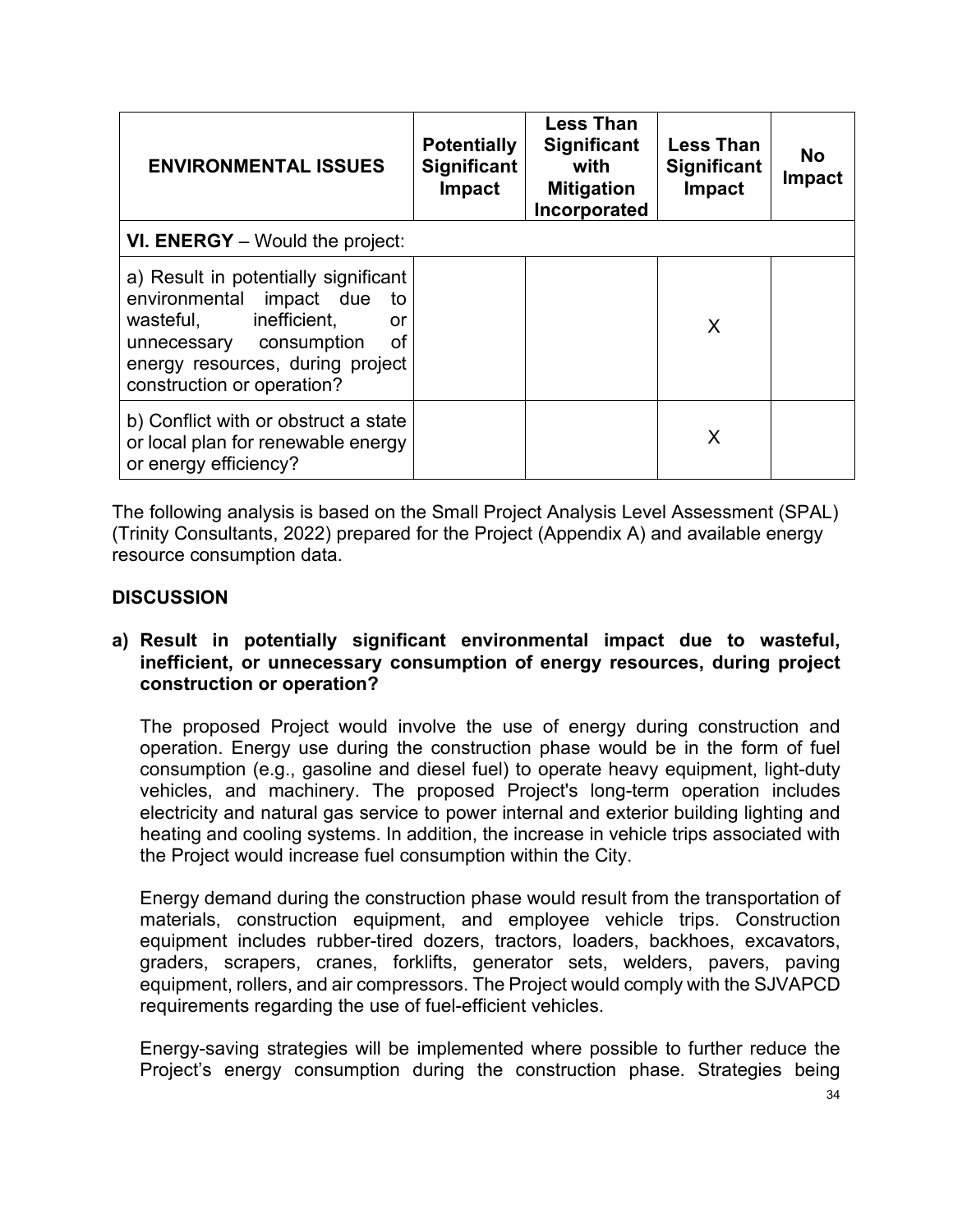implemented include those recommended by the California Air Resources Board (CARB) that may reduce the Project's energy consumption, including diesel anti-idling measures, light-duty vehicle technology, alternative fuels such as biodiesel blends and ethanol, and heavy-duty vehicle design measures to reduce energy consumption. Additionally, as outlined in the SJVAPCD's GAMAQI, the Project includes recommendations to reduce energy consumption by shutting down equipment when not in use for extended periods, limiting the usage of construction equipment to eight cumulative hours per day, usage of electric equipment for construction whenever possible in lieu of diesel or gasoline-powered equipment, and encouragement of employees to carpool to retail establishments or to remain on-site during lunch breaks.

The Project consists of 73 single-family residential units and approximately 6,000 square feet of open space, along with a public trail. The amount of energy used at the Project site would directly correlate to the size of the proposed buildings, the energy consumption of associated appliances and technology, and outdoor lighting. Other major sources of proposed Project energy consumption include fuel used by vehicle trips generated during Project construction and operation and fuel used by off-road construction vehicles during construction. The proposed Project will be consistent with the City's Greenhouse Gas Reduction Plan related to energy conservation and reduction measures, as shown in Table 6-1.

| Objective RC-8 Reduce the<br>consumption of non-renewable<br>energy resources by requiring and<br>encouraging conservation measures<br>and the use of alternative energy<br>sources.                                 | <b>Consistent.</b> The Project will comply<br>with Title 24 Energy Efficiency<br>Standards and CalGreen Code<br>requirements for solar-ready roofs,<br>electric vehicle charging, and water<br>conservation. The 2019 Building<br>Efficiency Standards are the current<br>regulations and went into effect on<br>January 1, 2020. One of the notable<br>changes in the 2019 Title 24 |
|----------------------------------------------------------------------------------------------------------------------------------------------------------------------------------------------------------------------|--------------------------------------------------------------------------------------------------------------------------------------------------------------------------------------------------------------------------------------------------------------------------------------------------------------------------------------------------------------------------------------|
| Policy RC-8-a Existing Standards<br>and Programs. Continue existing<br>beneficial energy conservation<br>programs, including adhering to the<br>California Energy Code in new<br>construction and major renovations. | photovoltaic systems requirement for<br>new low-rise residential homes.<br><b>Consistent.</b> The Project will comply<br>with all applicable energy standards.                                                                                                                                                                                                                       |

**Table 6-1 City of Fresno Greenhouse Gas Reduction Plan**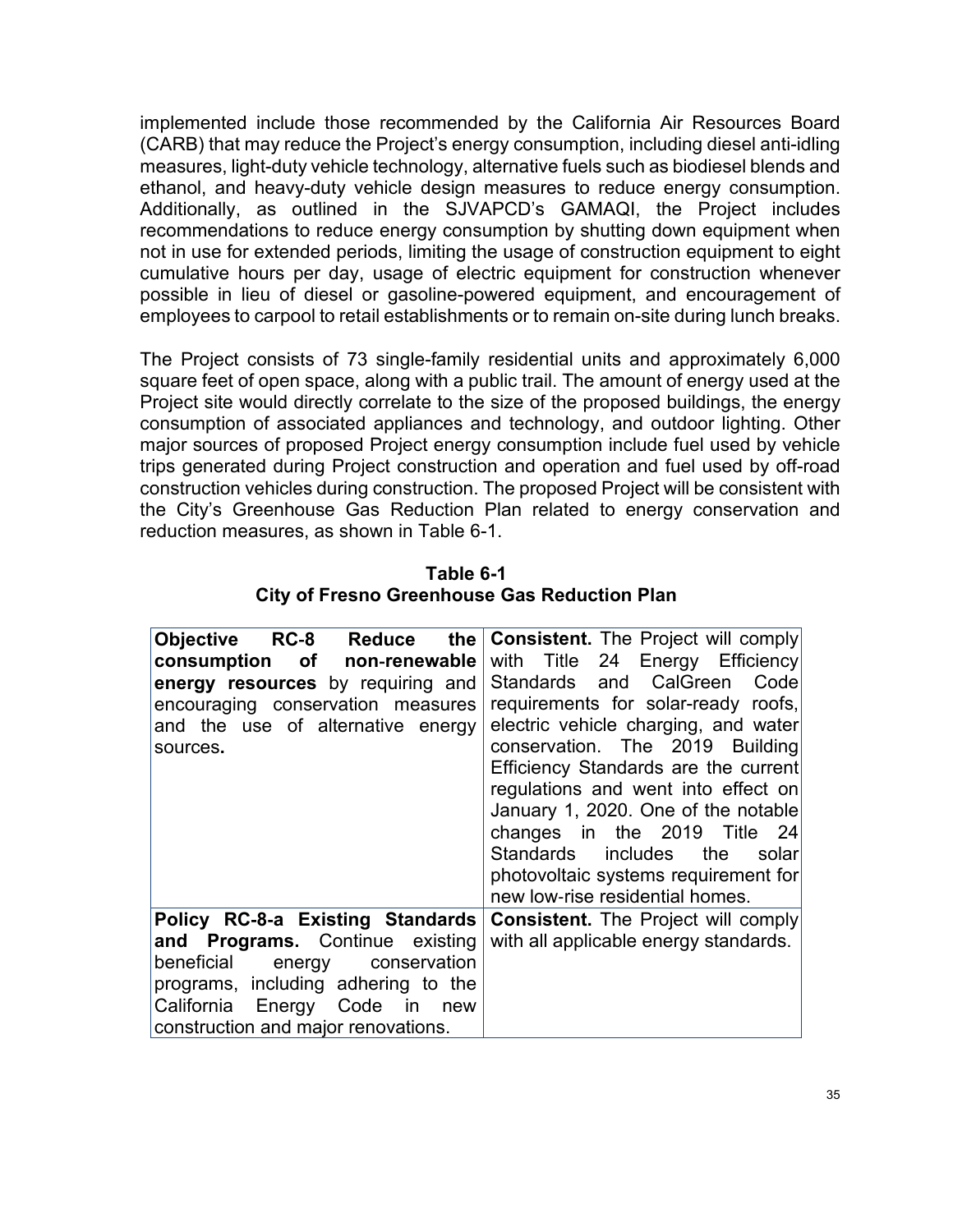| Policy RC-8-b Energy Reduction   Consistent. The Project will comply               |  |  |  |
|------------------------------------------------------------------------------------|--|--|--|
| <b>Targets.</b> Strive to reduce per capita with the Title 24 energy standards in  |  |  |  |
| residential electricity use to 1,800 kWh   effect at the time building permits are |  |  |  |
| per year and nonresidential electricity processed for approval.                    |  |  |  |
| use to 2,700 kWh per year per capita                                               |  |  |  |
| by developing and implementing                                                     |  |  |  |
| incentives, design and operation                                                   |  |  |  |
| standards, promoting alternative                                                   |  |  |  |
| energy sources, and cost-effective                                                 |  |  |  |
| savings.                                                                           |  |  |  |
| Source: City of Fresno Greenhouse Gas Reduction Plan 2014.                         |  |  |  |

There are no unusual project characteristics or construction processes that would require the use of equipment that would be more energy-intensive than is used for comparable activities. All construction equipment shall conform to current emissions standards and related fuel efficiencies. In particular, construction and operations of the Project would be subject to applicable CARB regulations (Airborne Toxic Control Measure), California Code of Regulations (Title 13, Motor Vehicles), and Title 24 standards that include a broad set of energy conservation requirements (e.g., Lighting Power Density requirements). In addition, the Project would follow Best Management Practices (BMPs) for water conservation, as warranted and appropriate. Enforcement of these regulations, requirements, and practices would thereby minimize or eliminate unnecessary or wasteful consumption of energy. In addition, the Project would be served by PG&E and would not require extensions of energy infrastructure or new energy supplies. For these reasons, the Project would have a less than significant impact.

The proposed Project would use energy resources for the operation of Project buildings (electricity and natural gas), for on-road vehicle trips (e.g., gasoline and diesel fuel) generated by the proposed Project, and from off-road construction activities associated with the proposed Project (e.g., diesel fuel). Each of these activities would require the use of energy resources. The proposed Project would be responsible for conserving energy to the extent feasible and relies heavily on reducing per capita energy consumption to achieve this goal, including through Statewide and local measures. Therefore, impacts would be *less than significant*.

### **b) Conflict with or obstruct a state or local plan for renewable energy or energy efficiency?**

The proposed Project would be in compliance with all applicable federal, State, and local regulations regulating energy usage, as shown in Table 6-1. The Project will comply with Title 24 Energy Efficiency Standards and CalGreen Code requirements for solar-ready roofs, electric vehicle charging, and water conservation. The Project also includes the installation of solar panels on each home to offset the use of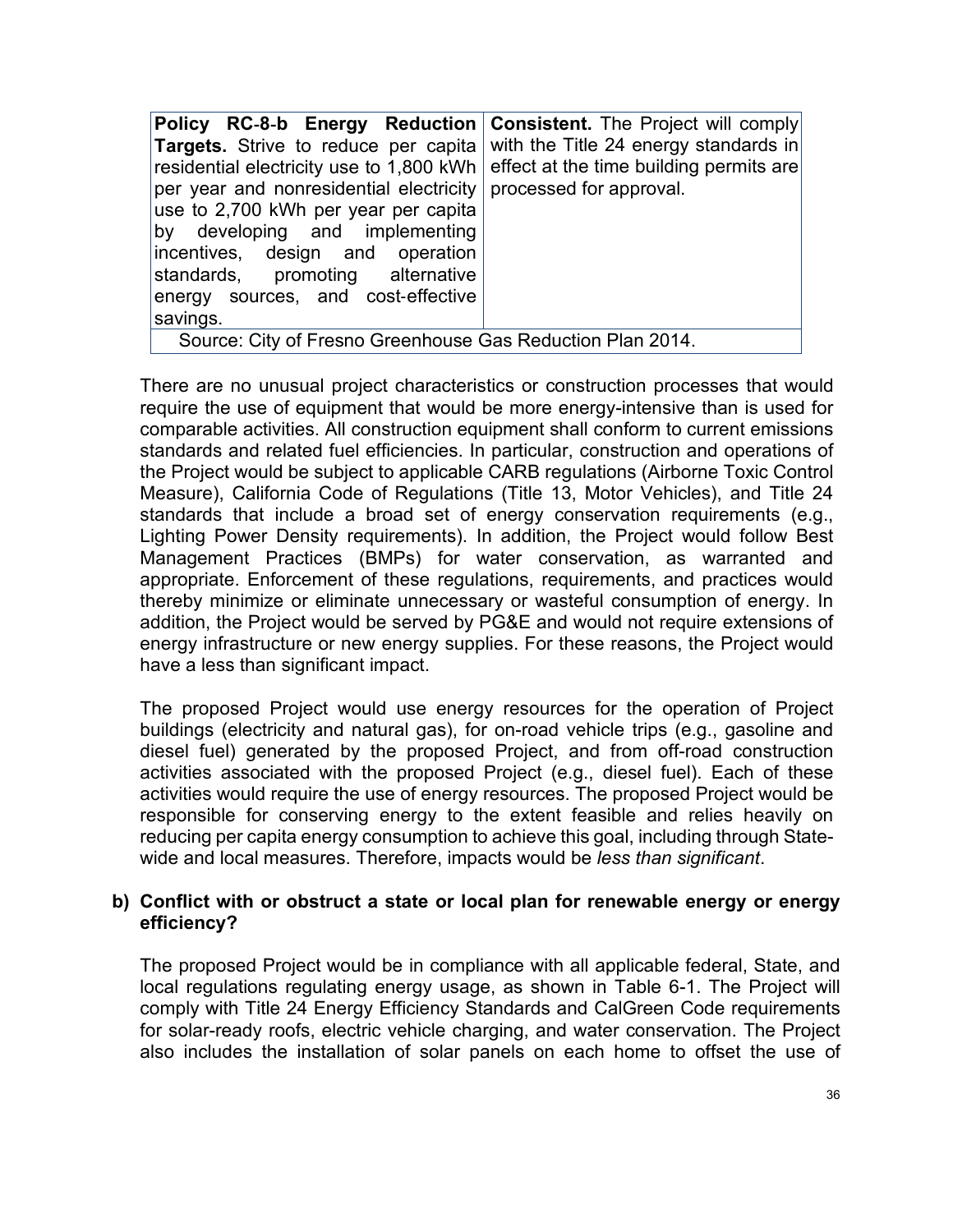electricity that would be generated by non-renewable energy sources such as coalfired power plants.

PG&E is responsible for the mix of energy resources used to provide electricity for its customers, and it is in the process of implementing the State-wide Renewable Portfolio Standard (RPS) to increase the proportion of renewable energy (e.g., solar and wind) within its energy portfolio. PG&E is expected to achieve at least 50% renewable energy by 2030 and 100% by 2045.

Other statewide measures, including those intended to improve the energy efficiency of the State-wide passenger and heavy-duty truck vehicle fleet (e.g., the Pavley Bill and the Low Carbon Fuel Standard), would improve vehicle fuel economies, thereby conserving gasoline and diesel fuel. These energy savings would continue to accrue over time.

As a result, the proposed Project would not result in any significant adverse impacts related to Project energy requirements, energy use inefficiencies, and/or the energy intensiveness of materials by the amount and fuel type for each stage of the Project, including construction, operations, maintenance, and/or removal. PG&E, the electricity and natural gas provider to the site, maintains sufficient capacity to serve the proposed Project. The proposed Project would comply with all existing energy standards and would not result in significant adverse impacts on energy resources. For these reasons, the proposed Project would not be expected to cause an inefficient, wasteful, or unnecessary use of energy resources nor cause a significant impact on any of the thresholds as described by Appendix F of the CEQA Guidelines. In conclusion, energy impacts would be considered *less than significant*.

#### *Mitigation Measures*

No mitigation measures are required.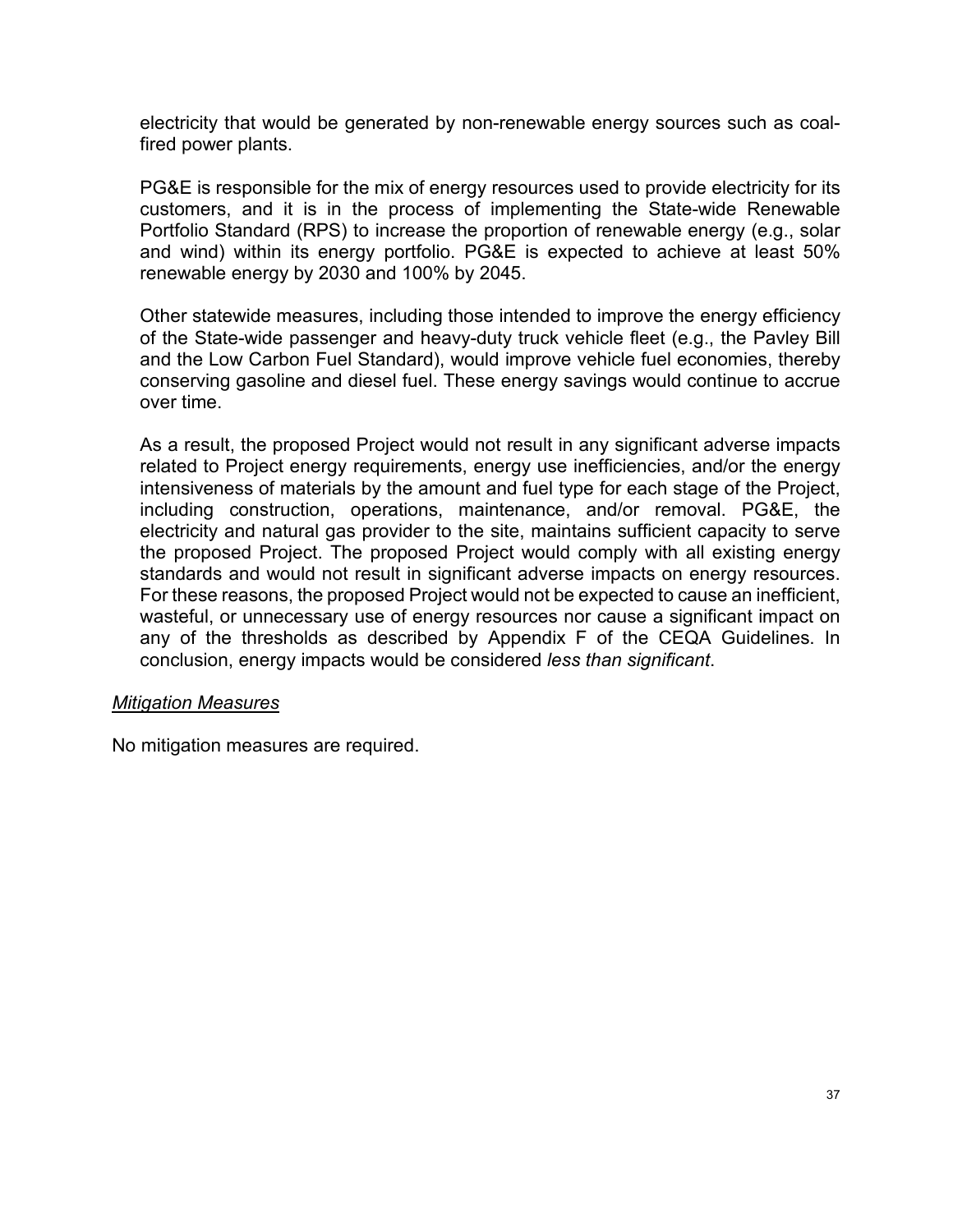| <b>ENVIRONMENTAL ISSUES</b>                                                                                                                                                                                                                                                                                                    | <b>Potentially</b><br><b>Significant</b><br>Impact | <b>Less Than</b><br><b>Significant</b><br>with<br><b>Mitigation</b><br>Incorporated | <b>Less Than</b><br><b>Significant</b><br><b>Impact</b> | <b>No</b><br>Impact |  |
|--------------------------------------------------------------------------------------------------------------------------------------------------------------------------------------------------------------------------------------------------------------------------------------------------------------------------------|----------------------------------------------------|-------------------------------------------------------------------------------------|---------------------------------------------------------|---------------------|--|
| VII. GEOLOGY AND SOILS - Would the project:                                                                                                                                                                                                                                                                                    |                                                    |                                                                                     |                                                         |                     |  |
| a) Directly or Indirectly cause<br>substantial<br>potential<br>adverse<br>effects, including the risk of loss,<br>injury, or death involving:                                                                                                                                                                                  |                                                    |                                                                                     | X                                                       |                     |  |
| i) Rupture of a known earthquake<br>fault, as delineated on the most<br>recent Alquist-Priolo Earthquake<br>Fault Zoning Map issued by the<br>State Geologist for the area or<br>other<br>substantial<br>based<br>on<br>evidence of a known fault? Refer<br>to Division of Mines and Geology<br><b>Special Publication 42.</b> |                                                    |                                                                                     | X                                                       |                     |  |
| $\mathsf{ii}$<br>Strong<br>seismic<br>ground<br>shaking?                                                                                                                                                                                                                                                                       |                                                    |                                                                                     | X                                                       |                     |  |
| iii) Seismic-related ground failure,<br>including liquefaction?                                                                                                                                                                                                                                                                |                                                    |                                                                                     | X                                                       |                     |  |
| iv) Landslides?                                                                                                                                                                                                                                                                                                                |                                                    |                                                                                     | X                                                       |                     |  |
| b) Result<br>substantial<br>in<br>soil<br>erosion or the loss of topsoil?                                                                                                                                                                                                                                                      |                                                    |                                                                                     | X                                                       |                     |  |
| c) Be located on a geologic unit or<br>soil that is unstable, or that would<br>become unstable as a result of the<br>project, and potentially result in<br>on- or off-site landslide, lateral<br>spreading,<br>subsidence,<br>liquefaction or collapse?                                                                        |                                                    |                                                                                     | X                                                       |                     |  |
| d) Be located on expansive soil,<br>as defined in Table 18-1-B of the<br>Uniform Building Code (1994),<br>creating substantial risks to life or<br>property?                                                                                                                                                                   |                                                    |                                                                                     | X                                                       |                     |  |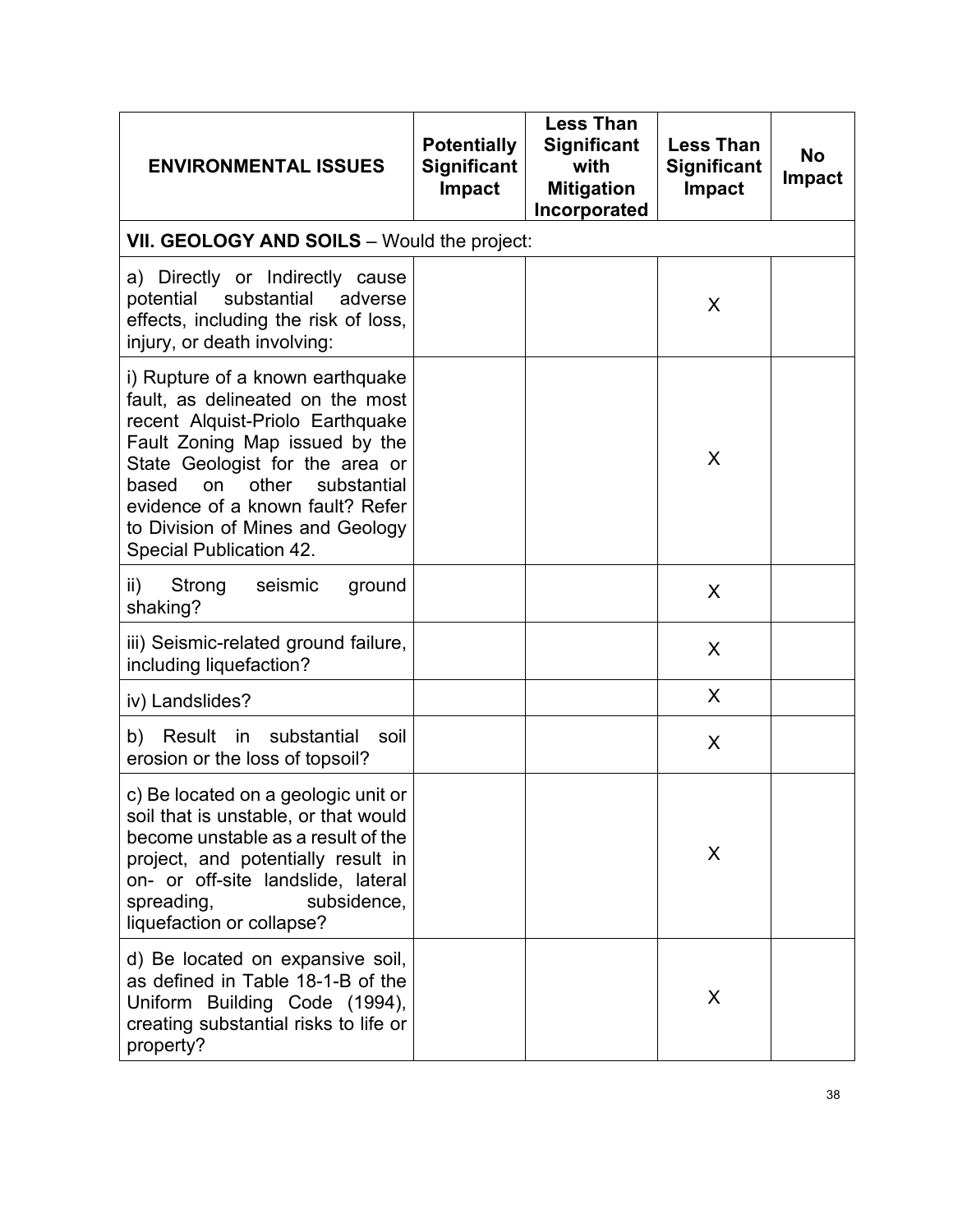| <b>ENVIRONMENTAL ISSUES</b>                                                                                                                                                                                 | <b>Potentially</b><br><b>Significant</b><br>Impact | <b>Less Than</b><br><b>Significant</b><br>with<br><b>Mitigation</b><br>Incorporated | <b>Less Than</b><br><b>Significant</b><br>Impact | <b>No</b><br><b>Impact</b> |
|-------------------------------------------------------------------------------------------------------------------------------------------------------------------------------------------------------------|----------------------------------------------------|-------------------------------------------------------------------------------------|--------------------------------------------------|----------------------------|
| e)<br>Have soils incapable<br>_of<br>adequately supporting the use of<br>septic tanks or alternative<br>wastewater<br>disposal systems<br>where sewers are not available for<br>the disposal of wastewater? |                                                    |                                                                                     |                                                  | X                          |
| f) Directly or indirectly destroy a<br>unique paleontological resource<br>or site or unique geologic feature?                                                                                               |                                                    | X                                                                                   |                                                  |                            |

The following analysis is based in part on the Geotechnical Engineering Investigation (Krazan & Associates, Inc., 2021a) prepared for the Project (Appendix D).

### **DISCUSSION**

- **a) Directly or indirectly cause potential substantial adverse effects, including the risk of loss, injury, or death involving:**
	- **i. Rupture of a known earthquake fault, as delineated on the most recent Alquist-Priolo Earthquake Fault Zoning Map issued by the State Geologist for the area or based on other substantial evidence of a known fault? Refer to Division of Mines and Geology Special Publication 42.**

Fresno has no known active earthquake faults and is not in any Alquist-Priolo Special Studies Zones. The immediate Fresno area has extremely low seismic activity levels, although shaking may be felt from earthquakes whose epicenters lie to the east, west, and south. Known major faults are over 50 miles distant and include the San Andreas Fault, Coalinga area blind thrust fault(s), and the Long Valley, Owens Valley, and White Wolf/Tehachapi fault systems. The most serious threat to Fresno from a major earthquake in the eastern Sierra would be flooding that could be caused by damage to dams on the upper reaches of the San Joaquin River.

Fresno is classified by the State as being in a moderate seismic risk zone, Category "C" or "D," depending on the soils underlying the specific location being categorized and that location's proximity to the nearest known fault lines. All new structures are required to conform to current seismic protection standards in the California Building Code. No adverse environmental effects related to seismology or known fault lines are expected as a result of this Project.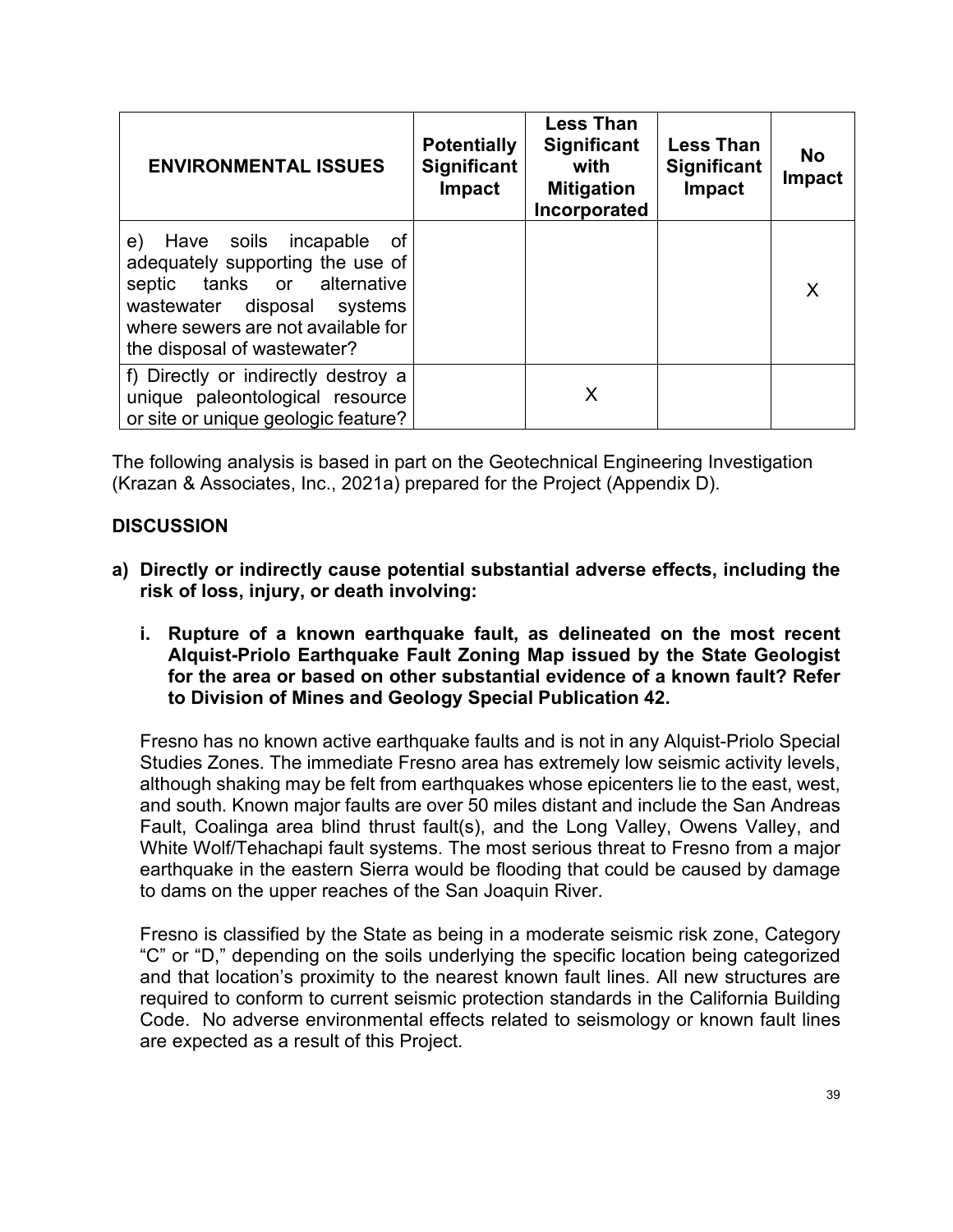Further, according to the Fault Rupture Zones Map prepared by the California Department of Conservation in 2018, the City of Fresno GP PEIR Planning Area is not located within a Fault‐Rupture Hazard Area. Moreover, no active faults have been identified within the Planning Area.

Therefore, because no active faults occur within the Planning Area, impacts associated with fault rupture would be *less than significant*.

# **ii. Strong seismic ground shaking?**

According to the Fresno County Multi-Hazard Mitigation Plan, the Project site is located in an area of relatively low seismic activity. However, the GP PEIR indicates that projects within the Planning Area would be designed to withstand strong ground shaking because all built projects are required to comply with the CBC to minimize the potential effects of ground shaking and other seismic activity. To reduce groundshaking impacts, the approved General Plan also includes Objective NS‐2 and policies NS‐2‐a through NS‐2‐d, and the City of Fresno Municipal Code includes Section 11‐101.

With the implementation of the above-referenced objective and policies as well as adherence to the Municipal Code and other applicable regulations, development in accordance with the approved General Plan would reduce potential seismic ground shaking impacts to a less‐than‐significant level. Compliance with local and State building codes would ensure Project structures and personnel present during the construction would not be exposed to substantial adverse effects, including the risk of loss, injury, or death resulting from strong seismic ground shaking. Therefore, implementation of these building code requirements and local agency enforcement would reduce impacts from ground shaking to *less than significant* levels*.*

# **iii. Seismic-related ground failure, including liquefaction?**

No specific countywide assessment of liquefaction has been performed; however, the Fresno County Multi-Hazard Mitigation Plan identifies the risk of liquefaction within the county as low because the soil types are unsuitable for liquefaction. The. The Project site is within an area of low seismic activity, and the groundwater in the Project area occurs below 60 feet, and the soils associated with the Project site are not suitable for liquefaction (Krazan & Associates, Inc., 2021a). Impacts would be *less than significant*.

# **iv. Landslides?**

Landslides include rockfalls, deep slope failure, and shallow slope failure. Factors such as the geological conditions, drainage, slope, vegetation, and others directly affect the potential for landslides. One of the most common causes of landslides is construction activity that is associated with road building (i.e., cut and fill). The Project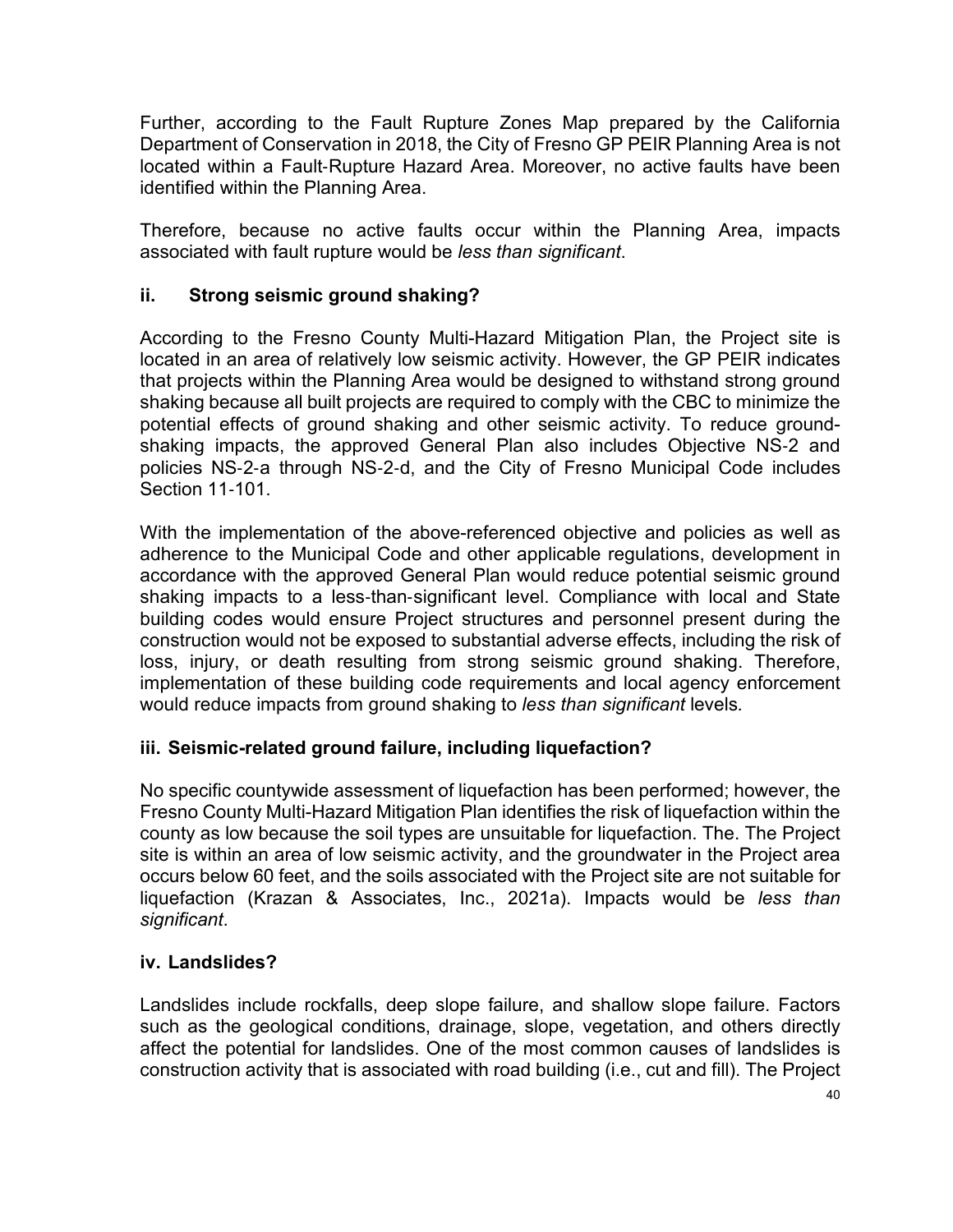site is relatively flat; therefore, the potential for a landslide in the Project site is essentially non-existent. Because the Project is within an area with relatively flat topography, the Project will not have any environmental impacts relating to landslides. Therefore, impacts would be *less than significant.*

### **b) Result in substantial soil erosion or the loss of topsoil?**

Minimal soil will be removed from the Project site during construction, as the site is relatively flat and has been previously impacted by grading from previous site use. Development of the Project site would require typical site preparation activities such as grading and trenching, which may result in the potential for short-term soil disturbance or erosion impacts. Construction would also involve the use of water, which may cause further soil disturbance. Such impacts would be addressed through compliance with regulations set by the State Water Resources Control Board (SWRCB). Namely, the SWRCB requires sites larger than one (1) acre to comply with the General Permit for Discharges of Storm Water Associated with Construction Activity (i.e., General Permit Order No. 2012-0006-DWQ). The General Permit requires the development of a Storm Water Pollution Prevention Plan (SWPPP) by a certified Qualified SWPPP Developer (QSD). The SWPPP estimates the sediment risk associated with construction activities and includes best management practices (BMP) to control erosion. These BMPs are developed to prevent significant impacts related to erosion from construction. Additionally, because these soils have been disturbed, it is recommended that the surface soils be recompacted to stabilize the surface soils and locate any unsuitable or pliant areas. Because Project impacts related to erosion would be temporary and limited to construction and required BMPs would prevent significant impacts related to erosion, the impacts will be *less than significant*.

## **c) Be located on a geologic unit or soil that is unstable, or that would become unstable as a result of the project, and potentially result in on- or off-site landslide, lateral spreading, subsidence, liquefaction, or collapse?**

Soil conditions were analyzed and determined to be disturbed, have low strength characteristics, and be highly compressible when saturated. As such, the soils are recommended to be recompacted. Following these recommendations, the site soils would be considered stable in that there is no potential of on or offsite landslides, lateral spreading, subsidence, or collapse. As discussed in Impact VII. Geology and Soils (a-iii) Soils, the Project site soils have a low overall potential for significant liquefaction to occur at the site. All structures would be subject to all IBC and CBC earthquake construction standards, including those relating to soil characteristics. Development of the property requires compliance with grading and drainage standards of the City of Fresno. Therefore, there would be *less than significant impact.*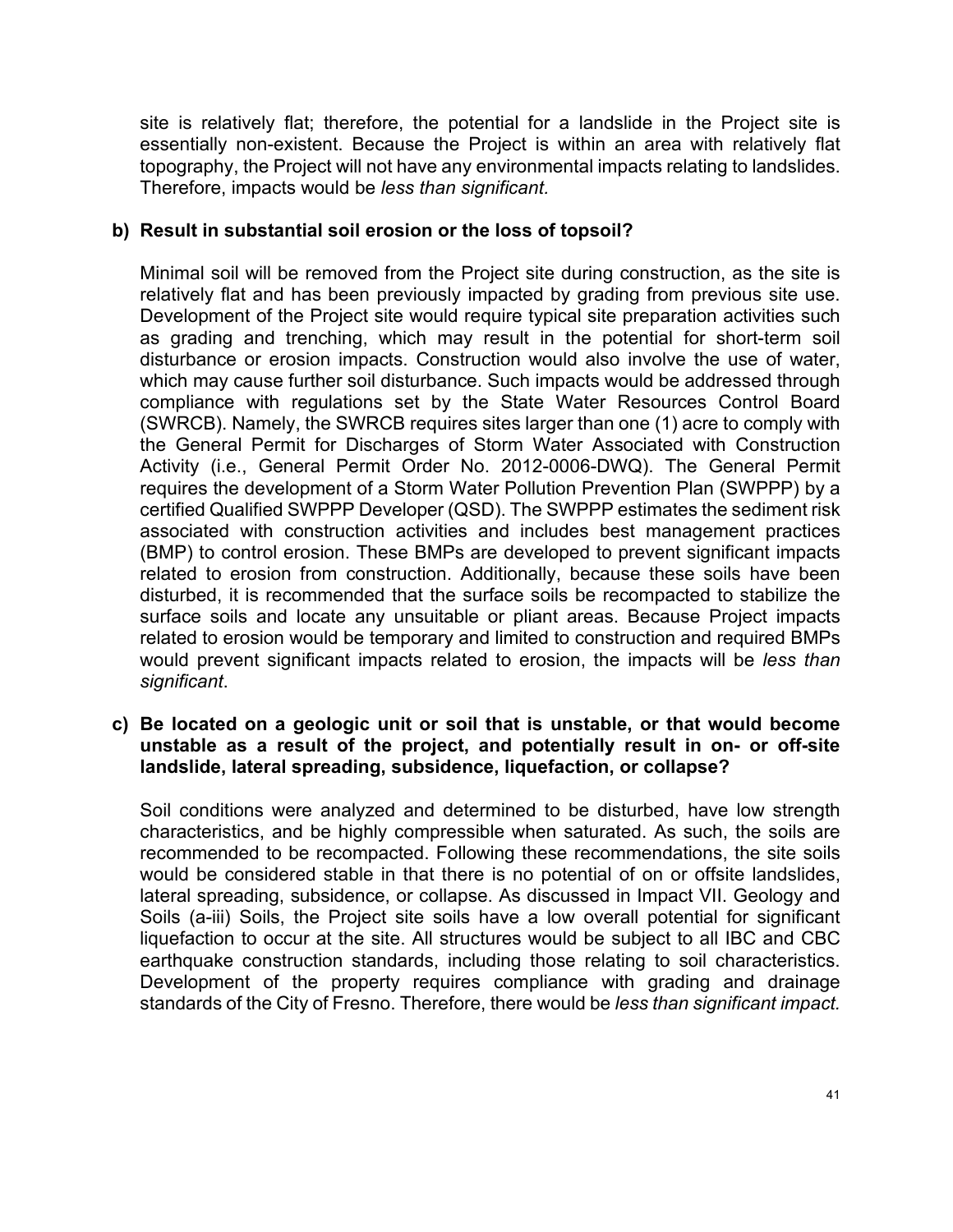### **d) Be located on expansive soil, as defined in Table 18-1-B of the Uniform Building Code (1994, as updated), creating substantial direct or indirect risks to life or property?**

Expansive soils contain large amounts of clay, which absorb water and cause the soil to increase in volume. Conversely, the surface soils on the site have a loose consistency. These soils are disturbed, have low strength characteristics, and are highly compressible when saturated. Preliminary testing indicates the on-site soils include Exeter, Hanford, and Ramona series, which are often underlain at a shallow depth by a clayey or hardpan substrate. These soils have low strength characteristics and are highly compressible when saturated (Krazan & Associates, Inc., 2021a). The soils associated with the Project have a low potential for expansion. Implementation of the Project will pose no direct or indirect risk to life or property caused by expansive soils, and there would be no impact. The proposed Project would not result in any expansive soils environmental impacts beyond those analyzed in City of Fresno PEIR. In conclusion, the Project would have a *less than significant impact*.

### **e) Have soils incapable of adequately supporting the use of septic tanks or alternative wastewater disposal systems where sewers are not available for the disposal of wastewater?**

The proposed Project would not include the use of septic tanks or any other alternative wastewater disposal systems. The dwelling units will be required to tie into the existing sewer services. Therefore, there would be *no impact*.

### **f) Directly or indirectly destroy a unique paleontological resource or site or unique geologic feature?**

As noted previously, there are no known paleontological resources that exist within the Project site. Nevertheless, previously unknown paleontological resources could be disturbed during Project construction. Therefore, due to the ground-disturbing activities that will occur as a result of the Project, the measures within the City of Fresno PEIR Mitigation Monitoring and Reporting Program to address paleontological resources will be employed to guarantee that should archaeological and/or animal fossil material be encountered during Project excavations, then work shall stop immediately; and, that qualified professionals in the respective field are contacted and consulted in order to ensure that the activities of the proposed Project will not involve physical demolition, destruction, relocation, or alteration of historical, archaeological, or paleontological resources. Mitigation Measure GEO-6.1 will reduce the impacts to paleontological resources to a *less than significant impact with mitigation incorporation.*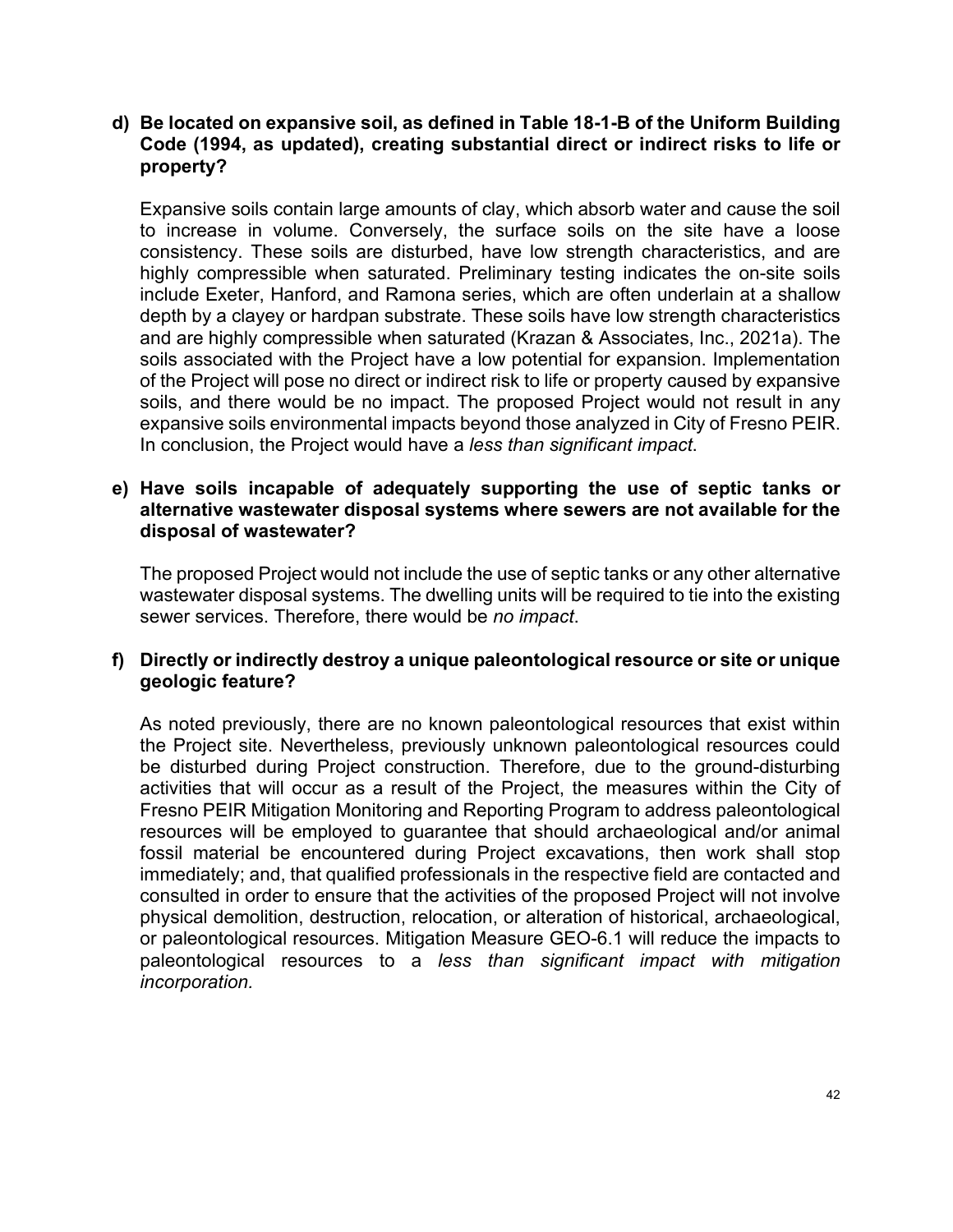### *Mitigation Measures*

The proposed Project shall implement and incorporate the paleontological resources related mitigation measure as identified in the attached Project Specific Mitigation Checklist dated May 20, 2022.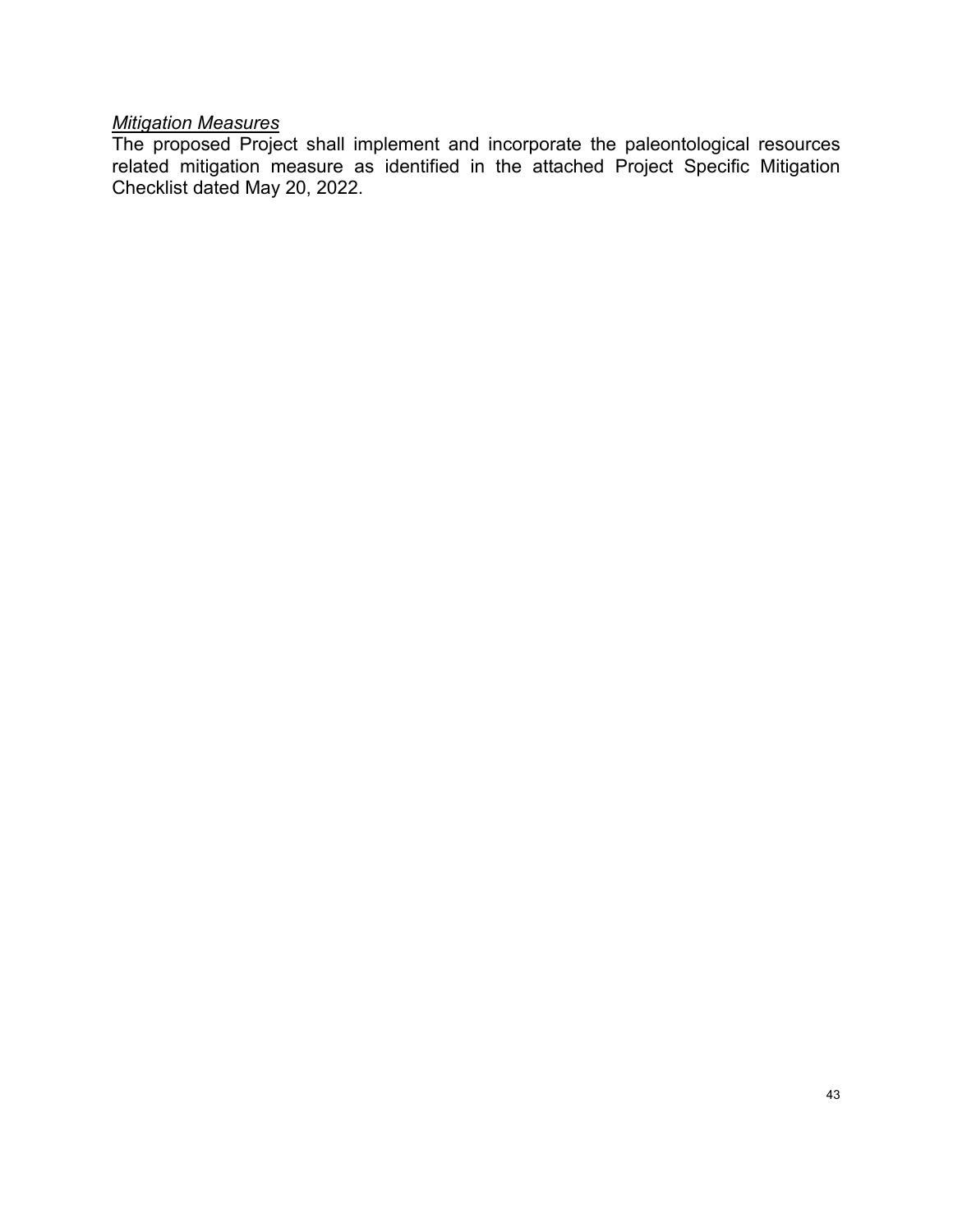| <b>ENVIRONMENTAL ISSUES</b>                                                                                                                             | <b>Potentially</b><br><b>Significant</b><br>Impact | <b>Less Than</b><br><b>Significant</b><br>with<br><b>Mitigation</b><br>Incorporated | <b>Less Than</b><br><b>Significant</b><br>Impact | <b>No</b><br><b>Impact</b> |
|---------------------------------------------------------------------------------------------------------------------------------------------------------|----------------------------------------------------|-------------------------------------------------------------------------------------|--------------------------------------------------|----------------------------|
| <b>VIII. GREENHOUSE GAS EMISSIONS - Would the project:</b>                                                                                              |                                                    |                                                                                     |                                                  |                            |
| a) Generate greenhouse<br>qas<br>emissions, either directly<br>or<br>indirectly, that may have<br>a<br>significant impact<br>the.<br>on<br>environment? |                                                    | X                                                                                   |                                                  |                            |
| b) Conflict with an applicable plan,<br>policy or regulation adopted for<br>the purpose of reducing<br>the<br>emissions of greenhouse gases?            |                                                    | X                                                                                   |                                                  |                            |

## **DISCUSSION**

Analysis of Greenhouse Gases is based on the Small Project Analysis Level Assessment (SPAL) prepared for the Project (Trinity Consultants, 2022), which is included as Appendix A of this document.

#### **a) Generate greenhouse gas emissions, either directly or indirectly, that may have a significant impact on the environment?**

The City of Fresno adopted a Greenhouse Gas Reduction Plan in 2014 that includes procedures for certain qualified projects to demonstrate consistency with the plan and use the streamlining provisions allowed under CEQA. In addition to the plan consistency analysis, a quantitative analysis was prepared to show that reductions from Business As Usual (BAU) emissions would exceed the 21.7 percent required by 2020 to show consistency with State reduction targets. The SJVAPCD's Guidance for Valley Land‐use Agencies in Addressing GHG Emission Impacts for New Projects under CEQA provides guidance for preparing a BAU analysis (SJVAPCD 2009b). Under the SJVAPCD guidance, projects meeting one of the following would have a less than significant impact on climate change:

- Exempt from CEQA;
- Complies with an approved GHG emission reduction plan or GHG mitigation program;
- Project achieves 29 percent GHG reductions by using approved Best Performance Standards; and
- Project achieves AB 32 targeted 29 percent GHG reductions compared with "business as usual."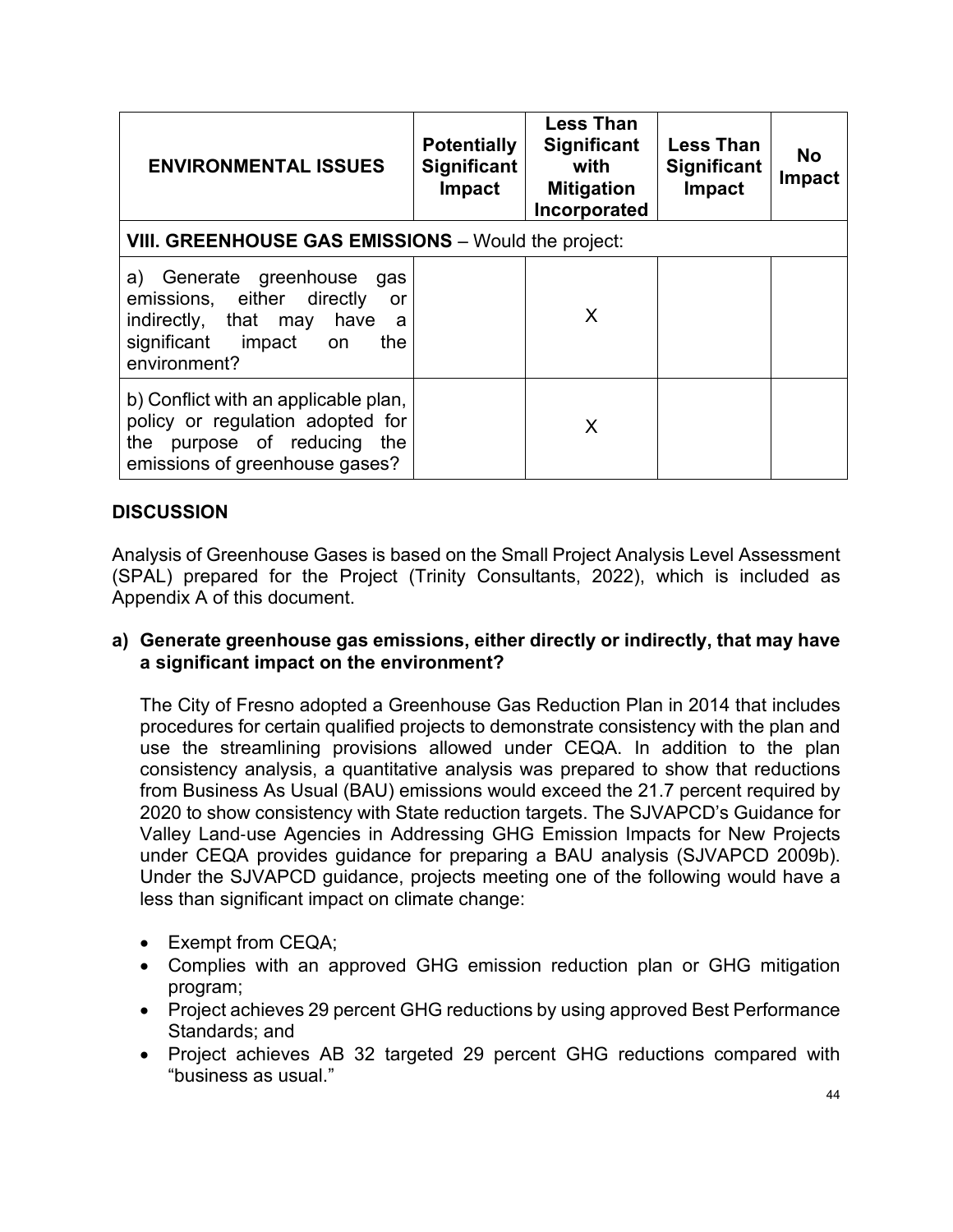The 29 percent GHG reduction level is based on the target established by ARB's AB 32 Scoping Plan, approved in 2008. The GHG reduction level for the State to reach 1990 emission levels by 2020 was reduced to 21.7 percent from BAU in 2020 in the 2014 First Update to the Scoping Plan to account for slower than projected growth after the 2008 recession. In addition, the State has reported that the 2016 greenhouse gas inventory was below the 2020 target for the first time (ARB 2018b). Furthermore, the 2017 Scoping Plan states that California is on track to achieve the 2020 target). The first occupancy at the Project site is expected to occur in 2022, which is the year after the AB 32 target year. It is unknown when future development will occur as a result of the Project approval, but it is expected to take several years, depending on market conditions. Until a new threshold or BPS are identified for projects constructed after 2020, significance is based on making continued progress toward the AB 32 2030 goal. For the proposed future development as a result of the Project approval, there will be a less than significant impact on climate change because the facts (set forth in this section) demonstrate that the Project will work to meet the AB 32 targeted 29 percent GHG reductions (Trinity Consultants, 2022).

Although construction of the proposed Project would result in temporary emissions of GHGs, the Project as a whole is not expected to generate greenhouse gas emissions, either directly or indirectly, that may have a significant impact on the environment. The Project's greenhouse gas (GHG) emissions are primarily from mobile source activities and are shown in Table 8-1.

|                           | Table 8-1                                        |                  |                  |                   |  |  |
|---------------------------|--------------------------------------------------|------------------|------------------|-------------------|--|--|
|                           | <b>Estimated Annual Greenhouse Gas Emissions</b> |                  |                  |                   |  |  |
|                           | CO <sub>2</sub>                                  | CH <sub>4</sub>  | N <sub>2</sub> O | CO <sub>2</sub> e |  |  |
|                           | <b>Emissions</b>                                 | <b>Emissions</b> | <b>Emissions</b> | <b>Emissions</b>  |  |  |
|                           | metric tons                                      | metric tons      | metric tons      | metric tons       |  |  |
| <b>Project Operations</b> | 781.27                                           | 1.16             | 0.04             | 821.14            |  |  |
| 2005 BAU                  | 1,327.22                                         | 1.72             | 0.12             | 1,406.98          |  |  |
| <b>BAU less Project</b>   |                                                  |                  |                  | 41.6%             |  |  |
| emissions                 |                                                  |                  |                  |                   |  |  |

Additionally, the Project's GHG emissions are less than the 2005 business-as-usual emissions for the Project by 821 metric tons per year of  $CO<sub>2</sub>e$ , which is a 41.6 percent reduction. Therefore, the Project would not generate a cumulatively considerable GHG impact, nor would it conflict with any applicable plan, policy, or regulation adopted for the purpose of reducing the emissions of GHGs. The Project will also not conflict with any elements of the California Air Resources Board's 2008 Climate Change Scoping Plan. Therefore, the Project would have a less than significant impact.

The General Plan and PEIR rely upon the Recirculated Greenhouse Gas Reduction Plan Update that provides a comprehensive assessment of the benefits of city policies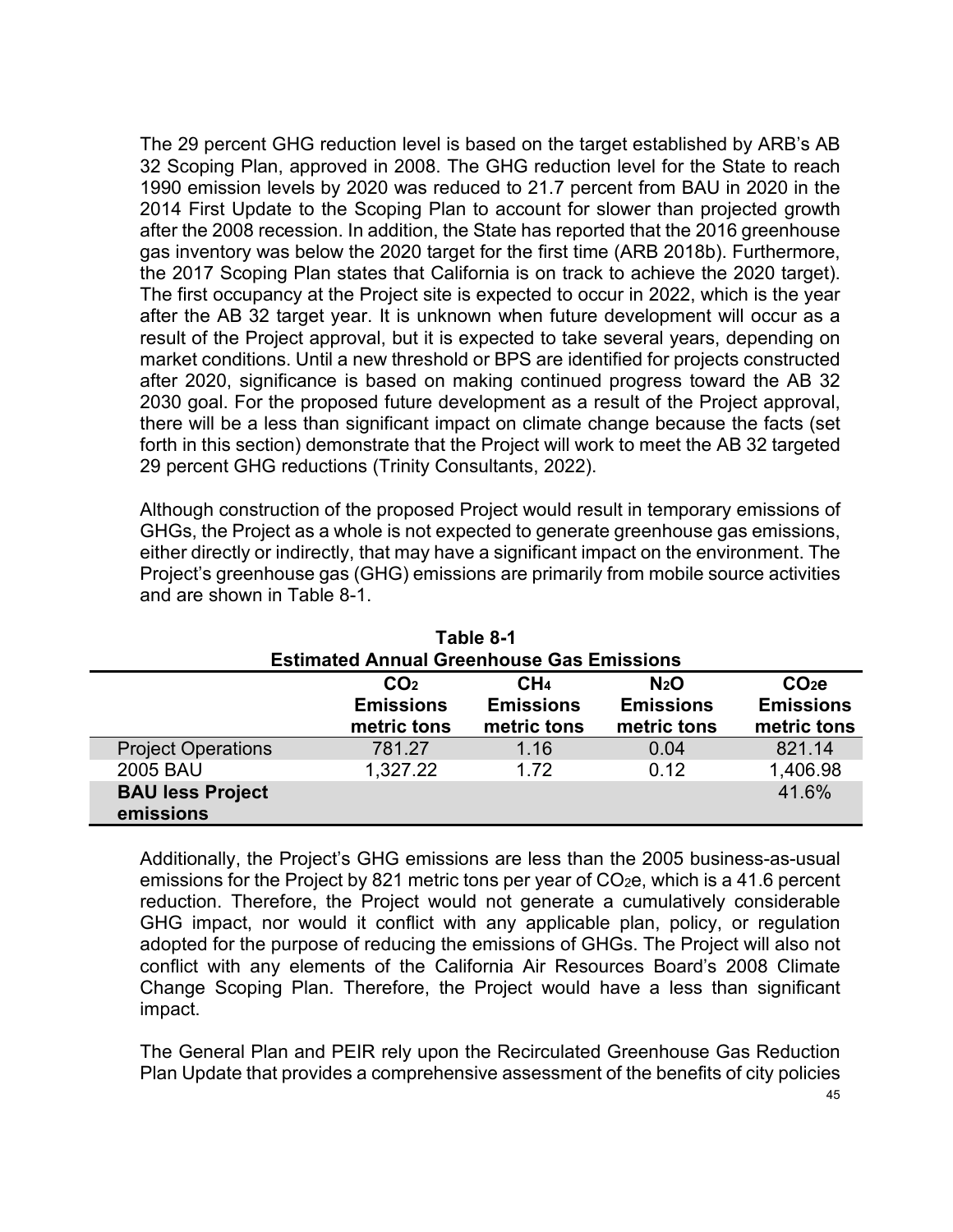and proposed code changes, existing plans, programs, and initiatives that reduce greenhouse gas emissions. The Recirculated Plan provides goals and supporting measures to reflect and ensure compliance with changes in the local and State policies while ensuring it encourages economic growth and keeps the city economically competitive while achieving GHG reductions, as discussed under VIII. GREENHOUSE GAS EMISSIONS (b) Mitigation Measure GHG-1.1 below. The benefits of adopted regulations become flat in later years, and growth starts to exceed the reductions from all regulations and measures. In conclusion, the proposed project would not result in any greenhouse gas emission environmental impacts beyond those analyzed in the City of Fresno PEIR.

Therefore, there would be a *less than significant impact with mitigation incorporation* as the Project would adhere to standards as identified in the Fresno City General Plan and PEIR (GHG-1.1).

### **b) Conflict with an applicable plan, policy or regulation adopted for the purpose of reducing the emissions of greenhouse gases?**

The City of Fresno adopted its Recirculated GHG Reduction Plan Update (2021) as part of the General Plan Update. The Project's consistency with applicable GHG policies from the Recirculated GHG Reduction Plan policies is assessed below.

The Project is also assessed for its consistency with ARB's adopted Scoping Plans. This would be achieved with an assessment of the Project's compliance with Scoping Plan measures contained in the 2008 Scoping Plan and the 2017 Scoping Plan Update.

### *City of Fresno Recirculated GHG Plan Update*

The Recirculated GHG Plan Update includes procedures to use when assessing the impacts of Project's requiring a general plan amendment. The following requirements apply.

- 1. Review General Plan policies listed in the Recirculated GHG Reduction Plan Update to identify those that apply to the project and prepare a consistency analysis for compliance with the applicable policies.
- 2. Ensure Project is consistent with the City's Development Code as it relates to complete streets and design standards for multi‐family projects.
- 3. Prepare a GHG technical study to quantify project emissions and emission reductions through compliance with regulations and project design features.

In summary, the Project would be required to incorporate a number of features that would minimize GHG emissions as required by the City's existing plans and policies. These features are consistent with project‐level strategies identified by the ARB's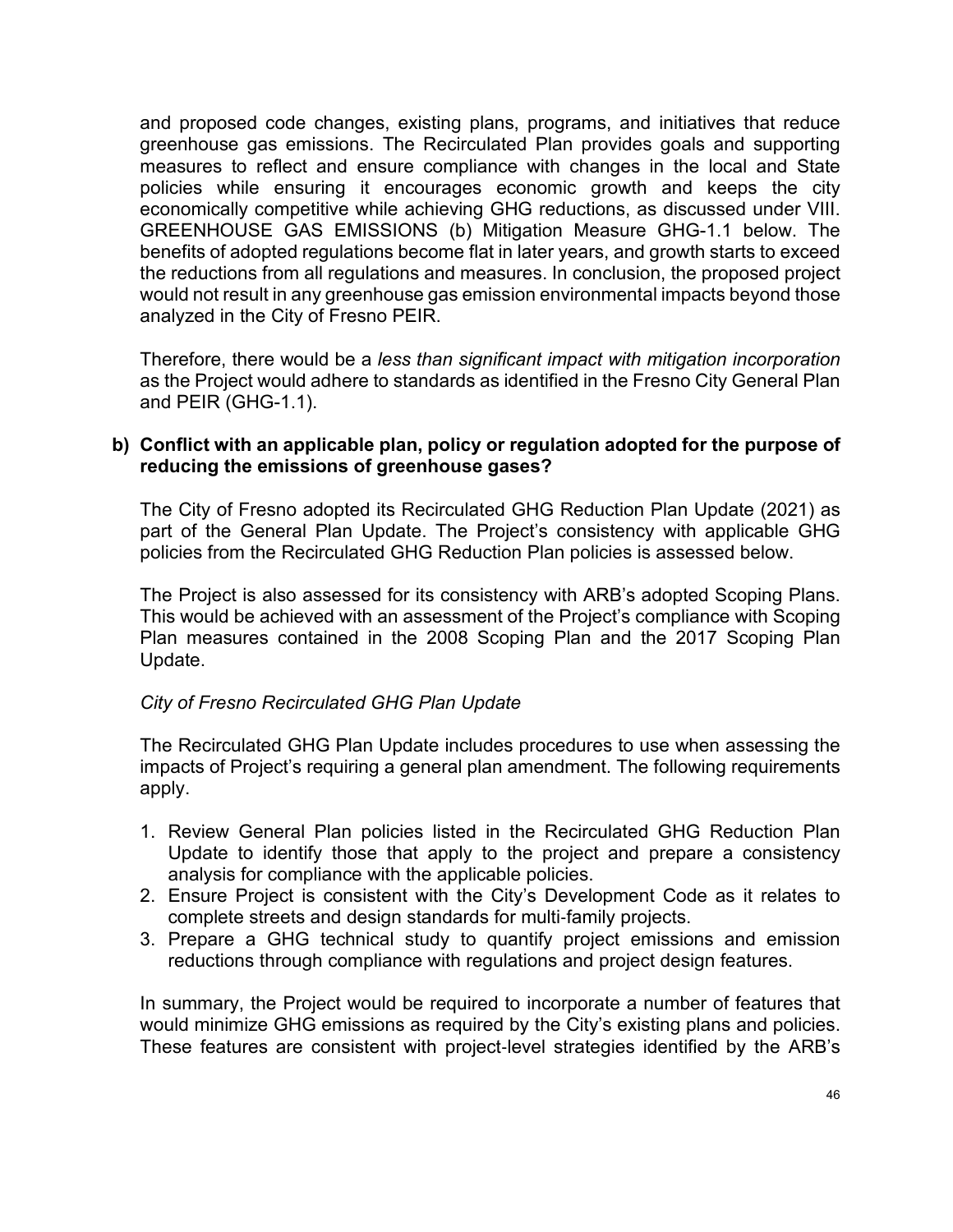Scoping Plan and the City of Fresno Recirculated GHG Reduction Plan Update (2021).

## *Consistency with California's Post*‐*2020 Targets*

The State's executive branch adopted several Executive Orders related to GHG emissions. Executive Orders S‐3‐05 and B‐30‐15 are two examples. Executive Order S‐3‐05 sets goals to reduce emissions to 1990 levels by 2020 and 80 percent below 1990 levels by 2050. The goal of Executive Order S‐3‐05 to reduce GHG emissions to 1990 levels by 2020 was codified by AB 32. The Project, as analyzed above, is consistent with AB 32. Therefore, the Project does not conflict with this component of Executive Order S‐3‐05. Executive Order B‐30‐15 establishes an interim goal to reduce GHG emissions to 40 percent below 1990 levels by 2030.

### *Consistency with SB 32*

The 2017 Climate Change Scoping Plan Update (2017 Scoping Plan) includes the strategy that the State intends to pursue to achieve the 2030 targets of Executive Order S‐3‐05 and SB 32. The Project is required to comply with the SB 32 strategy and is not expected to conflict with this component of Executive Order S-3-05.

As discussed above, the proposed Project will not occur at a scale or scope with the potential to contribute substantially or cumulatively to the generation of GHG emissions, either directly or indirectly, or conflict with any applicable plan, policy, or regulation adopted for the purpose of reducing the emissions of GHGs. There would be a *less than significant impact with mitigation incorporation* as the Project would adhere to standards as identified in the Fresno City General Plan and PEIR (GHG-1.1). In conclusion, the proposed Project will not result in any GHG impacts beyond those analyzed in City of Fresno PEIR. Therefore, impacts are considered *less than significant with mitigation incorporation*.

#### *Mitigation Measures*

The proposed Project shall implement and incorporate, as applicable, the GHG-related mitigation measures as identified in the attached Project Specific Mitigation Monitoring Checklist dated May 20, 2022.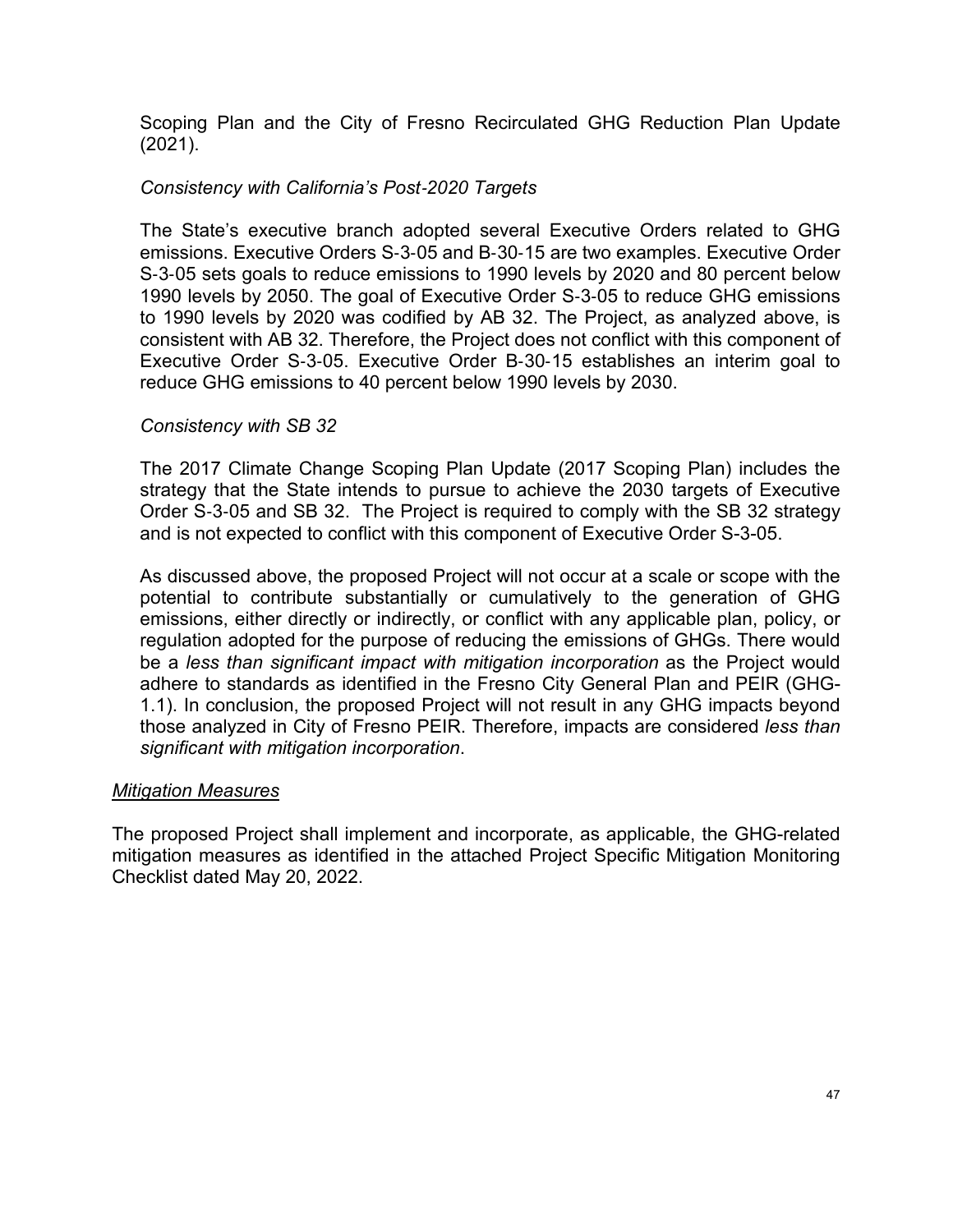| <b>ENVIRONMENTAL ISSUES</b>                                                                                                                                                                                                                                                                       | <b>Potentially</b><br><b>Significant</b><br>Impact | <b>Less Than</b><br><b>Significant</b><br>with<br><b>Mitigation</b><br>Incorporated | <b>Less Than</b><br><b>Significant</b><br>Impact | <b>No</b><br><b>Impact</b> |
|---------------------------------------------------------------------------------------------------------------------------------------------------------------------------------------------------------------------------------------------------------------------------------------------------|----------------------------------------------------|-------------------------------------------------------------------------------------|--------------------------------------------------|----------------------------|
| IX. HAZARDS AND HAZARDOUS MATERIAL - Would the project:                                                                                                                                                                                                                                           |                                                    |                                                                                     |                                                  |                            |
| a) Create a significant hazard to<br>the public or the environment<br>through the routine transport, use,<br>disposal<br>hazardous<br>of<br>or<br>materials?                                                                                                                                      |                                                    |                                                                                     | X                                                |                            |
| b) Create a significant hazard to<br>the public or the environment<br>through reasonably foreseeable<br>upset and accident conditions<br>involving the release of hazardous<br>materials into the environment?                                                                                    |                                                    |                                                                                     | X                                                |                            |
| c) Emit hazardous emissions or<br>handle hazardous or acutely<br>hazardous materials, substances,<br>or waste within one-quarter mile of<br>an existing or proposed school?                                                                                                                       |                                                    |                                                                                     | X                                                |                            |
| d) Be located on a site which is<br>included on a list of hazardous<br>materials sites compiled pursuant<br>to Government Code Section<br>65962.5 and, as a result, would it<br>create a significant hazard to the<br>public or the environment?                                                  |                                                    |                                                                                     | X                                                |                            |
| e) For a project located within an<br>airport land use plan or, where<br>such a plan has not been adopted,<br>within two miles of a public airport<br>or public use airport, would the<br>project result in<br>safety hazard<br>for<br>people<br>а<br>residing or working in the project<br>area? |                                                    |                                                                                     |                                                  | X                          |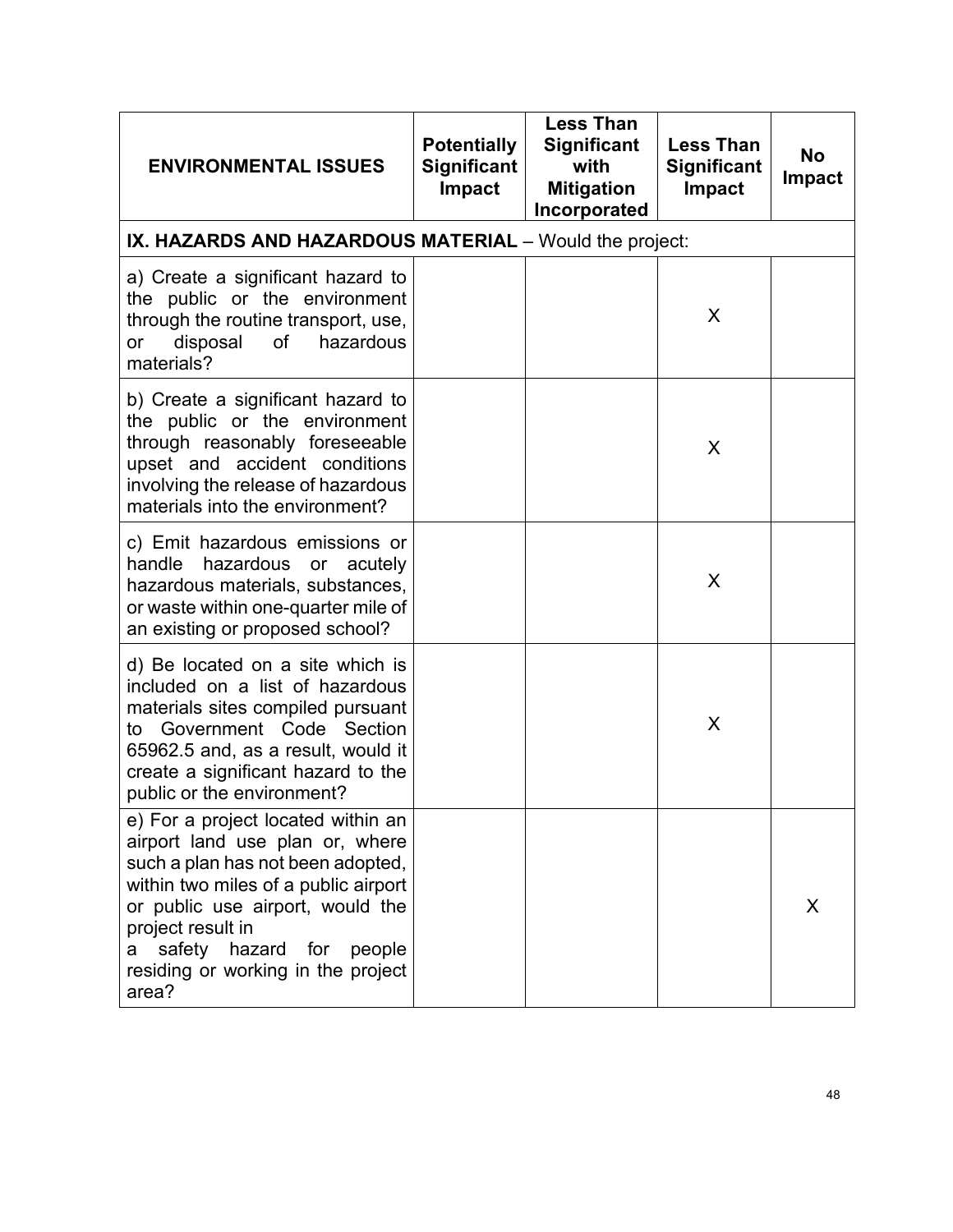| <b>ENVIRONMENTAL ISSUES</b>                                                                                                                      | <b>Potentially</b><br><b>Significant</b><br>Impact | <b>Less Than</b><br><b>Significant</b><br>with<br><b>Mitigation</b><br>Incorporated | <b>Less Than</b><br><b>Significant</b><br>Impact | <b>No</b><br><b>Impact</b> |
|--------------------------------------------------------------------------------------------------------------------------------------------------|----------------------------------------------------|-------------------------------------------------------------------------------------|--------------------------------------------------|----------------------------|
| Impair implementation of or<br>f)<br>physically interfere with<br>an<br>adopted emergency response<br>plan or emergency evacuation<br>plan?      |                                                    |                                                                                     | X                                                |                            |
| g) Expose people or structures,<br>either directly or indirectly, to a<br>significant risk of loss, injury or<br>death involving wildland fires? |                                                    |                                                                                     | X                                                |                            |

The following analysis is based in part on the Phase 1 Environmental Site Assessment (Krazan and Associates, 2021b) prepared for the Project (Appendix E).

### **DISCUSSION**

### **a) Create a significant hazard to the public or the environment through the routine transport, use, or disposal of hazardous materials?**

Pursuant to the Fresno General Plan, hazardous materials are defined as those that no longer have a practical use, such as substances that have been discarded, discharged, spilled, contaminated, or are being stored prior to proper disposal. Hazardous materials and hazardous wastes are classified according to four properties: toxic (causes human health effects), ignitable (has the ability to burn), corrosive (causes severe burns or damage to materials), and reactive (causes explosions or generates toxic gases). Hazardous materials have been and are commonly used in commercial, agricultural, and industrial applications and, to a limited extent, in residential areas.

Construction of the Project would involve the temporary transport and use of minor quantities of hazardous materials such as fuels, oils, lubricants, hydraulic fluids, paints, and solvents. The types and quantities of hazardous materials to be used and stored on-site would not be of a significant amount to create a reasonably foreseeable upset or accident condition. The handling and transport of all hazardous materials onsite would be performed in accordance with all applicable federal, State, and local laws and regulations.

Hazardous and non-hazardous wastes would likely be transported to and from the Project site during the construction phase of the proposed Project. Construction would involve the use of some hazardous materials, such as diesel fuel, hydraulic oil, grease,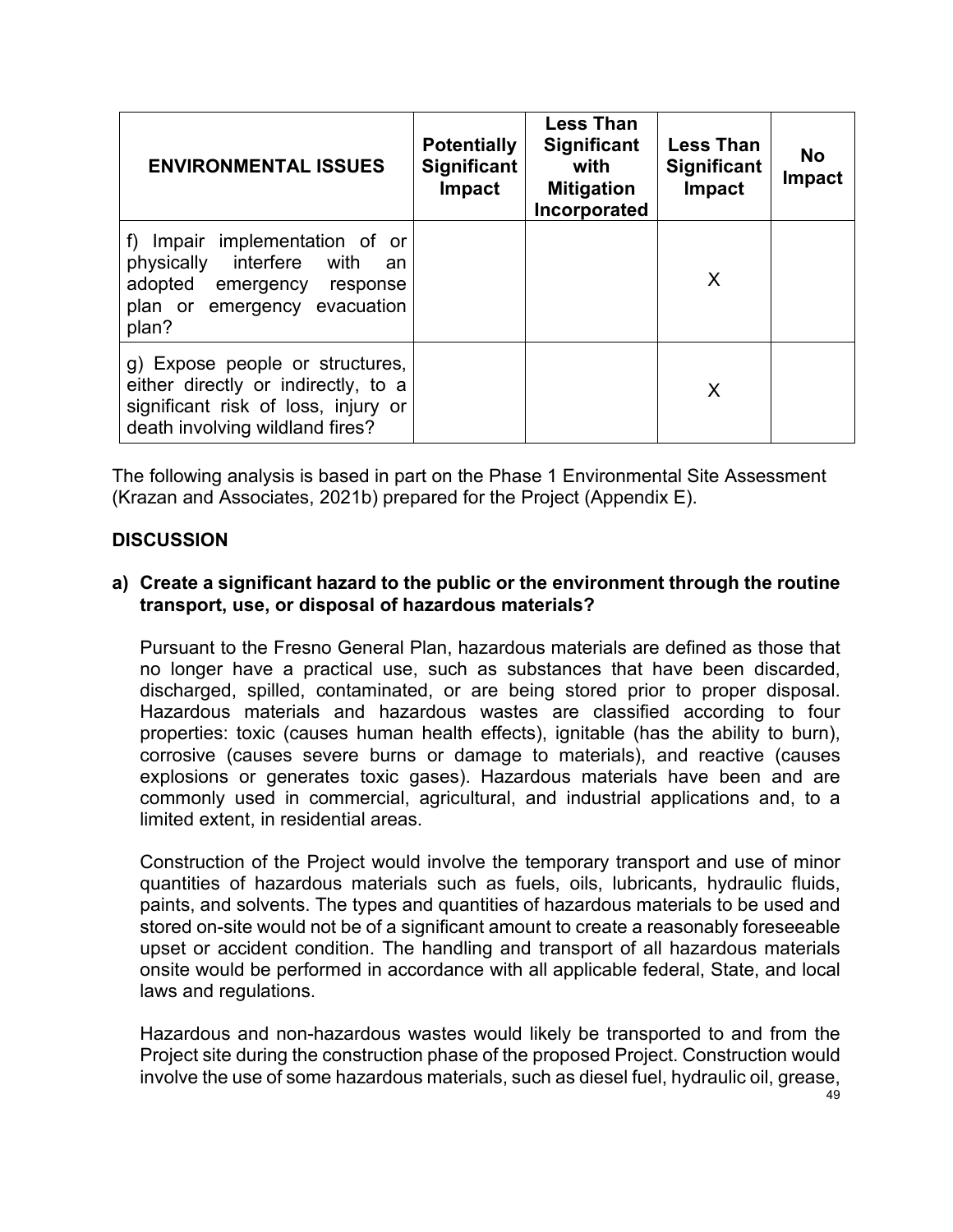solvents, adhesives, paints, and other petroleum-based products, although these materials are commonly used during construction activities and would not be disposed of on the Project site. Workers would likely be trained to properly identify and handle all hazardous materials, following OSHA/CALOSHA regulations. Hazardous waste would be either recycled or disposed of at a permitted and licensed treatment and/or disposal facility. Hazardous waste would be either recycled or disposed of at a permitted and licensed treatment and/or disposal facility. Any hazardous waste or debris that is generated during the construction of the proposed Project would be collected and transported away from the site and disposed of at an approved off-site landfill or other such facility. In addition, sanitary waste generated during construction would be managed through the use of portable toilets, which would be located at reasonably accessible on-site locations. Hazardous materials such as paint, bleach, water treatment chemicals, gasoline, oil, etc., may be used during construction. These materials are stored in appropriate storage locations and containers in the manner specified by the manufacturer and disposed of in accordance with local, federal, and State regulations. No significant hazard to the public or to the environment through the routine transport, use, or disposal of hazardous waste during the construction or operation of the new residential development would occur.

There are a number of sensitive receptors (schools and other residences) located in close proximity to the Project site. However, the use of hazardous materials will be limited in quantities and duration and, if spilled, would be localized. The proposed Project would not emit hazardous emissions or involve handling hazardous or acutely hazardous materials substances. The transport use and storage of hazardous materials would be required to comply with all applicable State and federal regulations, such as requirements that spills would be cleaned immediately, and all wastes and spills control materials would be properly disposed of at approved disposal facilities.

Residential construction generally uses fewer hazardous chemicals or use chemicals in relatively small quantities and concentrations as compared to commercial or industrial uses. In addition, once the Project is completed, the chemicals used would include minor quantities of pesticides/ rodenticides, fertilizers, paints, detergents, and other cleaners.

Once constructed, the use of such materials such as paint, bleach, etc., are considered common for residential developments, and it would be unlikely for such materials to be stored or used in such quantities that would be considered a significant hazard. The Project itself will not generate or use hazardous materials in a manner outside health department requirements. Therefore, there would be *less than significant impact.* 

### **b) Create a significant hazard to the public or the environment through reasonably foreseeable upset and accident conditions involving the release of hazardous materials into the environment?**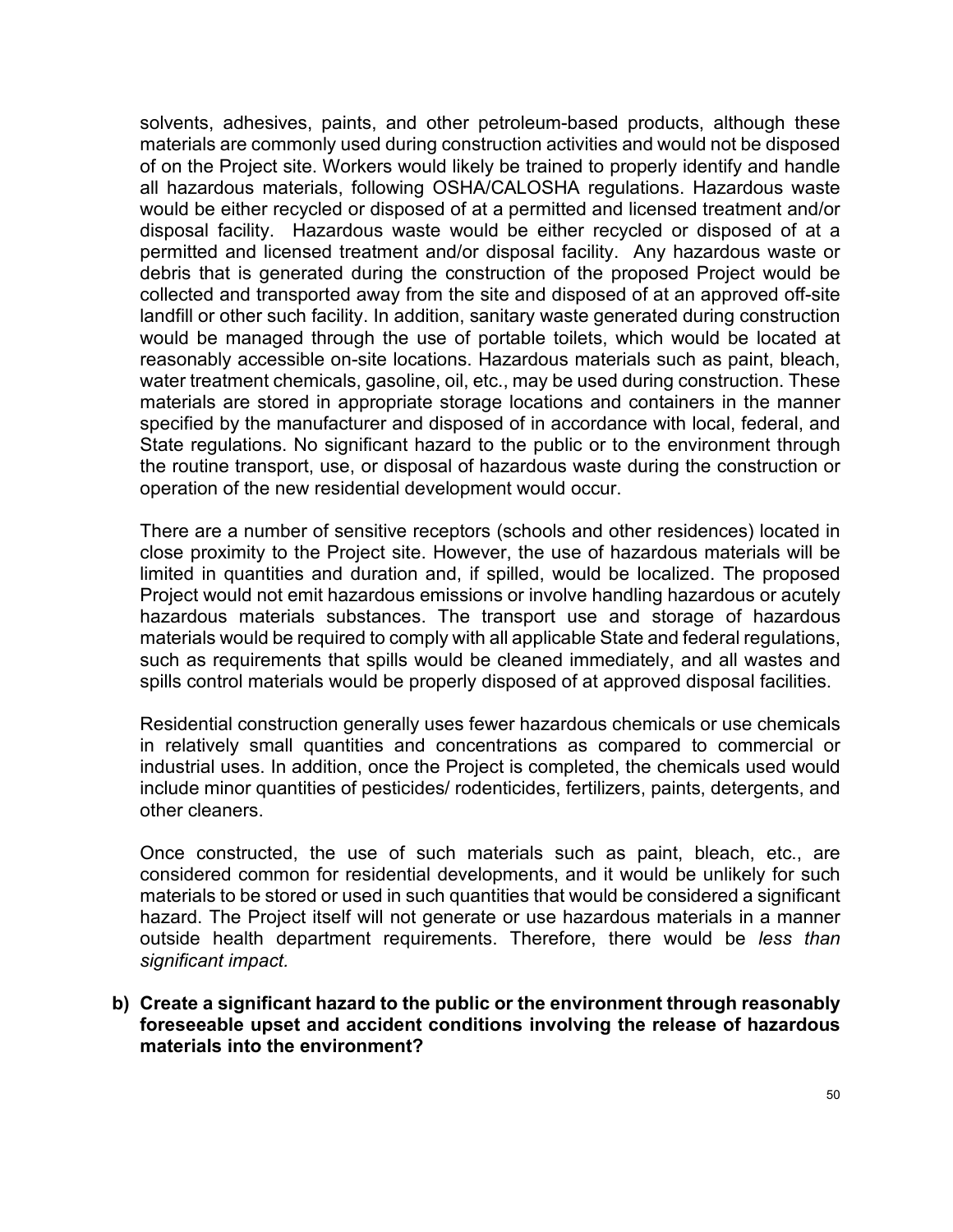As noted in VII GEOLOGY AND SOILS(b), the Project would be required to prepare and implement an SWPPP under the NPDES permit for construction sites over one acre. The SWPPP identifies potential sources of pollution from the Project that may affect the quality of stormwater discharge and requires that BMPs be implemented to prevent contamination at the source. By implementing BMPs during construction activities, accidental spills of hazardous materials would be contained, and soil and groundwater contamination would be minimized or prevented. While there are no known existing hazardous material conditions on the site and the Project is not located on a site that is included on a list of hazardous materials sites compiled pursuant to Government Code Section 65962.5, portions of the Project site have been utilized for agricultural purposes, which may have utilized pesticides in association with agricultural operations and cultivation.

As noted in III- Air Quality, the Project would include compliance with the SJVAPCD's Regulation VIII (Fugitive PM10 Prohibitions). Grading of the site will be minimal, and with the appropriate application of water or other dust suppression during construction, impacts from pesticides in the soil during construction will be minimal.

Valley Fever or *coccidioidomycosis,* is prevalent in the central San Joaquin Valley of California. This disease, which affects both humans and animals, is caused by inhalation of arthroconidia (spores) of the fungus Coccidioides immitis (CI). CI spores are found in the top few inches of soil, and the existence of the fungus in most soil areas is temporary. The proposed project has the potential to generate fugitive dust and suspend Valley Fever spores with the dust that could then reach nearby sensitive receptors. It is possible that on-site workers could be exposed to valley fever as fugitive dust is generated during construction. Implementation of dust control measures throughout the construction period would reduce fugitive dust emissions (Trinity Consultants, 2021). Therefore, the exposure to Valley Fever would be minimized. With the implementation of these dust control measures, dust from the construction of the proposed Project would not add significantly to the existing exposure level of people to this fungus, including construction workers, and impacts would be reduced to less than significant levels.

There is a completed LUST site reported releases of hazardous materials to the subsurface reported within a 4,000 radius of the site. The review of the State of California Regional Water Quality Control Board (RWQCB) Geotracker database available via the RWQCB Internet Website indicated that no active LUST sites, land disposal sites, or military sites are listed for the subject site, the adjacent properties, or properties located within the subject site vicinity (California State Water Resources Control Board, 2022).

.

A review of the State of California Department of Toxic Substances Control (DTSC) Envirostor database available via the DTSC's Internet Website indicated that there are two school investigations to the south of the Project site within a 1-mile radius ( California Department of Toxic Substances, 2022). However, the site will not impact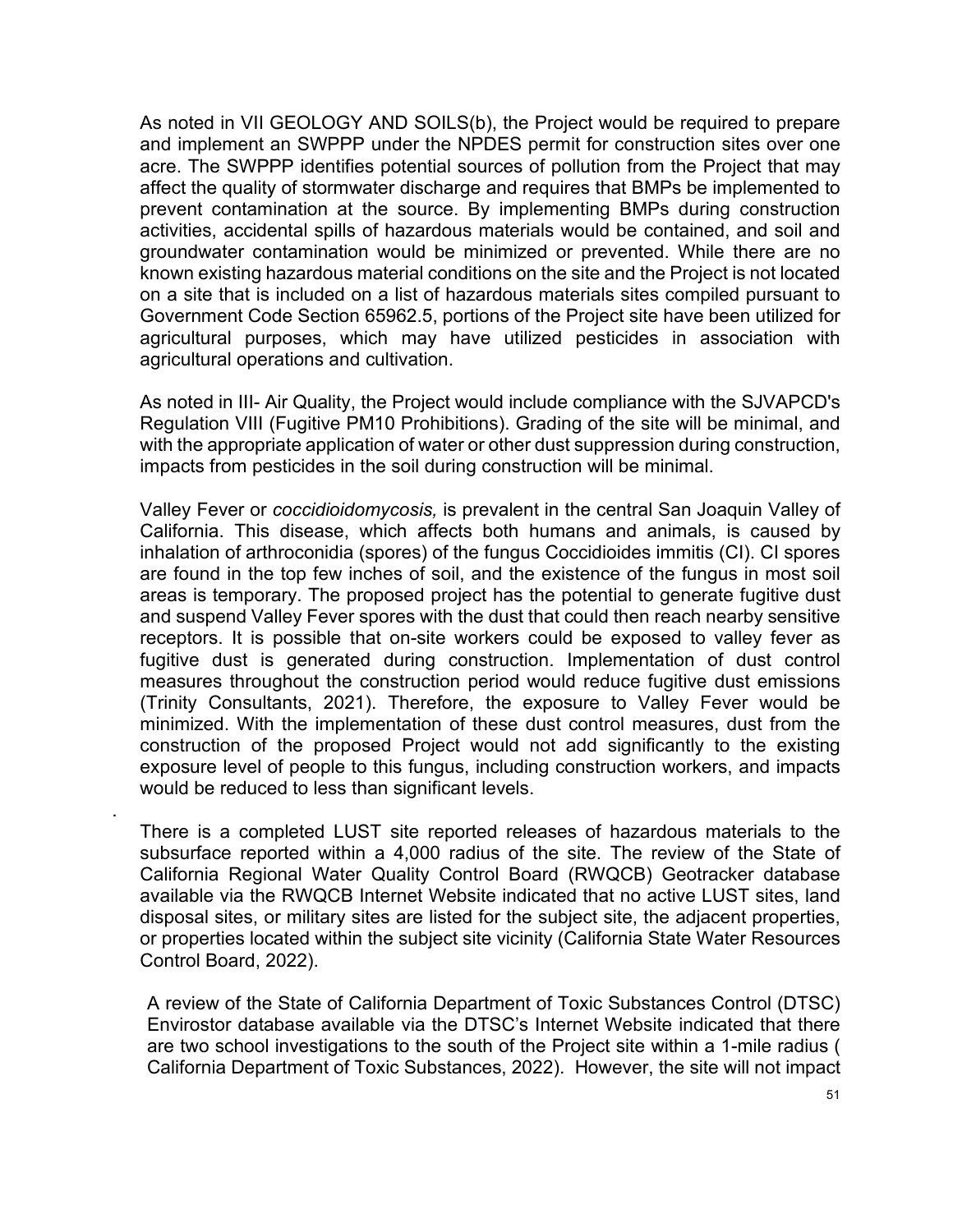the Project's construction and operation. Envirostor does not list any other sites, including State response sites, school cleanup sites, or military or school evaluation sites listed for the subject site or adjacent properties. Additionally, no Federal Superfund – National Priorities List (NPL) sites were determined to be located within a one-mile radius of the subject site.

Review of State of California Department of Conservation, Geological Energy Management Division (Cal GEM) Online Mapping System (DOMS) indicated that no plugged and abandoned or producing oil wells are located on or adjacent to the subject site (Krazan and Associates, 2021b).

During the Phase 1 ESA survey of the site, there was no evidence of recognized environmental conditions (RECs), controlled RECs (CRECs), or historical RECs (HRECs) (Krazan and Associates, 2021b). If during the construction phase of the Project there is a use of hazardous materials, the safe processing and storage of hazardous materials consistent with the California Building Code and the Uniform Fire Code will be required. Additionally, there is no record or indication of underground storage tanks (USTs) being located at the site. If an unknown UST was discovered during construction, it would be properly destroyed in accordance with the State.

It was also noted that there was no material evidence was obtained related to the use of environmentally persistent pesticides/herbicides during the course of the Phase 1 ESA. It is anticipated that any environmentally persistent pesticides/herbicides potentially located on-site will be dislocated and diluted as a result of the grading and trenching operations conducted in conjunction with the proposed development of the property. Consequently, given the above-referenced factors and experience in the Project site vicinity, it was determined the potential is low for elevated concentrations of environmentally persistent pesticides/herbicides (Krazan and Associates, 2021b).

If during the construction phase of the Project there is a use of hazardous materials, the safe processing and storage of hazardous materials consistent with the California Building Code and the Uniform Fire Code will be required. To reduce potential impacts regarding transport, use, or disposal of hazardous materials in the City, the Policies NS-4-a through NS-4-I will be implemented.

The proposed Project is not anticipated to create a significant hazard to the public or the environment. As mentioned previously in subsection a) above, the residential Project would not routinely transport, use, dispose of, or discharge hazardous materials into the environment. The Project will not result in any hazards and hazardous material impacts beyond those analyzed in the City of Fresno PEIR. Therefore, Project impacts are considered to be *less than significant*.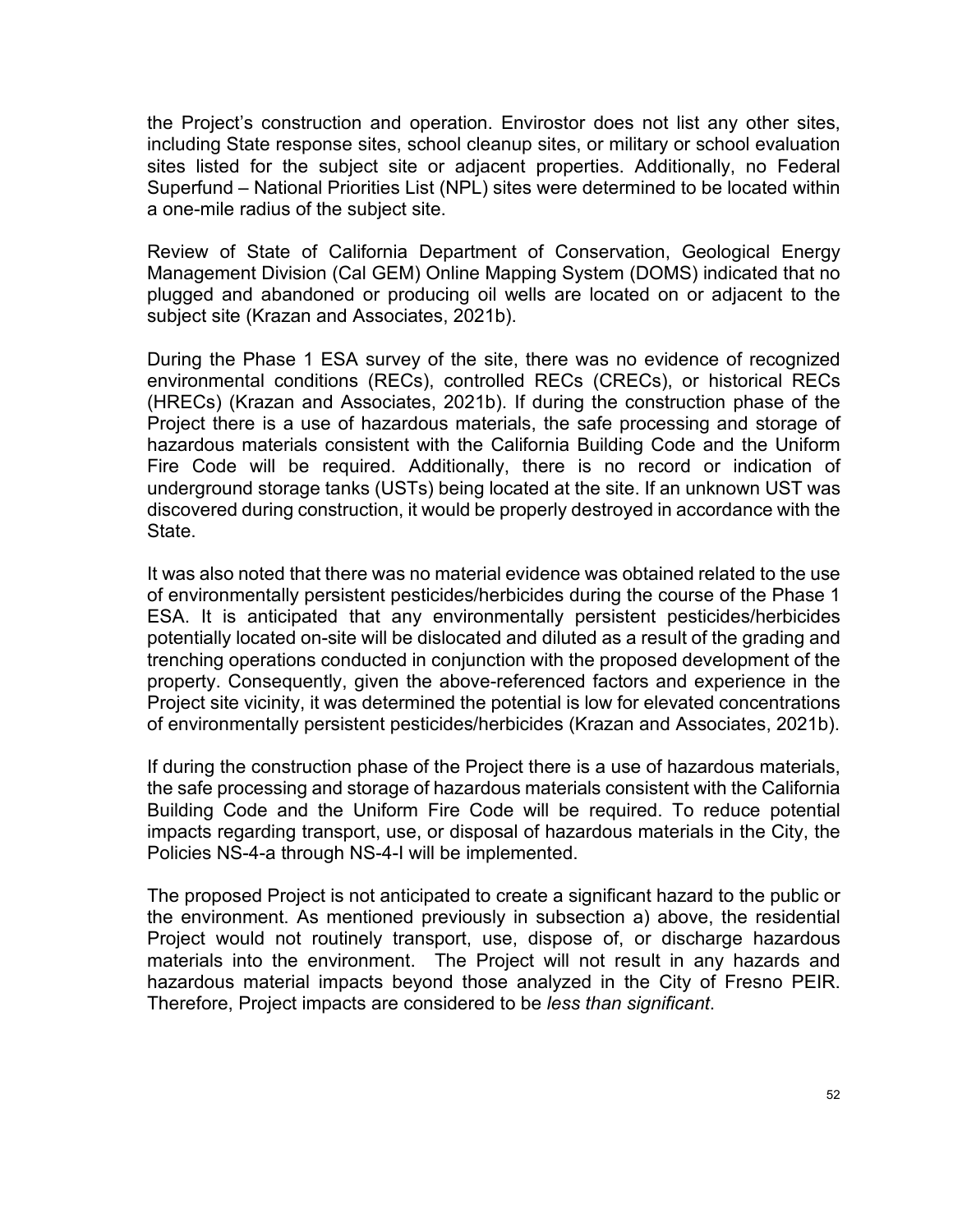#### **c) Emit hazardous emissions or handle hazardous or acutely hazardous materials, substances, or waste within one-quarter mile of an existing or proposed school?**

The closest schools are Storey Elementary School, approximately 100 feet to the south, Southeast Elementary School approximately 0.3 miles to the southwest, and Terronez Middle School approximately 0.55 miles to the west. Construction activities of the proposed Project will result in the temporary use of minimal hazardous materials and or substances, such as lubricant and diesel fuel, during construction. Exhaust from construction and related activities is expected to be minimal and not significant. Once constructed, the residential Project is not expected to result in hazardous emissions. All construction-related activities as a result of the proposed Project would be subject to local, State, and federal laws related to emissions of hazardous materials and substances. In conclusion, the Project will not result in any hazards and hazardous material impacts beyond those analyzed in the City of Fresno PEIR. Therefore, there would be *less than significant impacts*.

### **d) Be located on a site which is included on a list of hazardous materials sites compiled pursuant to Government Code Section 65962.5 and, as a result, would it create a significant hazard to the public or the environment?**

See discussion under IX. HAZARDS AND HAZARDOUS MATERIAL (b), There are no known existing hazardous material conditions on the property, and the property is not included on a list of hazardous materials sites compiled pursuant to Government Code Section 65962.5 and the DTSC. The Project itself will not generate or use hazardous materials in a manner outside health department requirements.

The State Water Resources Control Board website, GeoTracker, indicated that there are no Permitted Underground Storage Tanks, Leaking Underground Storage Tanks, or any other active remediation and cleanup sites on or in the vicinity (within one mile) of the Project site (California State Water Resources Control Board, 2022). It is, therefore, possible that subsurface features such as unregistered USTs may exist in the vicinity of the former on-site structures, which remain unknown based upon the absence of any regulatory, municipality, interview data, or other evidence indicating their presence or location. If a UST is discovered, it should be properly destroyed in accordance with local guidelines.

To reduce potential impacts regarding transport, use, or disposal of hazardous materials in the City, the Policies NS-4-a through NS-4-I will be applied and followed. It is not anticipated that there are no known underground storage tanks or pipelines located on the Project site that contain hazardous materials; however, any underground storage tanks or pipelines will be removed in accordance with removal standards of the Fresno County Department of Public Health. The disturbance of such items during construction activities is unlikely. Therefore, because the Project is not located on a site that is included on a list of hazardous materials sites compiled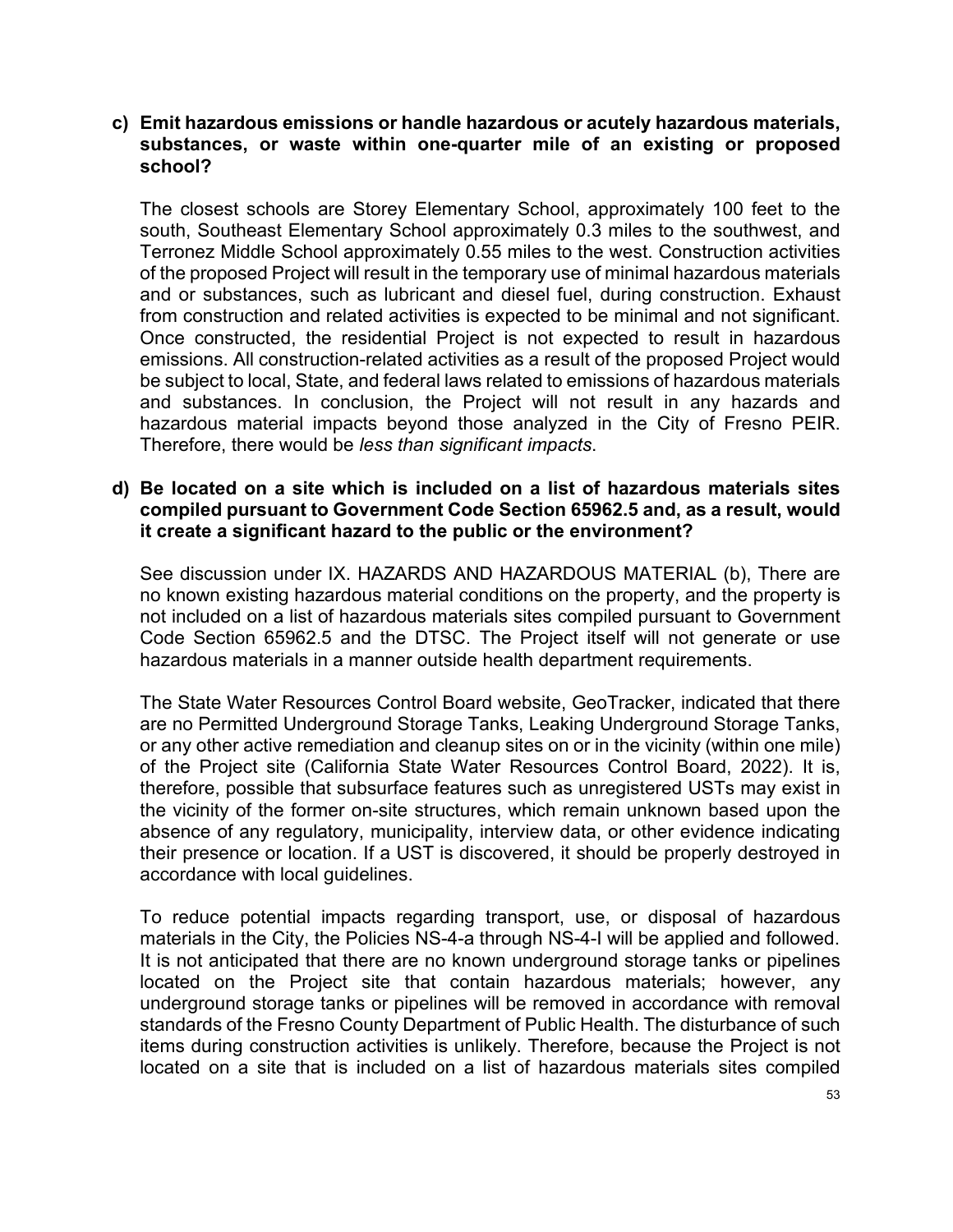pursuant to Government Code Section 65962.5. In conclusion, the Project will not result in any hazards and hazardous material impacts beyond those analyzed in the City of Fresno PEIR. Therefore, Project impacts are considered to be *less than significant*.

**e) For a project located within an airport land use plan or, where such a plan has not been adopted, within two miles of a public airport or public use airport, would the project result in a safety hazard for people residing or working in the project area?**

The Project site is approximately 3.39 miles south of the Fresno Yosemite International Airport. The Project site is not located within Airport Land Use Compatibility Plan or within two miles of a public airport; therefore, there would be *no impact.* 

### **f) Impair implementation of or physically interfere with an adopted emergency response plan or emergency evacuation plan?**

The City of Fresno Fire Department Emergency Preparedness Office coordinates planning, preparedness and response/recovery efforts for the City. The design and environmental review procedures employed will ensure compliance with emergency response and evacuation plans. In addition, the site plan will be reviewed by the Fire Department and Public Works Department per standard City procedure to ensure consistency with emergency response and evacuation needs.

All Project plans submitted to the City will be reviewed in compliance with federal, State, and local regulations related to emergency access. The proposed Project would not impair the implementation of or physically interfere with an adopted emergency response plan or emergency evacuation plan. Therefore, the proposed Project would have a less than significant impact on emergency evacuation. In conclusion, the Project will not result in any interference with an emergency evacuation plan impacts beyond those analyzed in the City of FresnoPEIR. Therefore, Project impacts are considered to be *less than significant.*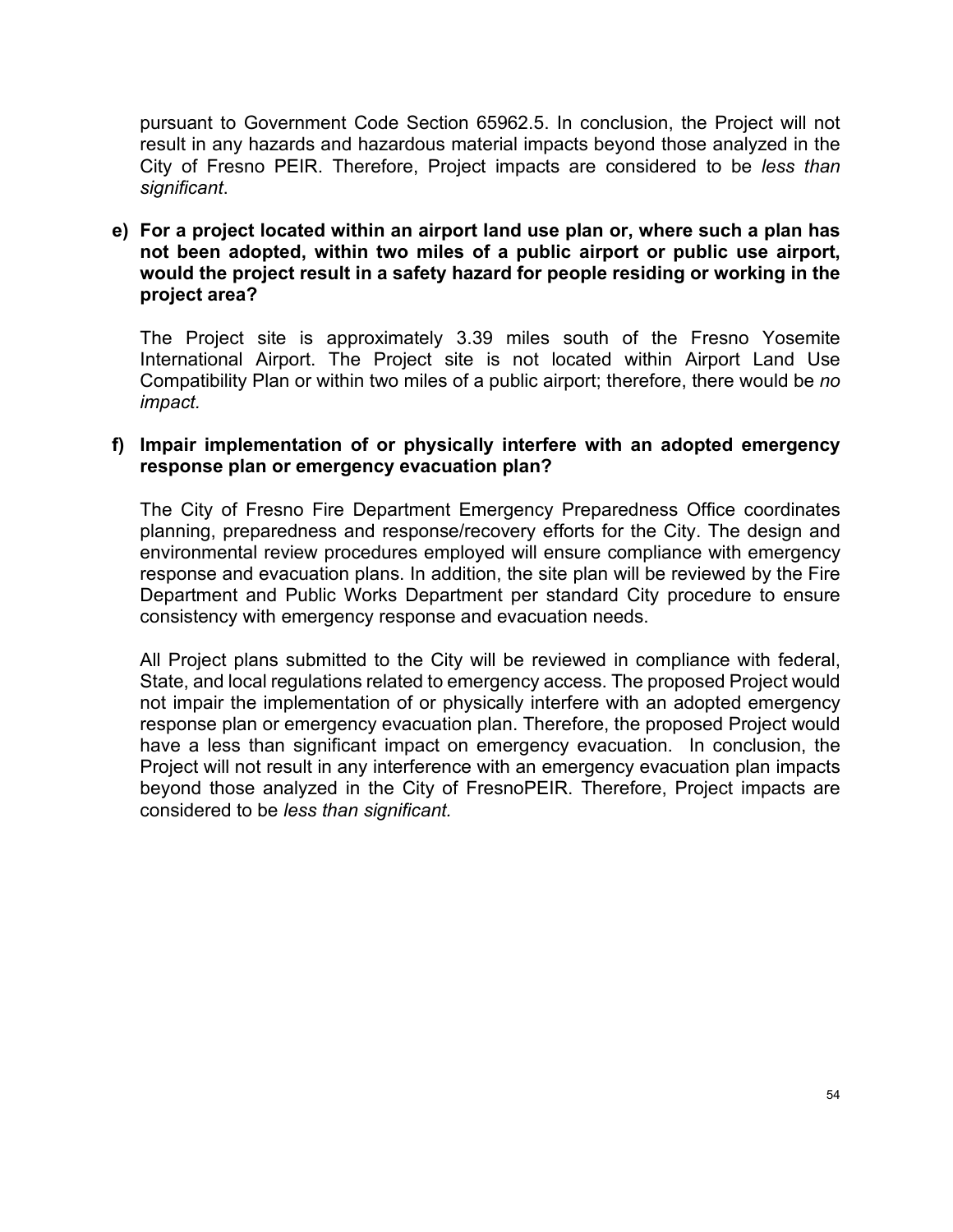### **g) Expose people or structures, either directly or indirectly, to a significant risk of loss, injury, or death involving wildland fires?**

The General Plan Update identified areas within the city limits as largely being categorized as little or no threat or moderate fire hazard, which is attributed to urbanization. The General Plan further indicated that small areas along the San Joaquin River Bluff area in northern Fresno are prone to wildfires due to relatively steep terrain/vegetation, and these areas are classified as high fire hazard areas. However, the Project site is not located within this area and is proposed on a relatively flat surface.

The land surrounding the Project site is primarily developed with urban, suburban, and educational facility uses and would not be considered to be wildlands. Additionally, Cal Fire indicates that the Project site has a low frequency, limited extent, limited magnitude, and low significance regarding wildfire threats (CAL FIRE, 2022). The structures will be built following applicable California Building Codes and standards. The land surrounding the Project site is primarily vacant land and is not considered to be wildlands. The proposed Project would not expose people or structures to a significant risk of loss, injury or death involving wildland fires. The Project will not result in exposure to people or structures to a significant risk involving wildland fires beyond those analyzed in the City of Fresno PEIR. Therefore, Project impacts are considered to be *less than significant.*

### *Mitigation Measures*

No mitigation measures are required.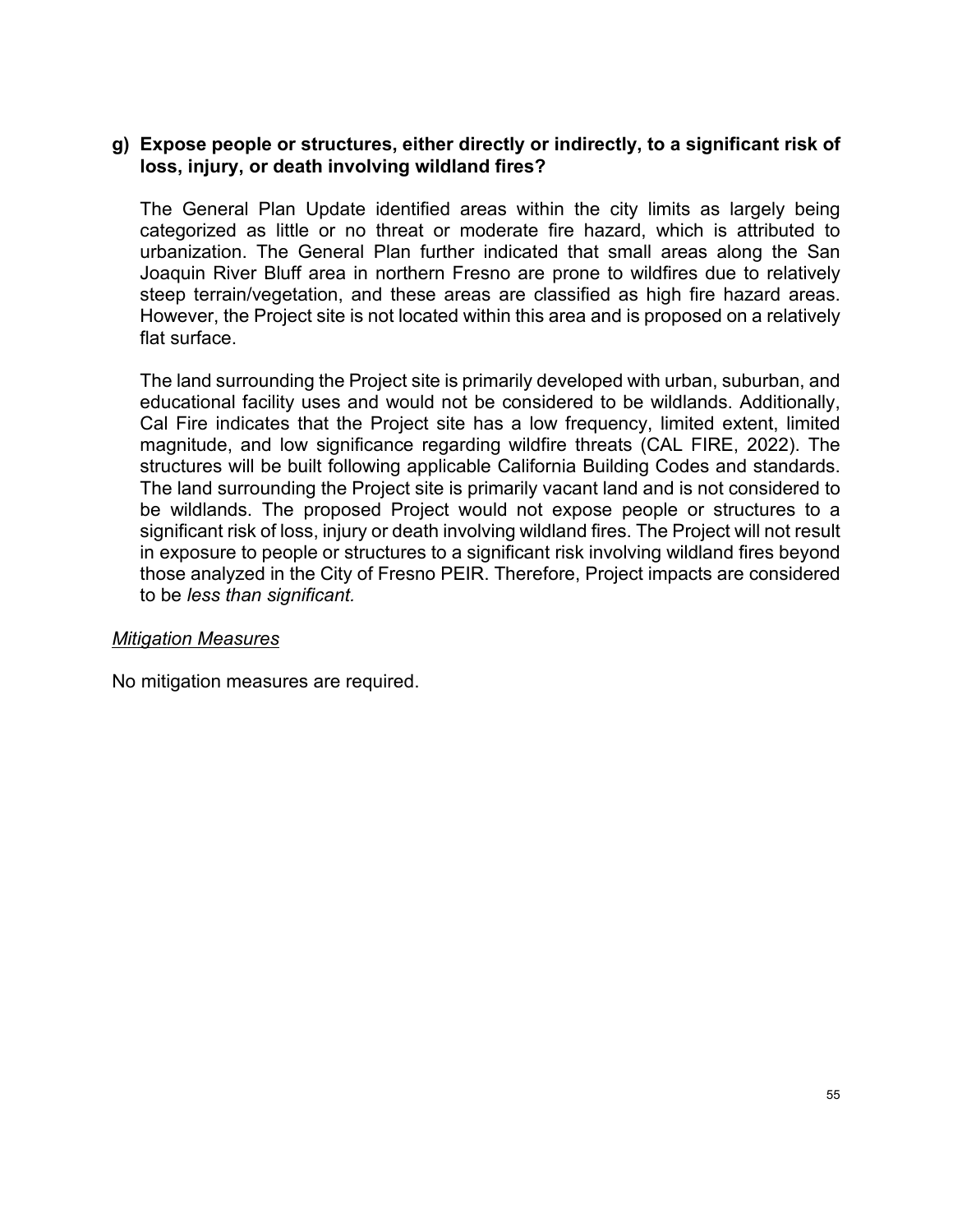| <b>ENVIRONMENTAL ISSUES</b>                                                                                                                                                                                                                     | <b>Potentially</b><br><b>Significant</b><br>Impact | <b>Less Than</b><br><b>Significant</b><br>with<br><b>Mitigation</b><br>Incorporated | <b>Less Than</b><br><b>Significant</b><br><b>Impact</b> | <b>No</b><br><b>Impact</b> |  |
|-------------------------------------------------------------------------------------------------------------------------------------------------------------------------------------------------------------------------------------------------|----------------------------------------------------|-------------------------------------------------------------------------------------|---------------------------------------------------------|----------------------------|--|
| X. HYDROLOGY AND WATER QUALITY - Would the project:                                                                                                                                                                                             |                                                    |                                                                                     |                                                         |                            |  |
| a) Violate any water quality<br>standards or waste discharge<br>otherwise<br>requirements<br>or<br>substantially degrade surface or<br>ground water quality?                                                                                    |                                                    | X                                                                                   |                                                         |                            |  |
| b)<br>Substantially<br>decrease<br>groundwater supplies or interfere<br>substantially with groundwater<br>recharge such that the project<br>sustainable<br>impede<br>may<br>groundwater management of the<br>basin?                             |                                                    | X                                                                                   |                                                         |                            |  |
| c) Substantially alter the existing<br>drainage pattern of the site or<br>area, including<br>through<br>the<br>alteration of the course of a<br>stream or river, or through the<br>addition of impervious surfaces, in<br>a manner which would: |                                                    | X                                                                                   |                                                         |                            |  |
| i) Result in a substantial erosion<br>or siltation on- or off-site;                                                                                                                                                                             |                                                    | X                                                                                   |                                                         |                            |  |
| ii) Substantially increase the rate<br>or amount of surface runoff in a<br>manner which would result in<br>flooding on- or off-site:                                                                                                            |                                                    | Χ                                                                                   |                                                         |                            |  |
| iii) create or contribute runoff<br>water which would exceed the<br>capacity of existing or planned<br>stormwater drainage systems or<br>substantial<br>additional<br>provide<br>sources of polluted runoff; or                                 |                                                    | X                                                                                   |                                                         |                            |  |
| iv) impede or redirect flood flows?                                                                                                                                                                                                             |                                                    | X                                                                                   |                                                         |                            |  |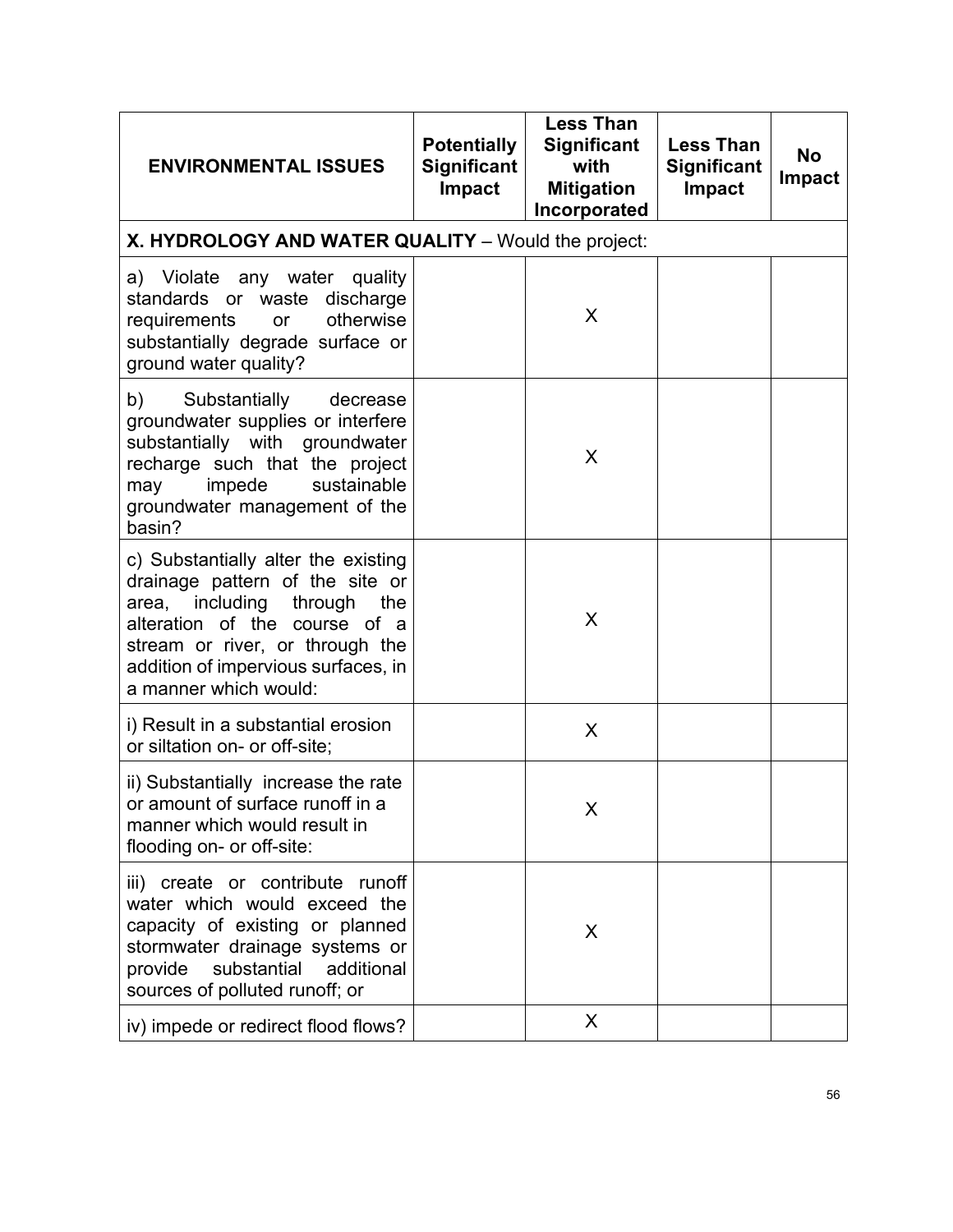| <b>ENVIRONMENTAL ISSUES</b>                                                                                                         | <b>Potentially</b><br><b>Significant</b><br><b>Impact</b> | <b>Less Than</b><br><b>Significant</b><br>with<br><b>Mitigation</b><br>Incorporated | <b>Less Than</b><br><b>Significant</b><br>Impact | <b>No</b><br><b>Impact</b> |
|-------------------------------------------------------------------------------------------------------------------------------------|-----------------------------------------------------------|-------------------------------------------------------------------------------------|--------------------------------------------------|----------------------------|
| d) In flood hazard, tsunami, or<br>seiche zones, risk release of<br>pollutants due to<br>project<br>inundation?                     |                                                           |                                                                                     | X                                                |                            |
| Conflict with or obstruct<br>e)<br>implementation of a water quality<br>control plan or sustainable<br>groundwater management plan? |                                                           |                                                                                     | X                                                |                            |

## **DISCUSSION**

### **a) Violate any water quality standards or waste discharge requirements or otherwise substantially degrade surface or groundwater quality?**

Adverse groundwater conditions of limited supply and compromised quality have been well documented by planning, environmental impact report, and technical studies over the past 20 years, including the City of Fresno PEIR, the GP PEIR 10130 for the 2025 Fresno General Plan, Final EIR No.10100, Final EIR No.10117 and Final EIR No. SCH 95022029 (Fresno Metropolitan Water Resource Management Plan), et al. These conditions include water quality degradation due to contamination from 1,2 dibromo-3-chloropropane (DBCP), ethylene-dibromide (EDB), trichloroethylene (TCE), 1,2,3-trichloropropane (TCP), tetrachloroethylene (PCE), 1,1-dichloroethane (DCE), nitrate, and from naturally occurring arsenic, iron, manganese, and radon concentrations; low water well yields in some parts of the City; limited aquifer storage capacity from over-utilization; limited recharge activities; and, intensive urban or semiurban development occurring up-gradient from the Fresno Metropolitan Area.

In order to be compliant with State regulations, the Project is required to comply with State regulations adopted to reduce groundwater degradation. Construction activities, including grading, could temporarily increase soil erosion rates during and shortly after Project construction. Construction-related erosion could result in the loss of soil and could adversely affect water quality in nearby surface waters. As noted in Section VII Geology and Soils, development as a result of the proposed Project will be required to prepare a site-specific SWPPP as required by the RWQCB. The SWPPP is required to be approved by the RWQCB prior to construction which identifies project-specific best management measures that are designed to control drainage and erosion.

In addition, prior to the commencement of construction activities, the Project proponent would be required to adhere to the requirements of the City Grading Code.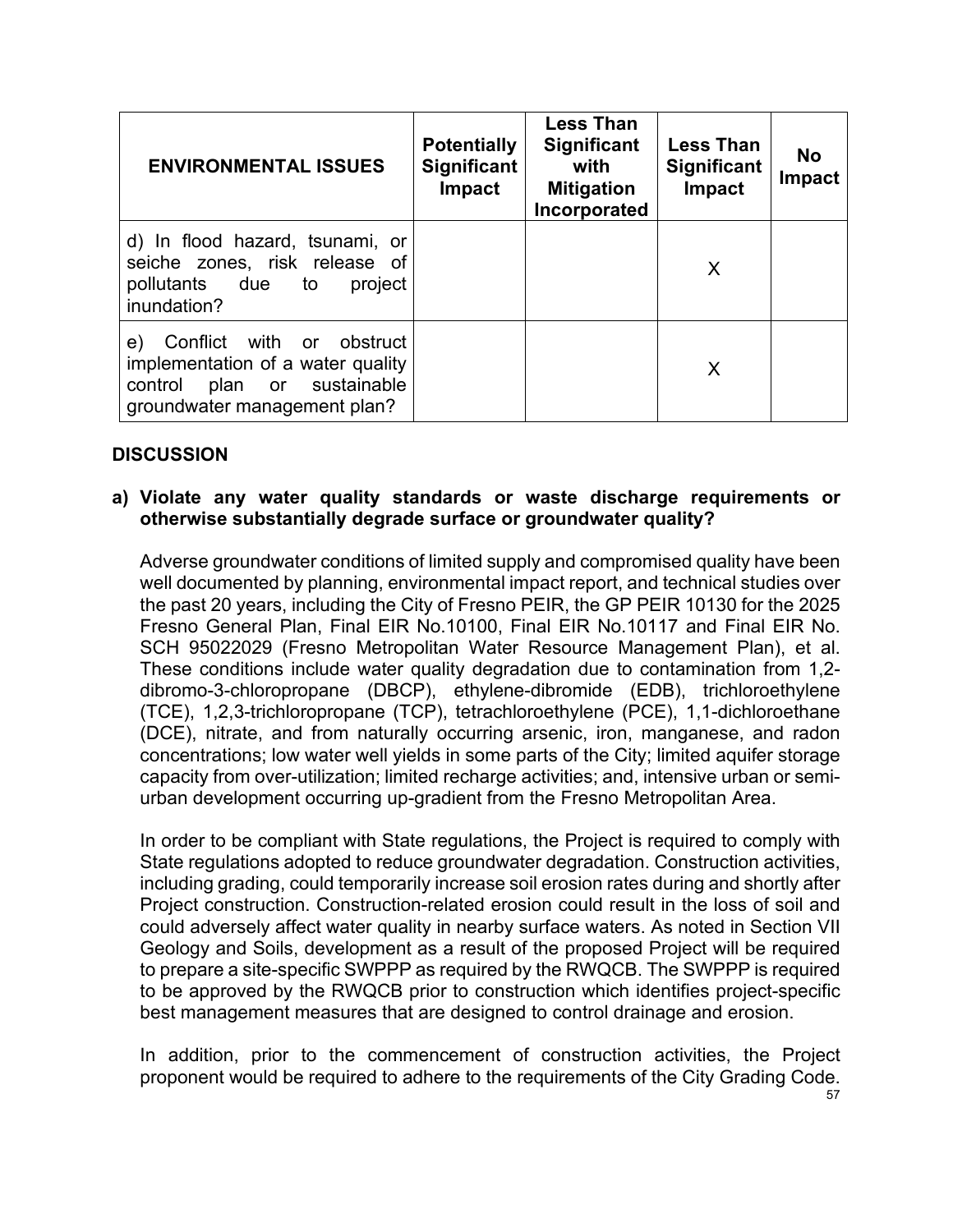This includes implementation of various measures designed to prevent erosion and control drainage onsite, thereby further preventing the potential sedimentation and subsequent degradation of stormwater. With PEIR mitigation measures incorporated (HYD-3.1 through HYD-3.4), the Project will not violate any water quality standards or waste discharge requirements or otherwise substantially degrade surface or groundwater quality impacts beyond those analyzed in the City of Fresno PEIR. Therefore, Project impacts are considered to be *less than significant with mitigation incorporation*.

### **b) Substantially decrease groundwater supplies or interfere substantially with groundwater recharge such that the project may impede sustainable groundwater management of the basin?**

Fresno is one of the largest cities in the United States that still maintains a significant reliance on groundwater as part of its public water supply portfolio. Surface water treatment and distribution have been implemented in the northeastern part of the City since 2004 and in the southeastern part of the City since 2018, but the City is still subject to an EPA Sole Source Aquifer designation. While the aquifer underlying Fresno typically exceeds a depth of 300-feet and is capacious enough to provide adequate quantities of safe drinking water to the metropolitan area well into the twenty-first century, groundwater degradation, increasingly stringent water quality regulations, and a historical trend of high consumptive use of water on a per capita basis (currently 205 gallons per day per capita), have resulted in a general decline in aquifer levels, increased cost to provide potable water, and localized water supply limitations.

The City's groundwater aquifer has been documented by the State Department of Water Resources (Bulletin 118 - Interim Update 2016) to be critically over-drafted and has been designated a high-priority basin for corrective action through the Sustainable Groundwater Management Act (SGMA).

The City of Fresno is actively addressing these issues through citywide metering and updating water use targets and the water shortage contingency plan in the City of Fresno 2020 Urban Water Management Plan (UWMP). The City has adopted the Fresno Metropolitan Water Resource Management Plan. The purpose of these management plans is to provide safe, adequate, and dependable water supplies in order to adequately meet existing and the future needs of the metropolitan area in an economical manner; protect groundwater quality from further degradation and overdraft, and provide a plan of reasonably implementable measures and facilities. City water wells, pump stations, recharge facilities, water treatment, and distribution systems have been expanded incrementally to mitigate increased water demands and respond to groundwater quality challenges.

In response to the need for a comprehensive long-range water supply and distribution strategy, the Fresno General Plan recognizes regional water resource planning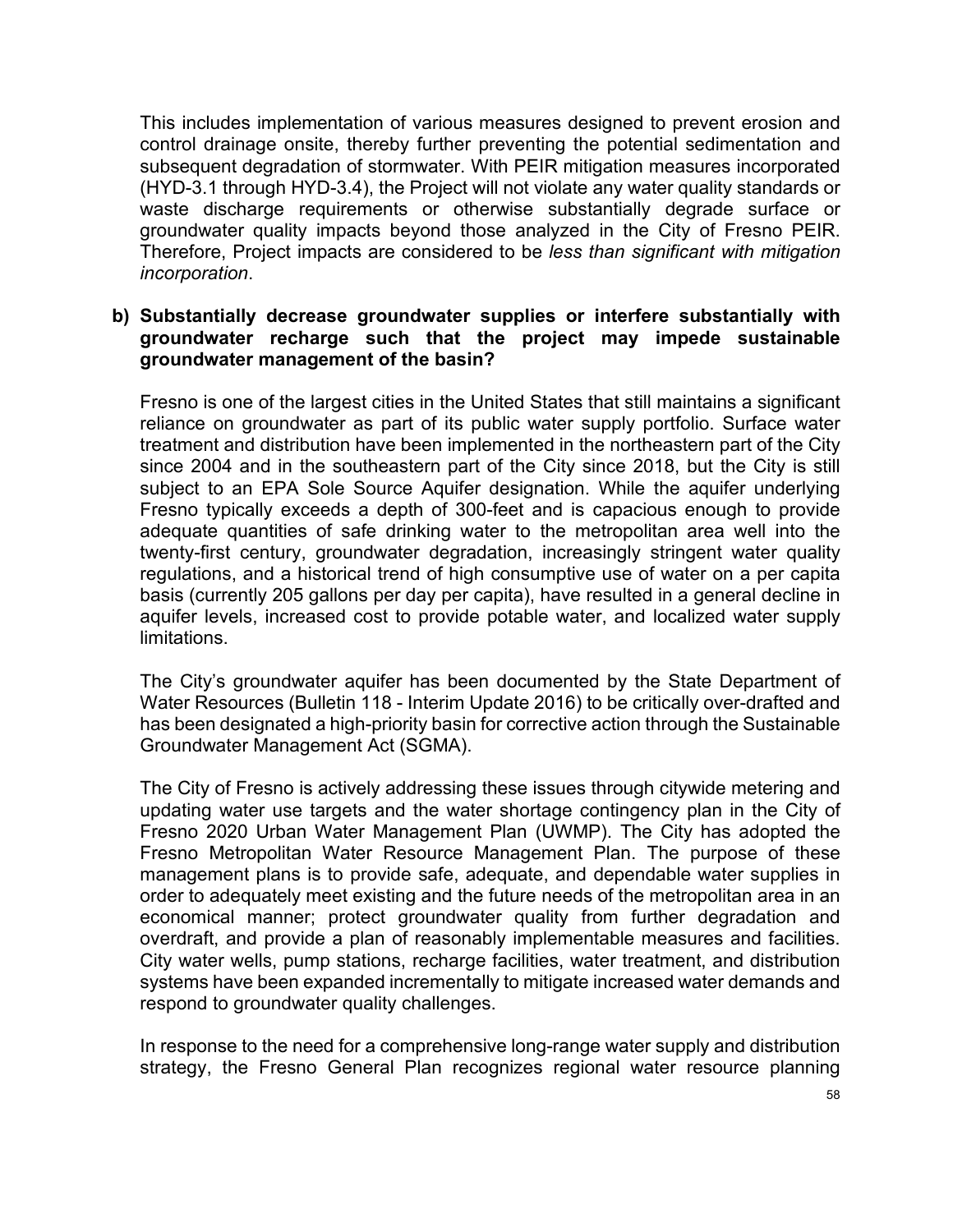efforts, such as the Kings Basin's Integrated Regional Water Management Plan, the Fresno Area Regional Groundwater Management Plan, the North Kings Groundwater Sustainability Agency, City of Fresno Metropolitan Water Resource Management Plan and cites the findings of the City of Fresno 2020 UWMP. The purpose of these management plans is to provide safe, adequate, and dependable water supplies in order to adequately meet the existing and future needs of the Kings Basin regions and the Fresno-Clovis metropolitan area in an economical manner; protect groundwater quality from further degradation and overdraft, and provide a plan of reasonably implementable measures and facilities.

The City has indicated that groundwater wells, pump stations, recharge facilities, water treatment, and distribution systems shall be expanded incrementally to mitigate increased water demands. One of the primary objectives of Fresno's future water supply plans detailed in Fresno's Metropolitan Water Resources Management Plan, 2010, 2015 & 2020 UWMPs is to balance groundwater operations through a host of strategies. Through careful planning, Fresno has designed a comprehensive plan to accomplish this objective by increasing the utilization of surface water supplies through expansion of surface water treatment facilities, intentional recharge, and conservation, thereby reducing groundwater pumping. The City continually monitors the impacts of land use changes and development project proposals on water supply facilities by assigning fixed demand allocations to each parcel by land use as currently zoned or proposed to be rezoned.

The 2020 City of Fresno Urban Water Management Plan outlines the City of Fresno's goals to achieve a 'water balance' between supply and demand while decreasing reliance upon and use of groundwater. To achieve these goals, the City is implementing a host of strategies, including:

- Intentional groundwater recharge through reclamation at the City's groundwater recharge facility at Leaky Acres (located northwest of Fresno-Yosemite international Airport), refurbish existing streams and canals to increase percolation, and recharge at Fresno Metropolitan Flood Control District's (FMFCD) stormwater basins;
- Increase use of existing surface water entitlements from the Kings River, United States Bureau of Reclamation, and Fresno Irrigation District for treatment at the Northeast Surface Water Treatment Facility (NESWTF) and construct a new Southeast Surface Water Treatment Facility (SESWTF); and
- Recycle wastewater at the Fresno-Clovis Regional Wastewater Reclamation Facility (RWRF) for treatment and re-use for irrigation and to percolation ponds for groundwater recharge. Further actions include the General Plan, Policy RC-6-d to prepare, adopt and implement a City of Fresno Recycled Water Master Plan.

The City has indicated that groundwater wells, pump stations, recharge facilities, water treatment, and distribution systems shall be expanded incrementally to mitigate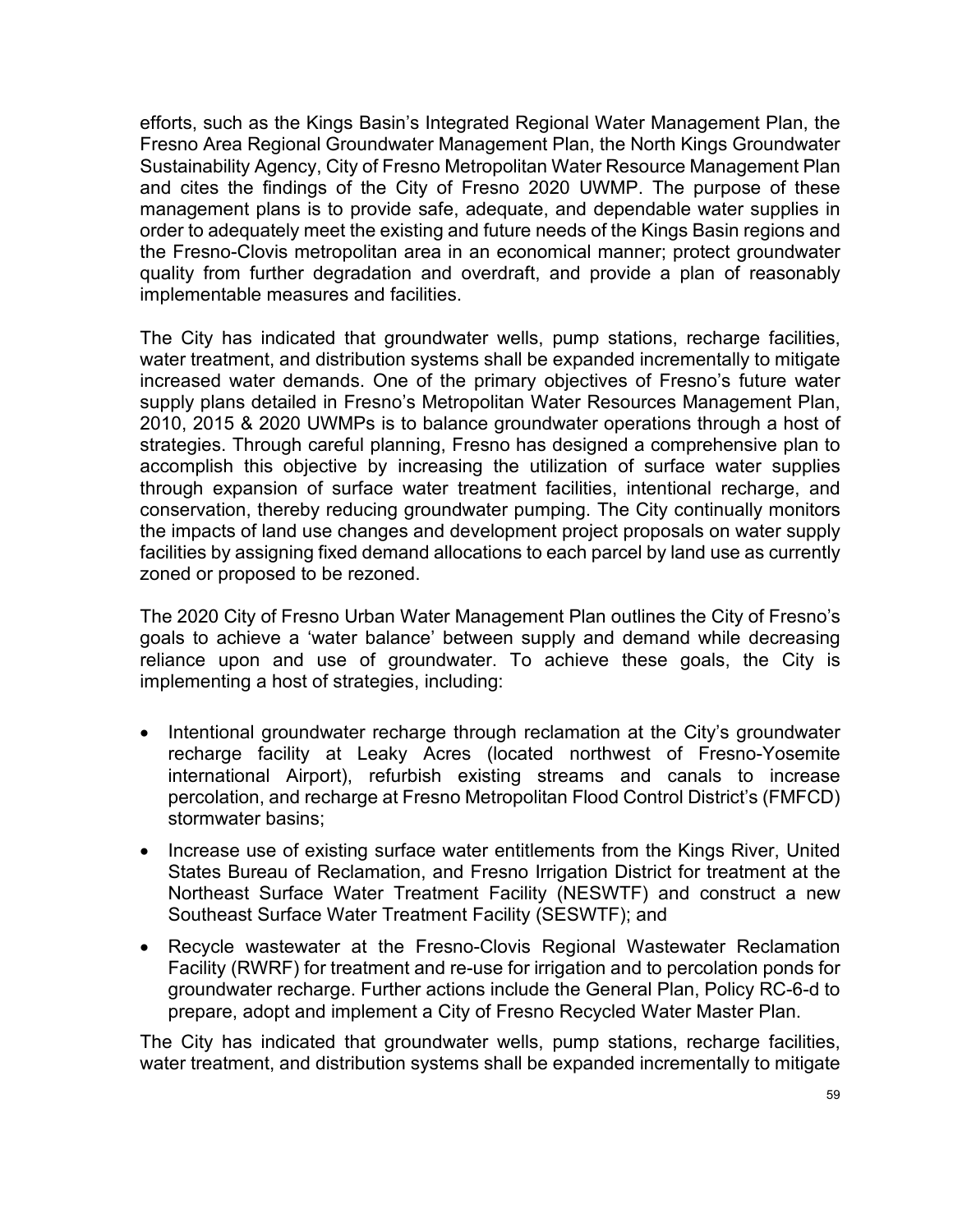increased water demands. One of the primary objectives of Fresno's future water supply plans detailed in Fresno's Metropolitan Water Resources Management Plan, 2010 & 2015 UWMPs is to balance groundwater operations through a host of strategies. Through careful planning, Fresno has designed a comprehensive plan to accomplish this objective by increasing the utilization of surface water supplies through expansion of surface water treatment facilities, intentional recharge, and conservation, thereby reducing groundwater pumping. The City continually monitors impacts of land use changes and development project proposals on water supply facilities by assigning fixed demand allocations to each parcel by land use as currently zoned.

The use of groundwater will continue to be an important part of the City's supply but will not be relied upon as heavily as has historically been the case. The 2020 UWMP shows that groundwater pumped by the City has decreased from approximately 148,006 AF/year in 2008 to approximately 55,000 AF/year in 2020. The projected total estimated groundwater yield for 2045 is approximately 159,820 AF/year, inclusive of intentional recharge (Table 6-1, 2020 UWMP). In order to meet future demand projections, the City is planning to rely on expanding their delivery and treatment of surface water supplies and groundwater recharge activities.

Project construction would add additional impervious surfaces to the Project site; however, various areas of the Project site would remain largely pervious, which would allow infiltration to underlying groundwater. For example, the Project includes ample landscaping areas that would remain pervious. The areas would continue to contribute to groundwater recharge following the construction of the Project. Furthermore, the Project is not anticipated to significantly affect groundwater quality because sufficient stormwater infrastructure would be constructed as part of Project to detain and filter stormwater runoff and prevent long-term water quality degradation. Therefore, Project construction and operation would not substantially deplete or interfere with groundwater supply or quality.

The Urban Water Management Plan states that in 2020, the City's water use averaged 198 GPCD based on 121,993 AF of water production and a service area population of 550,217. The City is far below its 2020 daily per capita water use target of 247 GPCD due to the extensive conservation efforts implemented by the City in the past decade (City of Fresno, 2020).

The proposed Project consists of 73 dwelling units, and the average household size in Fresno is 3.06 (U.S. Census Bureau, 2019); therefore, the Project will house approximately 223 people. Thus, the proposed Project would result in an estimated water demand 44,154 gallons per day (226 people x 198 gallons/day x 365 days = 16.12 million gallons/year, or 49.46 acre-feet).

The PEIR also evaluated the need for additional water conveyance infrastructure (e.g., new water wells) and the increase in additional water demand with the approval of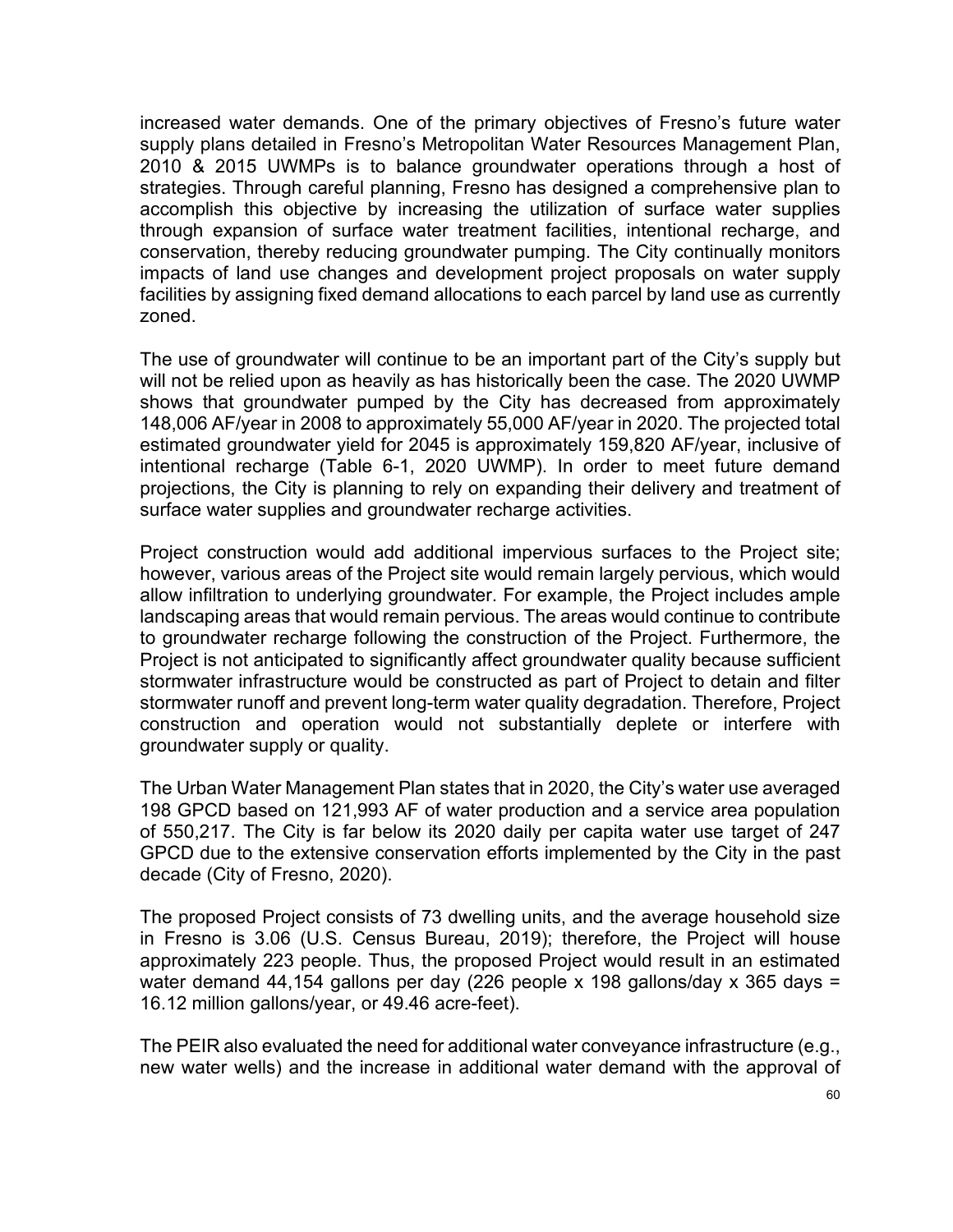proposed development in the City. PEIR Mitigation Measure UTL-1.1.1 requires the evaluation of new development related to water conveyance infrastructure and increased water demand. UTL-1.2.1 relates to the evaluation of the City's water supply system and the need for additional capacity improvements to the existing surface water treatment facility.

The Project will not conflict with the implementation of a water quality control plan or sustainable groundwater management. With implementation of applicable PEIR mitigation measures HYD-3.1 through HYD-3.4 and UTL 1.1.1 and UTL 1.2.1, the proposed Project would not obstruct implementation of a water quality control plan or sustainable groundwater management plan beyond those analyzed in the City of Fresno PEIR.

With implementation of the City of Fresno General Plan policies and PEIR, this will ensure that the City has a reliable, long-range source of water through the implementation of measures, standards, incentives, and capital investments to promote water conservation and supply. The Project will not substantially impede groundwater recharge impacts beyond those analyzed in the City of Fresno PEIR.

Once constructed, the Project would drain water into the existing City sewer system and would not degrade surface or groundwater quality, and impacts would be less than significant.

The proposed Project would not substantially deplete groundwater supplies or interfere substantially with groundwater recharge such that there would be a net deficit in aquifer volume or a lowering of the local groundwater table level (e.g., the production rate of pre-existing nearby wells would drop to a level which would not support existing land uses or planned uses for which permits have been granted). Therefore, impacts are *less than significant with mitigation incorporation.*

### **c) Substantially alter the existing drainage pattern of the site or area, including through the alteration of the course of a stream or river, or through the addition of impervious surfaces, in a manner which would:**

### **i. Result in substantial erosion or siltation on- or off-site?**

The Project site is mostly flat, and the Project would not substantially alter the existing drainage pattern of the site or area. The Project site does not have a stream or river and is not near another body of water. The Project would not result in substantial erosion or siltation on- or off-site or substantially increase the rate or amount of surface runoff in a manner that would result in flooding on- or off-site.

As discussed in VII. GEOLOGY AND SOILS (b), above, potential impacts on water quality arising from erosion and sedimentation are expected to be localized and temporary during construction. Construction-related erosion and sedimentation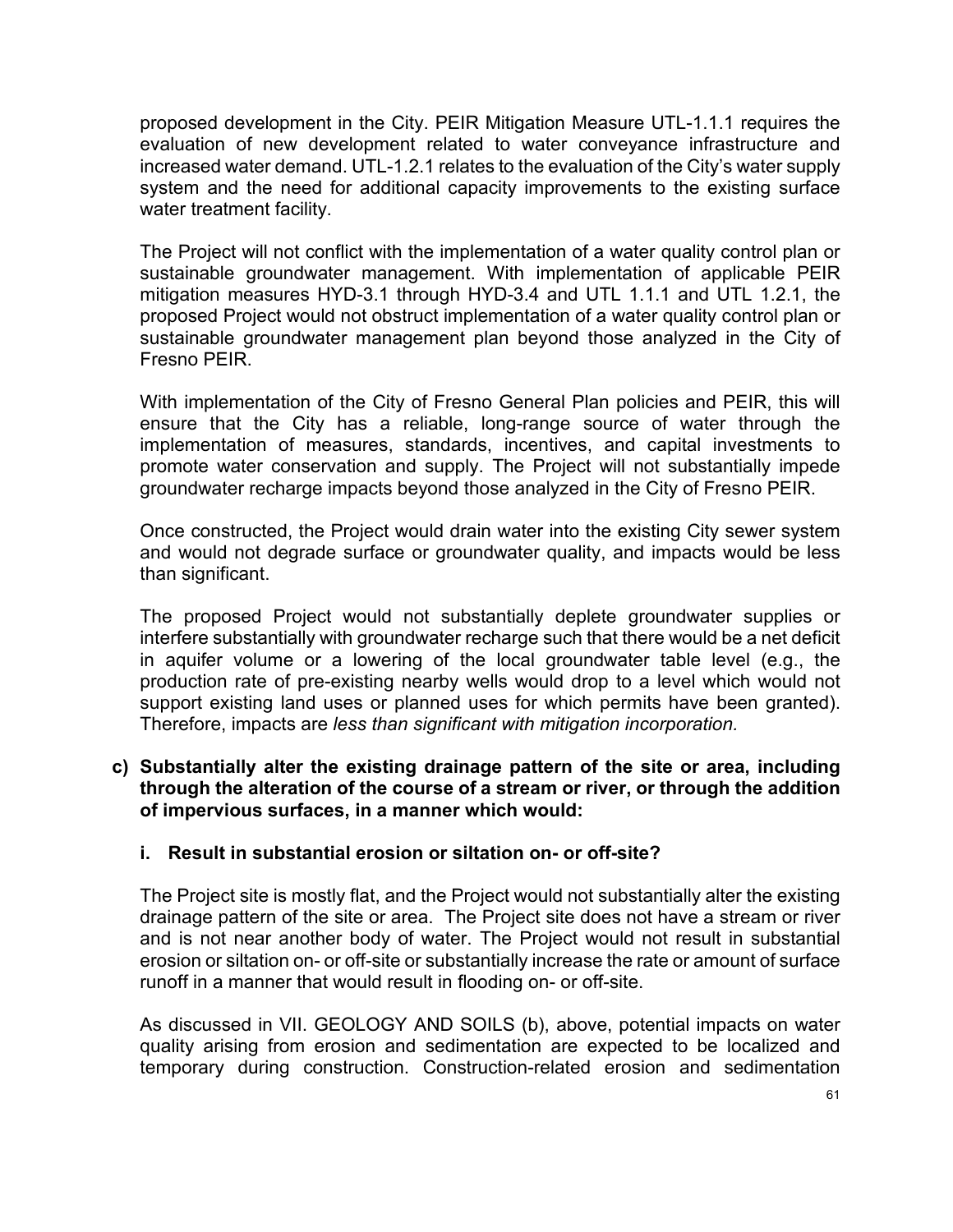impacts as a result of soil disturbance would be less than significant after implementation of an SWPPP and BMPs required by NPDES. No drainages or other water bodies are present on the Project site, and therefore, the proposed Project would not change the course of any such drainages.

The PEIR has recommended Mitigation Measure HYD-3.1 related to the Storm Drainage and Flood Control Master Plan (SDFCMP) for collection systems in drainage areas requiring developers to install, operate, and maintain Fresno Metropolitan Flood Control District (FMFCD) approved on‐site detention systems to reduce the peak runoff rates. PEIR HYD-3.2 also requires that prior to the approval of development projects, coordinate with FMFCD to analyze the impacts to existing and planned retention basins to determine remedial measures required to reduce the impact on retention basin capacity to less than significant levels. HYD-3.3 requires developers to coordinate with FMFCD to determine the impacts to the urban detention basin weir overflow rates and determine remedial measures required to reduce the impact on the detention basin, and HYD-3.4 requires coordination with FMFCD to determine the extent and degree to which the capacity of the existing pump system will be exceeded.

Once constructed, the Project would develop areas of impervious surfaces that would reduce the rate of percolation at the site or concentrate, but areas of open space and the proposed stormwater retention basin will allow for the percolation of stormwater to recharge the aquifer or the water would be directed into the City's existing stormwater sewer system. The Project would comply with applicable City development standards and codes. Therefore, the Project would have a less than significant impact on drainage patterns or cause substantial erosion or siltation on or off the site. With implementation of applicable PEIR mitigation measures HYD-3.1 through HYD-3.4, the Project will not substantially result in substantial erosion or siltation on or offsite beyond those analyzed in the City of Fresno PEIR. The impact would be *less than significant with mitigation incorporation*.

### **ii. Substantially increase the rate or amount of surface runoff in a manner, which would result in flooding on- or off-site?**

See also X. HYDROLOGY AND WATER QUALITY (c(i)), above. No drainages or other water bodies are present on the Project site, and therefore, the development of the site would not change the course of any such drainages that may potentially result in on or offsite flooding. Water would be used during the temporary construction phase of the proposed Project (i.e., for dust suppression). However, any water used for dust control would be mechanically and precisely applied and would generally infiltrate or evaporate prior to running off.

The BMPs associated with the SWPPP would prevent flooding onsite and offsite. As noted above, Mitigation Measure HYD-3.1 requires developers to install, operate, and maintain FMFCD-approved on‐site detention systems to reduce the peak runoff rates. PEIR HYD-3.2 also requires that FMFCD review existing and planned retention basins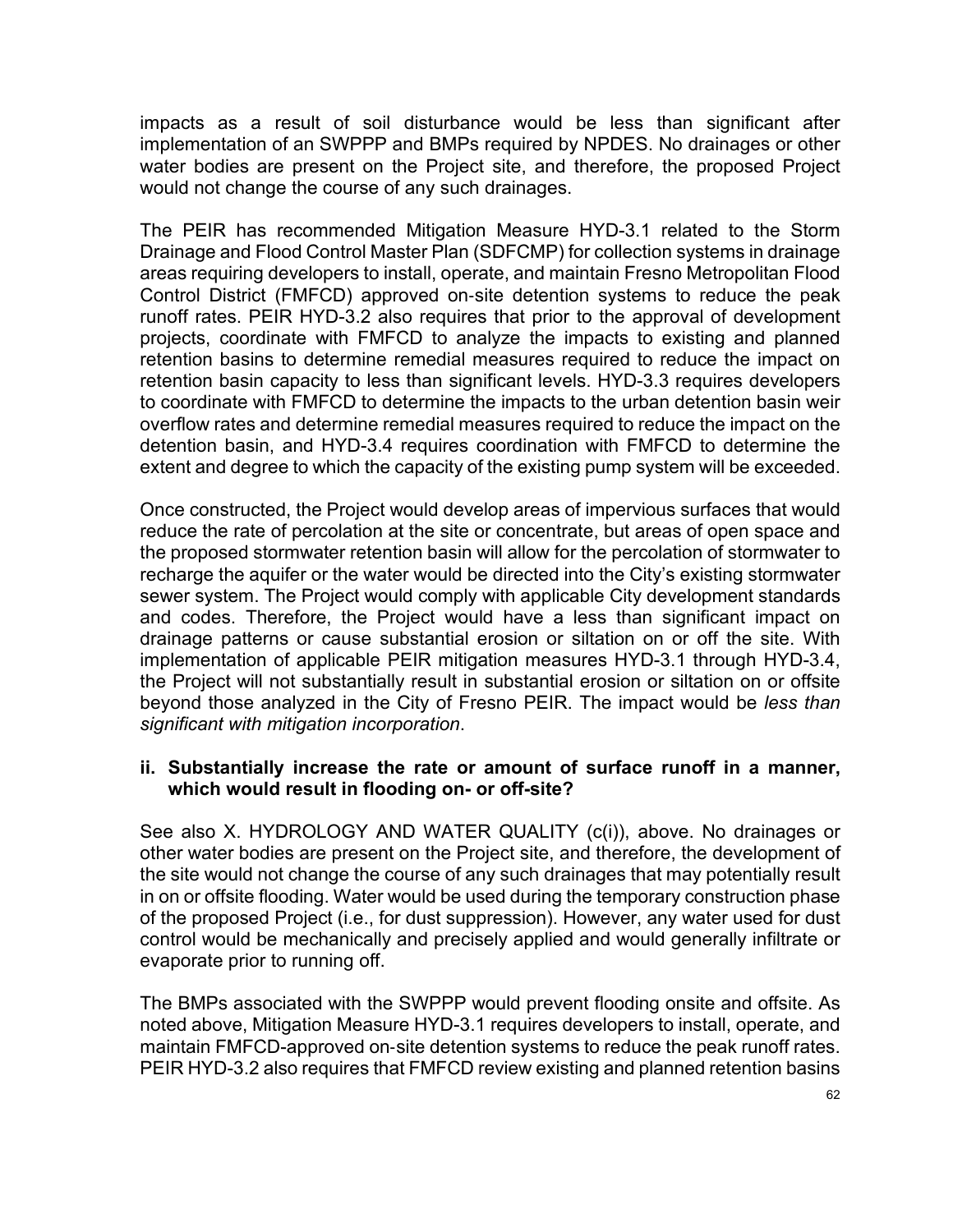to determine remedial measures required to reduce the impact on retention basin capacity to less than significant levels. Therefore, the Project would not substantially alter the existing drainage pattern of the site or area, including the alteration of the course of a stream or river, or substantially increase the rate or amount of surface runoff in a manner that would result in flooding on or offsite.

With implementation of applicable PEIR mitigation measures HYD-3.1 through HYD-3.4, the Project will not substantially result in onsite or offsite flooding beyond those analyzed in the City of Fresno PEIR. Therefore, Project impacts are considered to be *less than significant with mitigation incorporation.*

### **iii. Create or contribute runoff water, which would exceed the capacity of existing or planned stormwater drainage systems or provide substantial additional sources of polluted runoff?**

See response to i and ii, above. The Project will comply with all applicable State and City codes and regulations. The storm drainage plan will be supported by engineering calculations to ensure that the project does not create or contribute runoff water that would exceed the capacity of existing or planned stormwater drainage systems or provide substantial additional sources of polluted runoff. Therefore, the Project would not create or contribute runoff water that would exceed the capacity of existing or planned stormwater drainage systems or provide substantial additional sources of polluted runoff. HYD-3.1 through HYD 3.5 in the City of Fresno PEIR requires projects to implement measures aimed toward reducing impacts on the capacity of existing or planned SDFCMP collection systems and to coordinate with FCMFCD. Therefore, the impact will be *less than significant with mitigation incorporation.*

### **iv. Impede or redirect flood flows?**

Please see X. HYDROLOGY AND WATER QUALITY (c(i)-c(iii)), above. The rate and amount of surface runoff are determined by multiple factors, including the following: topography, the amount and intensity of precipitation, the amount of evaporation that occurs in the watershed, and the amount of precipitation and water that infiltrates to the groundwater. The proposed Project would alter the existing drainage pattern of the site, and a temporary basin will be located on-site during construction and will be utilized for stormwater management in accordance with City requirements outlined in PEIR HYD-3.1 and HYD-3.2.

The existing drainage pattern of the site and area would be affected by Project development because of the increase in impervious surfaces at the site. The Project design includes natural features such as landscaping and vegetation that would allow for the percolation of stormwater. However, there will be an addition in impervious surfaces (houses, driveways, roadways, etc.), which could increase the potential for stormwater runoff. Overflow will be distributed to areas where the City has rights to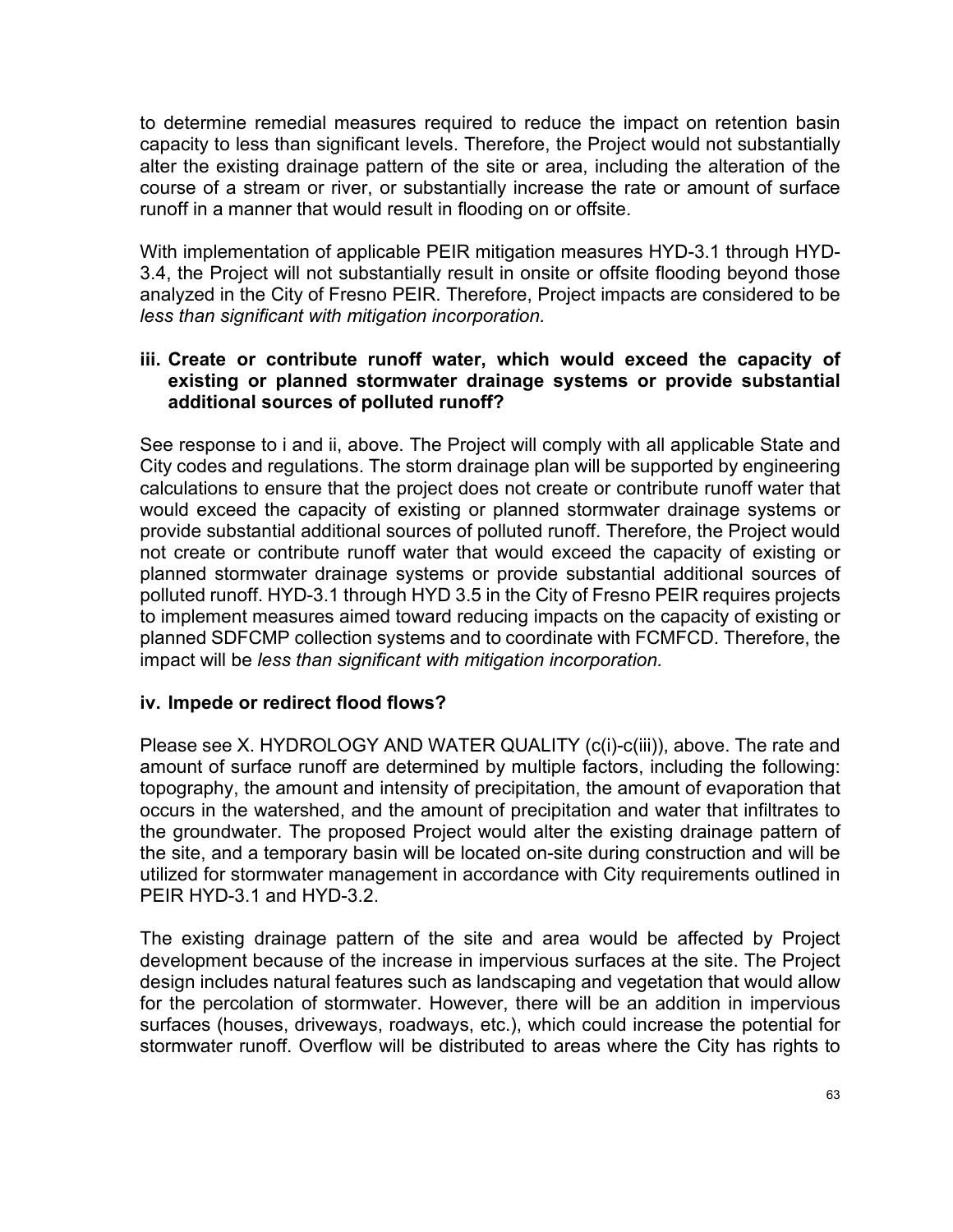spread water per its Storm Drain Master Plan. The Project would also connect to existing City stormwater sewer infrastructure.

With implementation of applicable PEIR mitigation measures HYD-3.1 through HYD-3.4, the proposed Project would not direct flood flows beyond those analyzed in the City of Fresno PEIR. Therefore, Project impacts are considered to be *less than significant with mitigation incorporation.*

### **d) In flood hazard, tsunami, or seiche zones, risk release of pollutants due to project inundation?**

The Project is located inland and not near an ocean or large body of water; therefore, it would not be affected by a tsunami. The Project is not located within a FEMA 100 year floodplain. Since the Project is located in an area that is not susceptible to inundation, the Project would not risk the release of pollutants due to Project inundation. The impact would be *less than significant*.

#### **e) Conflict with or obstruct implementation of a water quality control plan or sustainable groundwater management plan?**

Please see response b, above. As noted, the proposed Project is anticipated to use approximately 50.12 acre-feet of water annually. The Project will obtain water by connecting to City utility services.

Implementation of the Fresno General Plan policies, the Kings Basin Integrated Regional Water Management Plan, City of Fresno Urban Water Management Plan, Fresno-Area Regional Groundwater Management Plan, and City of Fresno Metropolitan Water Resource Management Plan and the applicable policies of the City's PEIR, will address the issues of providing an adequate, reliable, and sustainable water supply for the Project's urban domestic and public safety consumptive purposes. The City of Fresno, Water Division has reviewed the Project for water quality and groundwater management compliance. Further, the Fresno General Plan policies and initiatives ensure water conservation. The PEIR also evaluated the need for additional water conveyance infrastructure (e.g., new water wells) and the increase in additional water demand with the approval of proposed development in the City. PEIR Mitigation Measure UTL-1.1.1 requires the evaluation of new development related to water conveyance infrastructure and increased water demand. UTL-1.2.1 relates to the evaluation of the City's water supply system and the need for additional capacity improvements to the existing surface water treatment facility.

The Project will not conflict with the implementation of a water quality control plan or sustainable groundwater management. With implementation of applicable PEIR mitigation measures HYD-3.1 through HYD-3.4 and UTL 1.1.1- and UTL-1.2.1, the proposed Project would not obstruct implementation of a water quality control plan or sustainable groundwater management plan beyond those analyzed in the City of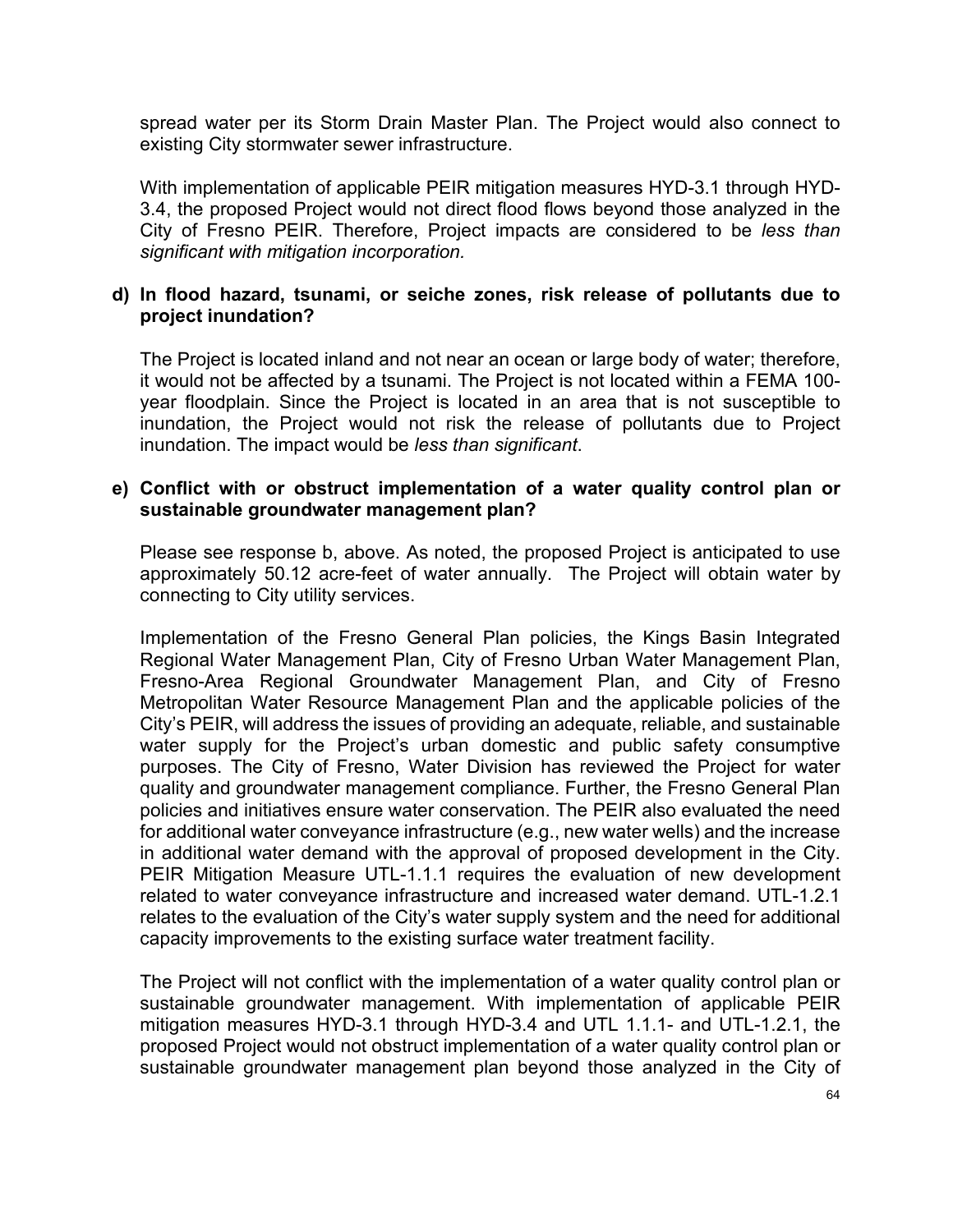Fresno PEIR. Therefore, the Project is considered to have a *less than significant impact with mitigation incorporation*.

### *Mitigation Measures*

The proposed Project shall implement and incorporate the hydrology and water quality related mitigation measures as identified in the attached Project Specific Mitigation Monitoring Checklist dated May 20, 2022.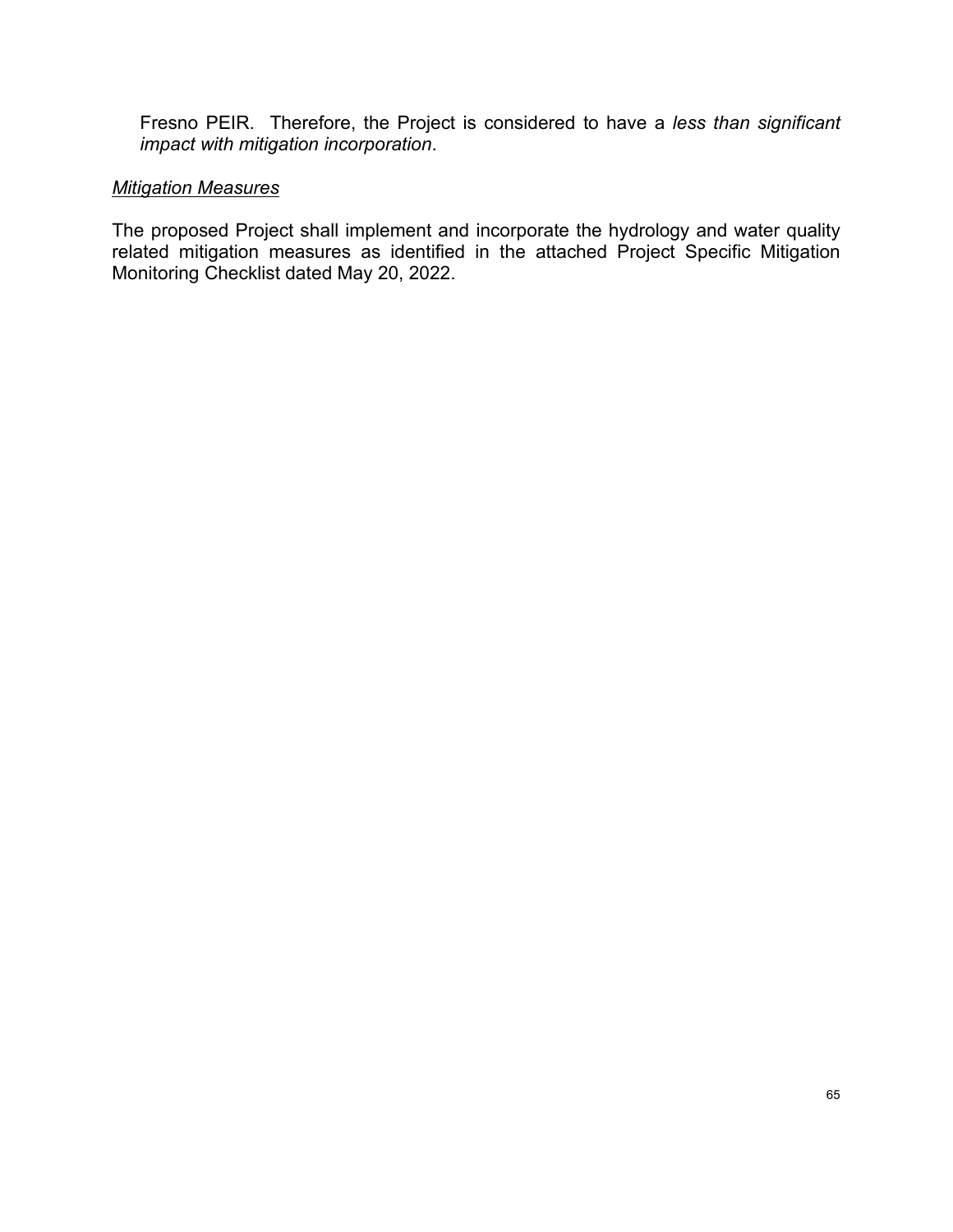| <b>ENVIRONMENTAL ISSUES</b>                                                                                                                                                                                      | <b>Potentially</b><br><b>Significant</b><br>Impact | <b>Less Than</b><br><b>Significant</b><br>with<br><b>Mitigation</b><br>Incorporated | <b>Less Than</b><br><b>Significant</b><br>Impact | <b>No</b><br><b>Impact</b> |
|------------------------------------------------------------------------------------------------------------------------------------------------------------------------------------------------------------------|----------------------------------------------------|-------------------------------------------------------------------------------------|--------------------------------------------------|----------------------------|
| <b>XI. LAND USE AND PLANNING</b> – Would the project:                                                                                                                                                            |                                                    |                                                                                     |                                                  |                            |
| a) Physically divide an established<br>community?                                                                                                                                                                |                                                    |                                                                                     |                                                  | X                          |
| b)<br>Cause a significant<br>environmental impact due to a<br>conflict with any land use plan,<br>policy, or regulation adopted for<br>the purpose of avoiding<br>or -<br>mitigating an environmental<br>effect? |                                                    |                                                                                     |                                                  | X                          |

### **DISCUSSION**

### **a) Physically divide an established community?**

The Project is located within an area primarily consisting of residential parcels located within the Fresno city limits. The City's General Plan designated the parcel as Medium Density and Medium Low Density Residential. The proposed residential use is allowed with the land use designation. The Project would not create a physical barrier between existing communities, as there will be a trail allowing connectivity to the existing communities to the east. The Project will not result in any land use and/or planning impacts beyond those analyzed in the City of Fresno PEIR, and there are *no impacts*.

### **b) Cause a significant environmental impact due to a conflict with any land use plan, policy, or regulation adopted for the purpose of avoiding or mitigating an environmental effect?**

The proposed Project is located in an area that is planned for residential and urban development by the City. The construction of this Project will not conflict with any conservation plans because it is not located within any conservation plan areas.

Upon approval the proposed Project would not conflict with any land use plan, policy or regulation. The discretionary approval required for the Project will include reviews and comments from responsible agencies, and from several City departments to ensure compliance with all applicable, plans, policies, regulations, standards, and conditions of approval. With approval of the discretionary actions, the Project will be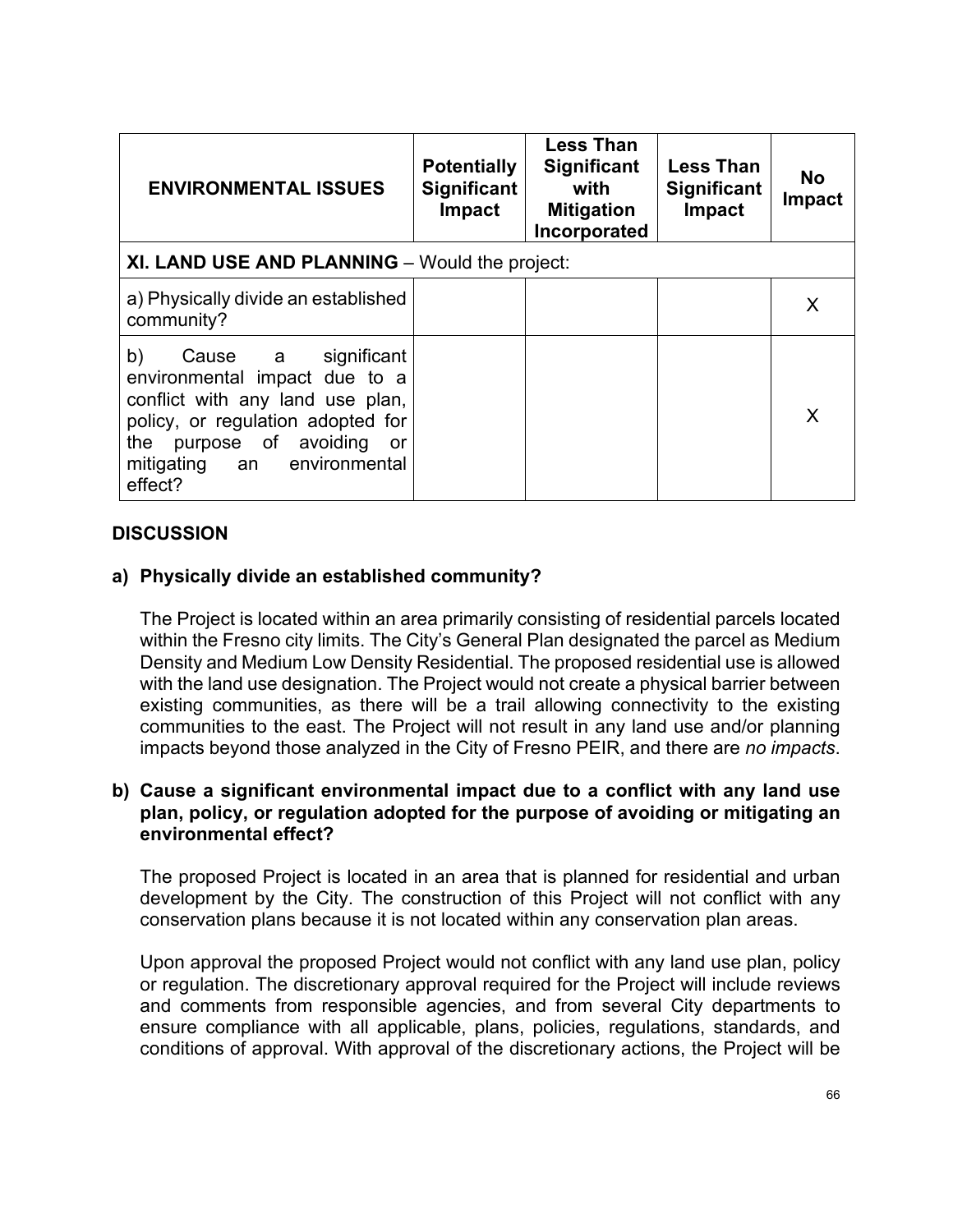consistent with the City's General Plan and Zoning Ordinance and will comply with local and State building codes and requirements.

The zoning and General Plan designation are consistent with the proposed residential development.

The proposed Project would not result in any land use and planning environmental impacts beyond those analyzed in the City of Fresno PEIR. There would be *no impact.*

#### *Mitigation Measures*

No mitigation measures are required.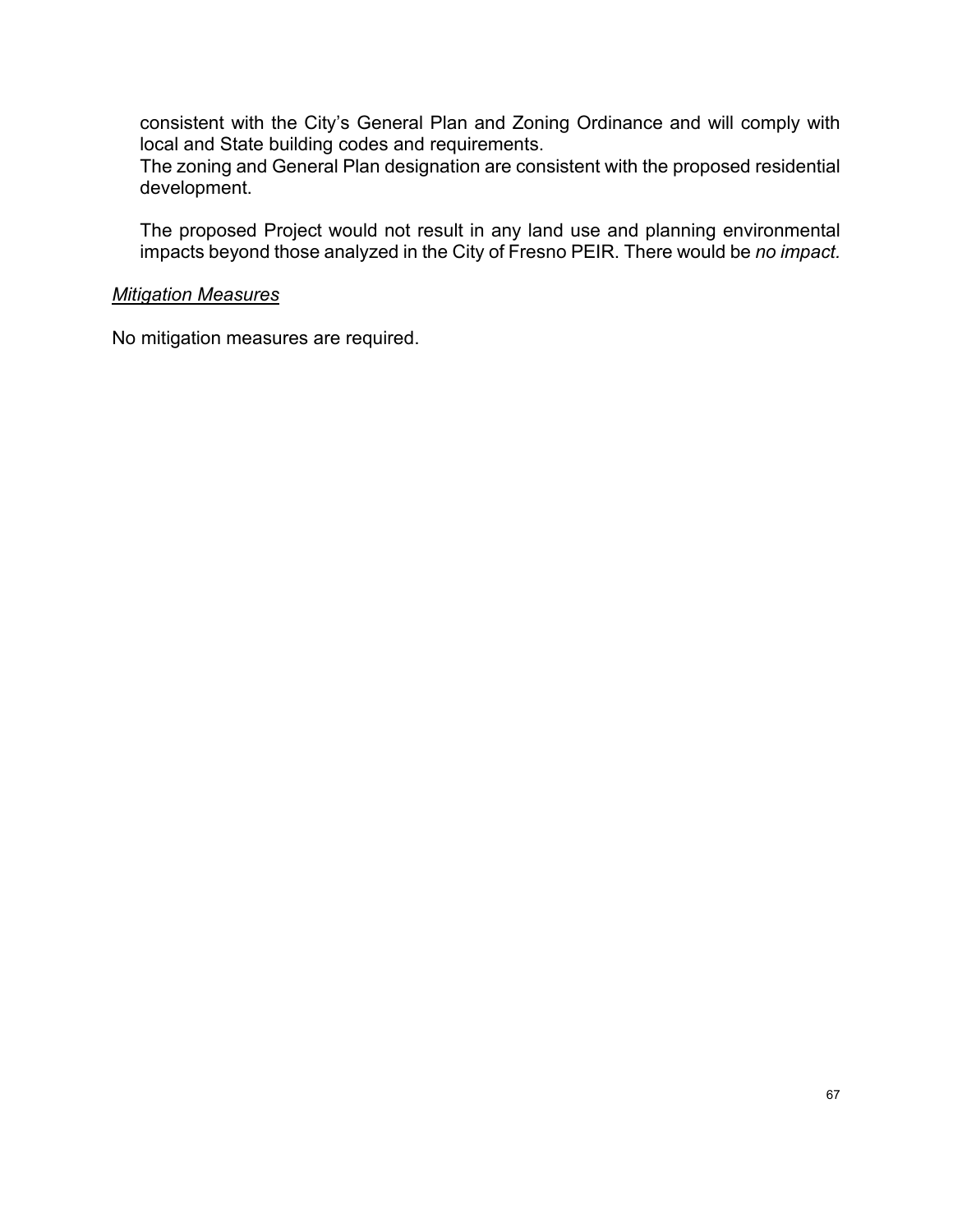| <b>ENVIRONMENTAL ISSUES</b>                                                                                                                                                       | <b>Potentially</b><br><b>Significant</b><br>Impact | <b>Less Than</b><br><b>Significant</b><br>with<br><b>Mitigation</b><br>Incorporated | <b>Less Than</b><br><b>Significant</b><br>Impact | <b>No</b><br><b>Impact</b> |
|-----------------------------------------------------------------------------------------------------------------------------------------------------------------------------------|----------------------------------------------------|-------------------------------------------------------------------------------------|--------------------------------------------------|----------------------------|
| XII. MINERAL RESOURCES - Would the project:                                                                                                                                       |                                                    |                                                                                     |                                                  |                            |
| a) Result in the loss of availability<br>of a known mineral resource that<br>would be of value to the region<br>and the residents of the state?                                   |                                                    |                                                                                     |                                                  | Х                          |
| b) Result in the loss of availability<br>of a locally-important mineral<br>resource recovery site delineated<br>on a local general plan, specific<br>plan or other land use plan? |                                                    |                                                                                     |                                                  | X                          |

### **DISCUSSION**

### **a) Result in the loss of availability of a known mineral resource that would be of value to the region and the residents of the state?**

The California Department of Conservation, Geological Survey classifies lands into Aggregate and Mineral Resource Zones (MRZs) based on guidelines adopted by the California State Mining and Geology Board, as mandated by the Surface Mining and Reclamation Act of 1974. These MRZs identify whether known or inferred significant mineral resources are present in areas. Lead agencies are required to incorporate identified MRZs resource areas delineated by the State into their General Plans. The subject site is not located in an area designated for mineral resource preservation or recovery area.

According to the California Department of Conservation - Geologic Energy Management Division (CalGEM) website, there are no active, inactive, or capped oil wells located within the Project site, and it is not within a DOGGR-recognized oilfield. Additionally, the Fresno General Plan has not designated the Project site to be located in an area designated for mineral resource preservation or recovery. The Project will not result in the loss of availability of a known mineral resource that would be of value to the region and the residents of the state. Therefore, the Project would not result in any mineral resource environmental impacts beyond those analyzed in the City of Fresno PEIR. Therefore, there would be *no impact*.

**b) Result in the loss of availability of a locally important mineral resource recovery site delineated on a local general plan, specific plan, or other land use plan?**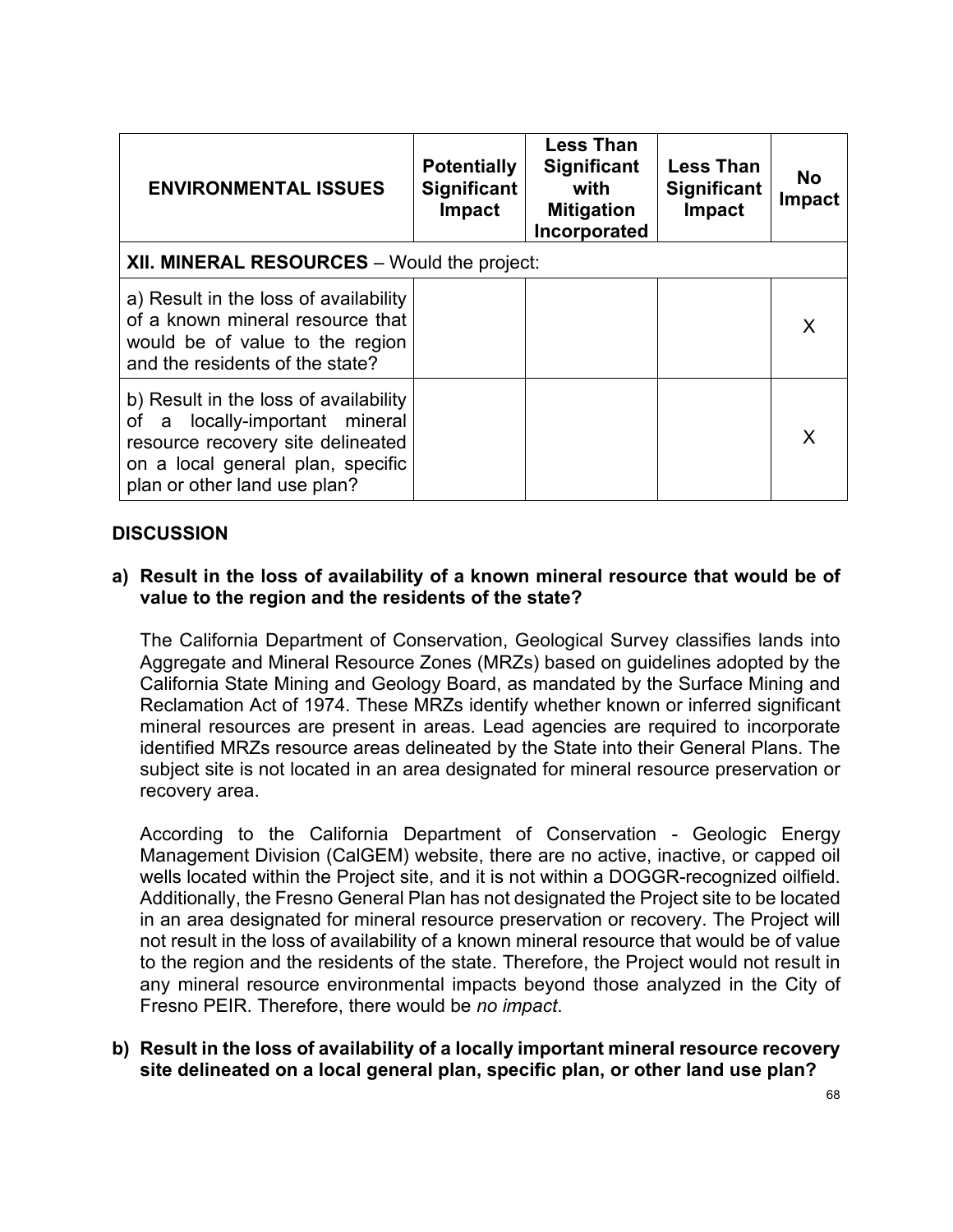The subject site is not designated by the General Plan, specific plan, or other land use plan as a locally-important mineral resource recovery site; therefore, it will not result in the loss of availability of a locally-important mineral resource. This is a less than significant impact. Therefore, the Project would not result in any mineral resource environmental impacts beyond those analyzed in the City of Fresno PEIR, and there is *no impact*.

# *Mitigation Measures*

No mitigation measures are required.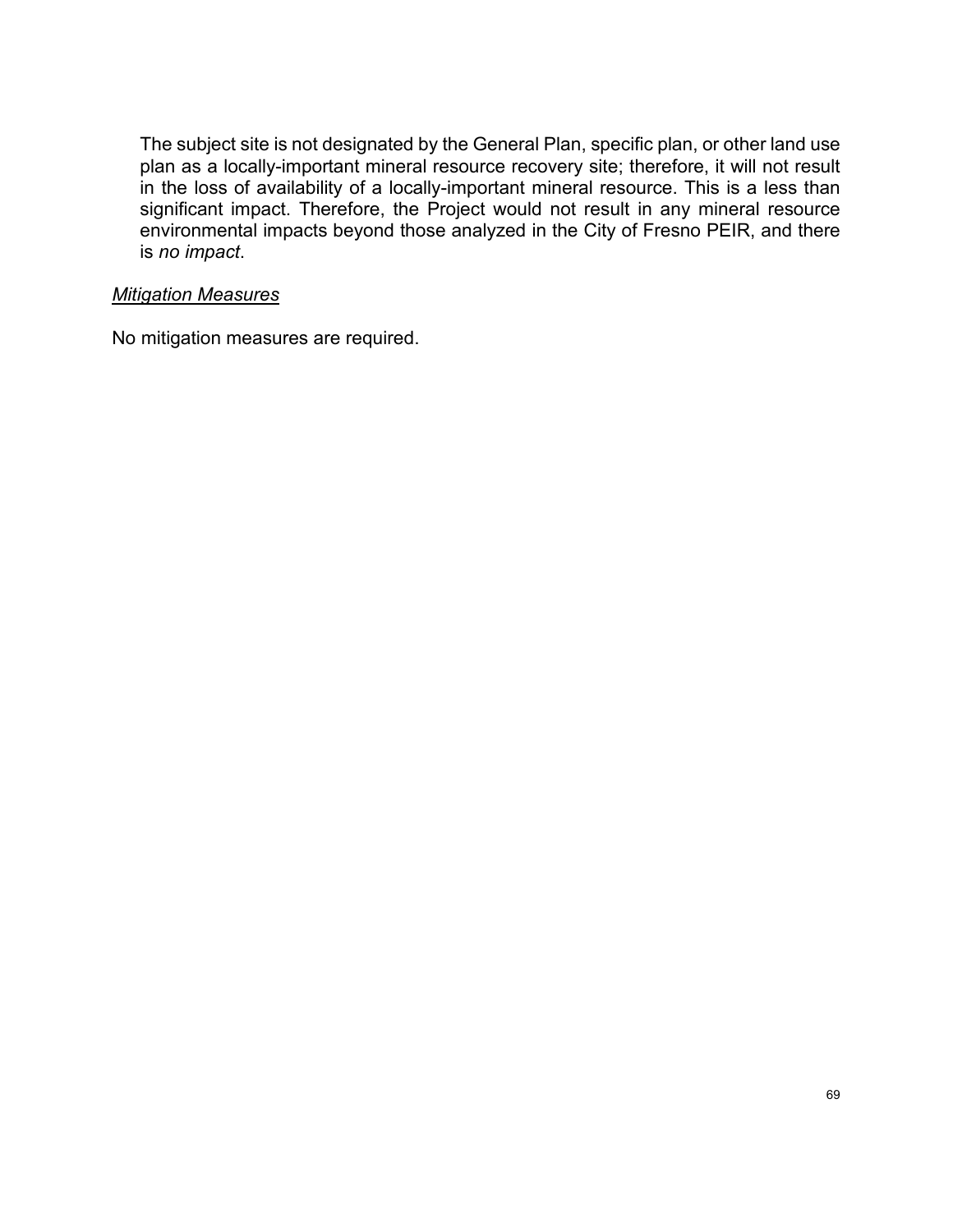| <b>ENVIRONMENTAL ISSUES</b>                                                                                                                                                                                                                                                                                                       | <b>Potentially</b><br><b>Significant</b><br>Impact | <b>Less Than</b><br><b>Significant</b><br>with<br><b>Mitigation</b><br>Incorporated | <b>Less Than</b><br><b>Significant</b><br>Impact | <b>No</b><br><b>Impact</b> |
|-----------------------------------------------------------------------------------------------------------------------------------------------------------------------------------------------------------------------------------------------------------------------------------------------------------------------------------|----------------------------------------------------|-------------------------------------------------------------------------------------|--------------------------------------------------|----------------------------|
| <b>XIII. NOISE</b> – Would the project result in:                                                                                                                                                                                                                                                                                 |                                                    |                                                                                     |                                                  |                            |
| a) Generation of a substantial<br>temporary or permanent increase<br>in ambient noise levels in the<br>vicinity of the project in excess of<br>standards established in the local<br>general plan or noise ordinance,<br>or applicable standards of other<br>agencies?                                                            |                                                    |                                                                                     | X                                                |                            |
| of excessive<br>b)<br>Generation<br>groundborne<br>vibration<br><b>or</b><br>groundborne noise levels?                                                                                                                                                                                                                            |                                                    | X                                                                                   |                                                  |                            |
| c) For a project located within the<br>vicinity of a private airstrip or an<br>airport land use plan or, where<br>such a plan has not been adopted,<br>within two miles of a public airport<br>or public use airport, would the<br>project expose people residing or<br>working in the project area to<br>excessive noise levels? |                                                    |                                                                                     |                                                  | X                          |

# **DISCUSSION**

The analysis presented in this section are based on an Acoustical Analysis (WJV Acoustics, Inc, 2022) for the Project, which is attached as Appendix F.

**a) Generation of a substantial temporary or permanent increase in ambient noise levels in the vicinity of the project in excess of standards established in the local general plan or noise ordinance, or in other applicable local, state, or federal standards?**

The 2020 City of Fresno General Plan Update and associated PEIR provides noise level criteria for land use compatibility for both transportation and non‐transportation noise sources. The General Plan sets noise compatibility standards for transportation noise sources in terms of the Day‐Night Average Level (Ldn). The Ldn represents the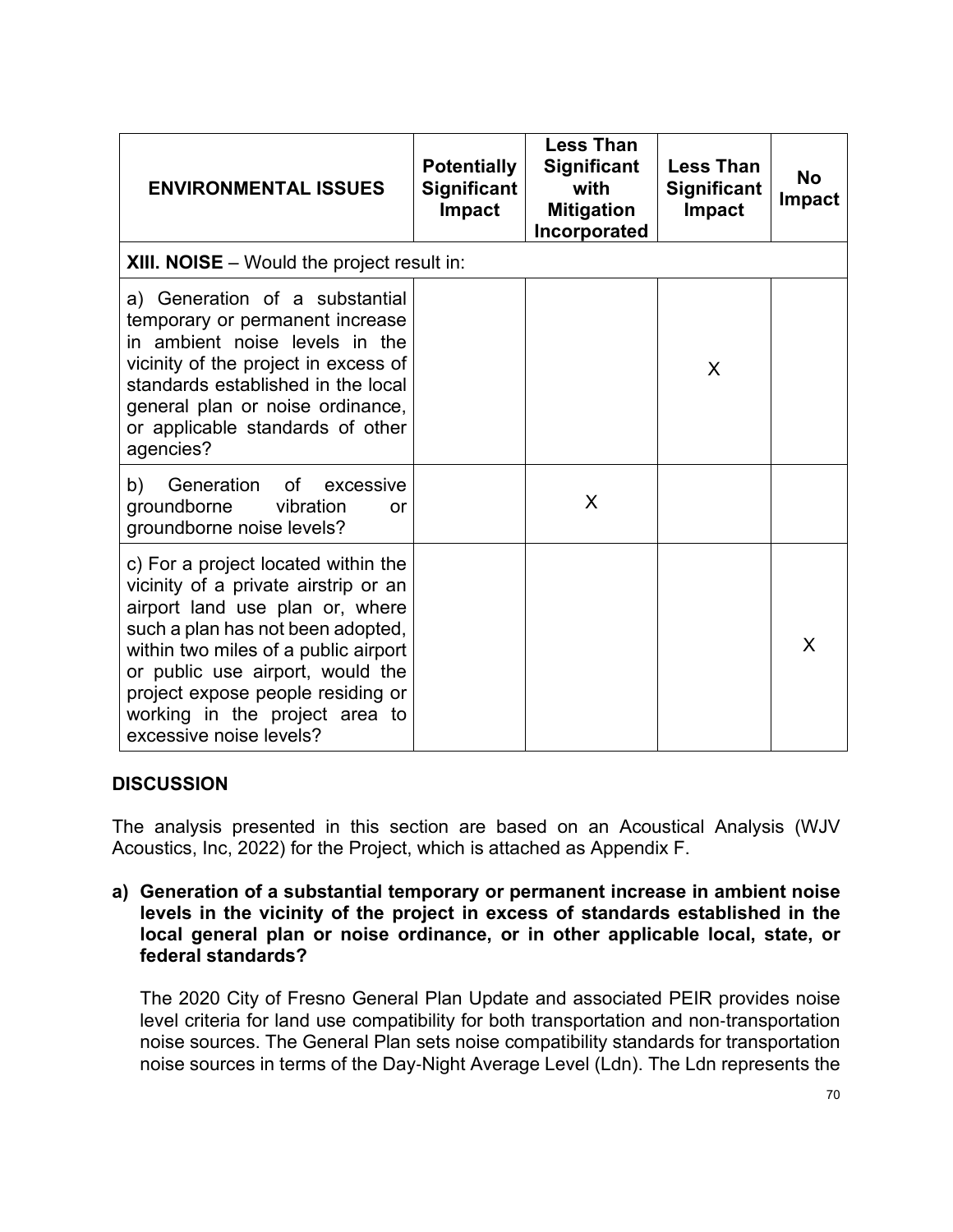time‐weighted energy average noise level for a 24‐hour day, with a 10-dB penalty added to noise levels occurring during the nighttime hours (10:00 p.m.‐7:00 a.m.). The Ldn represents cumulative exposure to noise over an extended period of time and is therefore calculated based upon annual average conditions.

Implementing Policy NS-1-h of the Noise Element requires that interior noise levels attributable to exterior transportation noise sources not exceed 45 dB Ldn. The intent of the interior noise level standard is to provide an acceptable noise environment for indoor communication and sleep.

### *Traffic Noise Exposure*

Table 13-1 below indicates that the traffic noise exposure at the closest lots to S. Peach Avenue would be approximately 63 dB Ldn for existing conditions and approximately 64 dB Ldn for future (2035) traffic conditions. The table also indicates that traffic noise exposure at the closest lots on East Church Avenue would be approximately 55 dB Ldn for existing conditions and approximately 54 dB Ldn for future (2035) traffic conditions. Such noise exposure levels do not exceed the City's 65 dB Ldn exterior noise level standard, and mitigation measures are not required for compliance with the City's exterior noise level standard.

|                                                | <u>UITTE LAITE SUDUIVISIUIT</u>      |                        |
|------------------------------------------------|--------------------------------------|------------------------|
| Roadway                                        | <b>Existing</b><br><b>Conditions</b> | <b>2035 Conditions</b> |
| S. Peach Avenue (north of E.<br>Church Avenue) | 63                                   | 64                     |
| E. Church Avenue (east of S.<br>Peach Avenue)  | 55                                   | 54                     |

### **Table 13-1 Modeled Traffic Noise Levels, DB, Ldn Olive Lane Subdivision**

Source: WJV Acoustics / Fresno COG

The City of Fresno's interior noise level standard is 45 dB Ldn. The worst‐case noise exposure within the proposed residential development would be approximately 64 dB Ldn (2035 conditions along S. Peach Avenue). This means that the proposed residential construction must be capable of providing a minimum outdoor‐to‐indoor noise level reduction (NLR) of approximately 19 dB (64‐45=19). Residential construction methods will comply with current building code requirements and reduce exterior noise levels by approximately 25 dB if windows and doors are closed. This will be sufficient for compliance with the City's 45 dB Ldn interior standard at all proposed Project.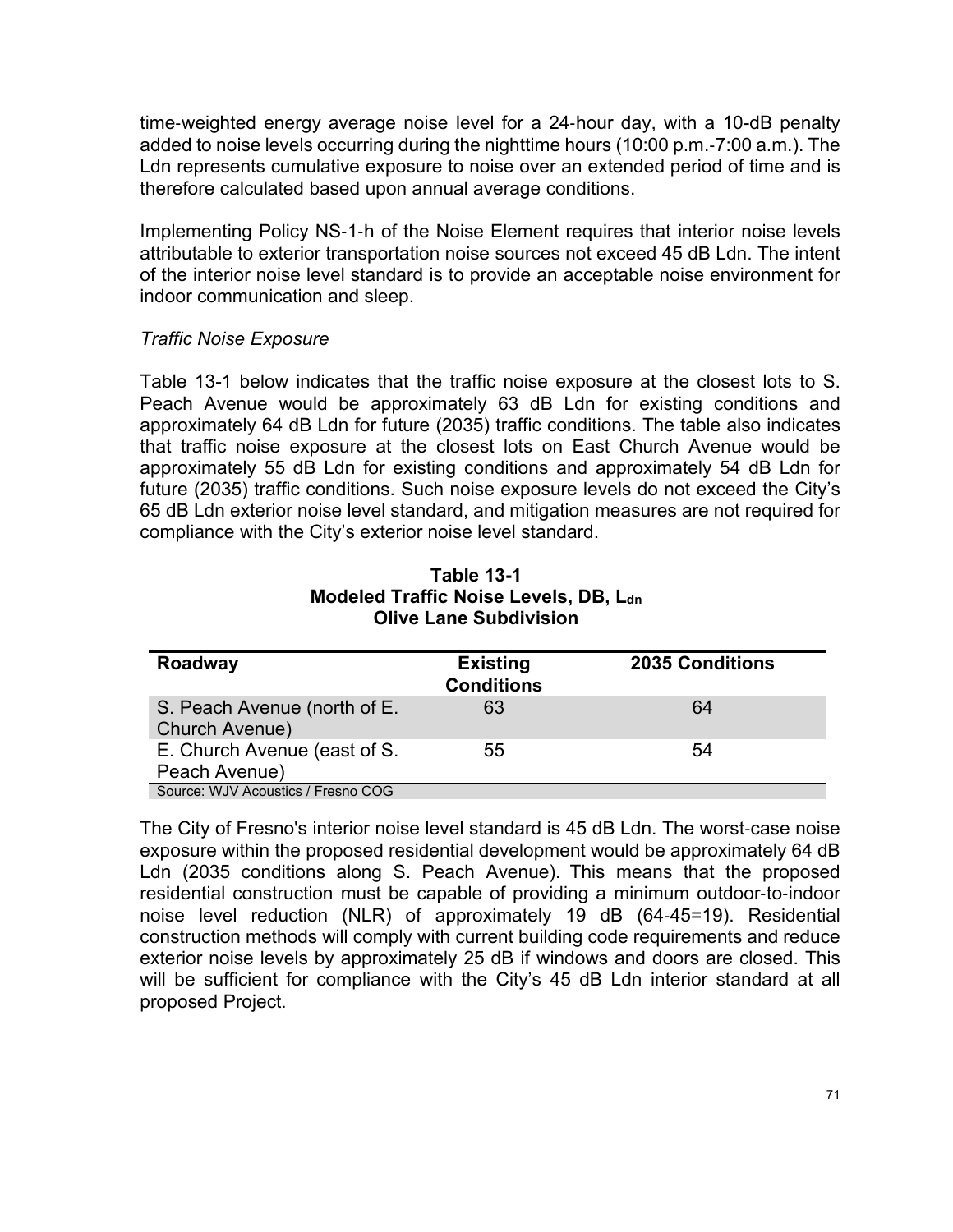The Project site is located on the northeast corner of the intersection of Church Avenue and Peach Avenue. Existing land uses in the immediate vicinity include a school to the south and residential development to the north, east, and west.

### *Conclusion*

The Project will be required to comply with all noise policies and development standards identified within the Fresno General Plan and PEIR as well as the noise ordinance of the Fresno Municipal Code, Chapter 10 Article 1 – Noise Regulations. Through compliance with the policies and development standards and with implementation of General Plan policies NS-1-i, NS-1-j as proposed on the TTM to reduce noise impacts related to the railroad and park sites, the interior and exterior noise levels would comply with the City's noise standards, and impacts will be less than significant. Furthermore, the Project may produce an elevated ambient noise level during construction; however, those impacts are temporary, and no operational noise will be generated that exceeds the adopted noise levels identified for neighboring land uses. Therefore, Project impacts are considered to be *less than significant with mitigation incorporated*.

## **b) Generation of excessive groundborne vibration or groundborne noise levels?**

According to the Federal Transit Administration Noise and Vibration Impact Assessment Guidelines (FTA-VA-90-06), ground-borne vibration can be a serious concern for nearby neighbors of a transit system route or maintenance facility, causing buildings to shake and rumbling sounds to be heard. In contrast to airborne noise, ground-borne vibration is not a common environmental problem. It is unusual for vibration from sources such as buses and trucks to be perceptible, even in locations close to major roads.

The City of Fresno does not currently have adopted standards for groundborne vibration. As a result, vibration impact criteria established by the U.S. Department of Transportation's Federal Transit Administration (FTA) criteria were applied to the assessment of railroad operations at the project site. The FTA vibration impact criteria are based on maximum overall levels for a single event, such as train passersby.

Construction activity would be exempt from City of Fresno noise regulations as long as such activity is conducted pursuant to an applicable construction permit and occurs between 7:00 a.m. and 10:00 p.m., excluding Sunday. The Project would also comply with PEIR Mitigation Measure NOI-2, which prohibits the use of heavy construction equipment within 25 feet of existing structures during construction. With implementation of PEIR NOI-2, short-term construction impacts associated with the exposure of persons to or the generation of noise levels in excess of standards established in the general plan or noise ordinance or applicable standards of other agencies would be less than significant. The Project would not generate excessive vibratory or noise impacts beyond those analyzed in the City of Fresno PEIR.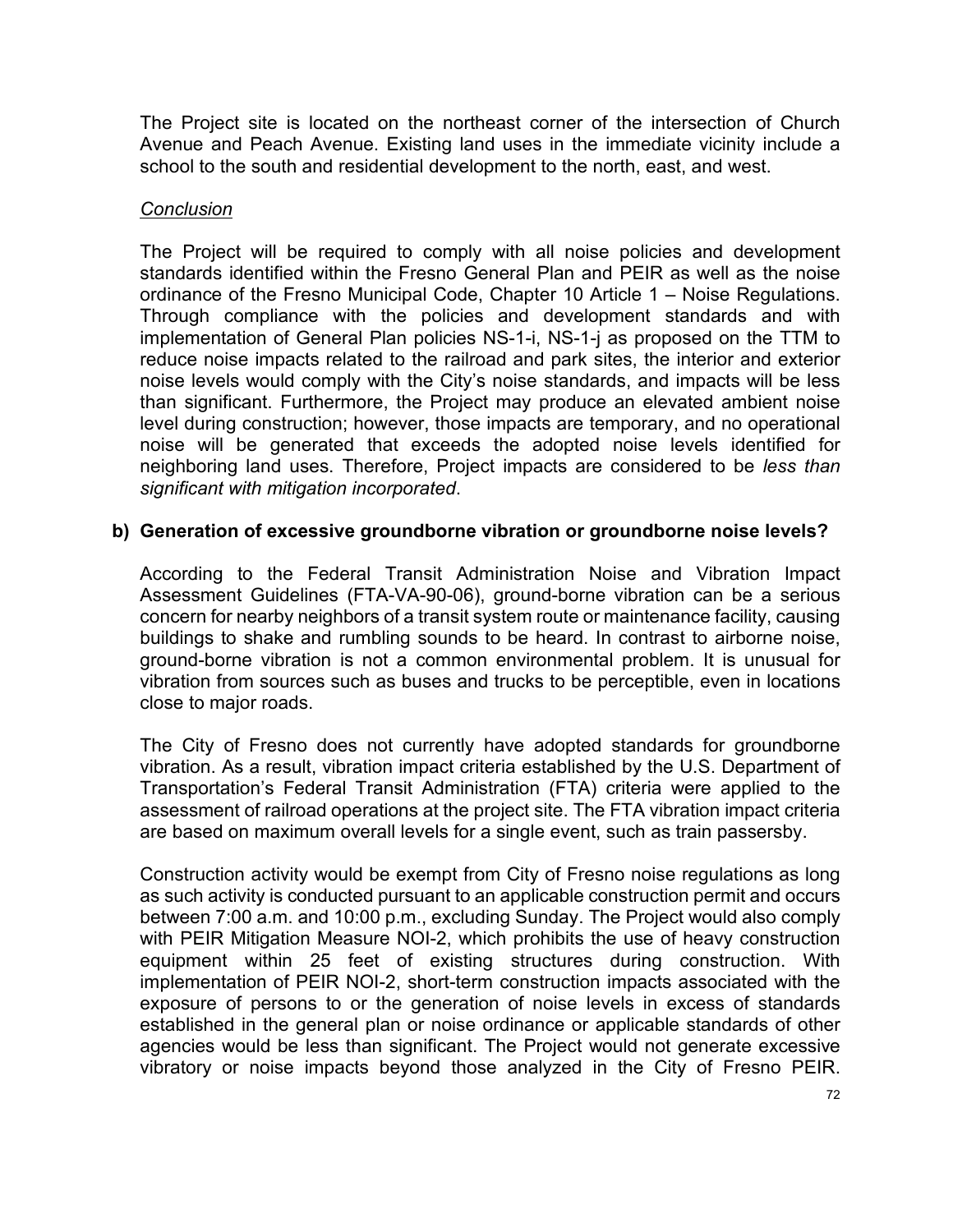Therefore, the Project will have a *less than significant impact with mitigation incorporation*.

**c) For a project located within an airport land use plan or, where such a plan has not been adopted, within two miles of a public airport or public use airport, would the project expose people residing or working in the project area to excessive noise levels?**

The closest airport or airstrip is the Fresno Yosemite International Airport, located approximately 3.89 miles south of the Project site. The proposed Project is outside noise level contours identified in the Fresno Airport Land Use Compatibility Plan (Fresno Council of Governments, 2018).

Therefore, the proposed Project would not expose people residing or working at the Project site to excessive noise levels associated with such airport facilities. In conclusion, with implementation of the Project, the Project will not result in any noise impacts beyond those analyzed in the City of Fresno PEIR, and the Project will have *no impact.*

#### *Mitigation Measures*

The proposed project shall implement and incorporate the noise related mitigation measures as identified in the attached Project Specific Mitigation Monitoring Checklist dated May 20, 2022.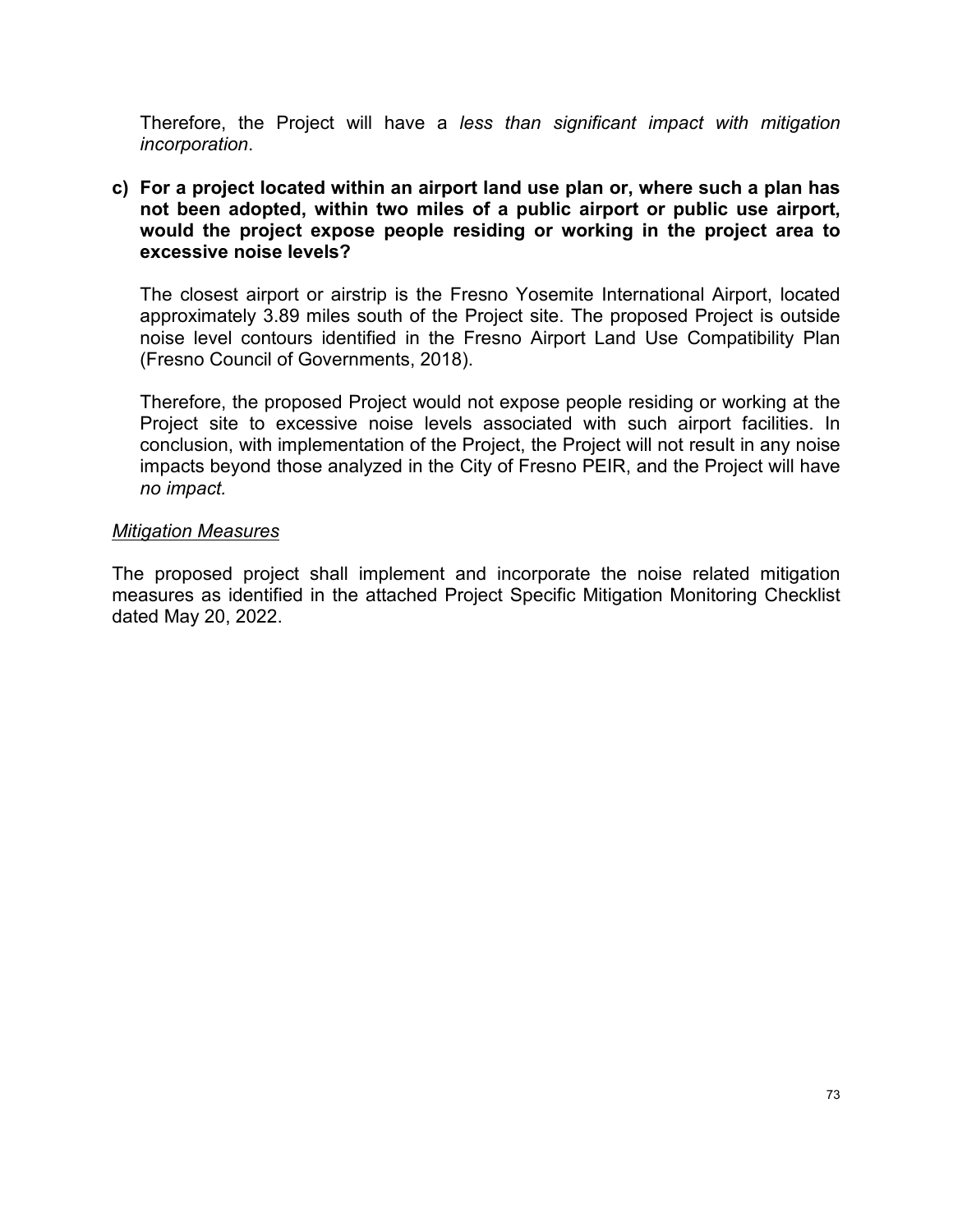| <b>ENVIRONMENTAL ISSUES</b>                                                                                                                                                                                                           | <b>Potentially</b><br><b>Significant</b><br>Impact | <b>Less Than</b><br><b>Significant</b><br>with<br><b>Mitigation</b><br>Incorporated | <b>Less Than</b><br><b>Significant</b><br>Impact | <b>No</b><br><b>Impact</b> |
|---------------------------------------------------------------------------------------------------------------------------------------------------------------------------------------------------------------------------------------|----------------------------------------------------|-------------------------------------------------------------------------------------|--------------------------------------------------|----------------------------|
| XIV. POPULATION AND HOUSING - Would the project:                                                                                                                                                                                      |                                                    |                                                                                     |                                                  |                            |
| a) Induce substantial unplanned<br>population growth in an area,<br>either directly (for example, by<br>proposing new homes and<br>businesses) or indirectly (for<br>example, through extension of<br>roads or other infrastructure)? |                                                    |                                                                                     | X                                                |                            |
| b) Displace substantial numbers<br>of existing people or housing,<br>necessitating the construction of<br>replacement housing elsewhere?                                                                                              |                                                    |                                                                                     |                                                  | X                          |

#### **a) Induce substantial unplanned population growth in an area, either directly (for example, by proposing new homes and businesses) or indirectly (for example, through extension of roads or other infrastructure)?**

The population in Fresno is 542,107 people, and the average persons per household is 3.07 (United States Census, 2021). It is anticipated that by 2040 the Fresno population will be 816,980 (Fresno County Council of Governments, 2017).

The Project build-out will result in an additional 73 single-family residences and a corresponding population increase of 224 residents. The Project population growth represents a 0.0435642 percent increase in the 2020 population. The Project-related population increase is de-minimis and will be absorbed upon full build-out of the Project. The installation of new infrastructure would be limited to the internal singlefamily residences and related improvements. The sizing of the infrastructure would be specific to the number of units proposed within the Project site.

The City's General Plan includes encouraging residential developments to meet the future population growth needs. This project accommodates this anticipated increase in City's population by providing 73 new residences for existing and future residents. Implementation of the proposed Project would not induce unplanned population growth in an area, either directly or indirectly, beyond those analyzed in the City of Fresno PEIR. Therefore, impacts are considered to be *less than significant*.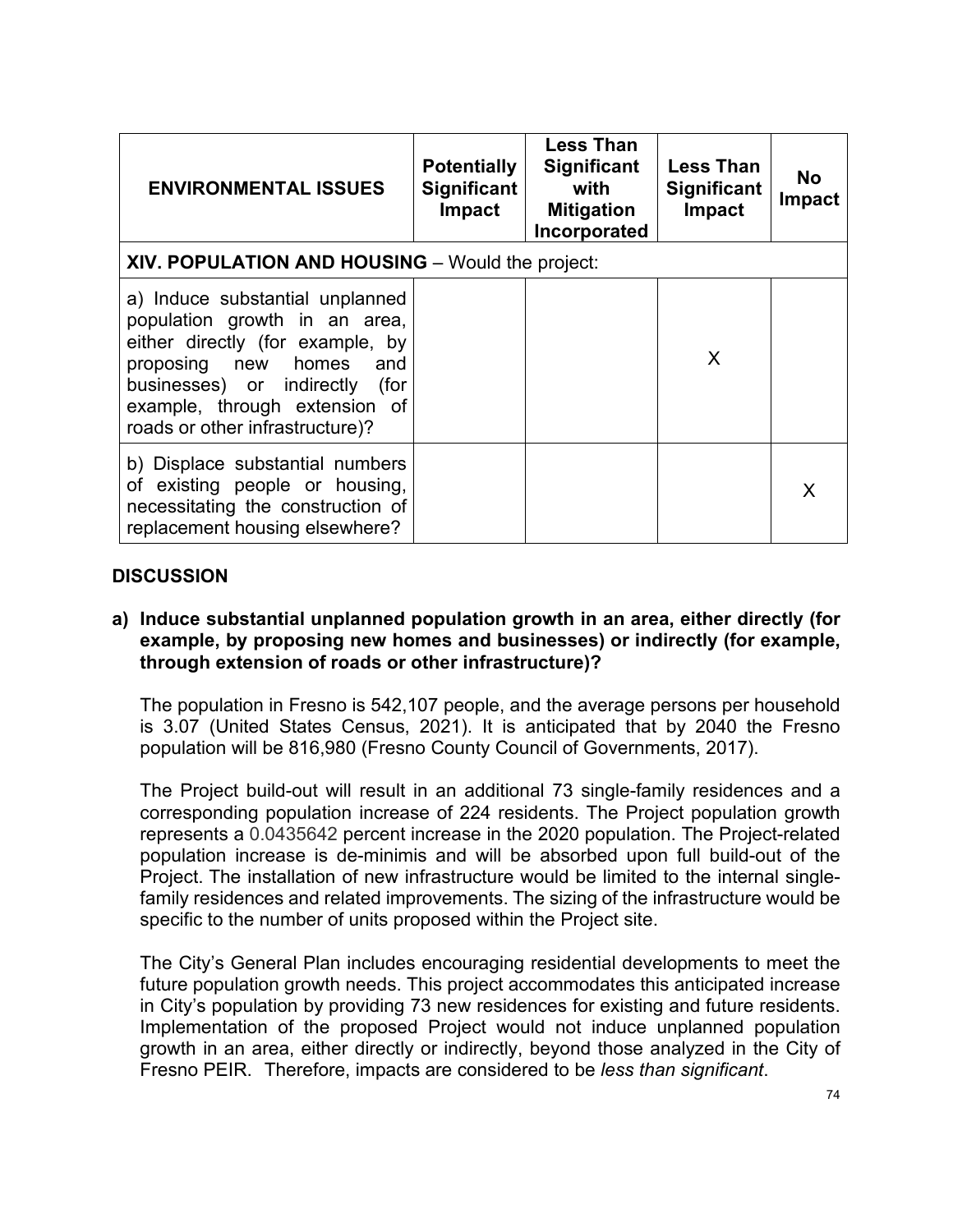### **b) Displace substantial numbers of existing people or housing, necessitating the construction of replacement housing elsewhere?**

Construction of the Project would likely be completed by construction workers residing in the City or the surrounding area; they would not require new housing. The proposed Project would not require the demolition of any housing, as the project site is currently undeveloped. As proposed, the Project will not displace existing housing or people either directly or indirectly beyond those analyzed in the City of Fresno PEIR. Therefore, there are *no impacts*.

#### *Mitigation Measures*

No mitigation measures are required.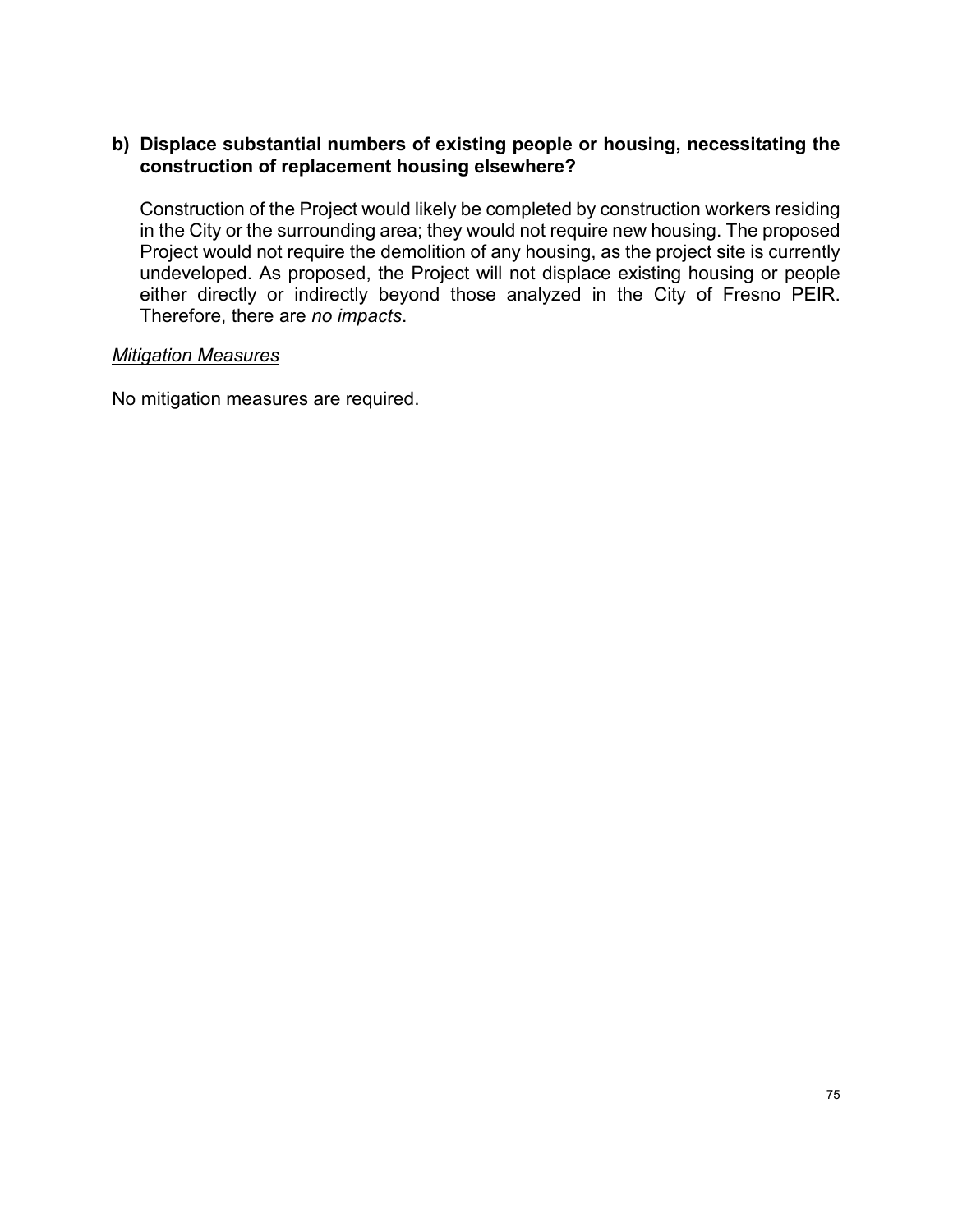| <b>ENVIRONMENTAL ISSUES</b>                                                                                                                                                                                                                                                                                                                                                                                                                   | <b>Potentially</b><br><b>Significant</b><br>Impact | <b>Less Than</b><br><b>Significant</b><br>with<br><b>Mitigation</b><br>Incorporated | <b>Less Than</b><br><b>Significant</b><br><b>Impact</b> | <b>No</b><br><b>Impact</b> |
|-----------------------------------------------------------------------------------------------------------------------------------------------------------------------------------------------------------------------------------------------------------------------------------------------------------------------------------------------------------------------------------------------------------------------------------------------|----------------------------------------------------|-------------------------------------------------------------------------------------|---------------------------------------------------------|----------------------------|
| XV. PUBLIC SERVICES - Would the project:                                                                                                                                                                                                                                                                                                                                                                                                      |                                                    |                                                                                     |                                                         |                            |
| a) Result in substantial adverse<br>physical impacts associated with<br>the provision of new or physically<br>altered governmental facilities,<br>need for new or physically altered<br>governmental facilities,<br>the<br>construction of which could cause<br>significant environmental impacts,<br>in order to maintain acceptable<br>service ratios, response times or<br>other performance objectives for<br>any of the public services: |                                                    |                                                                                     |                                                         |                            |
| Fire protection?                                                                                                                                                                                                                                                                                                                                                                                                                              |                                                    | X                                                                                   |                                                         |                            |
| Police protection?                                                                                                                                                                                                                                                                                                                                                                                                                            |                                                    |                                                                                     | X                                                       |                            |
| Schools?                                                                                                                                                                                                                                                                                                                                                                                                                                      |                                                    |                                                                                     | X                                                       |                            |
| Parks?                                                                                                                                                                                                                                                                                                                                                                                                                                        |                                                    |                                                                                     |                                                         | X                          |
| Other public facilities?                                                                                                                                                                                                                                                                                                                                                                                                                      |                                                    |                                                                                     | X                                                       |                            |

**a) Would the project result in substantial adverse physical impacts associated with the provision of new or physically altered governmental facilities, or the need for new or physically altered governmental facilities, the construction of which could cause significant environmental impacts, in order to maintain acceptable service ratios, response times, or other performance objectives for any of the public services:**

## **i. Fire protection?**

The Project site is located approximately 2 miles southwest of Fire Station 15. The proposed Project will comply with Title 24 of the California Building Code and local development standards. Prior to the recordation of any subdivision map, the applicant will be required to enter into an agreement with the City to pay development impact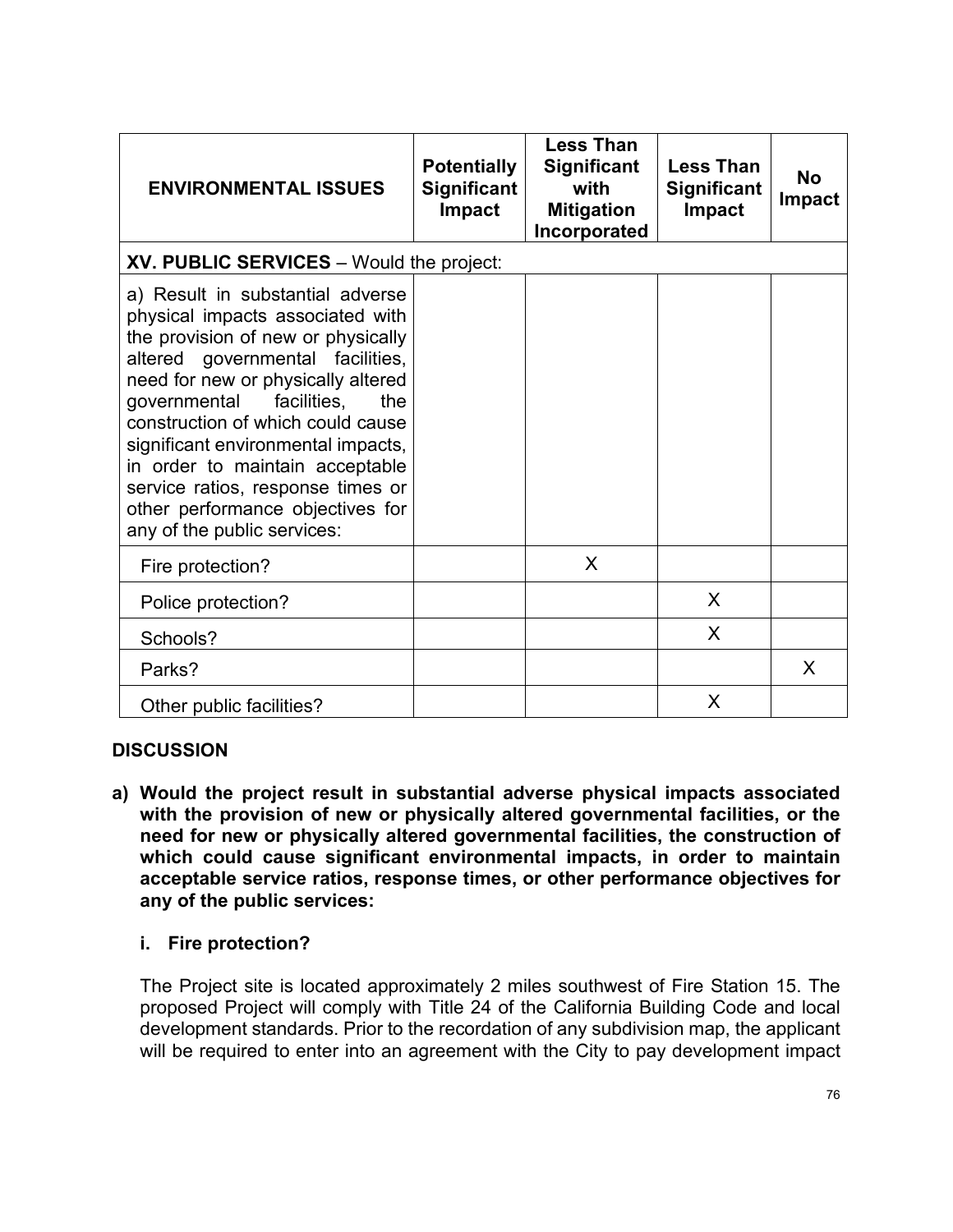fees that are collected for the provision of capital facilities for fire facilities that will provide for future facilities as the City's population increases.

The Project is required to pay development impact fees that are collected that will provide for future fire-related facilities as the City's population increases. Recognizing that there would be an increased demand for fire and emergency medical response, the General Plan includes several policies to support the activities of the Fresno Fire Department. The policies and objectives of the General Plan will ensure that the proposed Project does not significantly affect fire protection.

The construction of the Project may result in a minor increase in demand for fire protection services but would not require new or altered facilities. The General Plan Update includes several policies to support the activities of the Fresno Fire Department, such as PU-3-d, which requires the Fire Department to review development applications, and PU-3-e, which enforces amendments to construction and fire codes, to systematically reduce the level of risk to life and property from fire, commensurate with the City's fire suppression capabilities.

The policies and objectives of the General Plan will ensure that the proposed Project does not significantly affect fire protection. The Project would not affect the Department's response time to incidents as described in General Plan Policy PF-H 8. The City of Fresno PEIR includes MM PSR-1.1, which requires an environmental review of future fire facilities to analyze potential impacts to air quality/greenhouse gas emissions, noise, traffic, and lighting. Implementation of MM PSR-1.1 would reduce impacts related to fire protection facilities. Therefore, impacts would be *less than significant with mitigation incorporation*.

#### **ii. Police protection?**

The Project site is approximately 2.15 miles southeast of the Fresno Police Department Southeast Policing District station.

According to the City of Fresno General Plan, development impact fees are collected for the provision of capital facilities for public safety facilities that will provide for future facilities as the City's population increases. Recognizing that there would be an increased demand for police and emergency medical response, the General Plan includes several policies to support the activities of the Police Department.

The Project may result in significant environmental impacts related to acceptable service ratios, response times, or other performance objectives specific to police protection services. However, to reduce impacts to public protection services, the Project developer is required to pay appropriate impact fees related to police protection and is responsible for constructing any infrastructure needed to serve the Project. Therefore, the Project does not significantly affect police protection.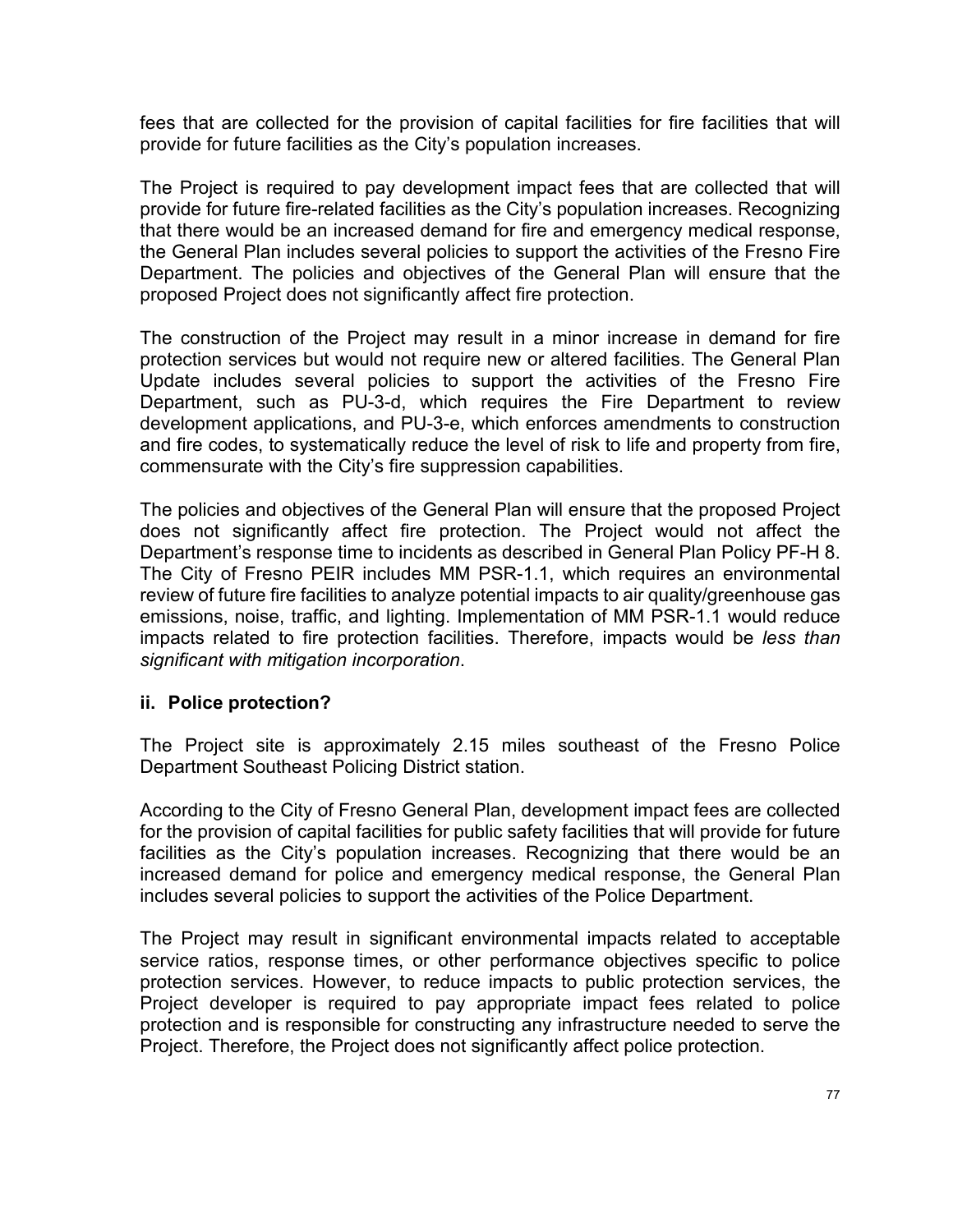Therefore, with implementation of standard local requirements for development projects related to police protection services, impacts will not be beyond those analyzed in the City of Fresno PEIR, and Project impacts are considered *less than significant*.

## **iii. Schools?**

Impacts on schools are determined by analyzing the projected increase in demand for schools as a result of future residential development projected under the proposed Project.

School fees are collected for all new residential and commercial buildings. Fees are typically higher for residential uses, as these uses are associated with increased population growth, leading to an increased student population at existing schools. The Project includes discretionary approvals for a Vesting Tentative Tract Map. The Project review and approval process will ensure that all school-related fees are paid by the applicant. These requirements will ensure that the proposed Project does not significantly affect Fresno Unified School District's facilities. The District recognizes that the legislature, as a matter of law, has deemed under Government Code Section 65996 that all school facilities' impacts are mitigated as a consequence of SB 50 Level 1, 2, and 3 developer fee legislative provisions. The project developer will pay appropriate impact fees at the time of building permits. The proposed Project does not result in the construction of new school facilities.

Therefore, with implementation of standard local requirements for development projects related to school fees, impacts will not be beyond those analyzed in the City of Fresno PEIR, and impacts are considered *less than significant*.

## **iv. Parks?**

Impacts on parks and recreational facilities are determined by analyzing the projected increase in demand for these facilities as a result of future residential development and the corresponding population increase projected under the proposed Project. According to the 2025 City of Fresno General Plan, the City's standard called for at least 3.0 acres of parkland to be provided per 1,000 residents. Park and recreation fees (Quimby) are collected for all new residential developments. The Project review and approval process will ensure that all park-related fees are paid by the applicant.

However, the Project proposes an outlot that will be approximately 6,000 square feet of open space dedicated to the City of Fresno to satisfy park requirements. Therefore, as the Project proposes, the proposed Project does not significantly affect park and recreation facilities. Therefore, impacts will not be beyond those analyzed in the City of Fresno PEIR, and there is *no impact* as the Project will increase park facilities.

## **v. Other public facilities?**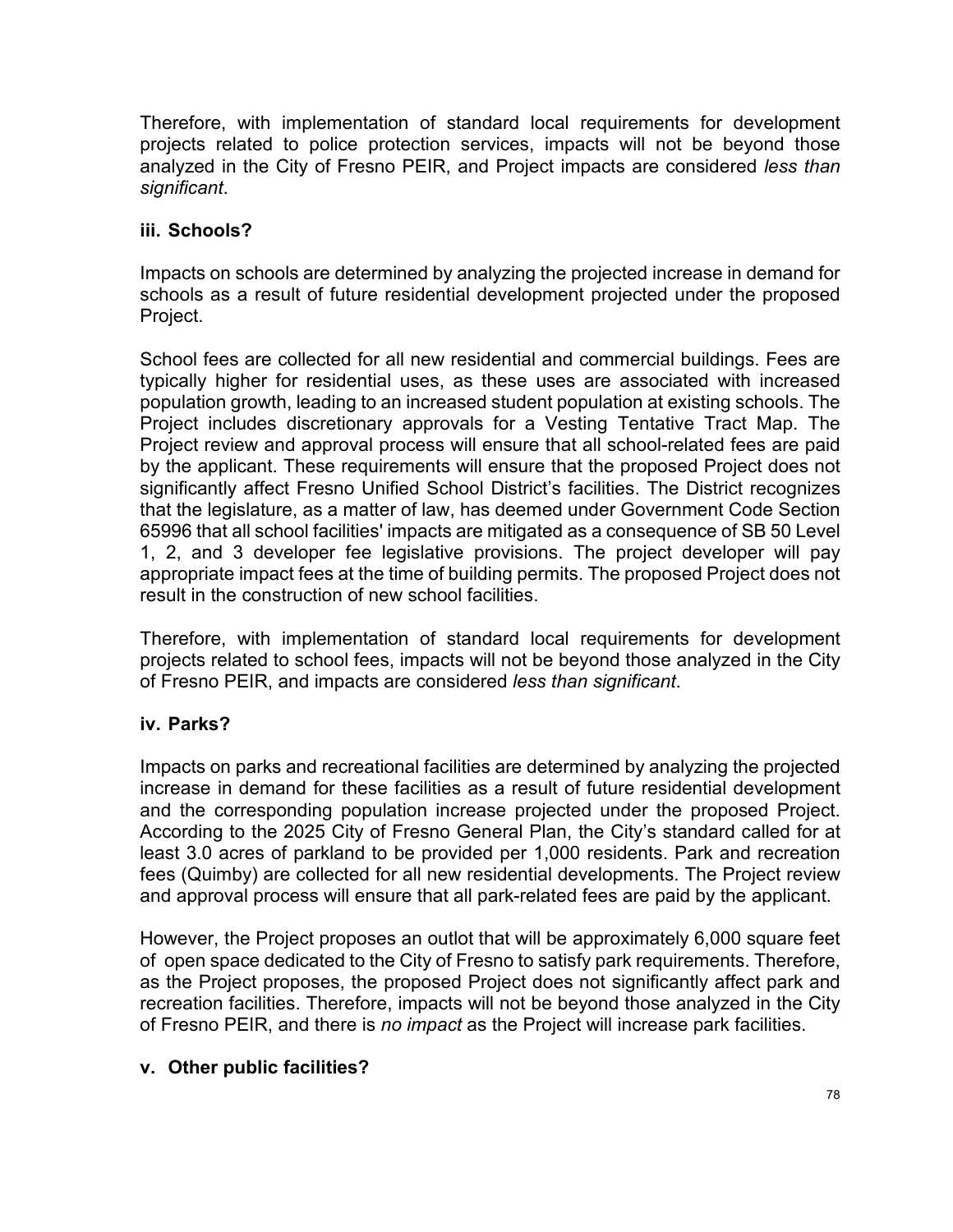The Project build-out will result in an additional 73 single-family residences and a corresponding projected population increase of 224 residents. The Project population growth represents a 0.0435642 percent increase in the 2020 population. Impacts on other public facilities such as courts, libraries, and hospitals are determined by analyzing the projected increase in demand for these facilities.

The Project review and approval process will ensure that all development-related impact fees are paid by the applicant. In addition, the Project will not result in any public service impacts beyond those analyzed in the City of Fresno PEIR. Therefore, Project impacts are considered to be *less than significant*.

#### *Mitigation Measures*

No mitigation measures are required.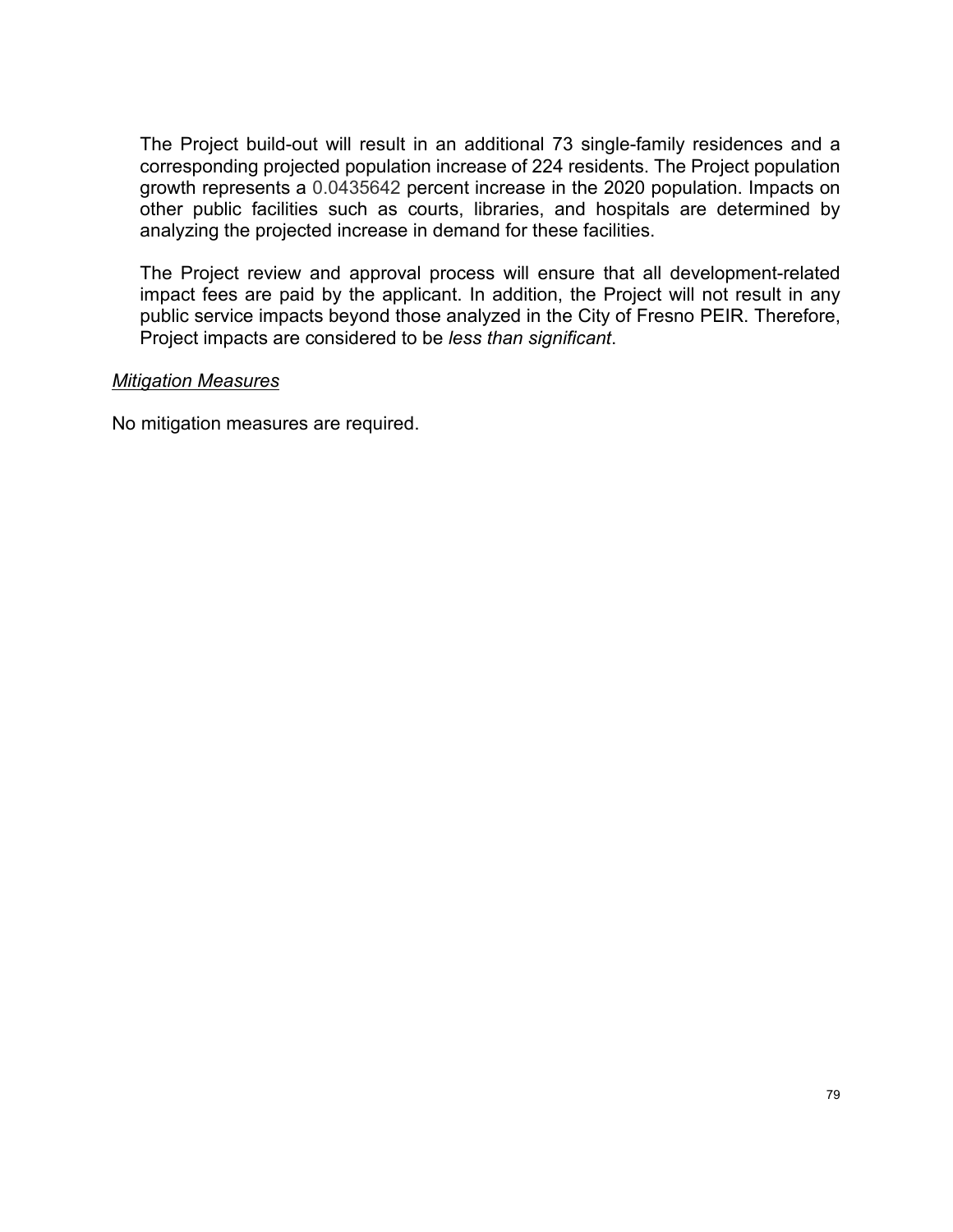| <b>ENVIRONMENTAL ISSUES</b>                                                                                                                                                                                 | <b>Potentially</b><br><b>Significant</b><br>Impact | <b>Less Than</b><br><b>Significant</b><br>with<br><b>Mitigation</b><br>Incorporated | <b>Less Than</b><br><b>Significant</b><br>Impact | <b>No</b><br><b>Impact</b> |
|-------------------------------------------------------------------------------------------------------------------------------------------------------------------------------------------------------------|----------------------------------------------------|-------------------------------------------------------------------------------------|--------------------------------------------------|----------------------------|
| <b>XVI. RECREATION - Would the project:</b>                                                                                                                                                                 |                                                    |                                                                                     |                                                  |                            |
| a) Increase the use of existing<br>neighborhood and regional parks<br>or other recreational facilities such<br>that substantial physical<br>deterioration of the facility would<br>occur or be accelerated? |                                                    |                                                                                     |                                                  | X                          |
| Does the project include<br>b)<br>recreational facilities or require<br>the construction or expansion of<br>recreational facilities which might<br>have an adverse physical effect<br>on the environment?   |                                                    |                                                                                     | X                                                |                            |

**a) Increase the use of existing neighborhood and regional parks or other recreational facilities such that substantial physical deterioration of the facility would occur or be accelerated?**

See also Section XV (iv) PUBLIC SERVICES, above. The Project proposes approximately 6,000 sqaure feet of open space and an additional public trail. Impacts on parks and recreational facilities are determined by analyzing the projected increase in demand for these facilities as a result of future residential development and corresponding population increases. The Project build-out will result in an additional 73 single-family residences and a corresponding population increase of 224 residents. The Project population growth is minimal and will not have a negative impact on neighborhood or regional parks as the Project has its own park area. Therefore, Project impacts related to parks and recreational facilities will not be greater than those analyzed in the City of Fresno PEIR and are considered to have *no impacts*.

#### **b) Include recreational facilities or require the construction or expansion of recreational facilities that might have an adverse physical effect on the environment?**

As stated above, Project proposes to develop approximately 6,000 square feet of open space for dedication to the City of Fresno and an additional public trail as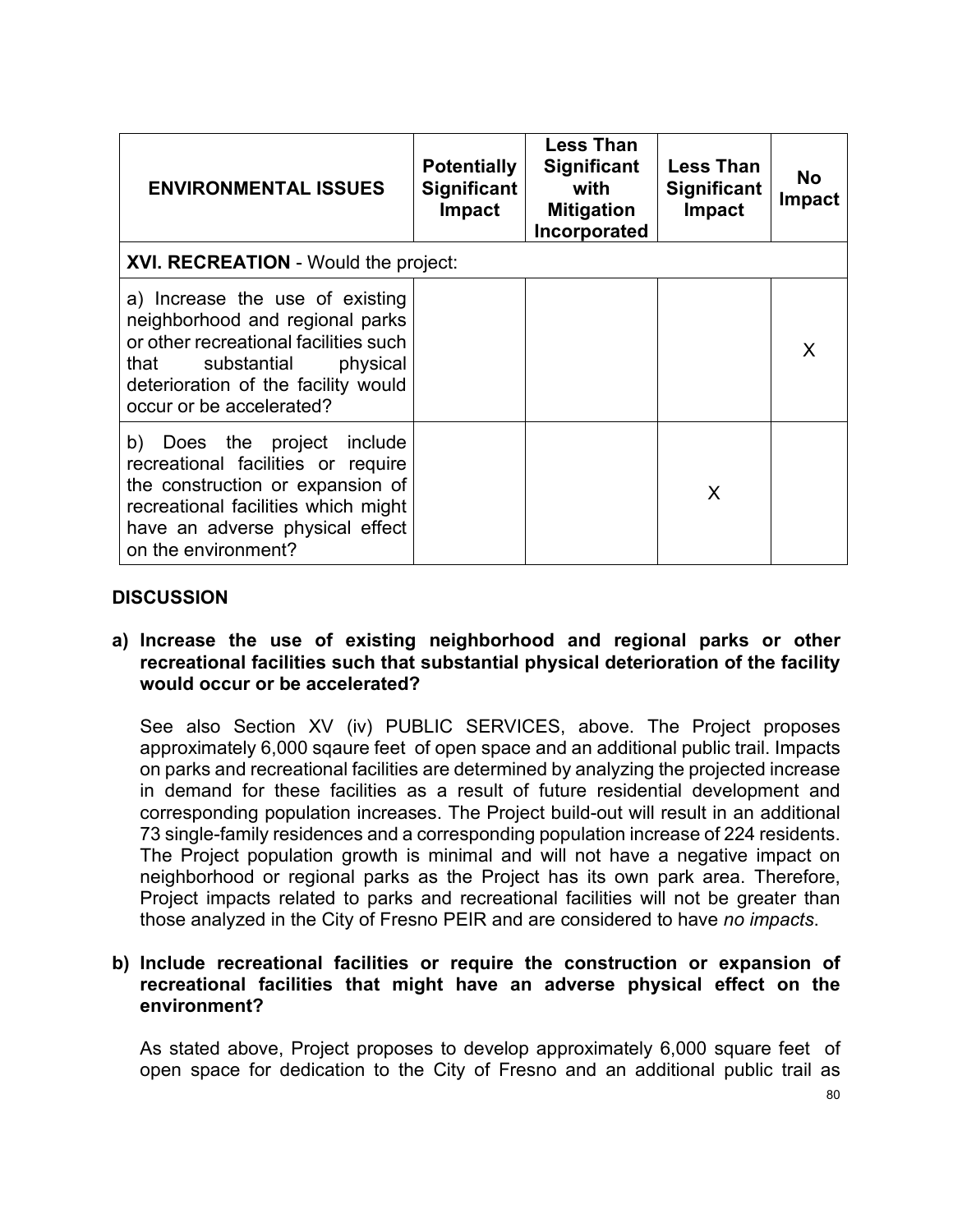Identified on TT 6410. Future construction of the park facilities and any associated infrastructure additions will be conducted by the City of Fresno. Therefore, through the standard City building process for the future park, City staff will ensure that the proposed Project does not significantly affect park and recreation facilities. The Project would not result in any recreational environmental impacts beyond those analyzed in the City of Fresno PEIR. Therefore, impacts are considered to be *less than significant*.

#### *Mitigation Measures*

No Mitigation measures are required.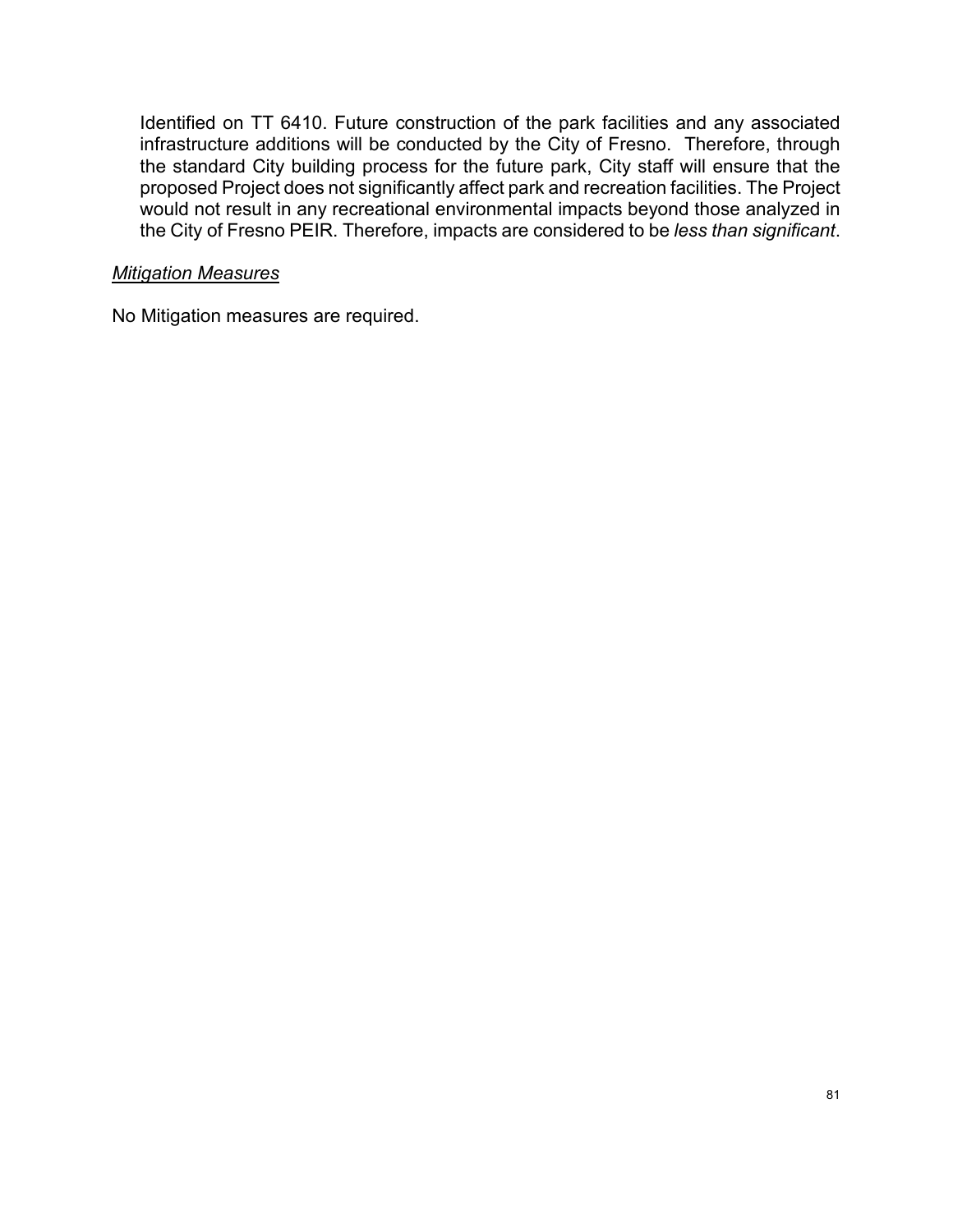| <b>ENVIRONMENTAL ISSUES</b>                                                                                                                                                  | <b>Potentially</b><br><b>Significant</b><br><b>Impact</b> | <b>Less Than</b><br><b>Significant</b><br>with<br><b>Mitigation</b><br>Incorporated | <b>Less Than</b><br><b>Significant</b><br>Impact | <b>No</b><br><b>Impact</b> |
|------------------------------------------------------------------------------------------------------------------------------------------------------------------------------|-----------------------------------------------------------|-------------------------------------------------------------------------------------|--------------------------------------------------|----------------------------|
| <b>XVII. TRANSPORTATION</b> – Would the project:                                                                                                                             |                                                           |                                                                                     |                                                  |                            |
| a) Conflict with a program, plan,<br>ordinance or policy addressing the<br>system, including<br>circulation<br>transit, roadway, bicycle and<br>pedestrian facilities?       |                                                           |                                                                                     | X                                                |                            |
| b) Conflict or be inconsistent with<br>CEQA Guidelines § 15064.3,<br>subdivision (b)?                                                                                        |                                                           |                                                                                     | X                                                |                            |
| c) Substantially increase hazards<br>due to a geometric design feature<br>(e.g., sharp curves or dangerous<br>intersections) or incompatible<br>uses (e.g., farm equipment)? |                                                           |                                                                                     | X                                                |                            |
| d)<br>Result<br>$\mathsf{in}$<br>inadequate<br>emergency access?                                                                                                             |                                                           |                                                                                     | X                                                |                            |

#### **a) Conflict with a program, plan, ordinance or policy addressing the circulation system, including transit, roadway, bicycle and pedestrian facilities?**

#### *Bicycle Facilities*

The 2017 City of Fresno Active Transportation Plan (ATP) refers to the Caltrans Highway Design Manual for the classification of bicycle facilities as follows:

- Class I Bikeway (Bike Path): Off-street facilities that provide exclusive use for nonmotorized travel, including bicyclists and pedestrians.
- Class II Bikeway (Bike Lane): On-street facilities that use striping, stencils, and signage to denote preferential or exclusive use by bicyclists.
- Class III Bikeway (Bike Route): On-street pavement markings or signage that connect the bicycle roadway network along corridors that do not provide enough space for dedicated lanes on low-speed and low-volume streets.
- Class IV Bikeway (Separated Bikeways): Physically separated bicycle facilities that are distinct from the sidewalk and designed for exclusive use by bicyclists.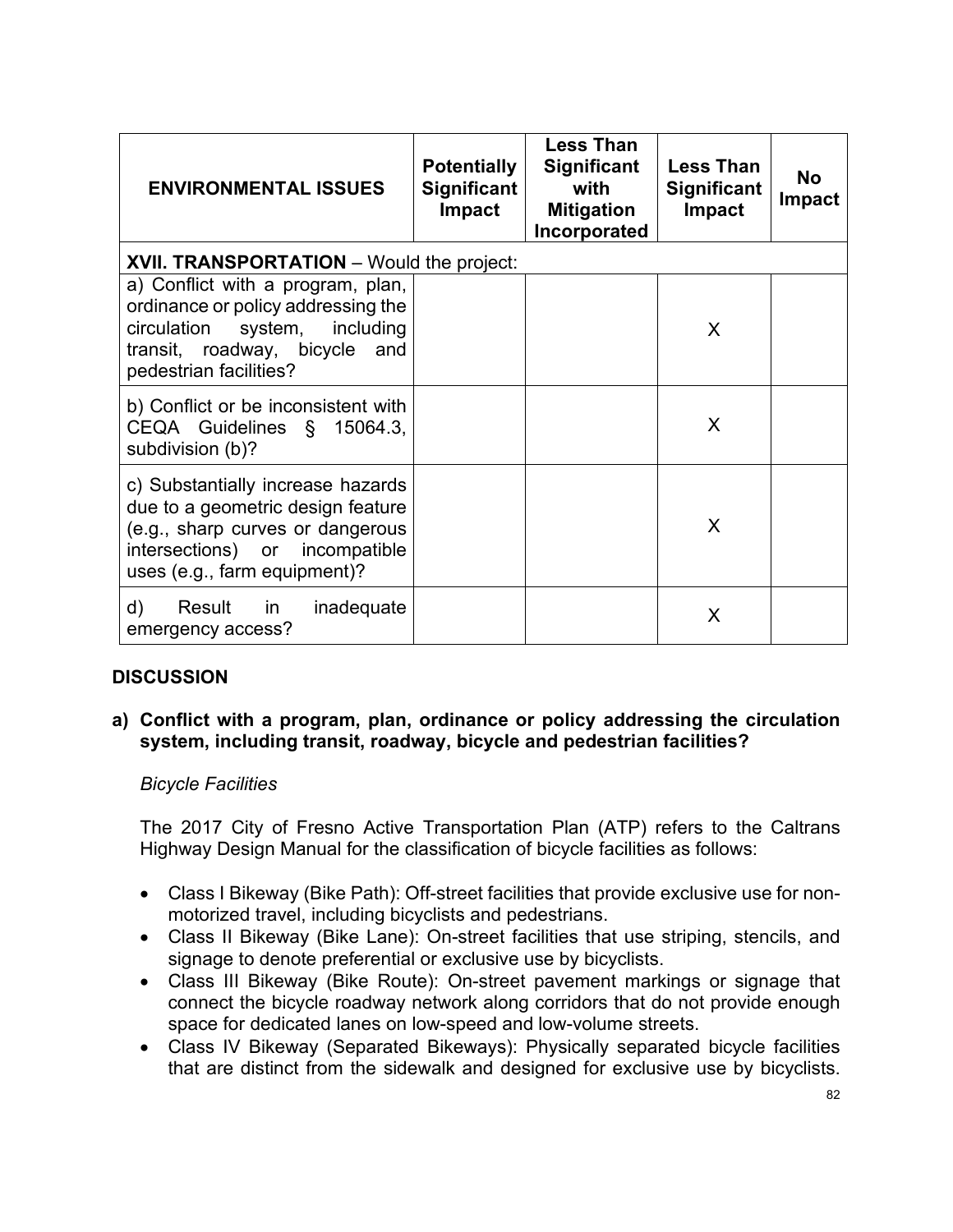Commonly known as "cycle tracks," they are located within the street right-of-way but provide similar comfort when compared to Class I Bikeways.

The ATP identifies existing Class II and Class III bike lanes in the immediate vicinity of the Project site. The ATP also identifies exiting Class II bikeway facilities running east-west along Church Avenue and Class III bike lane along the eastern portion of Peach Avenue westerly adjacent to the Project site.

#### *Pedestrian Facilities*

Pedestrian connectivity is not well established in the general vicinity of the site. Sidewalks typically exist only within and along the frontage of adjacent residential developments. The Project would be required to construct sidewalks along its frontage. Upon submittal of development permits with the City for the Project, all applicable requirements for updating sidewalks and other related infrastructure will be required from the ATP.

#### *Transit*

Fresno Area Express (FAX) is the transit operator in the City of Fresno. The closest is FAX Route 41, located at the intersection of Church and Maple Avenues. The Project is not expected to disrupt or impede existing transit facilities.

The Project is not expected to disrupt or impede existing or planned bicycle facilities, or pedestrian or transit facilities. The Project will not conflict with a program, plan, ordinance, or policy addressing the circulation system, including transit, bicycle, and pedestrian facilities. Impacts related to these transit facilities will not be greater than those analyzed in the City of Fresno PEIR, and impacts are *less than significant*.

Table 17-1 below presents trip generation estimates for the Project. For comparison purposes, an estimate of the number of trips that potentially could have been generated by a Project constructed based on the current Single-Family Residential land use designation is presented below.

| Land                                              | Unit |      | <b>Daily</b> | A.M. Peak Hour |            |           | P.M. Peak Hour |      |      |        |           |    |       |
|---------------------------------------------------|------|------|--------------|----------------|------------|-----------|----------------|------|------|--------|-----------|----|-------|
| <b>Use</b>                                        | S    | Rate | Total        | Rate           | $In:$ $Ou$ | <b>In</b> | Out            | Tota | Rate | In:Out | <b>In</b> | ut | Total |
| Single-<br>Family<br>Detached<br>Housing<br>(210) | 73   | 9.44 | 698          | 0.74           | 25:75      | 13        | 41             | 54   | 0.99 | 63:37  | 46        | 27 | 73    |

**Table 17-2 Project Trip Generation Estimate**

Source: Trip Generation Manual 10th Edition – Volume 2: Data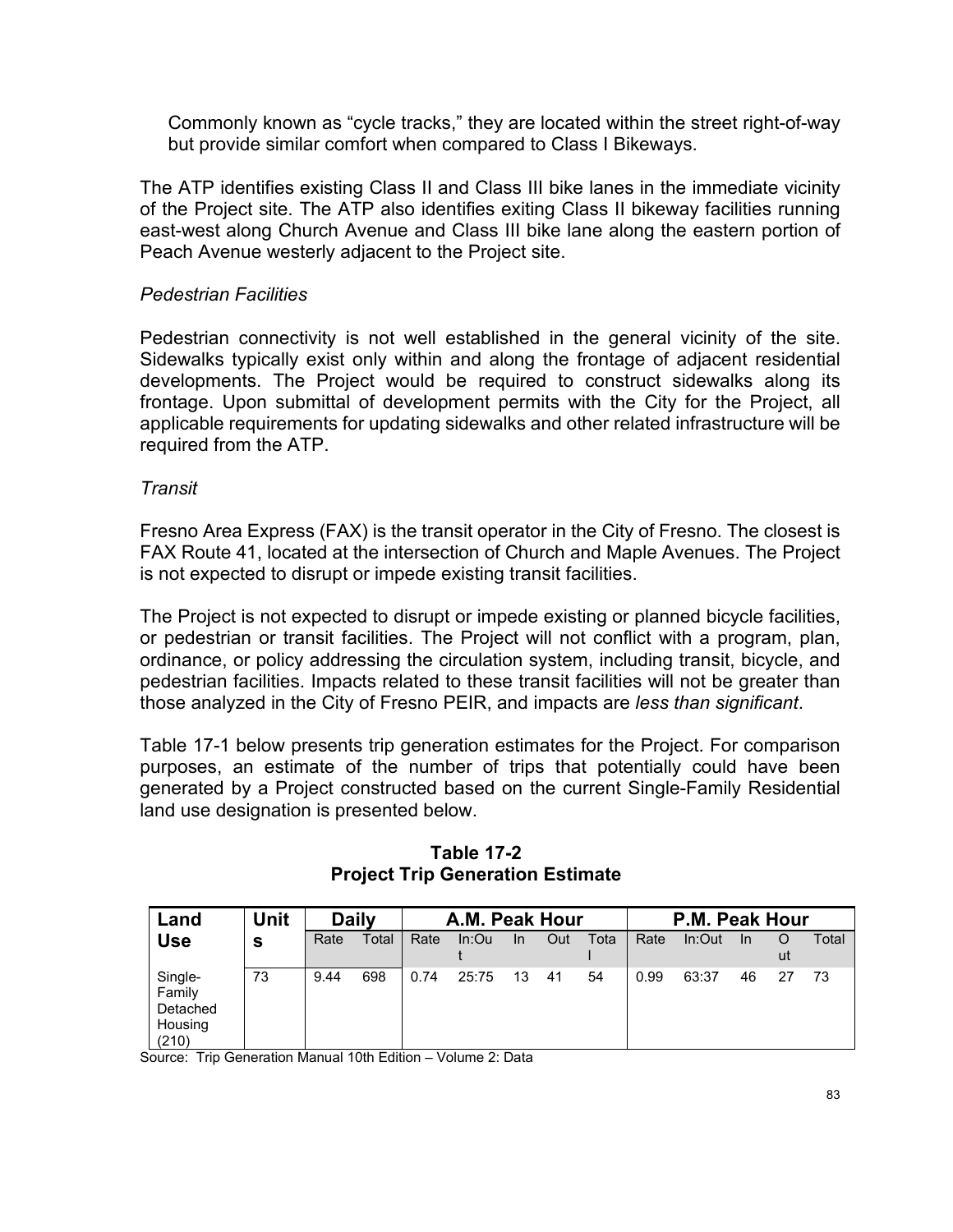Trips generated during construction would not likely result in a substantial increase in traffic in relation to the existing roadway capacity nor congestion at intersections. The potential impacts on the local roadway system from the construction of 73 singlefamily homes related to vehicle trips and the Project's operational traffic on the area roadway and circulation system is minimal. Impacts related to traffic will not be greater than those analyzed in the City of Fresno PEIR, and impacts are *less than significant*.

#### **b) Would the project conflict or be inconsistent with CEQA Guidelines section 15064.3, subdivision (b)?**

Senate Bill (SB) 743 requires that relevant CEQA analysis of transportation impacts be conducted using a metric known as vehicle miles traveled (VMT) instead of Level of Service (LOS). VMT measures how much actual auto travel (additional miles driven) a proposed project would create on California roads. If the project adds excessive car travel onto our roads, the project may cause a significant transportation impact.

The State CEQA Guidelines were amended to implement SB 743, by adding Section 15064.3. Among its provisions, Section 15064.3 confirms that, except with respect to transportation projects, a project's effect on automobile delay shall not constitute a significant environmental impact. Therefore, LOS measures of impacts on traffic facilities is no longer a relevant CEQA criteria for transportation impacts.

CEQA Guidelines Section 15064.3(b)(4) states that "[a] lead agency has discretion to evaluate a project's vehicle miles traveled, including whether to express the change in absolute terms, per capita, per household or in any other measure. A lead agency may use models to estimate a project's vehicle miles traveled and may revise those estimates to reflect professional judgment based on substantial evidence. Any assumptions used to estimate used to estimate vehicle miles traveled and any revision to model outputs should be documented and explained in the environmental document prepared for the project. The standard of adequacy in Section 15151 shall apply to the analysis described in this section."

On June 25, 2020, the City of Fresno adopted CEQA Guidelines for Vehicle Miles Traveled Thresholds pursuant to Senate Bill 743 to be effective of July 1, 2020. The thresholds described therein are referred to herein as the City of Fresno VMT Thresholds. The City of Fresno VMT Thresholds document was prepared and adopted consistent with the requirements of CEQA Guidelines Sections 15064.3 and 15064.7. The December 2018 Technical Advisory on Evaluating Transportation Impacts in CEQA (Technical Advisory) published by the Governor's Office of Planning and Research (OPR), was utilized as a reference and guidance document in the preparation of the Fresno VMT Thresholds.

The City of Fresno VMT Thresholds adopted a screening standard and criteria that can be used to screen out qualified projects that meet the adopted criteria from needing to prepare a detailed VMT analysis.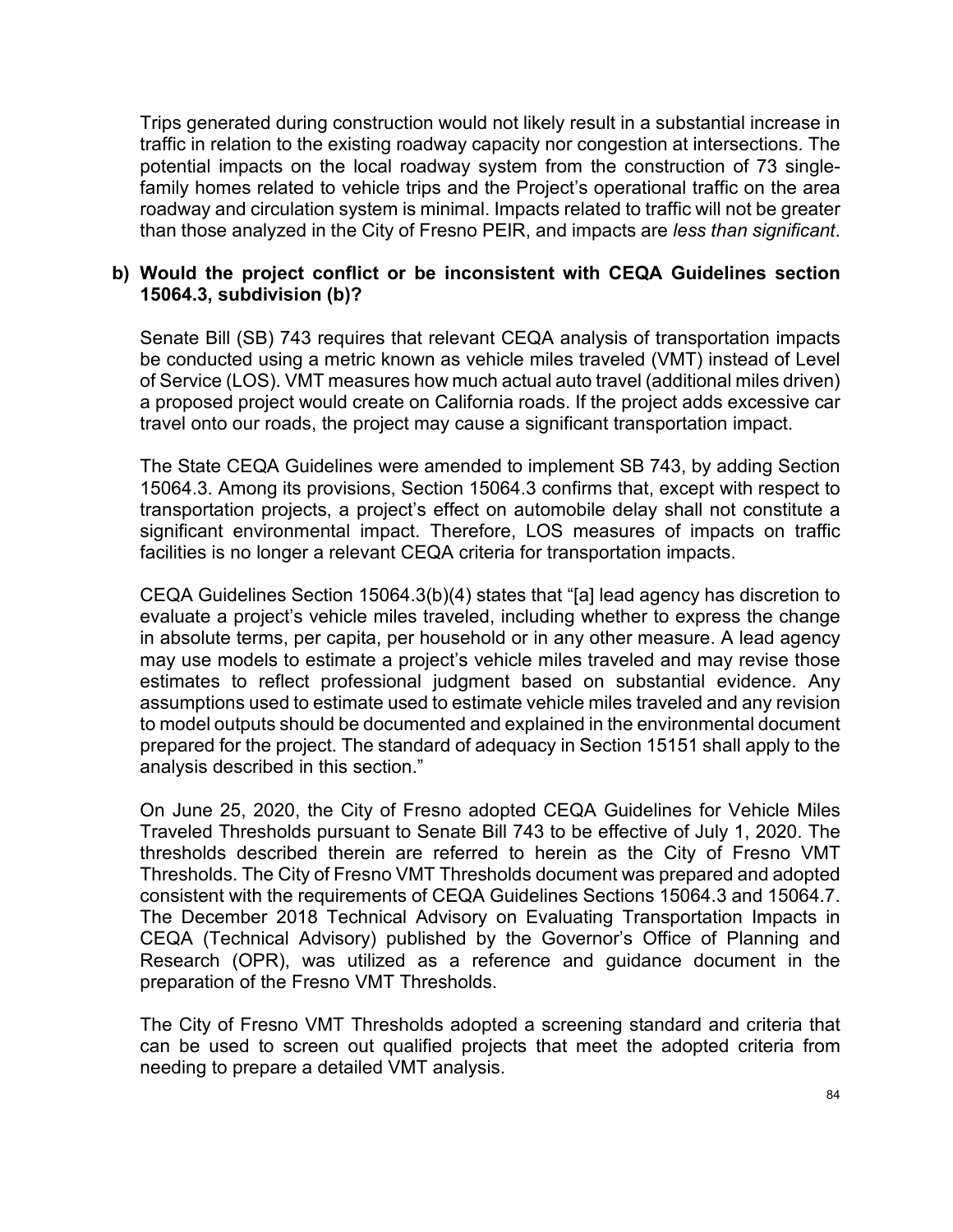The City of Fresno VMT Thresholds Section 3.0 regarding Project Screening discusses a variety of projects that may be screened out of a VMT analysis including specific development and transportation projects. For development projects, conditions may exist that would presume that a development project has a less than significant impact. These may be size, location, proximity to transit, or trip-making potential. For transportation projects, the primary attribute to consider with transportation projects is the potential to increase vehicle travel, sometimes referred to as "induced travel."

One of the eligible screening criteria is if a project is located within an area with low VMT, as designated in the screening map for residential uses (Figure 6) in the City of Fresno's CEQA Guidelines for Vehicle Miles Traveled Thresholds Technical Advisory. These low VMT areas were calculated using Fresno County as the region. The Fresno County average VMT per capita is 16.10.

The proposed project is eligible to screen out because it is located in a low VMT zone, as designated by the Fresno COG screening map and Figure 6 of the City of Fresno CEQA Guidelines for VMT Thresholds.

In conclusion, the Project will result in a *less than significant* VMT impact and is consistent with CEQA Guidelines Section 15064.3(b).

#### **c) Substantially increase hazards due to a geometric design feature (e.g., sharp curves or dangerous intersections) or incompatible uses (e.g., farm equipment)?**

The Project will be designed to current standards and safety regulations. All intersections will be constructed to comply with the City and Caltrans regulations and design and safety standards of Chapter 33 of the California Building Codes (CBC) and the guidelines of Title 24 to create safe and accessible roadways. All new driveways connecting to existing adjacent streets must be designed in accordance with the City's street standards that assure safe ingress/egress.

Vehicles exiting the subdivision will be provided with a clear view of the roadway without obstructions. Landscaping associated with the entry driveways could impede such views if improperly installed. Specific circulation patterns and roadway designs will incorporate all applicable safety measures to ensure that hazardous design features or inadequate emergency access to the site or other areas surrounding the Project area would not occur.

Therefore, with the incorporated design features and all applicable rules and regulations for City standards, Project impacts are considered to be *less than significant,* and no further analysis is warranted.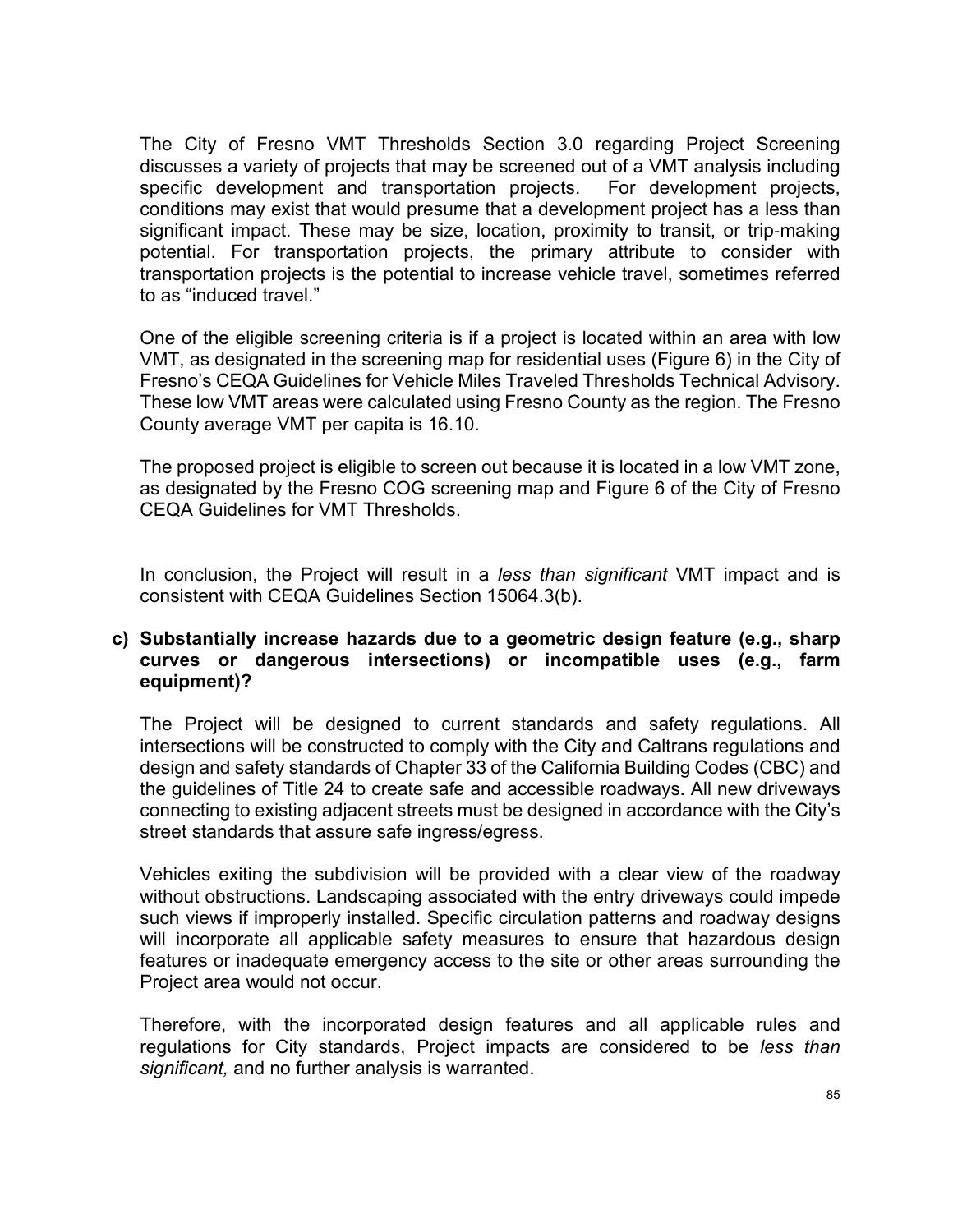#### **d) Result in inadequate emergency access?**

There will be two main entry points to the Project off of Church Avenue. The Project will be required to construct all necessary street frontage improvements to City Standards. In addition, the proposed Project will be required to dedicate and construct improvements along all major street frontages and on any future proposed local interior streets within respective phases in accordance with City of Fresno standards, specifications, and requirements.

The Project would not inhibit the ability of local roadways to continue to accommodate emergency response and evacuation activities. The Project would not interfere with the City's adopted emergency response plan. Therefore, with the incorporated design features and all applicable rules and regulations for State and City standards. Therefore, the Project would result in a *less than significant* impact associated with emergency access. In conclusion, the proposed Project would not result in any transportation environmental impacts beyond those analyzed in the PEIR.

#### *Mitigation Measures*

No mitigation measures are required.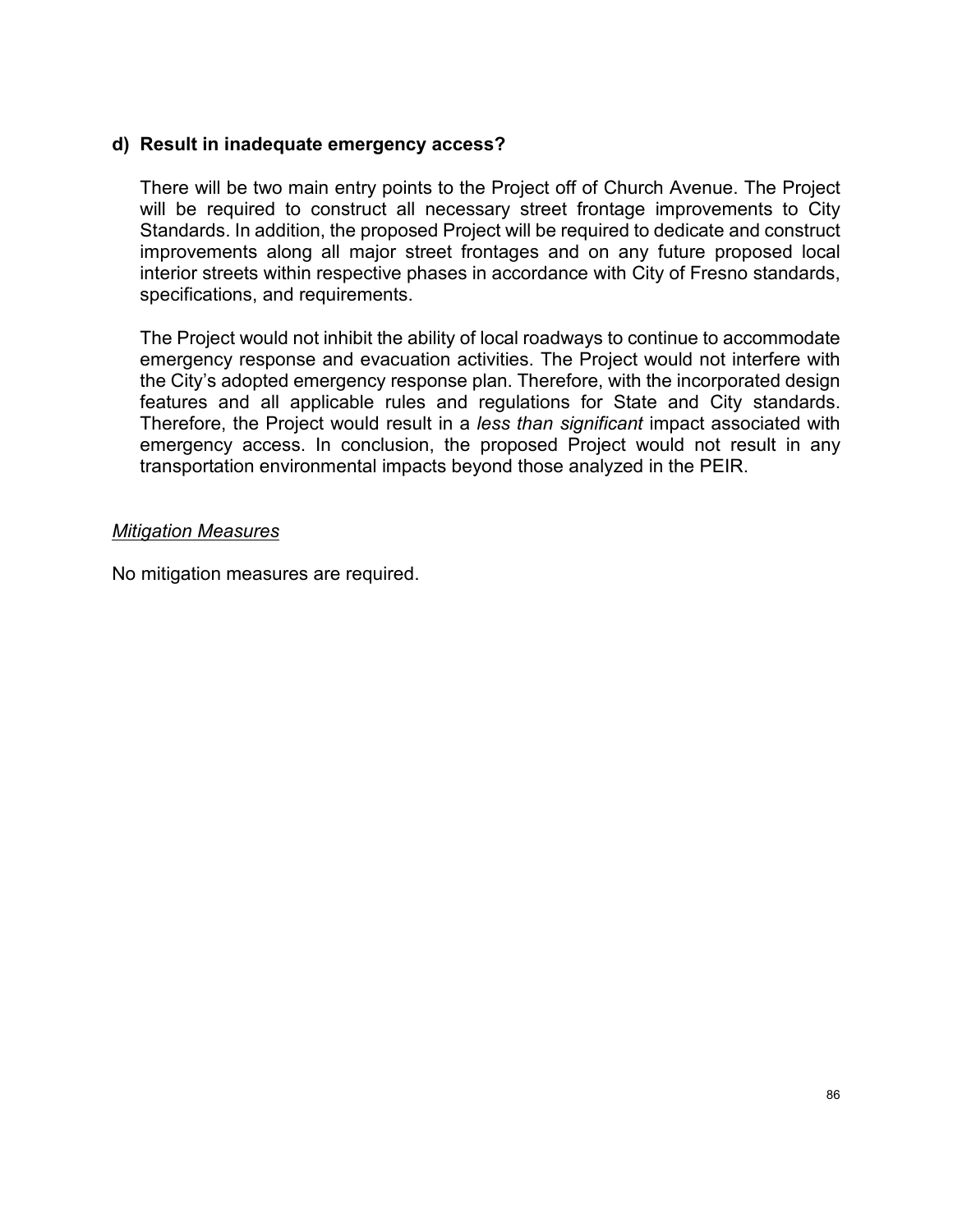| <b>ENVIRONMENTAL ISSUES</b>                                                                                                                                                                                                                                                                                                                                                                                              | <b>Potentially</b><br><b>Significant</b><br>Impact | <b>Less Than</b><br><b>Significant</b><br>with<br><b>Mitigation</b><br>Incorporated | Less Than<br><b>Significant</b><br>Impact | <b>No</b><br><b>Impact</b> |
|--------------------------------------------------------------------------------------------------------------------------------------------------------------------------------------------------------------------------------------------------------------------------------------------------------------------------------------------------------------------------------------------------------------------------|----------------------------------------------------|-------------------------------------------------------------------------------------|-------------------------------------------|----------------------------|
| XVII. TRIBAL CULTURAL RESOURCES - Would the project:                                                                                                                                                                                                                                                                                                                                                                     |                                                    |                                                                                     |                                           |                            |
| a) Cause a substantial adverse<br>change in the significance of a<br>tribal cultural resource, defined in<br>PRC section 21074 as either a<br>site, feature, place, cultural<br>landscape that is geographically<br>defined in terms of the size and<br>scope of the landscape, sacred<br>place, or object with cultural value<br>to a California Native American<br>tribe, and that is:                                 |                                                    | X                                                                                   |                                           |                            |
| i) Listed or eligible for listing in the<br>California Register of Historical<br>Resources, or in a local register of<br>historical resources as defined in<br>PRC section 5020.1(k), or,                                                                                                                                                                                                                                |                                                    | X                                                                                   |                                           |                            |
| ii) A resource determined by the<br>Lead Agency, in its discretion and<br>supported by substantial evi-<br>dence, to be significant pursuant<br>to criteria set forth in subdivision<br>(c) of PRC section 5024.1. In<br>applying the criteria set forth in<br>subdivision (c) of PRC section<br>5024.1, the Lead Agency shall<br>consider the significance of the<br>resource to a California Native<br>American tribe. |                                                    | X                                                                                   |                                           |                            |

**a) Would the project cause a substantial adverse change in the significance of a tribal cultural resource, defined in Public Resources Code section 21074 as either a site, feature, place, cultural landscape that is geographically defined in terms of the size and scope of the landscape, sacred place, or object with cultural value to a California Native American tribe, and that is:**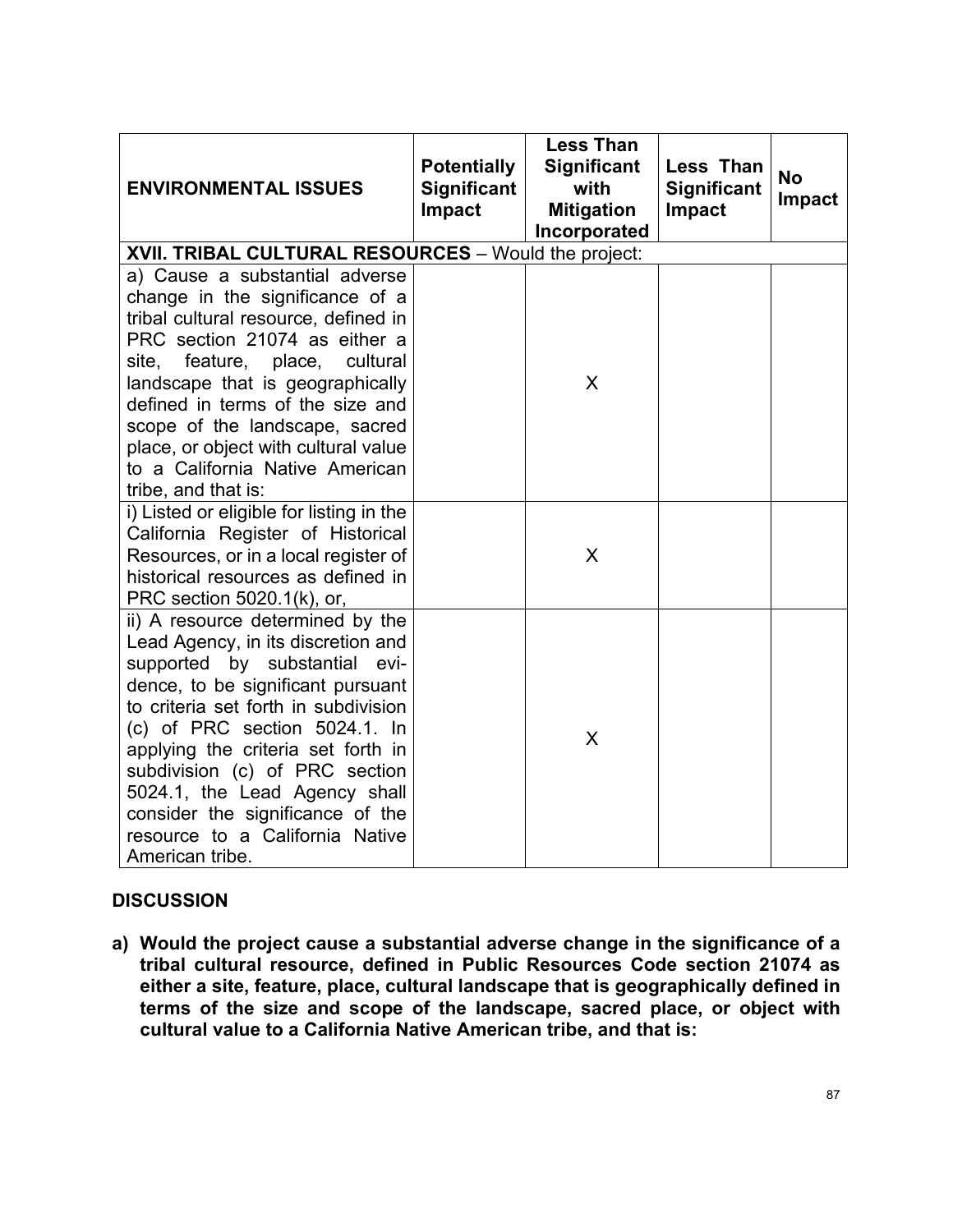**i. Listed or eligible for listing in the California Register of Historical Resources, or in a local register of historical resources as defined in Public Resources Code section 5020.1(k), or**

The State requires lead agencies to consider the potential effects of proposed Projects and consult with California Native American tribes during the local planning process for the purpose of protecting Traditional Tribal Cultural Resources through the CEQA Guidelines. Pursuant to PRC Section 21080.3.1, the Lead Agency shall begin consultation with the California Native American tribe that is traditionally and culturally affiliated with the geographical area of the proposed Project. Such significant cultural resources are either sites, features, places, cultural landscapes, sacred places, and objects with cultural value to a tribe which is either on or eligible for inclusion in the California Historic Register or local historic register or the Lead Agency, at its discretion, and support by substantial evidence, choose to treat the resources as a Tribal Cultural Resources (PRC Section 21074(a)(1-2)).

Pursuant to AB 52, the Table Mountain Rancheria of California and Dumna Wo Wah Tribal Government were invited to consult under AB 52. The City of Fresno mailed notices of the proposed Project to each of these tribes on April 15, 2022 which included the required 30-day time period regarding AB 52 ending on May 16, 2022. To date, neither tribal group has responded to the City's notices for this Project.

As noted in V. CULTURAL RESOURCES (a)-(c), the Native American Heritage Commission (NAHC) was asked to conduct a search of its Sacred Lands File to identify previously recorded sacred sites or cultural resources of special importance to tribes and provide contact information for local Native American representatives who may have information about the Project area. A response dated March 1, 2022, indicates negative results.

A records search (#22-006) was conducted at the Southern San Joaquin Valley Information Center (IC), CSU Bakersfield, records search covered an area within onehalf mile of the Project and included a review of the *National Register of Historic Places, California Points of Historical Interest, California Registry of Historic Resources, California Historical Landmarks, California State Historic Resources Inventory*, and a review of cultural resource reports on file.

Based on the results of cultural records search findings and the lack of historical or archaeological resources previously identified within a half-mile radius of the proposed Project, the potential to encounter subsurface cultural resources is minimal. Additionally, the Project construction would be conducted within the partially developed and previously disturbed parcel. The Project would not impact the cultural resource properties that are within the vicinity. The potential to uncover subsurface historical or archaeological deposits would be considered unlikely.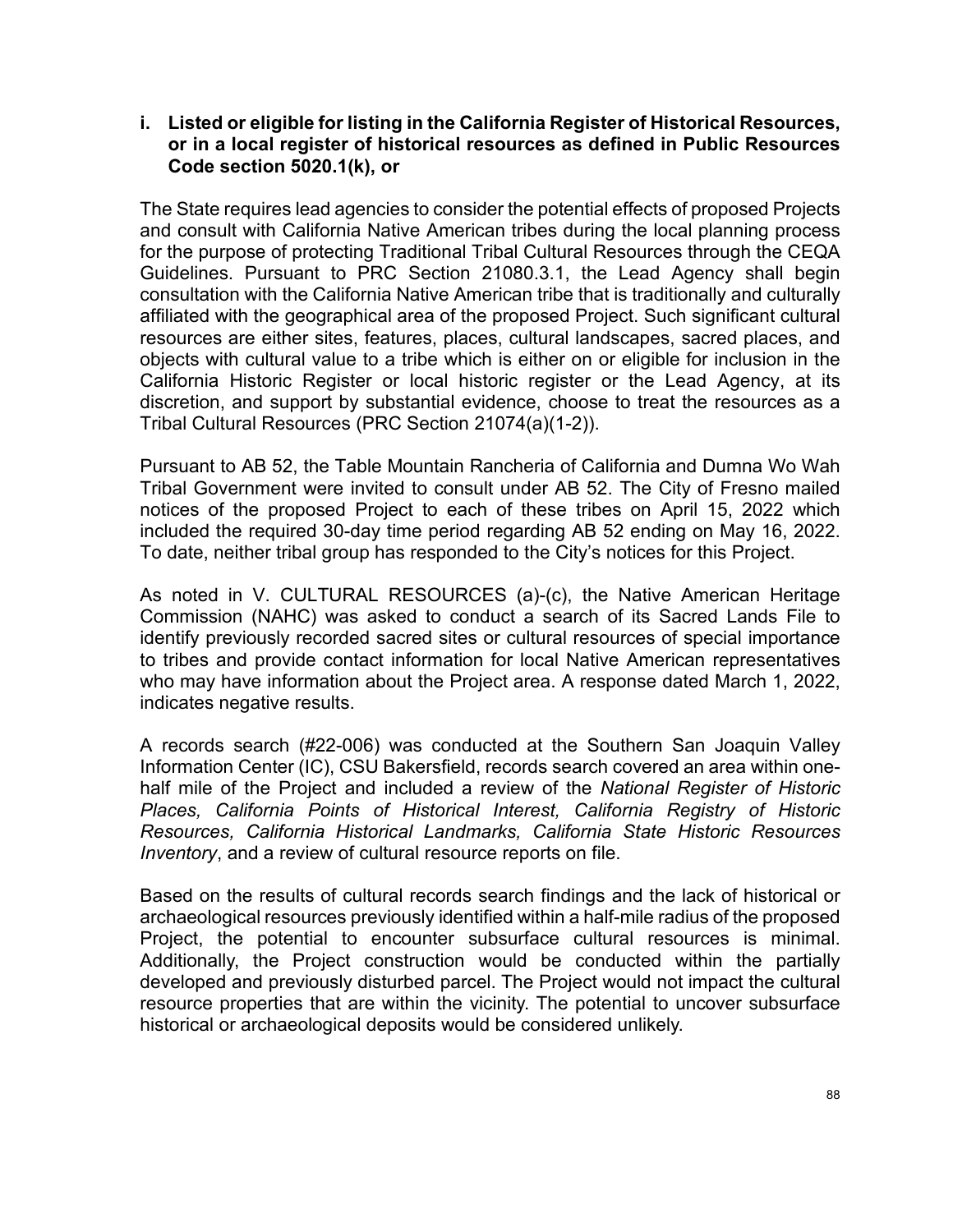The Project site is currently undeveloped and was historically in agricultural production. If any artifacts are inadvertently discovered during ground-disturbing activities, existing federal, State, and local laws and regulations as well as the mitigation measures of the PEIR, will require construction activities to cease until such artifacts are properly examined and determined not to be of significance by a qualified cultural resources professional.

In conclusion, with GP PEIR mitigation measures incorporated, the Project will not result in any cultural resource impacts beyond those analyzed in the City of FresnoPEIR, and implementation of the GP PEIR Mitigation Measure CUL-1.1, CUL-1.2 CUL-2 and CUL-3 will result in a *less than significant impact with mitigation incorporation*.

**ii. A resource determined by the Lead Agency, in its discretion and supported by substantial evidence, to be significant pursuant to criteria set forth in subdivision (c) of Public Resources Code Section 5024.1. In applying the criteria set forth in subdivision (c) of Public Resource Code Section 5024.1, the Lead Agency shall consider the significance of the resource to a California Native American tribe.**

The State requires lead agencies to consider the potential effects of proposed projects and consult with California Native American tribes during the local planning process for the purpose of protecting Traditional Tribal Cultural Resources through the CEQA Guidelines. Pursuant to PRC Section 21080.3.1, the Lead Agency shall begin consultation with the California Native American tribe that is traditionally and culturally affiliated with the geographical area of the proposed Project. Such significant cultural resources are either sites, features, places, cultural landscapes, sacred places, and objects with cultural value to a tribe which is either on or eligible for inclusion in the California Historic Register or local historic register or the Lead Agency, at its discretion, and support by substantial evidence, choose to treat the resources as a Tribal Cultural Resources (PRC Section 21074(a)(1-2)).

Additional information may also be available from the California Native American Heritage Commission's Sacred Lands File per PRC Section 5097.96 and the California Historical Resources Information System administered by the California Office of Historic Preservation. Please also note that PRC Section 21082.3(c) contains provisions specific to confidentiality.

Overall, because all tribes, to which invitations for consultation were extended, declined AB 52 consultation and because existing cultural resources protection laws exist that would require construction activities to cease if artifacts are discovered. The Project site is currently undeveloped and was historically in agricultural production. If any artifacts are inadvertently discovered during ground-disturbing activities, existing federal, State, and local laws and regulations as well as the mitigation measures of the PEIR will require construction activities to cease until such artifacts are properly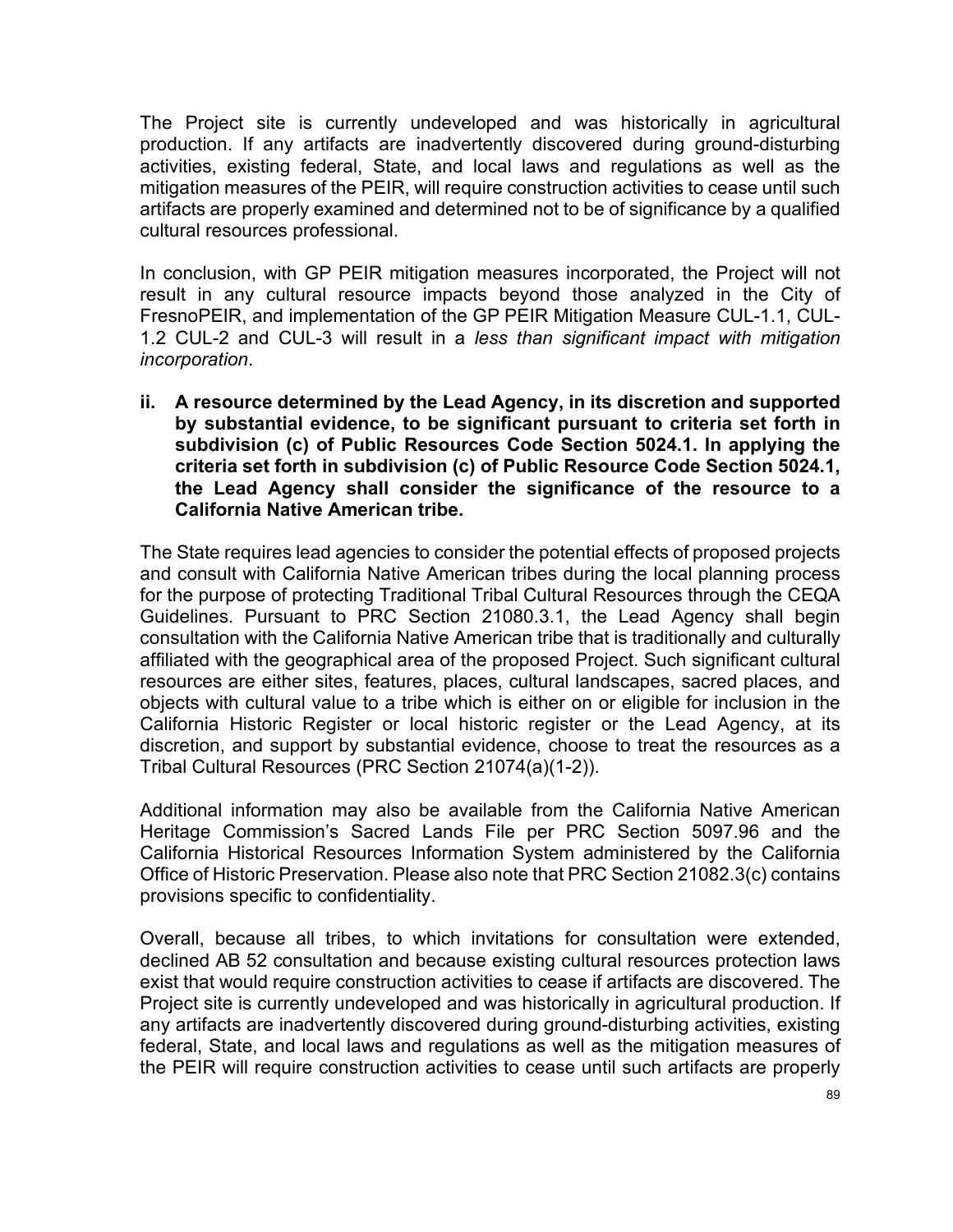examined and determined not to be of significance by a qualified cultural resources professional.

In conclusion, with City of Fresno PEIR mitigation measures incorporated, the Project will not result in any cultural resource impacts beyond those analyzed in the City of Fresno PEIR, and implementation of PEIR Mitigation Measures CUL-1.1, CUL 1.2, CUL-2 and CUL-3 will result in a *less than significant impact with mitigation incorporation.*

#### *Mitigation Measures*

The proposed project shall implement and incorporate the tribal cultural resource related mitigation measures as identified in the attached Project Specific Mitigation Monitoring Checklist dated May 20, 2022.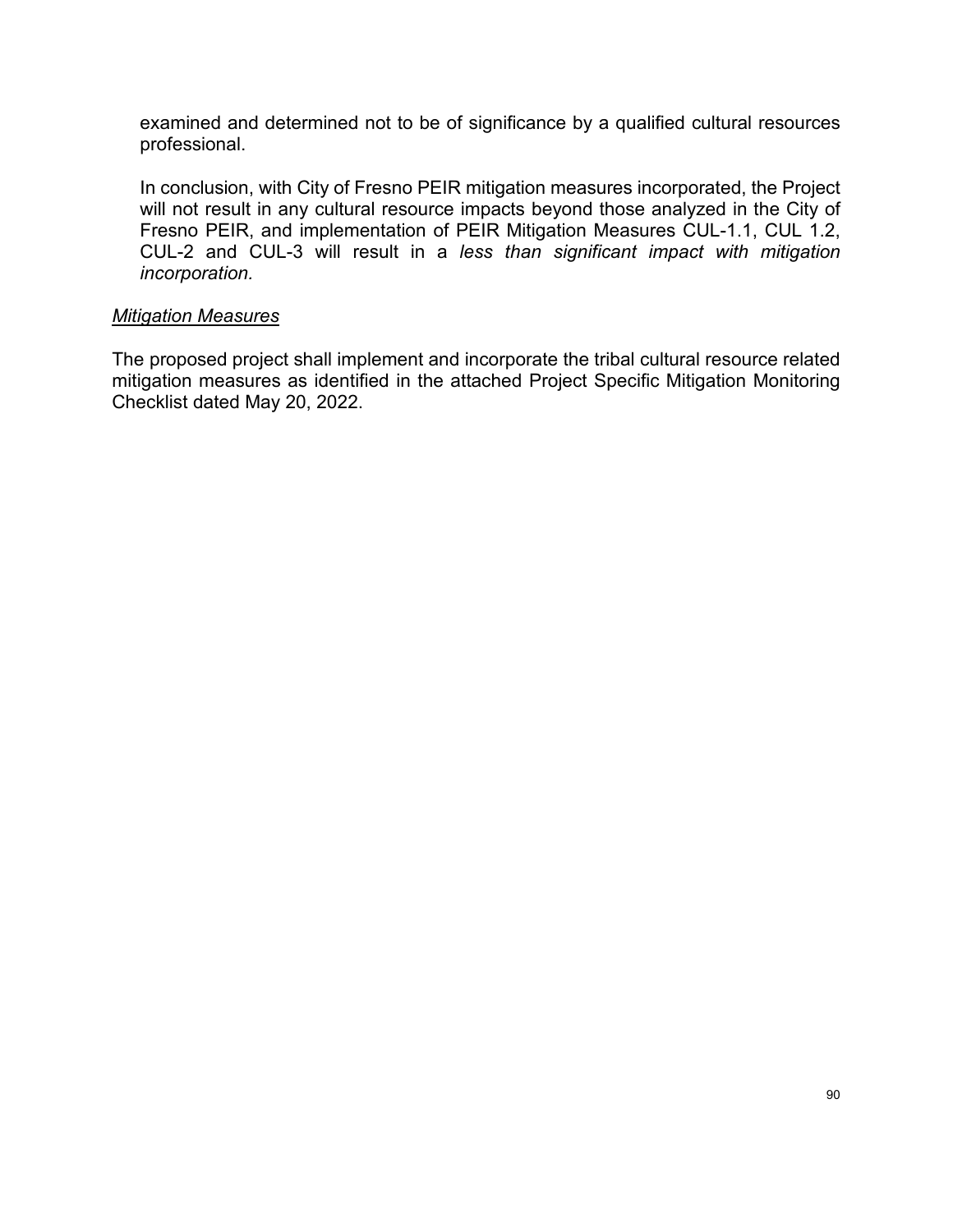| <b>ENVIRONMENTAL ISSUES</b>                                                                                                                                                                                                                                                                                                          | <b>Potentially</b><br><b>Significant</b><br>Impact | <b>Less Than</b><br><b>Significant</b><br>with<br><b>Mitigation</b><br>Incorporated | <b>Less Than</b><br><b>Significant</b><br>Impact | <b>No</b><br><b>Impact</b> |
|--------------------------------------------------------------------------------------------------------------------------------------------------------------------------------------------------------------------------------------------------------------------------------------------------------------------------------------|----------------------------------------------------|-------------------------------------------------------------------------------------|--------------------------------------------------|----------------------------|
| XIX. UTILITIES AND SERVICE SYSTEMS - Would the project:                                                                                                                                                                                                                                                                              |                                                    |                                                                                     |                                                  |                            |
| or result in the<br>a) Require<br>relocation or construction of new<br>or expanded water, wastewater<br>treatment<br>storm<br>water<br><b>or</b><br>drainage, electric power, natural<br>gas, or telecommunications<br>facilities, the<br>construction<br>or<br>relocation of which could cause<br>significant environmental effect? |                                                    | X                                                                                   |                                                  |                            |
| b) Have sufficient water supplies<br>available to serve the project and<br>reasonably foreseeable future<br>development during normal, dry<br>and multiple dry years?                                                                                                                                                                |                                                    | X                                                                                   |                                                  |                            |
| c) Result in a determination by the<br>waste water treatment provider,<br>which serves or may serve the<br>project that it has adequate<br>capacity to serve the project's<br>projected demand in addition to<br>the<br>provider's<br>existing<br>commitments?                                                                       |                                                    | X                                                                                   |                                                  |                            |
| d) Generate solid waste in excess<br>of state or local standards, or in<br>excess of the capacity of local<br>infrastructure, or otherwise impair<br>the attainment of solid waste<br>reduction goals?                                                                                                                               |                                                    |                                                                                     | X                                                |                            |
| e) Comply with federal, state, and<br>local management and reduction<br>statutes and regulations related to<br>solid waste?                                                                                                                                                                                                          |                                                    |                                                                                     | X                                                |                            |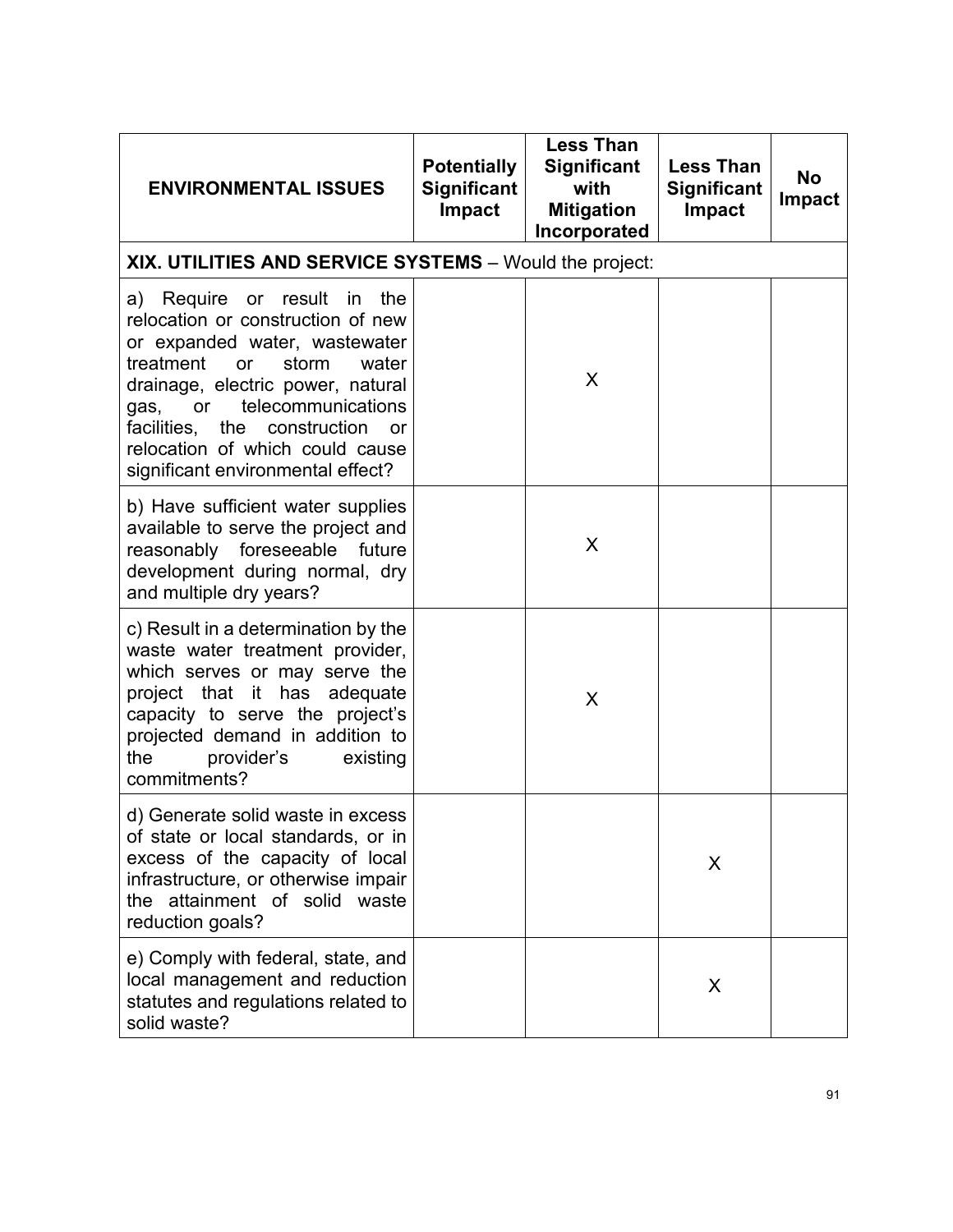**a) Require or result in the relocation or construction of new or expanded water, wastewater treatment or stormwater drainage, electric power, natural gas, or telecommunications facilities, the construction or relocation of which could cause significant environmental effects?**

The proposed Project will require the construction of new infrastructure to connect to the existing utility infrastructure. This will include water, wastewater, and stormwater drainage connections. Additionally, the Project will include connections for electric power, natural gas, and telecommunications facilities. The installation of this infrastructure will not require any major upsizing or other offsite construction activities that would cause a significant impact. The new infrastructure would be connected to the existing infrastructure that is adjacent to the Project site.

Impacts to storm drainage facilities have been previously discussed in X. HYDROLOGY AND WATER QUALITY (b, c (i)-C(iii) and e). In compliance with NPDES General Construction Permit requirements, the proposed Project would design and submit a site-specific SWPPP to minimize the discharge of wastewater during construction and a Water Quality Management Plan that includes BMPs for runoff control as required. Therefore, the proposed Project would not require new stormwater drainage facilities to manage stormwater runoff during construction or operation, and impacts would be *less than significant*.

The proposed Project would be subject to the payment of any applicable connection charges and/or fees and extension of services in a manner that is compliant with the Department of Public Utilities standards, specifications, and policies.

Sanitary sewer and water service under City of Fresno jurisdiction, delivery is also subject to payment of applicable connection charges and/or fees; compliance with the Department of Public Utilities standards, specifications, and policies; the rules and regulations of the California Public Utilities Commission and California Health Services; and, implementation of the citywide program for the completion of incremental expansions to facilities for planned water supply, treatment, and storage.

With implementation of applicable PEIR mitigation measures HYD-3.1 through HYD-3.4 and UTL 1.1.1 and UTL 1.2.1, the proposed Project would not obstruct implementation of a water quality control plan or sustainable groundwater management plan beyond those analyzed in the City of Fresno PEIR. Therefore, the Project has a *less than significant impact with mitigation incorporation*.

#### **b) Have sufficient water supplies available to serve the project and reasonably foreseeable future development during normal, dry and multiple dry years?**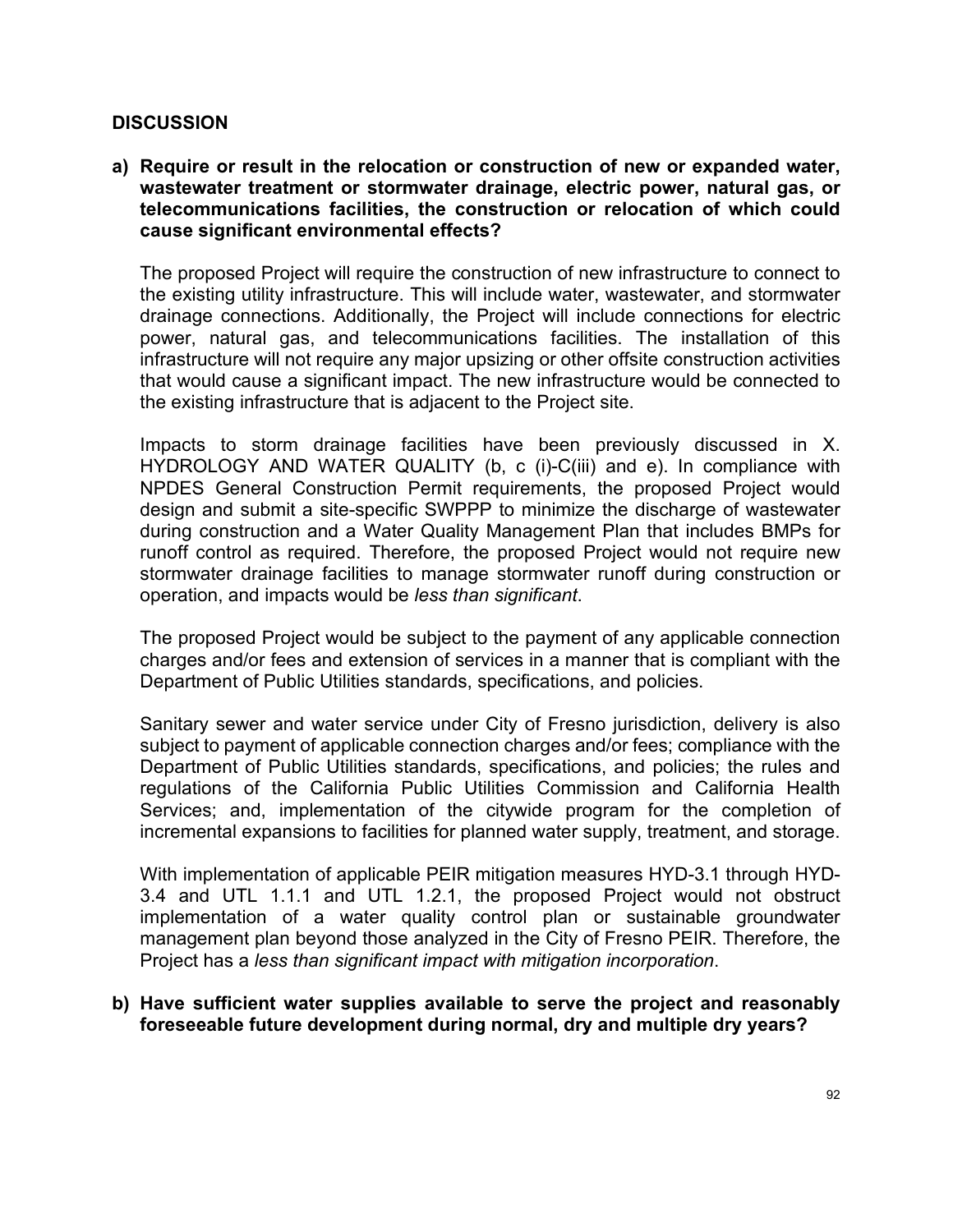As discussed under the Section VII HYDROLOGY AND WATER QUALITY (b, c(i) c(iii) and e, the proposed Project is anticipated to use approximately 50.12 acre feet of water annually. The Project will obtain water by connecting to City utility services. The PEIR recognizes regional water resource planning efforts, such as the Kings Basin's Integrated Regional Water Management Plan, the Fresno- Area Regional Groundwater Management Plan, and the City of Fresno Metropolitan Water Resource Management Plan and cites the findings of the City of Fresno 2020 UWMP. The purpose of these management plans is to provide safe, adequate, and dependable water supplies in order to adequately meet the existing and future needs of the Kings Basin regions and the Fresno-Clovis metropolitan area in an economical manner; protect groundwater quality from further degradation and overdraft; and, provide a plan of reasonably implementable measures and facilities.

Additionally, the applicant will be required to comply with all requirements of the City of Fresno Department of Public Utilities to reduce the Project's water impacts to *less than significant*. With implementation of applicable City of Fresno PEIR mitigation measures HYD-3.1 through HYD-3.4 and UTL 1.1.1 and UTL 1.2.1, the proposed Project would not obstruct implementation of a water quality control plan or sustainable groundwater management plan beyond those analyzed in the City of Fresno PEIR. Therefore, the Project has a *less than significant impact with mitigation incorporation*.

#### **c) Result in a determination by the wastewater treatment provider, which serves or may serve the project that it has adequate capacity to serve the project's projected demand in addition to the provider's existing commitments?**

The City acts as the Regional Sewer Agency and is responsible for operating the Fresno/Clovis Regional Wastewater Reclamation Facility (RWRF) and the North Fresno Wastewater Treatment Facility (NFWTF). The Regional Facility provides wastewater treatment for a service area that includes most of the Cities of Fresno and Clovis and some unincorporated areas of Fresno County. According to the City of Fresno PEIR, the Regional Facility received and treated approximately 72,302 acre‐ feet (AF) of wastewater during 2011, representing an annual average daily flow of approximately 64.5 million gallons per day (MGD). The quantity of wastewater received and treated by the Regional Facility has been declining since 2006, when it peaked at a total of approximately 80,801 AF, representing an annual average daily flow of approximately 72.1 MGD.

The permitted wastewater treatment capacity of the Regional Facility is currently 80- MGD as an annual, monthly average flow, and 88-MGD as a maximum monthly average flow. The City is currently evaluating upgrades and modifications to the existing Regional Facility that may result in a capacity rating increase of 15-MGD. The City of Clovis owns 9.3-MGD of wastewater treatment capacity at the Regional Facility, and the City of Fresno owns the remaining capacity.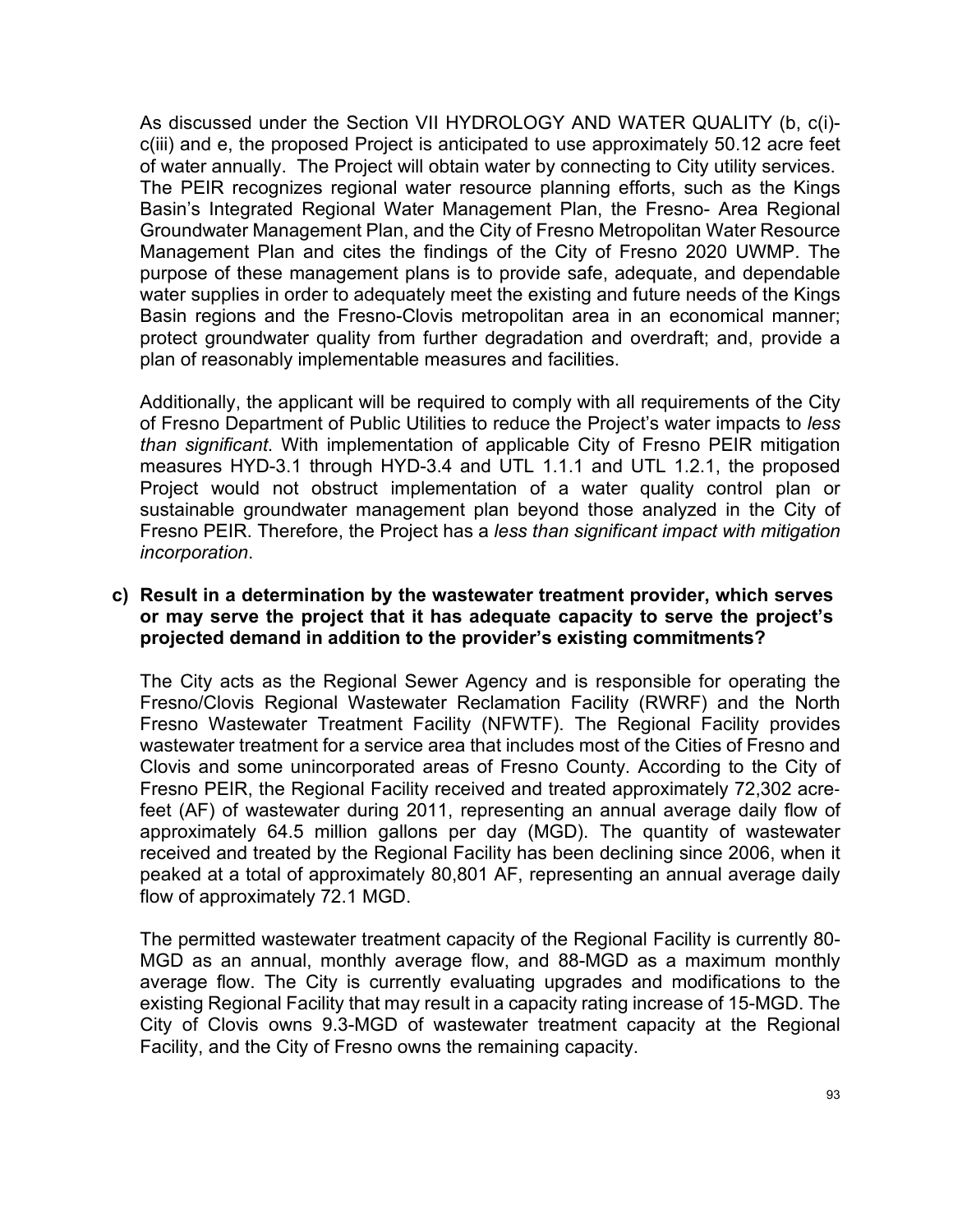The NFWTF was constructed in late 2006 to provide wastewater treatment service for residential and commercial development in the surrounding area of north Fresno. The permitted capacity of the NFWRF is 0.71 MGD, as an average monthly flow and 1.07 MGD, as a maximum daily flow. The City's master plan for the NFWRF calls for ultimate expansion to an average monthly flow capacity of 1.07-MGD upon full development of the NFWRF service area.

The City of Fresno PEIR concludes that impacts associated with wastewater treatment facilities and capacity resulting from the buildout of the General Plan, including the proposed Project site, would be less than significant with implementation of PEIR mitigation measures HYD-3.1 through HYD-3.4, UTL-1.3.1 UTL-1.3.2, and UTL-1.4.1.

The City of Fresno Department of Public Utilities will review the Project and determine which sanitary sewer facilities are available to provide service to the site. The Project conditions of approval may include payment of the applicable sanitary sewer fees, which would eventually be used to provide funding for the improvements at the RWRF and NFWTF in order to expand capacity (as required by Mitigation Measure UTL‐1.1.2 of the PEIR).

The proposed Project will not result in an inadequate capacity to serve the Project's anticipated wastewater demand in addition to the provider's existing commitments. With implementation of applicable PEIR mitigation measures, the proposed Project would not obstruct implementation of wastewater management beyond those analyzed in the City of Fresno PEIR. Therefore, the Project has a *less than significant impact with mitigation incorporation*.

#### **d) Generate solid waste in excess of State or local standards, or in excess of the capacity of local infrastructure, or otherwise impair the attainment of solid waste reduction goals?**

The City of Fresno Department of Public Utilities, Solid Waste Division has reviewed the Project for compliance with any federal, State, and local management and reduction statutes and regulations related to solid waste. According to the City of Fresno PEIR, garbage disposed of in the City of Fresno is taken to Cedar Avenue Recycling and Transfer Station. Once trash has been off‐loaded at the transfer station, it is sorted, and non‐recyclable solid waste is loaded onto large trucks and taken to the American Avenue Landfill located approximately six miles southwest of Kerman. American Avenue Landfill is owned and operated by Fresno County and began operations in 1992 for both public and commercial solid waste haulers. The American Avenue Landfill is a sanitary landfill, meaning that it is a disposal site for non‐ hazardous solid waste spread in layers, compacted to the smallest practical volume, and covered by material applied at the end of each operating day.

The American Avenue Landfill (i.e., American Avenue Disposal Site 10‐AA‐0009) has a maximum permitted capacity of 32,700,000 cubic yards and a remaining capacity of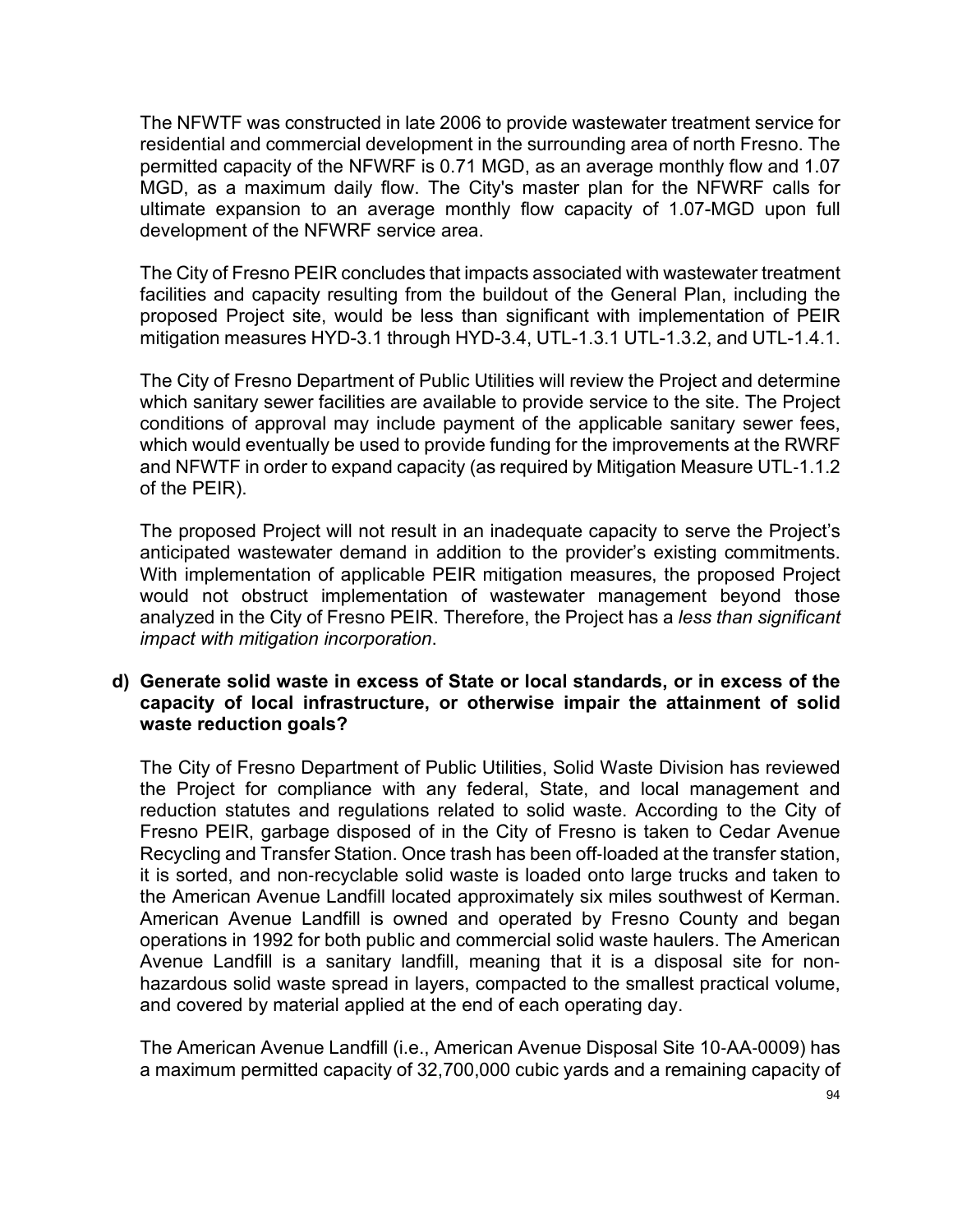29,358,535 cubic yards, with an estimated closure date of August 31, 2031. The maximum permitted throughput is 2,200 tons per day. Other landfills within the County of Fresno include the Clovis Landfill, with a maximum remaining permitted capacity of 7,740,000 cubic yards, a maximum permitted throughput of 2,000 tons per day, and an estimated closure date of 2047. There is also the Coalinga Landfill, with a maximum remaining capacity of 1,930,062 cubic yards, a maximum permitted throughput of 200 tons per day, and an estimated closure date of 2029. As noted above, the estimated closure date of the American Avenue Landfill is 2031. Additional capacity also exists at the Clovis Landfill and Coalinga Landfill. The 200 tons per year would not result in an exceedance of the local capacity infrastructure.

It is anticipated the Project would general minimal amounts of waste during construction. Any Hazardous waste generated during construction would be disposed of at an approved location, and construction activities are not expected to exceed the capacity of these landfills.

In the operation phase, typical household refuse would be generated by residences; according to CalRecyle residential units average 12.23 lbs. of household refuse per day. The proposed 73 units would generate approximately 893 lbs. per day (or 163 tons per year). The Project will comply with any statutes and regulations related to solid waste. Therefore, the proposed Project would not result in any waste related environmental impacts beyond those analyzed in the City of Fresno PEIR. Impacts would be l*ess than significant.*

#### **e) Comply with federal, state, and local management and reduction statutes and regulations related to solid waste?**

Project construction and operational activities that generate solid waste are handled, transported, and disposed of in accordance with applicable federal, State, and local regulations pertaining to municipal waste. The 1989 California Integrated Waste Management Act requires jurisdictions to attain specific waste diversion goals (AB 393, 2019). In addition, the California Solid Waste Reuse and Recycling Access Act of 1991, as amended, requires expanded or new development Projects to incorporate storage areas for recycling bins into the proposed Project design. Reuse and recycling of construction debris would reduce operating expenses and save valuable landfill space. With development in accordance with the City's General Plan, solid waste will continue to be handled, transported, and disposed of according to all applicable federal, State, and local regulations pertaining to municipal waste disposal. The City has a number of provisions that require or promote recycling and waste reduction, including the Construction and Demolition Recycling Ordinance, which requires contractors to recycle construction and demolition debris.

In June of 2005, the Fresno City Council adopted the City of Fresno Solid Waste and Recycling Facilities Ordinance (Ord. No. 2003-100) in order to comply with AB 939, which requires the implementation of integrated waste management plans and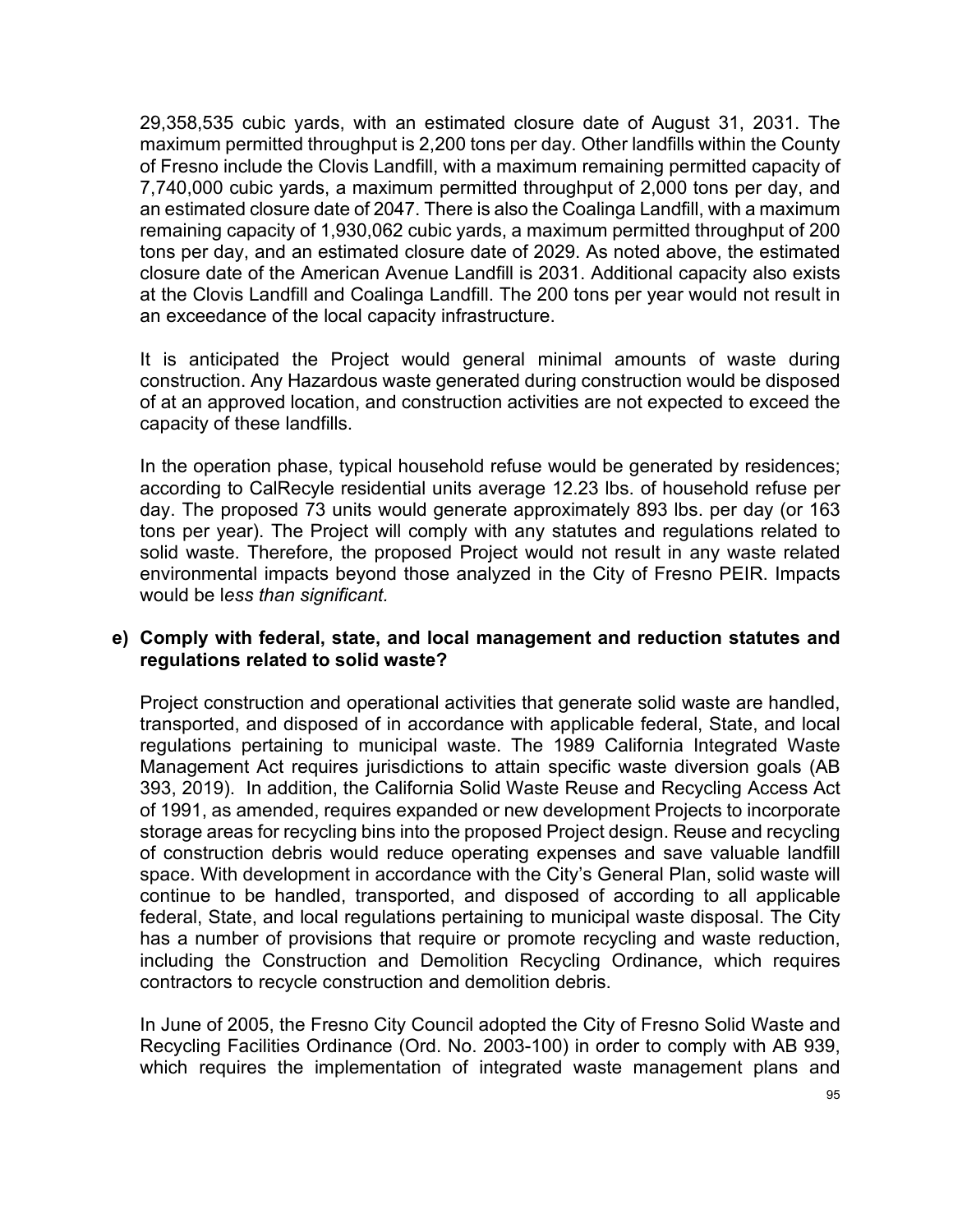mandates that local jurisdictions divert at least 50 percent of all solid waste. The recycling of construction and demolition materials is required for any City-issued building, relocation, or demolition permit that generates at least eight cubic yards of material by volume.

The Project would generate solid waste during construction and operation of the new single-family residences. Common construction waste may include metals, masonry, plastic pipe, rocks, dirt, cardboard, or green waste related to land development. AB 939 and Ordinance No. 2003-100 require the City of Fresno to attain specific waste diversion goals. The waste disposal facilities listed above have the available capacity to accept construction waste from potential new facilities.

The Project is required to comply with all local, State, and federal regulations related to solid waste and would not result in any utility-related environmental impacts beyond those analyzed in the City of Fresno PEIR. Impacts are considered to be *less than significant.*

#### *Mitigation Measures*

.

The proposed Project shall implement and incorporate the hydrology, water quality, and utilities related mitigation measures as identified in the attached Project Specific Mitigation Monitoring Checklist dated May 20, 2022.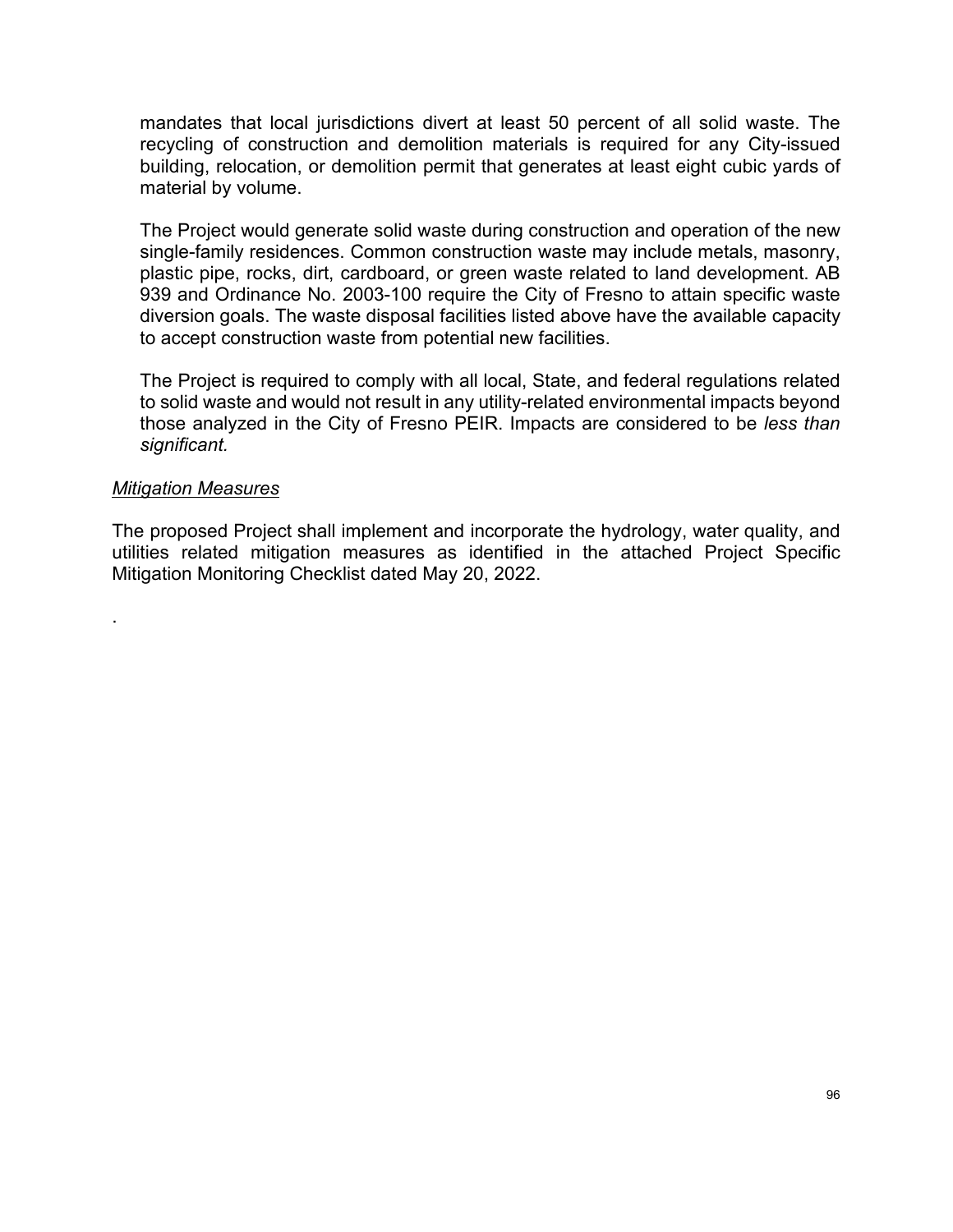| <b>ENVIRONMENTAL ISSUES</b>                                                                                                                                                                                                                                                                                               | <b>Potentially</b><br><b>Significant</b><br><b>Impact</b> | <b>Less Than</b><br><b>Significant</b><br>with<br><b>Mitigation</b><br>Incorporated | <b>Less Than</b><br><b>Significant</b><br>Impact | <b>No</b><br><b>Impact</b> |
|---------------------------------------------------------------------------------------------------------------------------------------------------------------------------------------------------------------------------------------------------------------------------------------------------------------------------|-----------------------------------------------------------|-------------------------------------------------------------------------------------|--------------------------------------------------|----------------------------|
| XX. WILDFIRE - If located in or near state responsibility areas or lands classified as<br>very high fire hazard severity zones, would the project:                                                                                                                                                                        |                                                           |                                                                                     |                                                  |                            |
| a) Substantially impair an adopted<br>emergency response plan<br><b>or</b><br>emergency evacuation plan?                                                                                                                                                                                                                  |                                                           |                                                                                     | X                                                |                            |
| b) Due to slope, prevailing winds,<br>and other factors, exacerbate<br>wildfire risks, and thereby expose<br>project occupants to pollutant<br>concentrations from a wildfire or<br>the uncontrolled spread of a<br>wildfire?                                                                                             |                                                           |                                                                                     | X                                                |                            |
| c) Require the installation or<br>maintenance<br><b>of</b><br>associated<br>infrastructure (such as roads, fuel<br>breaks,<br>emergency<br>water<br>sources, power lines or other<br>utilities) that may exacerbate fire<br>risk or that may result in temporary<br>ongoing<br>impacts<br>to<br>the<br>or<br>environment? |                                                           |                                                                                     | X                                                |                            |
| d) Expose people or structures to<br>significant<br>risks.<br>including<br>downslope<br>downstream<br>or<br>flooding or landslides, as a result<br>of runoff, post-fire slope instability,<br>or drainage changes?                                                                                                        |                                                           |                                                                                     |                                                  | X                          |

## **a) Substantially impair an adopted emergency response plan or emergency evacuation plan?**

The Project site will connect to an existing network of City streets. The Project site has several access points allowing access in the event of an emergency. Therefore, no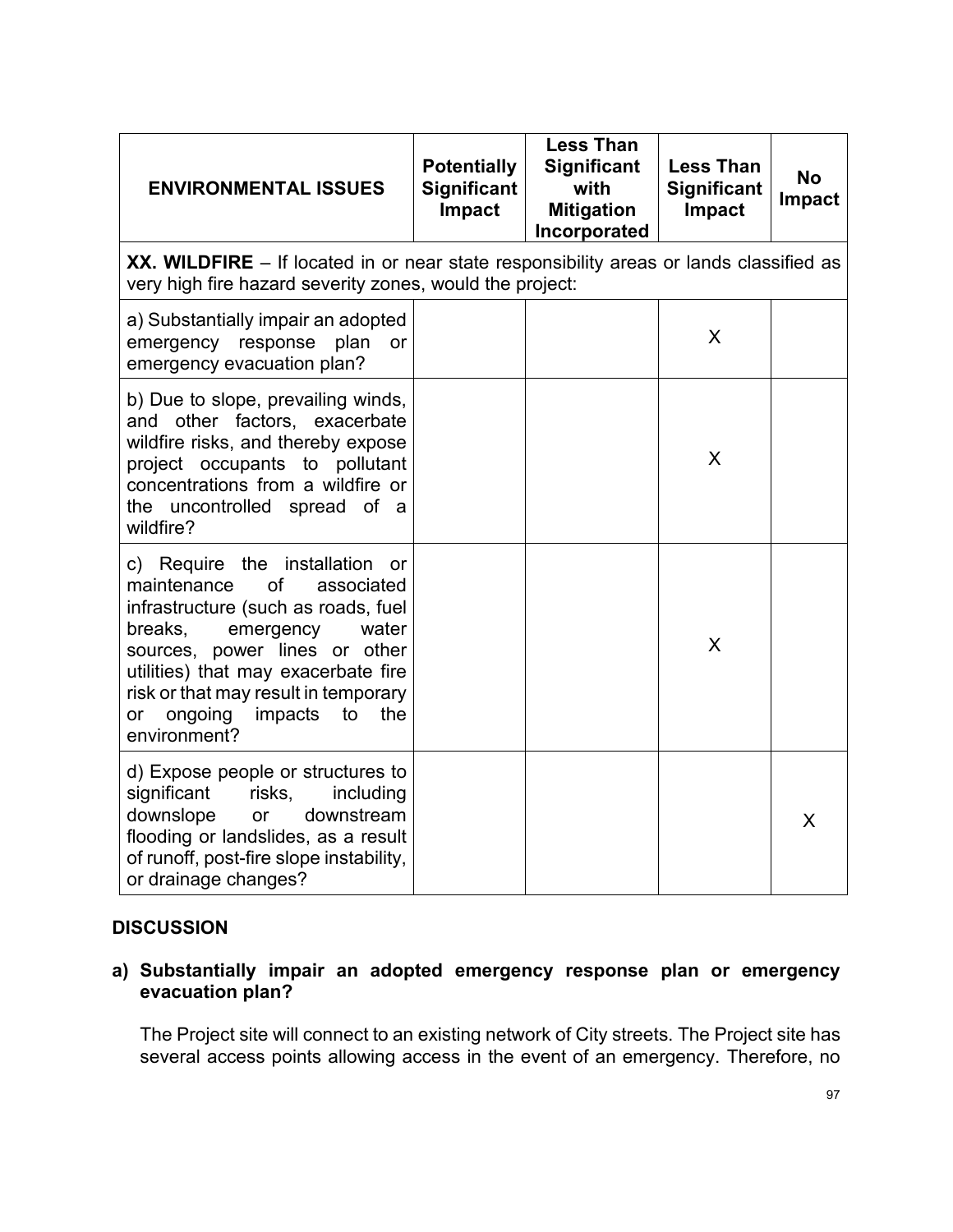significant impacts related to the impairment of the implementation of or physical interference with an adopted emergency response plan or emergency evacuation plan would occur.

The proposed Project is for the residential construction. These types of uses are similar in nature to the other uses within the Project area. It is not anticipated that new or different impairments would occur that may physically interfere with an adopted emergency response plan or emergency evacuation plan. All Project plans submitted to the City will be reviewed in compliance with federal, State, and local regulations related to emergency access. The Project is required to comply with all local, State, and federal regulations related to emergency preparedness and would not result in environmental impacts beyond those analyzed in the City of Fresno PEIR. Therefore, Project impacts are considered to be *less than significant*.

#### **b) Due to slope, prevailing winds, and other factors, exacerbate wildfire risks, and thereby expose project occupants to pollutant concentrations from a wildfire or the uncontrolled spread of a wildfire?**

See IX. HAZARDS AND HAZARDOUS MATERIAL (g). Although the City of Fresno is proximate to high and very high fire hazard designated areas, the City is largely categorized as little or no threat or moderate fire hazard, which is largely attributed to urban development. Some small areas along the San Joaquin River Bluff area in northern Fresno are prone to wildfires due to relatively steep terrain/vegetation, and these areas are classified as high fire hazard areas. The Project area is located in a Local Responsibility Area (LRA) and has been designated as Non-Wildland by CalFire.

The risk of wildfire is related to a variety of parameters, including fuel loading (vegetation), fire weather (winds, temperatures, humidity levels, and fuel moisture contents), and topography (degree of slope). Steep slopes contribute to fire hazard by intensifying the effects of wind and making fire suppression difficult. Fuels such as grass are highly flammable because they have a high surface area to mass ratio and require less heat to reach the ignition point. The Project site is located in an area that is predominately urban, which is not considered at significant risk of wildlife. There are minimal amounts of highly flammable fuels such as dry grasses in the area. Therefore, in the unlikely event of a wildfire, the project would not expose project occupants to pollutant concentrations from a wildfire or the uncontrolled spread of a wildfire. The Project would not pose a wildfire risk during construction or operations beyond those analyzed in the City of Fresno PEIR. Therefore, Project impacts are considered to be *less than significant.*

**c) Require the installation or maintenance of associated infrastructure (such as roads, fuel breaks, emergency water sources, power lines or other utilities) that may exacerbate fire risk or that may result in temporary or ongoing impacts to the environment?**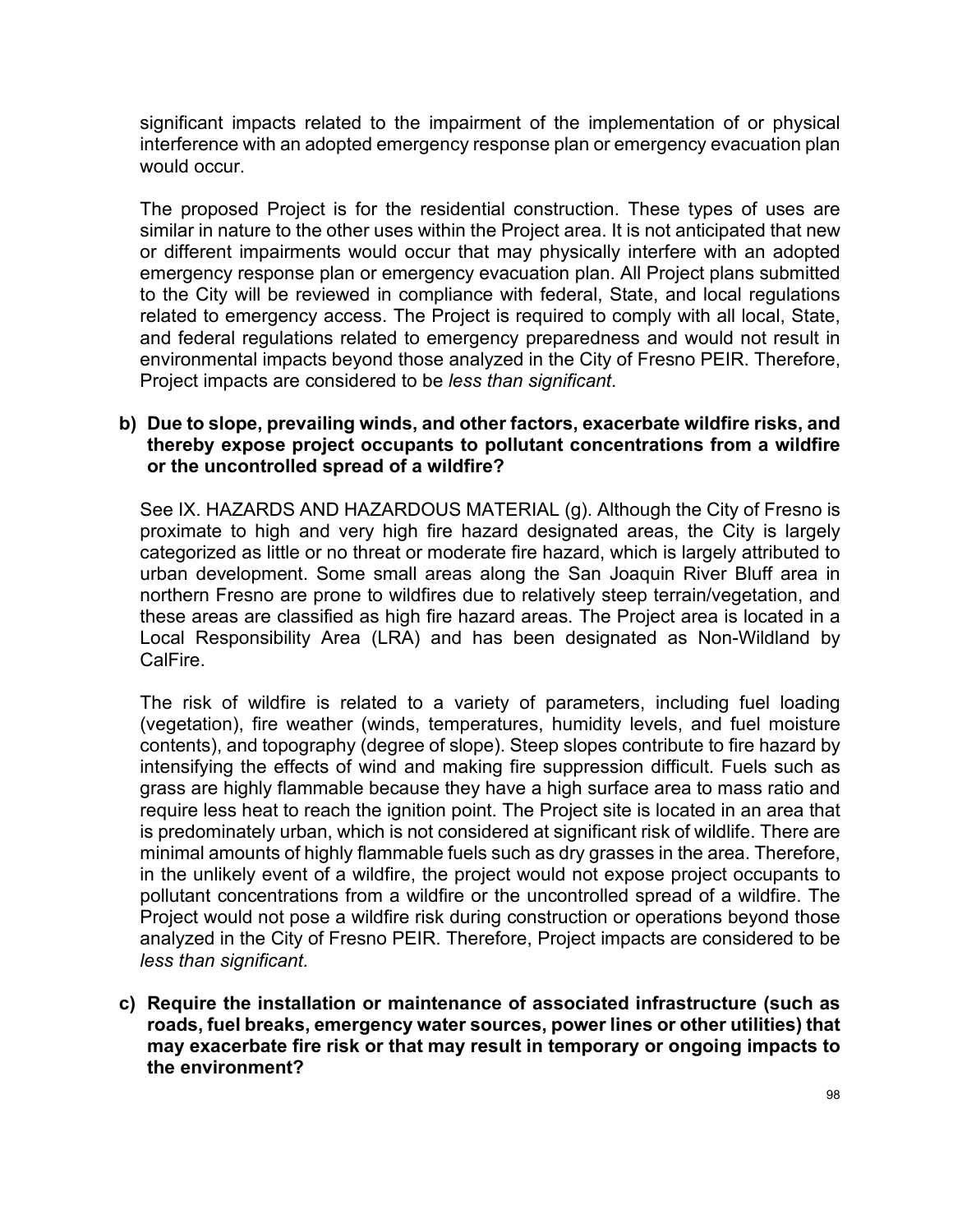See discussion under XX. WILDFIRE (a) above. The Project includes the development of infrastructure (water, sewer, and storm drainage) required to support the proposed residential uses and park site. The Project site is surrounded by existing and future urban development. However, the site is not located within an area designated as a high wildfire risk. Additionally, all new single-family residences would be required to comply with federal, State, and local health and safety regulations, development standards, building codes, and other laws and regulations that govern fire protection and suppression. All Project-related construction will meet or exceed all Federal, State, and local regulations and codes related to fire protection and suppression. Additionally, the Project would not require the installation or maintenance of associated infrastructure and will not exacerbate fire risk that may result in impacts to the environment. Therefore, there are no impacts beyond those analyzed in the City of Fresno PEIR. Therefore, Project impacts are considered to be *less than significant.*

#### **d) Expose people or structures to significant risks, including downslope or downstream flooding or landslides, as a result of runoff, post-fire slope instability, or drainage changes?**

The proposed Project would require the installation of storm drainage infrastructure to ensure that storm waters properly drain from the Project site and do not result in downstream flooding or major drainage changes. A storm drainage plan would be designed and engineered to ensure the proper construction of storm drainage infrastructure to control runoff and prevent flooding, erosion, and sedimentation.

Upon development of the site, stormwater would flow to the existing storm drains in the adjacent roadways. Any further storm drain requirements will be processed by the Fresno Metropolitan Flood Control District and constructed per the District's standards. Additionally, the Project site is located within an "Area of Minimal Flood Hazard" indicating that the site is located outside of the 100-year flood hazard zone as determined by the Federal Emergency Management Agency (FEMA) (Federal Emergency Management Agency, 2022). Further, because the site is essentially flat and located in an existing urbanized area of the City, downstream landslides would not occur.

Landslides include rockfalls, deep slope failure, and shallow slope failure. Factors such as the geological conditions, drainage, slope, vegetation, and others directly affect the potential for landslides. The Project site is flat and has little topography. Therefore, the Project will not expose people or structures to risks of causing downstream flooding, landslides, runoff, slope instability, or drainage changes. The Project would not pose a risk of downslope or downstream flooding or landslides during construction or operations beyond those analyzed in the City of Fresno PEIR, and there are *no impacts.*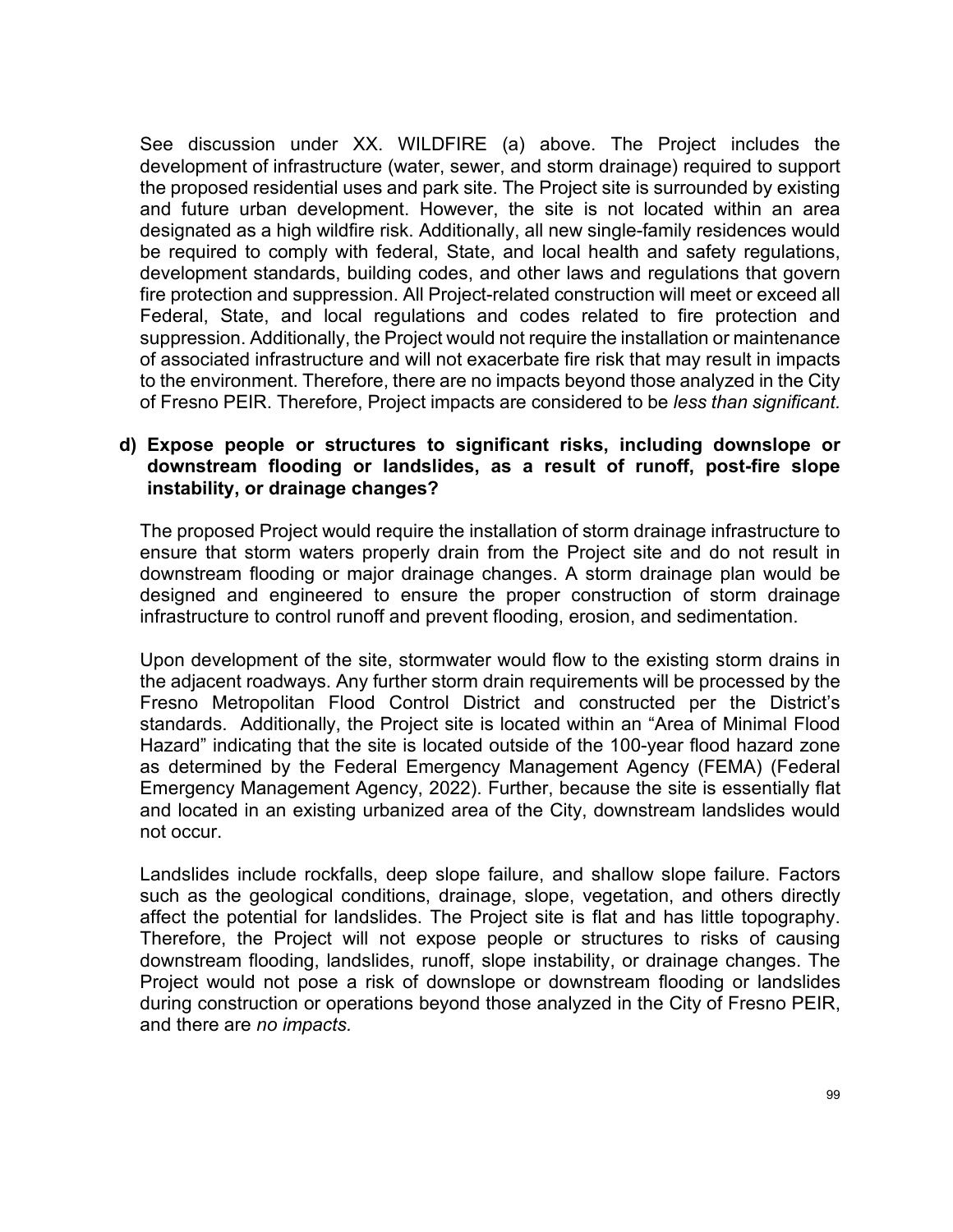## *Mitigation Measures*

No mitigation measures are required.

| <b>ENVIRONMENTAL ISSUES</b>                                                                                                                                                                                                                                                                                                                                                                                                                                                                           | <b>Potentially</b><br><b>Significant</b><br>Impact | <b>Less Than</b><br><b>Significant</b><br>with<br><b>Mitigation</b><br>Incorporated | <b>Less Than</b><br><b>Significant</b><br>Impact | <b>No</b><br><b>Impact</b> |
|-------------------------------------------------------------------------------------------------------------------------------------------------------------------------------------------------------------------------------------------------------------------------------------------------------------------------------------------------------------------------------------------------------------------------------------------------------------------------------------------------------|----------------------------------------------------|-------------------------------------------------------------------------------------|--------------------------------------------------|----------------------------|
| <b>XIX. MANDATORY FINDINGS OF SIGNIFICANCE</b>                                                                                                                                                                                                                                                                                                                                                                                                                                                        |                                                    |                                                                                     |                                                  |                            |
| a) Does the project have the<br>potential to degrade the quality of<br>environment, substantially<br>the<br>reduce the habitat of a fish or<br>wildlife species, cause a fish or<br>wildlife population to drop below<br>self-sustaining levels, threaten to<br>eliminate a<br>plant or animal<br>community, reduce the number or<br>restrict the range of a rare or<br>endangered plant or animal or<br>eliminate important examples of<br>the major periods of California<br>history or prehistory? |                                                    |                                                                                     | X                                                |                            |
| b) Does the project have impacts<br>that are individually limited, but<br>cumulatively<br>considerable?<br>("Cumulatively considerable"<br>that<br>the<br>incremental<br>means<br>effects<br>of<br>project<br>are<br>a<br>considerable when viewed<br>in in<br>connection with the effects of past<br>projects, the effects of other<br>current projects, and the effects of<br>probable future projects)?                                                                                            |                                                    |                                                                                     | X                                                |                            |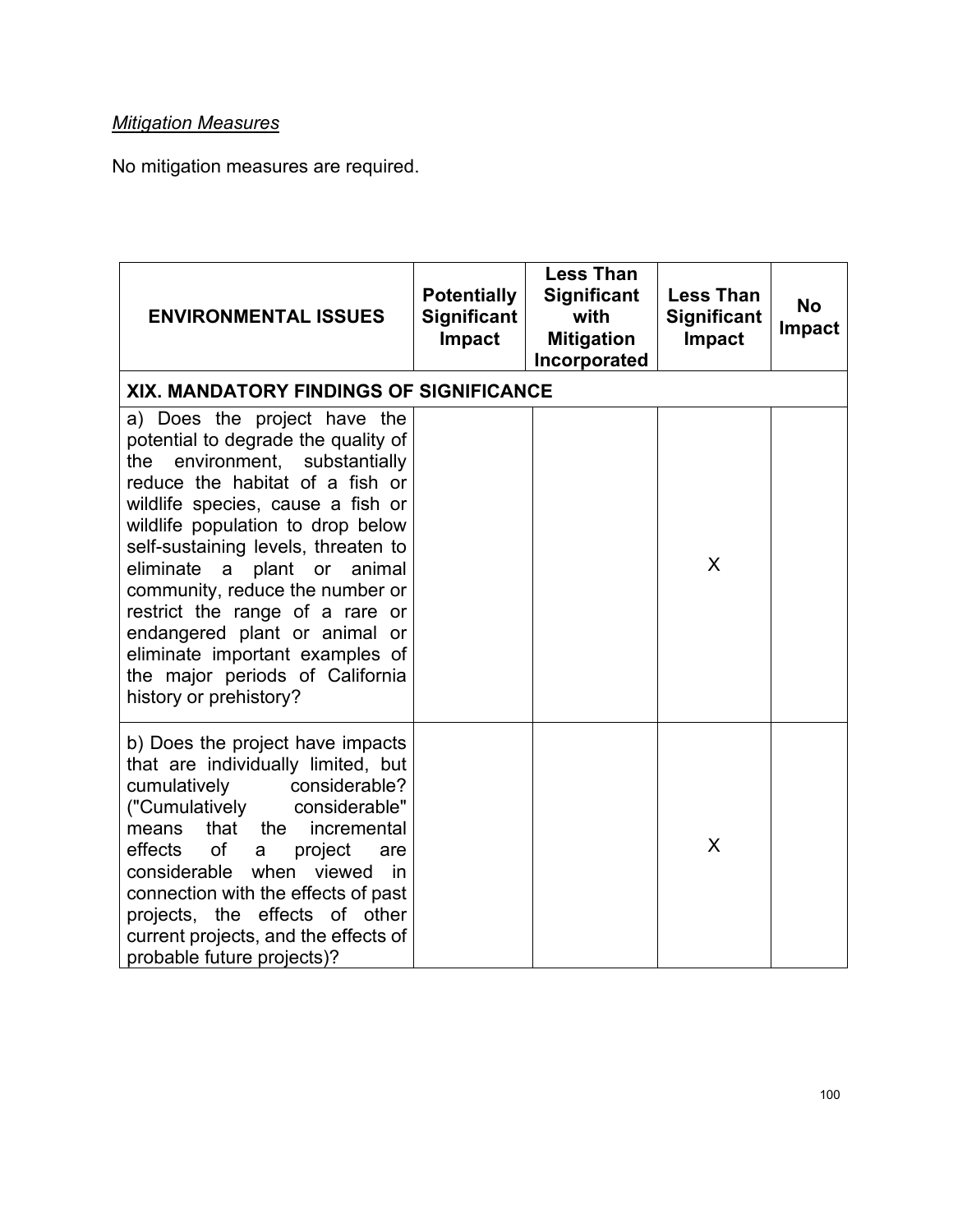| <b>ENVIRONMENTAL ISSUES</b>                                                                                                                                   | <b>Potentially</b><br><b>Significant</b><br>Impact | <b>Less Than</b><br><b>Significant</b><br>with<br><b>Mitigation</b><br>Incorporated | <b>Less Than</b><br><b>Significant</b><br>Impact | <b>No</b><br><b>Impact</b> |
|---------------------------------------------------------------------------------------------------------------------------------------------------------------|----------------------------------------------------|-------------------------------------------------------------------------------------|--------------------------------------------------|----------------------------|
| Does the project<br>have<br>C)<br>environmental effects which will<br>cause substantial adverse effects<br>on human beings, either directly<br>or indirectly? |                                                    |                                                                                     | X                                                |                            |

**a) Does the project have the potential to substantially degrade the quality of the environment, substantially reduce the habitat of a fish or wildlife species, cause a fish or wildlife population to drop below self-sustaining levels, threaten to eliminate a plant or animal community, substantially reduce the number or restrict the range of an endangered, rare, or threatened species, or eliminate important examples of the major periods of California history or prehistory?**

The size of the Project is a size that is not a detriment to the existing environment within the Project area. The Project will not reduce habitat, biological resources populations, or local historical components. The Project does not have the potential to degrade the quality of the environment or reduce the habitat of wildlife species and will not threaten plant communities or endanger any floral or faunal species. Furthermore, the Project has no potential to eliminate important examples of major periods in history. With implementation of applicable City of Fresno PEIR mitigation measures, impacts are considered to be *less than significant*.

**b) Does the project have impacts that are individually limited, but cumulatively considerable? ("Cumulatively considerable" means that the incremental effects of a project are considerable when viewed in connection with the effects of past projects, the effects of other current projects, and the effects of probable future projects.)**

The Project is considered to be proposed at a size and scope that would not result in impacts that are cumulatively considerable when viewed in connection with existing or future development as described in this initial study document. With implementation of applicable City of Fresno PEIR mitigation measures, Project impacts are considered to be less than significant.

**c) Does the project have environmental effects that will cause substantial adverse effects on human beings, either directly or indirectly?**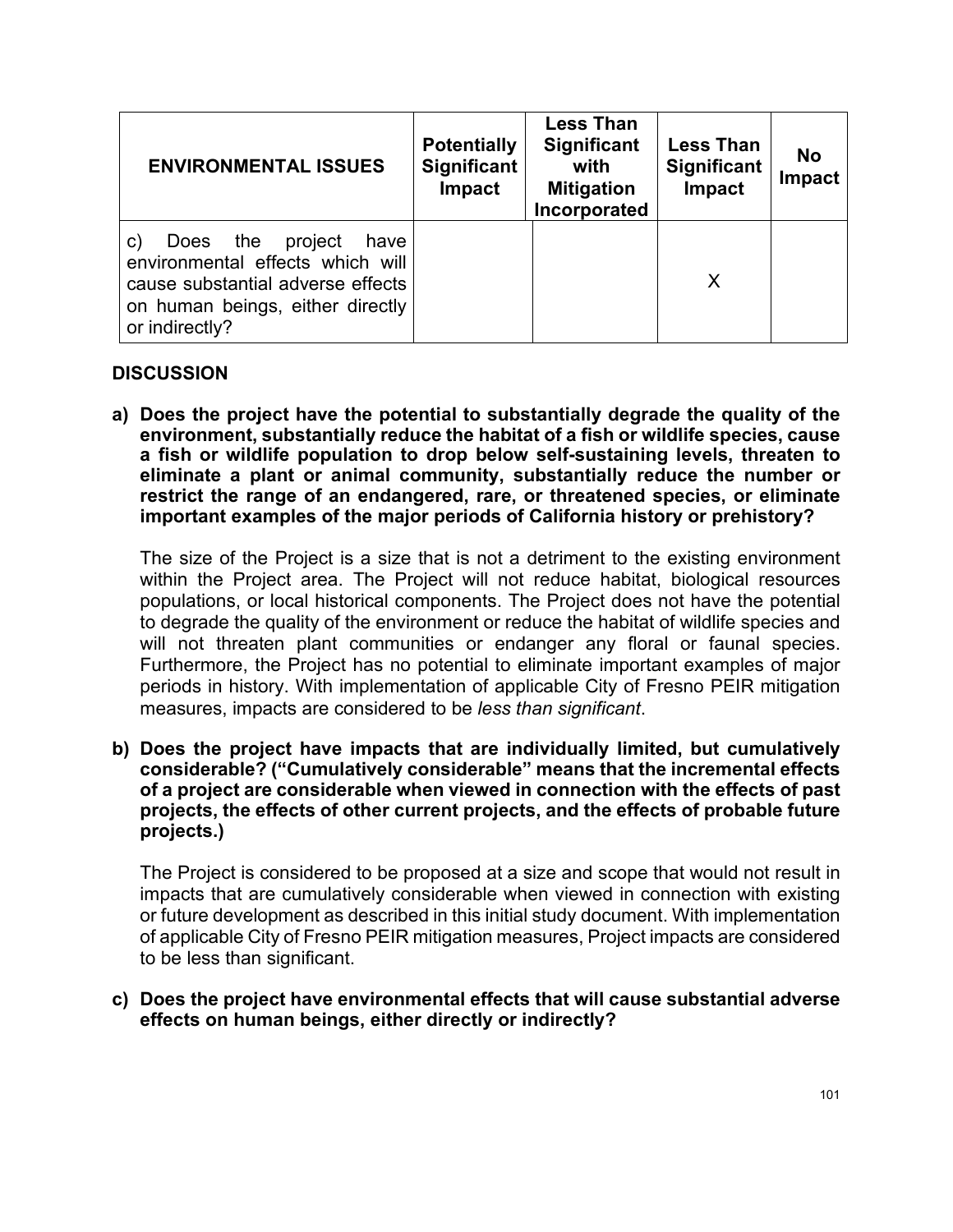The Project is consistent with applicable environmental policies and mitigation measures as outlined in the General Plan PEIR that are required in several impact areas to reduce any potentially significant impacts to less than significant. Additionally, due to the existing residential development surrounding the project site and in the general area, the General Plan anticipates that future development will increase the density within adjacent areas. Development is planned to occur in the immediate area projected by the City's General Plan and analyzed in the City of Fresno PEIR.

Therefore, the Project is not anticipated to cause substantial adverse effects on human beings directly. With implementation of applicable City of Fresno PEIR mitigation measures, impacts are considered to be *less than significant*.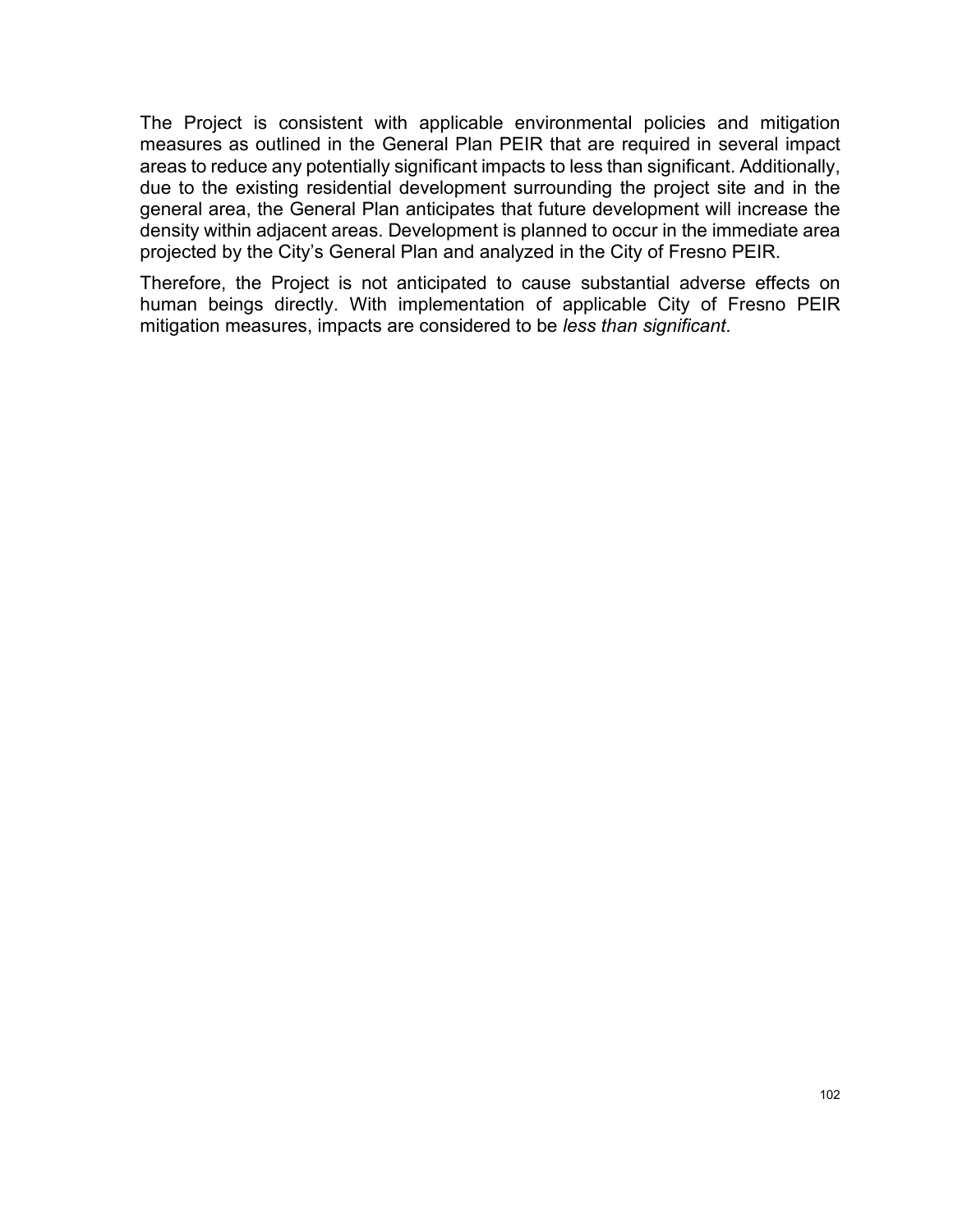## References

California Department of Toxic Substances. (2022). *Envirostar*. Retrieved from

- https://www.envirostor.dtsc.ca.gov/public/map/?myaddress=Chuch+ave+and+peach+ave+fresno CAL FIRE. (2022). *Fire Severity Maps*. Retrieved from Fresno: https://osfm.fire.ca.gov/divisions/community-
- wildfire-preparedness-and-mitigation/wildland-hazards-building-codes/fire-hazard-severity-zones-maps/ Cal Recyle. (2022, Jan). *Visalia Disposal Site (54-AA-0009)*. Retrieved from SWIS Facility/Site Activity Details :
	- https://www2.calrecycle.ca.gov/SolidWaste/SiteActivity/Details/822?siteID=3839
- CalGEM. (2022). *State of California Department of Conservation, Geological Energy Management Division*. Retrieved from Online Mapping System: https://maps.conservation.ca.gov/doggr/wellfinder/#openModal/- 119.63622/36.31040/15
- California Building Standards Commission. (2019). *California Code of Regulations.*
- California Builiding Association v Bay Area Air Quality Mangement District, S213478 (Alameda Supreme Court 2015).
- California Department of Conservation. (2022, January). *Farmland Mapping and Monitoring Program*. Retrieved from Important Farmland Finder- 2018: https://maps.conservation.ca.gov/DLRP/CIFF/
- California Department of Resources Recycling and Recovery. (2022, Jan 1). *CalRecycle*. Retrieved from https://www2.calrecycle.ca.gov/SolidWaste/Site/Search
- California Department of Transportation. (2022, January). *California State Scenic HIghway System Map*. Retrieved from State Scenic Highway System ARC GIS On LIne.:
- https://www.arcgis.com/apps/webappviewer/index.html?id=465dfd3d807c46cc8e8057116f1aacaa California State Water Resources Control Board. (2022). *GeoTracker*. Retrieved from GeoTracker:
- https://geotracker.waterboards.ca.gov/map/?CMD=runreport&myaddress=fowler+ave+and+dakota+ave%2 C+fresno%2C+ca
- California Water Service. (2022). *UWMP Standardized Tables Visalia District 2015 Urban Water Management Plan, Appendix H.* Retrieved from CalWater.com:

https://www.calwater.com/docs/uwmp2015/vis/Appendix\_H\_-\_DWR\_UWMP\_Tables\_Worksheets.pdf

- City of Fresno. (2020). *2020 Urban Water Management Plan.*
- City of Hanford. (2010). *Hanford Municipal Airport Master Plan.*
- City of Hanford. (2015). *2015 Urban Water Mangement Plan.*
- City of Hanford. (2017). *2035 General Plan Update.*
- City of Hanford. (2017b). *Planning Division.* Retrieved from Zoning Map: https://cms6.revize.com/revize/hanfordca/document\_center/Planning/Plans/Final%20Zoning%20Map%20E ffective%2006-01-2017.pdf
- City of Hanford. (2020). *Urban Water Management Plan.*
- City of Hanford. (2022, January). *Hanford Municipal Code*. Retrieved from Title 17 Zoning, Chapt 17.50 Development Standards: http://qcode.us/codes/hanford/
- City of Hanford. (2022, January). *Hanford Municipal Code*. Retrieved from Title 17 Zoning, Chapt 17.50 Development Standards: http://qcode.us/codes/hanford/
- City of Hanford. (2022). *Housing Element (2016 - 2024).* https://cms6.revize.com/revize/hanfordca/document\_center/Planning/General%20Plan/Adopted%20Housin g%20Element%20(03-31-2016).pdf.
- City of Visalia . (2022, January). *General Plan EIR*. Retrieved from Noise Section: https://www.visalia.city/civicax/filebank/blobdload.aspx?BlobID=30500
- City of Visalia. (2014, January). *General Plan Enviromental Impact Report.* Retrieved from https://www.visalia.city/civicax/filebank/blobdload.aspx?BlobID=30499
- City of Visalia. (2017, March). *Active Transportation Plan*. Retrieved from https://www.visalia.city/documents/Engineering/ATP-Final%20COV%20Optimized.pdf
- City of Visalia. (2022). *Fixed Bus Routes*. Retrieved from https://www.visalia.city/depts/transportation\_services/transit/bus\_map\_and\_schedule\_information/default.a sp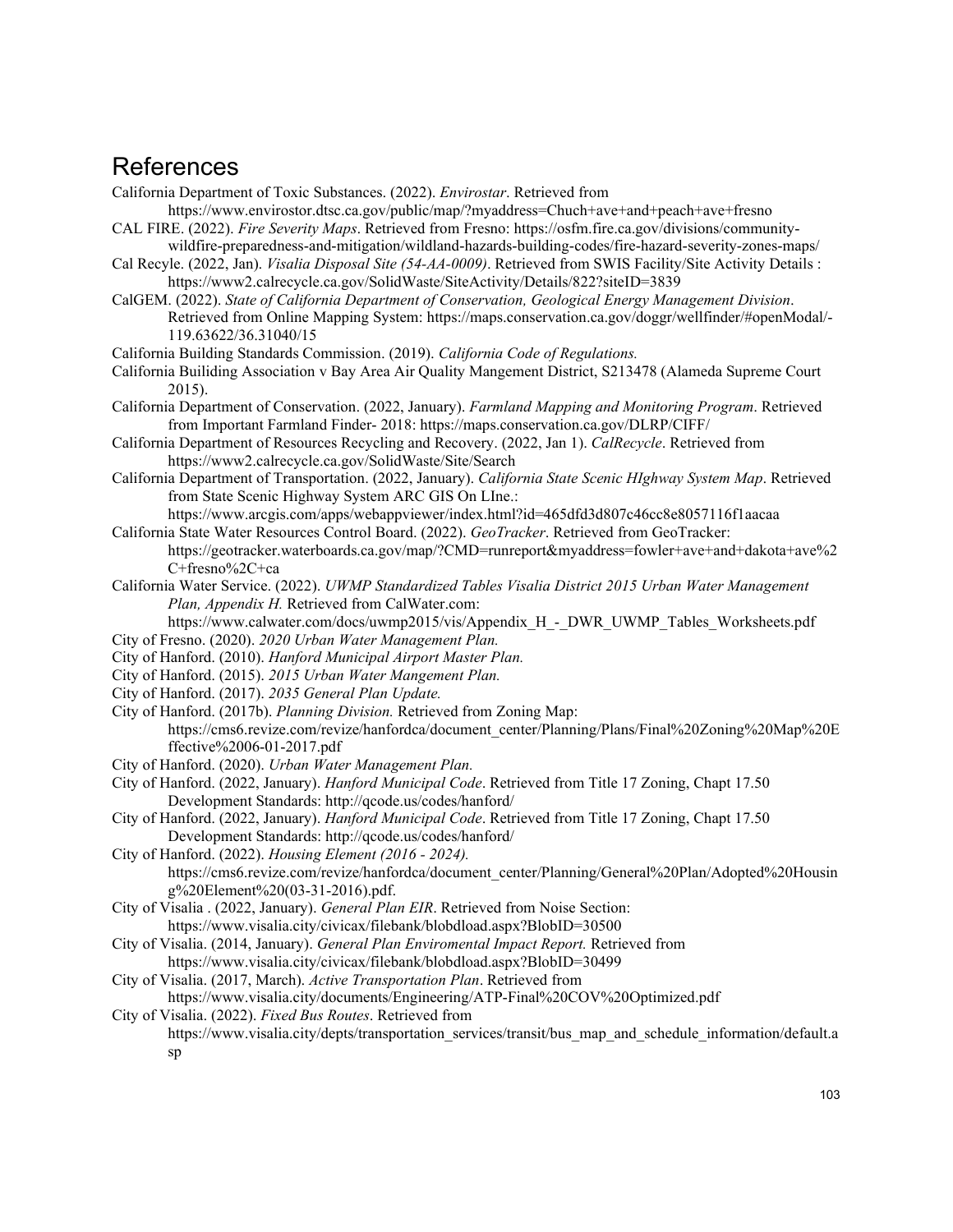- City of Visalia. (2022, January). *General Plan Open Space and Conservation Element*. Retrieved from https://www.visalia.city/civicax/filebank/blobdload.aspx?BlobID=30478
- Department of Conservation. (2022, January 1). *Division of Oil, Gas, and Geothermal Resource*. Retrieved from https://maps.conservation.ca.gov/doggr/wellfinder/#/-119.30129/36.36088/14
- Department of Conservation. (2022, January 1). *SMARA mapping tool*. Retrieved from https://maps.conservation.ca.gov/mol/index.html
- Department of Toxic Substances Control. (2022). EnviroStor. California, United States of America.
- Federal Emergency Management Agency. (2022). *FEMA.* Retrieved from Firmette: https://msc.fema.gov/portal/home
- Federal Emergency Management Agency. (2022, Jan 1). *FEMA Firmette*. Retrieved from https://msc.fema.gov/portal/home
- Federal Highway Administration (FHWA), U.S. Department of Transportation. (2017). *Highway Traffic Noise Analysis and Abatement Policy and Guidance.*
	- https://www.fhwa.dot.gov/environMent/noise/regulations\_and\_guidance/.
- Federal Transit Administration . (2006). *Transit Noise and Vibration Impact Assessment.*
- Fresno County Council of Governments. (2017). *Fresno County 2050 Growth Projections.*
- Greater Kaweah Groundwater Sustainability Agency. (2020). *Groundwater Sustainability Plan.*
- Kings County. (1994). *Kings County Airport Compatibility Plan.*

Kings County. (2009). *2035 General Plan.*

- Krazan & Associates, Inc. (2021a). *Geotechnical Engineering Investigation- Church and Peach Avenues.*
- Krazan and Associates. (2021b). *Phase I Environmental Site Assessment- Olive Lane Property.*
- QK. (2022). *Biological Assessment Report- Lunaria Residential Development Project.*
- QK. (2022). *Cultural Resources Technical Memo- Lunaria Residential Development.*
- QK. (2022). *Water Supply Assessment- Pratt Family Ranch Project.*
- QK. (2022a). *Biological Resource Evaluation - Olive Lane Project.*
- QK. (2022b). *Cultural Resources Records Search Results - Olive Lane Project.*
- SJVAPCD. (2015). *Guidance for Assessing and Mitigating Air Quality Impacts.*
- Trinity Consultants. (2022). *Small Project Analysis Level Assessment- Olive Lane Tract.*
- U.S. Census Bureau. (2019). *Census .* Retrieved from Fresno, CA:
	- https://www.census.gov/quickfacts/fresnocitycalifornia
- U.S. Census Bureau. (2022). *Census.* Retrieved from Hanford, CA: https://www.census.gov/quickfacts/hanfordcitycalifornia
- U.S. Census Bureau. (2022). *U.S. Census Bureau QuickFacts*. Retrieved from QuickFacts Visalia City, California: https://www.census.gov/quickfacts/visaliacitycalifornia
- U.S. Department of Energy. (2014). *Hanford Emergency Management Plan.*
- U.S. Department of Transportation, F. R. (2005). *High-Speed Ground Transportation Noise and Vibration Impact Assessment.*
- United States Census. (2021). *U.S. Census*. Retrieved from Fresno City, CA.
- United States Census Bureau. (2020). *Quick Facts*. Retrieved from Tulare County: https://www.census.gov/quickfacts/tularecountycalifornia
- United States Census Bureau. (2022, January ). Retrieved from https://data.census.gov/cedsci/
- United States Environmental Protection Agency. (2022). *Energy and the Environment*. Retrieved from Greenhouse Gas Equivalencies Calculator: https://www.epa.gov/energy/greenhouse-gas-equivalenciescalculator#results
- VRPA Technologies, Inc. (2021). *Transportation Impact Study- Pratt Family Ranch.*
- VRPA Technologies, Inc. (2022). *Transportation Impact Study- Billingsley Ranch.*
- VRPA Technologies, Inc. (2022). *Air Quality & Greenhouse Gas Impact Assessment: Lunaria Development Project.*
- WJV Acoustics, Inc. (2022). *Acoustical Anaaysis- Olive Lane Subdivision.*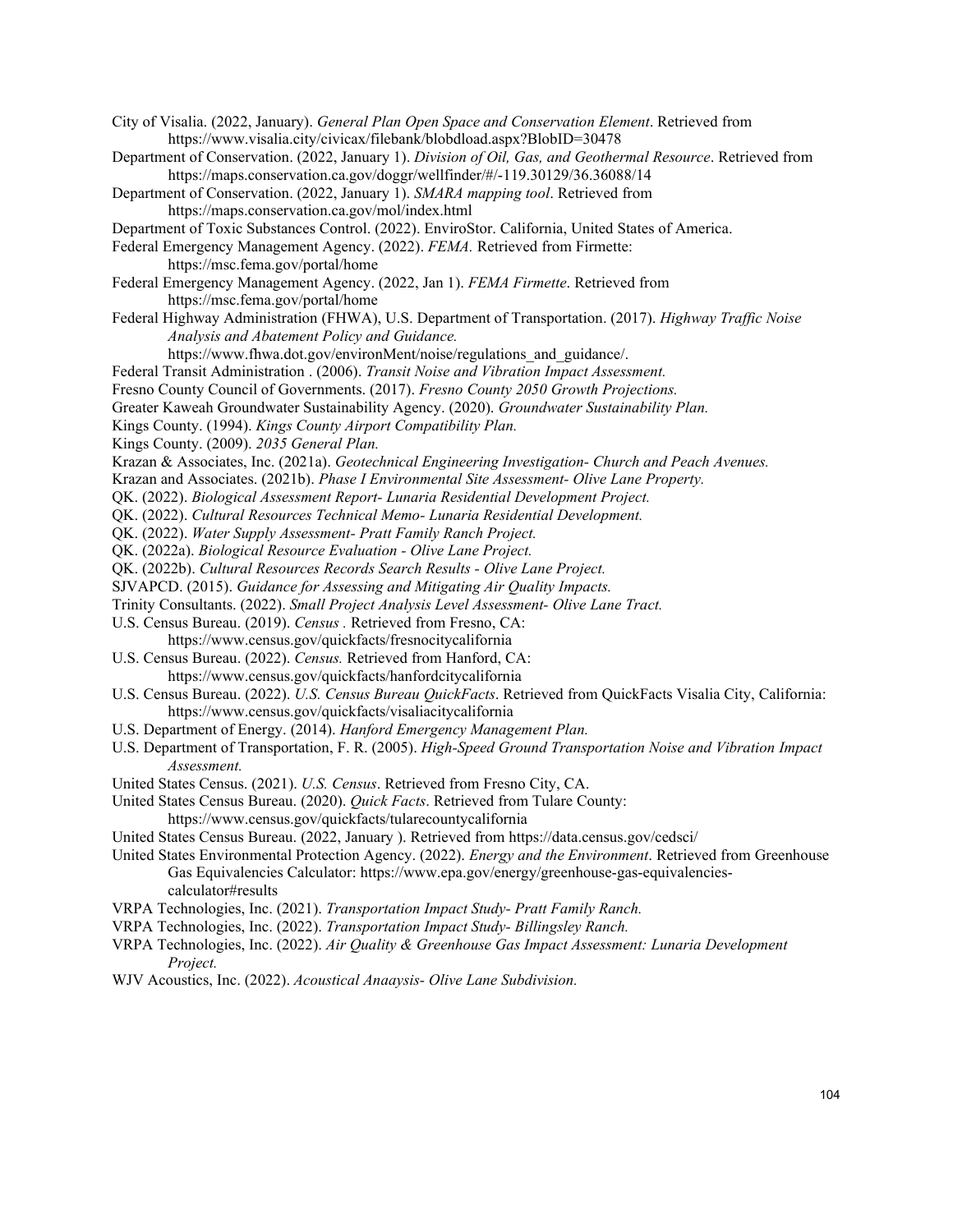# PROJECT SPECIFIC MITIGATION MONITORING CHECKLIST – May 20, 2022

This Project Specific Mitigation Monitoring Checklist has been formulated based upon the findings of the Initial Study/Mitigated Negative Declaration (IS/MND) for Tentative Tract Map No. 6410 (proposed Project). The MMRP lists mitigation measures recommended in the IS/MND for the proposed Project and identifies monitoring and reporting requirements as well as conditions recommended by responsible agencies who commented on the project.

The first column of the Table identifies the mitigation measure. The second column, entitled "Party Responsible for Implementing Mitigation," names the party responsible for carrying out the required action. The third column, "Implementation Timing," identifies the time the mitigation measure should be initiated. The fourth column, "Party Responsible for Monitoring," names the party ultimately responsible for ensuring that the mitigation measure is implemented. The last column will be used by the City to ensure that individual mitigation measures have been monitored.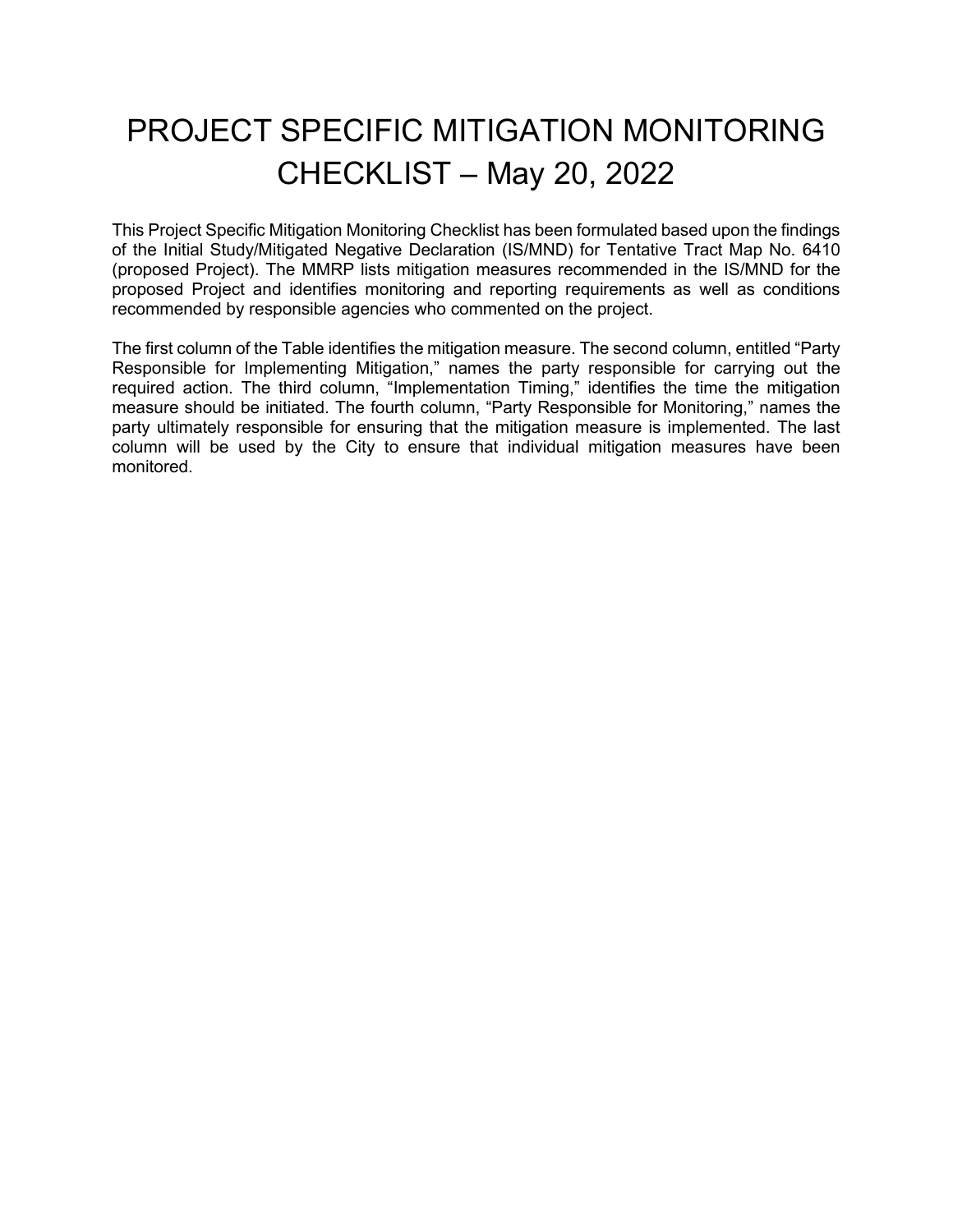| <b>Mitigation Measure</b>                                                                                                                                                                                                                                                                                                                                                                                                                                                                                                                                                                                                                                                                        | Party<br>responsible<br>for<br>Implementing<br><b>Mitigation</b> | Implementation<br><b>Timing</b>                                                                           | <b>Party</b><br>responsible<br>for<br><b>Monitoring</b>                                             | <b>Verification</b><br>(name/date) |
|--------------------------------------------------------------------------------------------------------------------------------------------------------------------------------------------------------------------------------------------------------------------------------------------------------------------------------------------------------------------------------------------------------------------------------------------------------------------------------------------------------------------------------------------------------------------------------------------------------------------------------------------------------------------------------------------------|------------------------------------------------------------------|-----------------------------------------------------------------------------------------------------------|-----------------------------------------------------------------------------------------------------|------------------------------------|
| AES-4.1: Lighting for Street and Parking Areas.<br>Lighting systems for street and parking areas<br>shall include shields to direct light to the roadway<br>surfaces and parking areas. Vertical shields on<br>the light fixtures shall also be used to direct light<br>away from adjacent light sensitive land uses<br>such as residences.                                                                                                                                                                                                                                                                                                                                                      | Project<br>Applicant and<br>project<br>architect                 | Lighting systems<br>to be confirmed<br>during plan<br>check, prior to<br>issuance of<br>building permits. | <b>Public Works</b><br>Department<br>(PW) and<br>Planning and<br>Development<br>Department<br>(PDD) |                                    |
| AES-4.2: Lighting systems for public facilities<br>such as active play areas shall provide adequate<br>illumination for the activity; however, low intensity<br>light fixtures and shields shall be used to<br>minimize spillover light onto adjacent properties.                                                                                                                                                                                                                                                                                                                                                                                                                                | Project<br>Applicant and<br>project<br>architect                 | Lighting systems<br>to be confirmed<br>during plan<br>check, prior to<br>issuance of<br>building permits. | <b>Public Works</b><br>Department<br>(PW) and<br>Planning and<br>Development<br>Department<br>(PDD) |                                    |
| AG-1.1: Consistent with Policy RC-9-c of the<br>approved General Plan, the City, in coordination<br>with regional partners or independently, shall<br>establish a Farmland Preservation Program by<br>2025. The intent of the Farmland Preservation<br>Program would be that when Prime Farmland,<br>Unique Farmland, or Farmland of Statewide<br>Importance are proposed for development and<br>converted to urban uses within the Sphere of<br>Influence outside city limits, this program would<br>require that the developer of such a project<br>mitigate the loss of farmland consistent with the<br>requirements of CEQA. The Farmland<br>Preservation Program shall establish thresholds | <b>Public Works</b>                                              | Prior to issuance<br>of building<br>permits                                                               | <b>PDD</b>                                                                                          |                                    |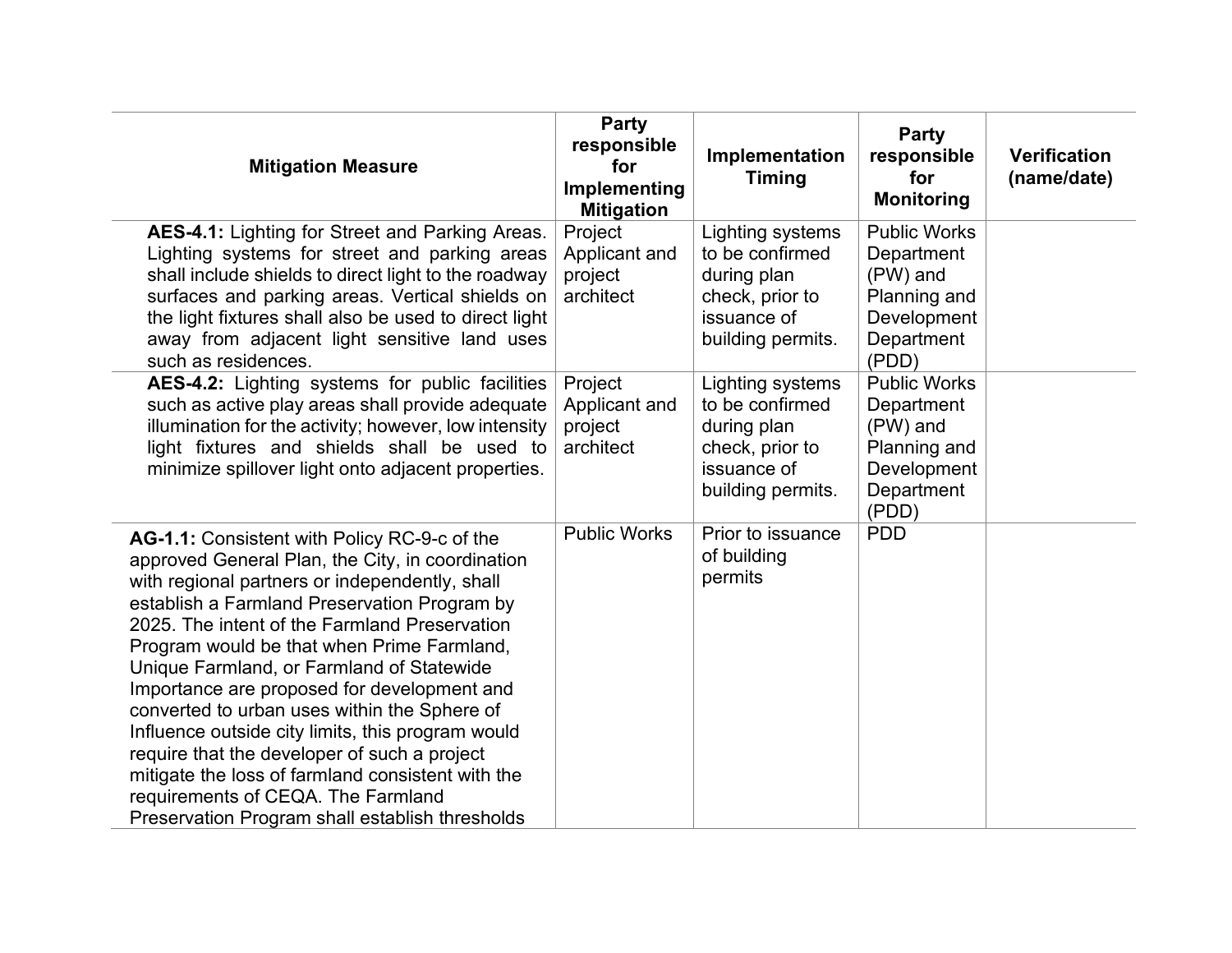| <b>Mitigation Measure</b>                                                                                                                                                                                                                                                                                                                             | <b>Party</b><br>responsible<br>for<br>Implementing<br><b>Mitigation</b> | Implementation<br><b>Timing</b>             | <b>Party</b><br>responsible<br>for<br><b>Monitoring</b> | <b>Verification</b><br>(name/date) |
|-------------------------------------------------------------------------------------------------------------------------------------------------------------------------------------------------------------------------------------------------------------------------------------------------------------------------------------------------------|-------------------------------------------------------------------------|---------------------------------------------|---------------------------------------------------------|------------------------------------|
| of significance and provide several mitigation<br>options that may include, but are not limited to,<br>the following:<br><b>Restrictive Covenants or Deeds</b><br>$\bullet$<br>In Lieu Fees<br><b>Mitigation Banks</b><br>Fee Title Acquisition<br>$\bullet$<br><b>Conservation Easements</b><br><b>Land Use Regulations</b>                          |                                                                         |                                             |                                                         |                                    |
| The Farmland Preservation Program may be<br>modeled after some or all of the programs<br>described by the California Council of Land<br>Trusts.                                                                                                                                                                                                       |                                                                         |                                             |                                                         |                                    |
| Prior to the adoption of the Farmland<br>Preservation Program, projects shall be required<br>to comply with CEQA to address potential<br>environmental impacts on an individual basis.                                                                                                                                                                |                                                                         |                                             |                                                         |                                    |
| AIR-2.1: Prior to future discretionary project<br>approval, development project applicants shall<br>prepare and submit to the Director of the City<br>Planning and Development Department, or<br>designee, a technical assessment evaluating<br>potential project construction phase-related air<br>quality impacts. The evaluation shall be prepared | Project<br>Applicant and<br>project<br>architect                        | Prior to issuance<br>of building<br>permits | <b>PDD</b>                                              |                                    |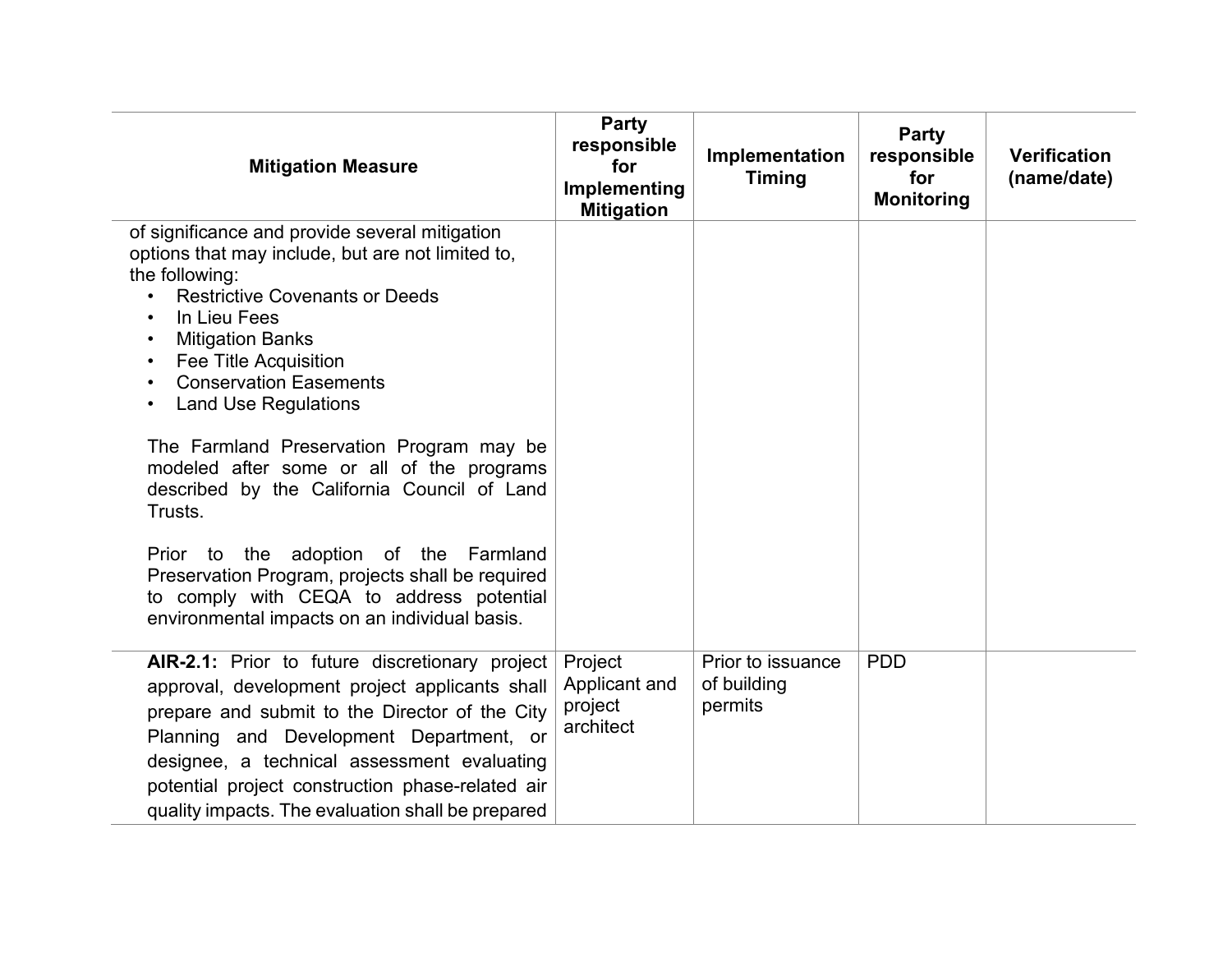| <b>Mitigation Measure</b>                                                                                                                                                                                                                                                                                                                                                                                                                                                                                                                                                                                                                                                             | Party<br>responsible<br>for<br>Implementing<br><b>Mitigation</b> | Implementation<br><b>Timing</b> | Party<br>responsible<br>for<br><b>Monitoring</b> | <b>Verification</b><br>(name/date) |
|---------------------------------------------------------------------------------------------------------------------------------------------------------------------------------------------------------------------------------------------------------------------------------------------------------------------------------------------------------------------------------------------------------------------------------------------------------------------------------------------------------------------------------------------------------------------------------------------------------------------------------------------------------------------------------------|------------------------------------------------------------------|---------------------------------|--------------------------------------------------|------------------------------------|
| in conformance with SJVAPCD methodology for<br>assessing construction impacts. If construction-<br>related air pollutants are determined to have the<br>potential to exceed the SJVAPCD adopted<br>threshold of significance, the Planning and<br>Development Department shall require that<br>applicants for new development projects<br>mitigation<br>incorporate<br>into<br>measures<br>construction plans to reduce air pollutant<br>emissions during construction activities. The<br>identified measures shall be included as part of<br>the Project Conditions of Approval. Possible<br>mitigation measures to reduce construction<br>emissions include but are not limited to: |                                                                  |                                 |                                                  |                                    |
| Install temporary construction power<br>$\bullet$<br>supply meters onsite and use these<br>to provide power to electric power<br>tools whenever feasible. If temporary<br>electric power is available on site,<br>forbid the use of portable gasoline- or<br>diesel-fueled electric generators.<br>Use of diesel oxidation catalysts<br>and/or catalyzed diesel particulate<br>traps on diesel equipment as<br>feasible.                                                                                                                                                                                                                                                              |                                                                  |                                 |                                                  |                                    |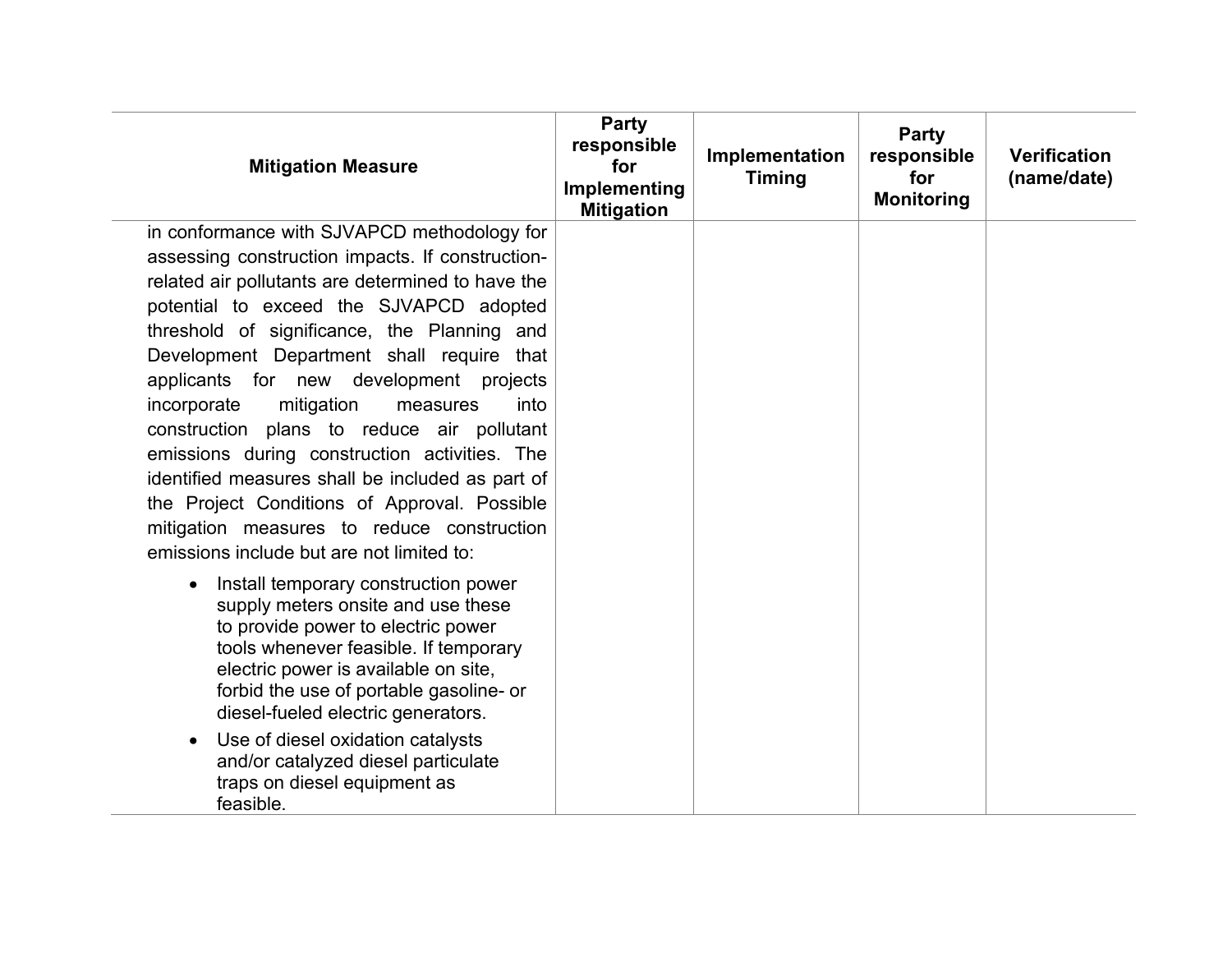| <b>Mitigation Measure</b>                                                                                                                                                              | <b>Party</b><br>responsible<br>for<br>Implementing<br><b>Mitigation</b> | Implementation<br><b>Timing</b> | <b>Party</b><br>responsible<br>for<br><b>Monitoring</b> | <b>Verification</b><br>(name/date) |
|----------------------------------------------------------------------------------------------------------------------------------------------------------------------------------------|-------------------------------------------------------------------------|---------------------------------|---------------------------------------------------------|------------------------------------|
| Maintain equipment according to<br>$\bullet$<br>manufacturers' specifications.                                                                                                         |                                                                         |                                 |                                                         |                                    |
| Restrict idling of equipment and<br>trucks to a maximum of five minutes<br>(per California Air Resources Board<br>[CARB] regulation).                                                  |                                                                         |                                 |                                                         |                                    |
| Phase grading operations to reduce<br>disturbed areas and times of<br>exposure.                                                                                                        |                                                                         |                                 |                                                         |                                    |
| Avoid excavation and grading during<br>wet weather.                                                                                                                                    |                                                                         |                                 |                                                         |                                    |
| Limit onsite construction routes and<br>stabilize construction entrance(s).                                                                                                            |                                                                         |                                 |                                                         |                                    |
| Remove existing vegetation only<br>$\bullet$<br>when absolutely necessary.                                                                                                             |                                                                         |                                 |                                                         |                                    |
| Sweep up spilled dry materials (e.g.,<br>cement, mortar, or dirt track-out)<br>immediately. Never attempt to wash<br>them away with water. Use only<br>minimal water for dust control. |                                                                         |                                 |                                                         |                                    |
| Store stockpiled materials and<br>$\bullet$<br>wastes under a temporary roof or<br>secured plastic sheeting or tarp.                                                                   |                                                                         |                                 |                                                         |                                    |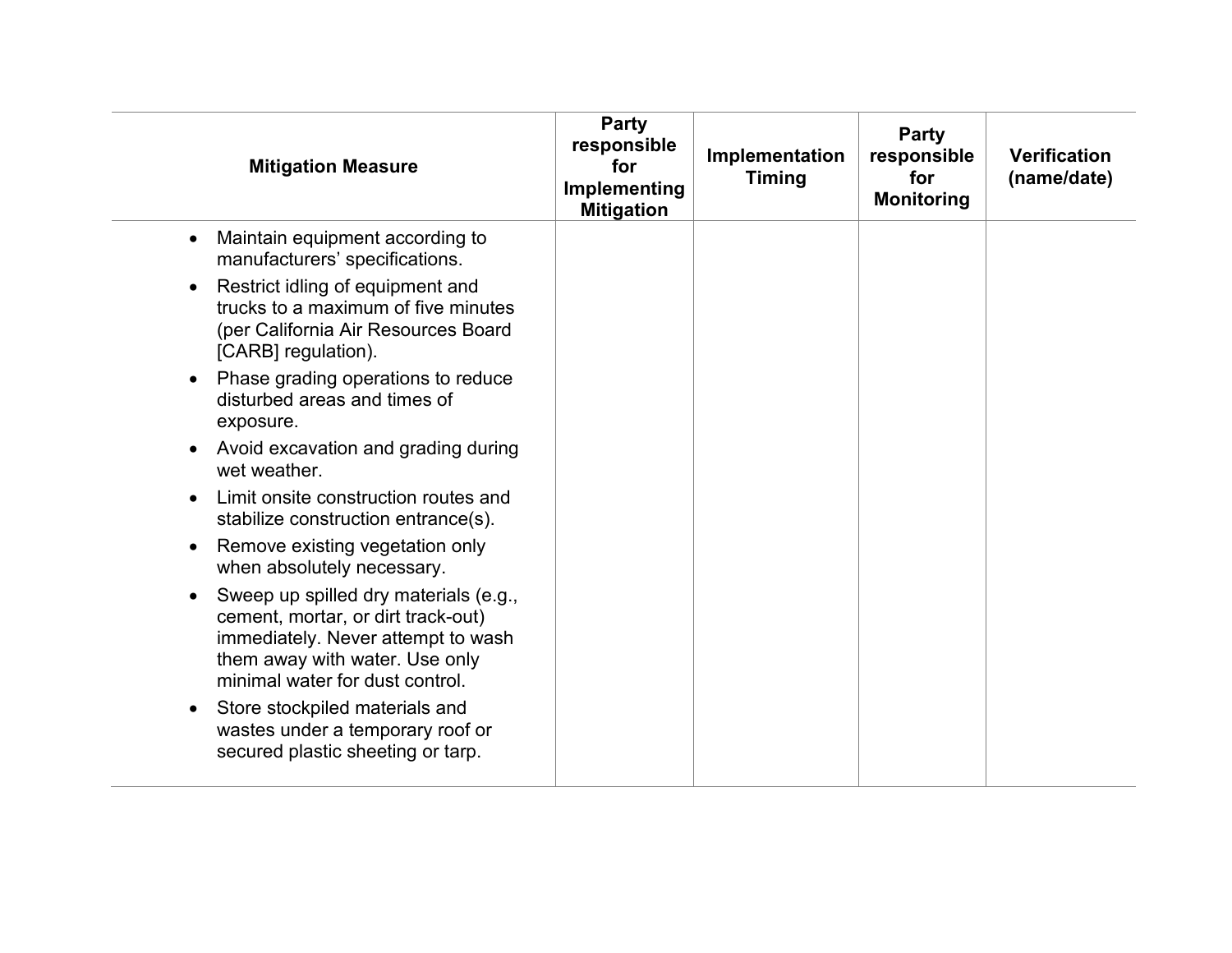| <b>Mitigation Measure</b>                                                                                                                                                                                                                                                                                                                                                                                                                                                                                                                                                                                                                                                                                                                                                                                                                                                                                                                                                                                                                                                                                                                                                               | Party<br>responsible<br>for<br>Implementing<br><b>Mitigation</b> | Implementation<br><b>Timing</b>             | Party<br>responsible<br>for<br><b>Monitoring</b> | <b>Verification</b><br>(name/date) |
|-----------------------------------------------------------------------------------------------------------------------------------------------------------------------------------------------------------------------------------------------------------------------------------------------------------------------------------------------------------------------------------------------------------------------------------------------------------------------------------------------------------------------------------------------------------------------------------------------------------------------------------------------------------------------------------------------------------------------------------------------------------------------------------------------------------------------------------------------------------------------------------------------------------------------------------------------------------------------------------------------------------------------------------------------------------------------------------------------------------------------------------------------------------------------------------------|------------------------------------------------------------------|---------------------------------------------|--------------------------------------------------|------------------------------------|
| AIR-2.2: Prior to future discretionary project<br>approval, development project applicants shall<br>prepare and submit to the Director of the City<br>Planning and Development Department, or<br>designee, a technical assessment evaluating<br>potential project operation-related air quality<br>impacts. The evaluation shall be prepared in<br>conformance with SJVAPCD methodology in<br>assessing air quality impacts. If operation-related<br>air pollutants are determined to have the<br>potential to exceed the SJVAPCD-adopted<br>thresholds of significance, the Planning and<br>Development Department shall require that<br>applicants for new development projects<br>incorporate mitigation measures to reduce air<br>pollutant emissions during operational activities.<br>The identified measures shall be included as part<br>of the Project Conditions of Approval. Possible<br>mitigation measures to reduce long-term<br>emissions include but are not limited to:<br>For site-specific development that<br>requires refrigerated vehicles, the<br>construction documents shall<br>demonstrate an adequate number of<br>electrical service connections at loading | Project<br>Applicant and<br>project<br>architect                 | Prior to issuance<br>of building<br>permits | <b>SJVAPCD</b>                                   |                                    |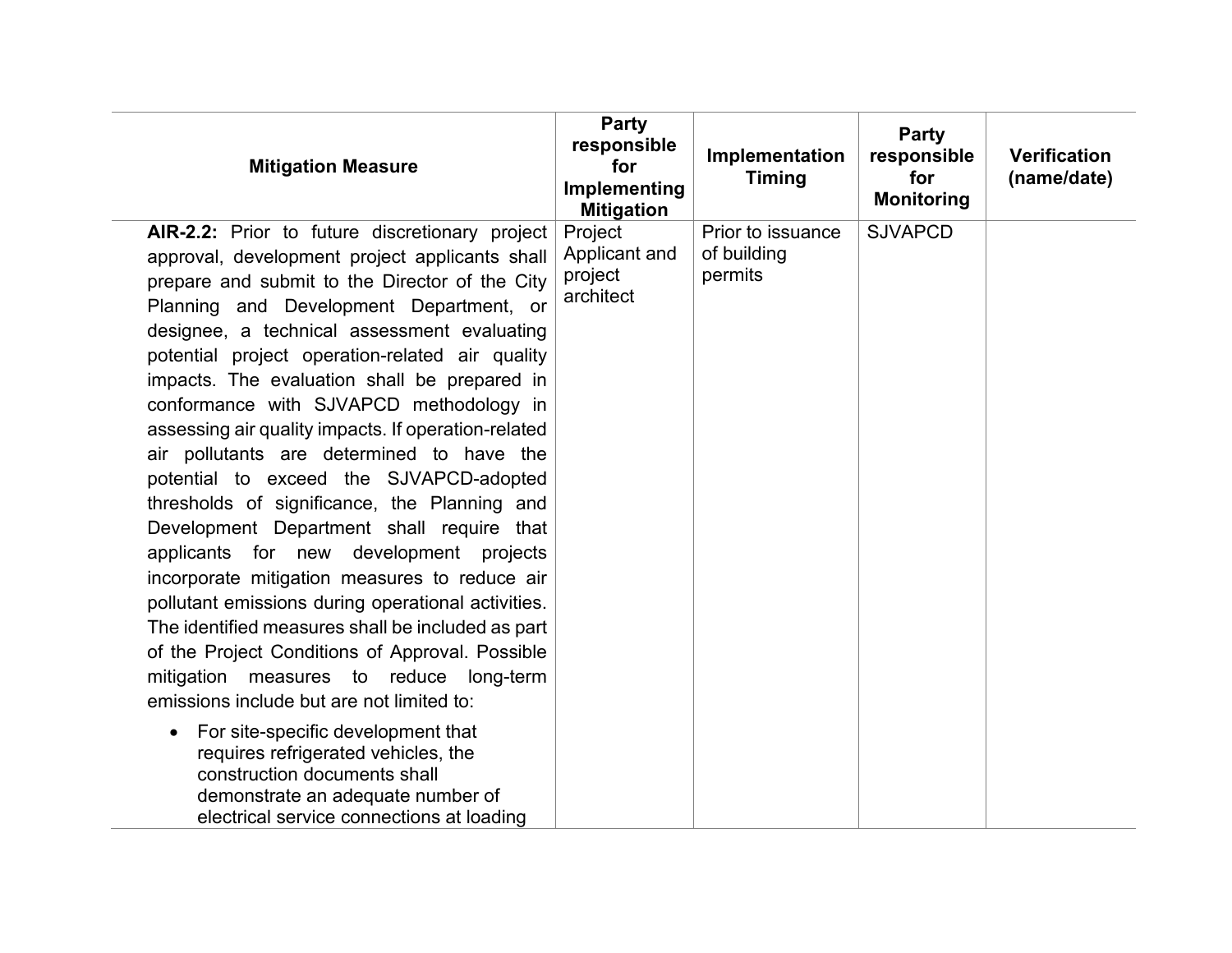| <b>Mitigation Measure</b>                                                                                                                                                                                                                                                                                                                | Party<br>responsible<br>for<br>Implementing<br><b>Mitigation</b> | Implementation<br><b>Timing</b> | <b>Party</b><br>responsible<br>for<br><b>Monitoring</b> | <b>Verification</b><br>(name/date) |
|------------------------------------------------------------------------------------------------------------------------------------------------------------------------------------------------------------------------------------------------------------------------------------------------------------------------------------------|------------------------------------------------------------------|---------------------------------|---------------------------------------------------------|------------------------------------|
| docks for plugging in the anticipated<br>number of refrigerated trailers to reduce<br>idling time and emissions.                                                                                                                                                                                                                         |                                                                  |                                 |                                                         |                                    |
| Applicants for manufacturing and light<br>$\bullet$<br>industrial uses shall consider energy<br>storage (i.e., battery) and combined<br>heat and power (CHP, also known as<br>cogeneration) in appropriate<br>applications to optimize renewable<br>energy generation systems and avoid<br>peak energy use.                              |                                                                  |                                 |                                                         |                                    |
| Site-specific developments with truck<br>$\bullet$<br>delivery and loading areas and truck<br>parking spaces shall include signage as<br>a reminder to limit the idling of vehicles<br>while parked for loading/unloading in<br>accordance with CARB Rule 2845 (13<br>California Code of Regulations [CCR]<br>Chapter 10, Section 2485). |                                                                  |                                 |                                                         |                                    |
| Require that 240-volt electrical outlets<br>$\bullet$<br>or Level 3 chargers be installed in<br>parking lots that would enable charging<br>of neighborhood electric vehicles<br>(NEVs) and/or battery-powered<br>vehicles.                                                                                                               |                                                                  |                                 |                                                         |                                    |
| Maximize use of solar energy, including<br>solar panels; installing the maximum                                                                                                                                                                                                                                                          |                                                                  |                                 |                                                         |                                    |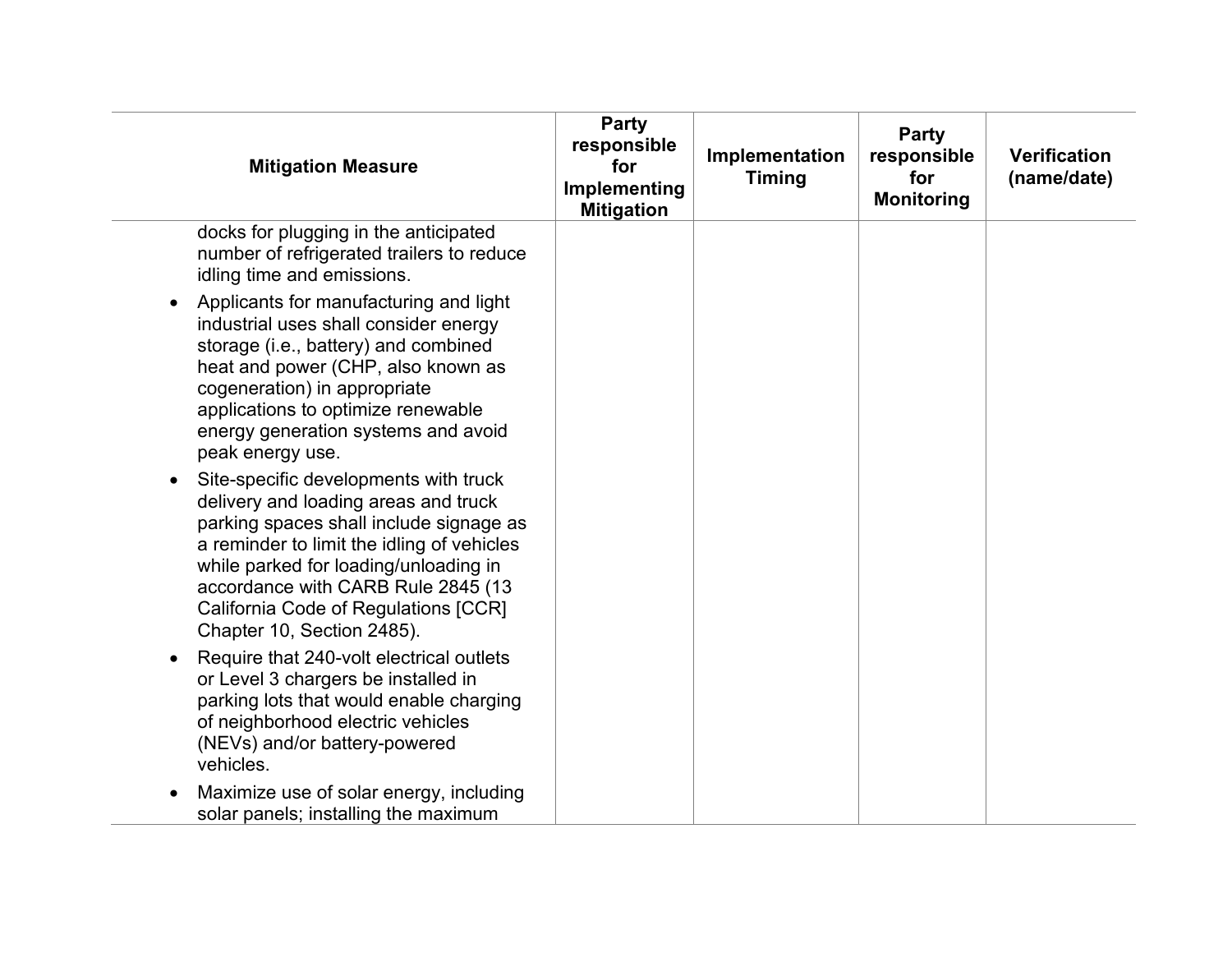| <b>Mitigation Measure</b>                                                                                                                                                                                                                                                                                             | Party<br>responsible<br>for<br>Implementing<br><b>Mitigation</b> | Implementation<br><b>Timing</b>                                                                                         | <b>Party</b><br>responsible<br>for<br><b>Monitoring</b> | <b>Verification</b><br>(name/date) |
|-----------------------------------------------------------------------------------------------------------------------------------------------------------------------------------------------------------------------------------------------------------------------------------------------------------------------|------------------------------------------------------------------|-------------------------------------------------------------------------------------------------------------------------|---------------------------------------------------------|------------------------------------|
| possible number of solar energy arrays<br>on building roofs throughout the city to<br>generate solar energy.                                                                                                                                                                                                          |                                                                  |                                                                                                                         |                                                         |                                    |
| Maximize the planting of trees in<br>$\bullet$<br>landscaping and parking lots.                                                                                                                                                                                                                                       |                                                                  |                                                                                                                         |                                                         |                                    |
| Use light-colored paving and roofing<br>$\bullet$<br>materials.                                                                                                                                                                                                                                                       |                                                                  |                                                                                                                         |                                                         |                                    |
| Require use of electric or alternatively<br>$\bullet$<br>fueled street-sweepers with HEPA<br>filters.                                                                                                                                                                                                                 |                                                                  |                                                                                                                         |                                                         |                                    |
| Require use of electric lawnmowers<br>$\bullet$<br>and leaf blowers.                                                                                                                                                                                                                                                  |                                                                  |                                                                                                                         |                                                         |                                    |
| Utilize only Energy Star heating,<br>$\bullet$<br>cooling, and lighting devices and<br>appliances.                                                                                                                                                                                                                    |                                                                  |                                                                                                                         |                                                         |                                    |
| Use of water-based or low volatile<br>organic compound (VOC) cleaning<br>products.                                                                                                                                                                                                                                    |                                                                  |                                                                                                                         |                                                         |                                    |
| <b>BIO-1.1:</b> Construction of a proposed project shall<br>avoid, where possible, vegetation communities<br>that provide suitable habitat for a special-status<br>species known to occur within the Planning Area.<br>If construction within potentially suitable habitat<br>must occur, the presence/absence of any | Project<br>Applicant and<br>qualified<br>biologist               | The City shall<br>ensure that this<br>measure is<br>incorporated into<br>project plans prior<br>to project<br>approval. | PDD and<br><b>CDFW</b>                                  |                                    |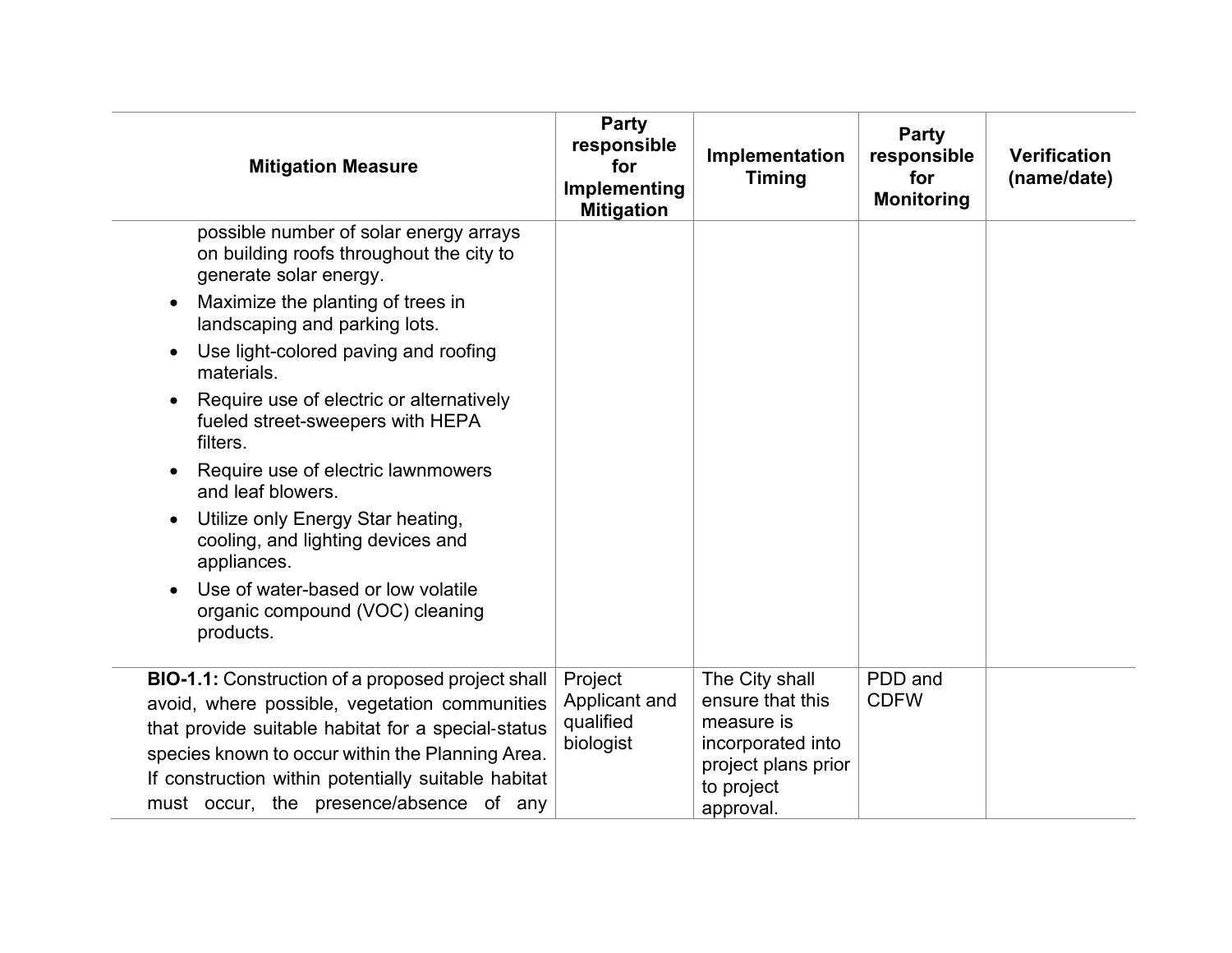| <b>Mitigation Measure</b>                                                                                                                                    | Party<br>responsible<br>for<br>Implementing<br><b>Mitigation</b> | Implementation<br><b>Timing</b>                        | Party<br>responsible<br>for<br><b>Monitoring</b> | <b>Verification</b><br>(name/date) |
|--------------------------------------------------------------------------------------------------------------------------------------------------------------|------------------------------------------------------------------|--------------------------------------------------------|--------------------------------------------------|------------------------------------|
| special-status plant or wildlife species must be<br>determined prior to construction, to determine if<br>the habitat supports any special-status species.    |                                                                  |                                                        |                                                  |                                    |
| If a special-status species are determined to<br>occupy any portion of a project site, avoidance                                                             |                                                                  |                                                        |                                                  |                                    |
| and minimization measures shall be incorporated<br>into the construction phase of a project to avoid<br>direct or incidental take of a listed species to the |                                                                  |                                                        |                                                  |                                    |
| greatest extent feasible. Specific mitigation<br>measures for direct or incidental impacts to                                                                |                                                                  |                                                        |                                                  |                                    |
| special-status species shall be determined on a<br>case-by-case basis through agency consultation<br>during the review process for discretionary             |                                                                  |                                                        |                                                  |                                    |
| projects, and shall be consistent with survey<br>protocols<br>mitigations<br>and<br>measures                                                                 |                                                                  |                                                        |                                                  |                                    |
| recommended by the agency at the time of<br>consultation.                                                                                                    |                                                                  |                                                        |                                                  |                                    |
| BIO-1.2: Direct or incidental take of any State or<br>federally listed species shall be avoided to the<br>greatest extent feasible. If construction of a     | Project<br>Applicant and<br>qualified                            | The City shall<br>ensure that this<br>measure is       | PDD and<br><b>CDFW</b>                           |                                    |
| proposed project will result in the direct or<br>incidental take of a listed species, consultation<br>with the resources agencies and/or additional          | biologist                                                        | incorporated into<br>project plans prior<br>to project |                                                  |                                    |
| permitting may be required. Agency consultation<br>through the CDFW 2081 and USFWS Section 7<br>or Section 10 permitting processes shall take                |                                                                  | approval.                                              |                                                  |                                    |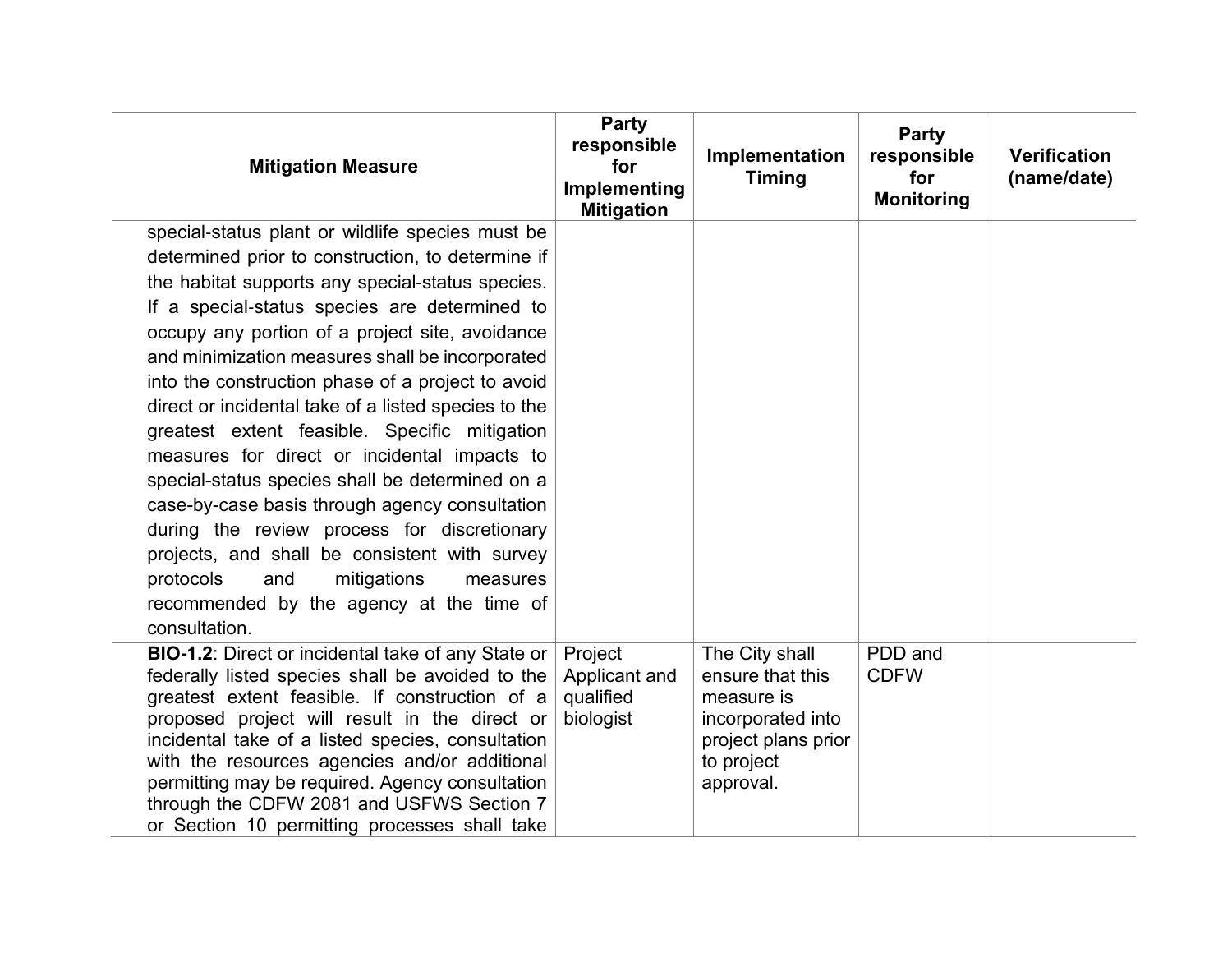| <b>Mitigation Measure</b>                                                                                                                                                                                                                                                                                                                                                                                                                                                                                                                                                                                                                                                                                                                                                                                                                        | Party<br>responsible<br>for<br>Implementing<br><b>Mitigation</b> | Implementation<br><b>Timing</b>        | Party<br>responsible<br>for<br><b>Monitoring</b> | <b>Verification</b><br>(name/date) |
|--------------------------------------------------------------------------------------------------------------------------------------------------------------------------------------------------------------------------------------------------------------------------------------------------------------------------------------------------------------------------------------------------------------------------------------------------------------------------------------------------------------------------------------------------------------------------------------------------------------------------------------------------------------------------------------------------------------------------------------------------------------------------------------------------------------------------------------------------|------------------------------------------------------------------|----------------------------------------|--------------------------------------------------|------------------------------------|
| place prior to any action that may result in the<br>direct or incidental take of a listed species.<br>Specific mitigation measures for direct or<br>incidental impacts to special-status species shall<br>be determined on a case-by-case basis through<br>agency consultation during the review process<br>for discretionary projects and shall be consistent<br>with survey protocols and mitigations measures<br>recommended by the agency at the time of<br>consultation.                                                                                                                                                                                                                                                                                                                                                                    |                                                                  |                                        |                                                  |                                    |
| <b>BIO-1.4:</b> Proposed projects within the Planning<br>Area should avoid, if possible, construction within<br>the general nesting season of February through<br>August for avian species protected under Fish<br>and Game Code 3500 and the Migratory Bird<br>Treaty Act (MBTA) if it is determined that suitable<br>nesting habitat occurs on a project site. If<br>construction cannot avoid the nesting season, a<br>pre-construction clearance survey shall be<br>conducted by a qualified biologist to determine if<br>any nesting birds or nesting activity is observed<br>on or within 500 feet of a project site. If an active<br>nest is observed during the survey, a biological<br>monitor shall be onsite to ensure that no<br>proposed project activities would impact the<br>active nest. A suitable buffer shall be established | Project<br>Applicant and<br>qualified<br>biologist               | Prior to and<br>During<br>construction | PDD and<br><b>CDFW</b>                           |                                    |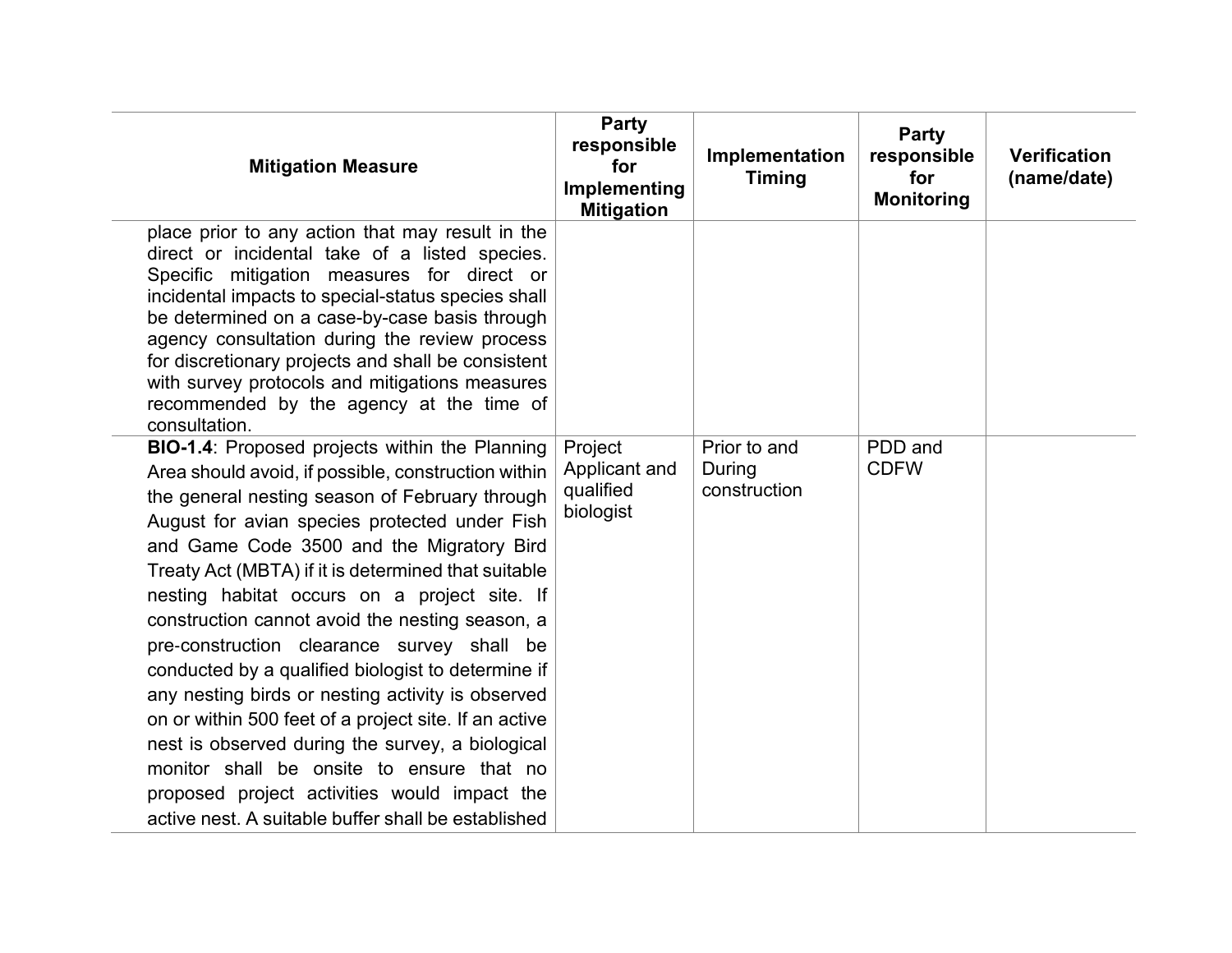| <b>Mitigation Measure</b>                           | Party<br>responsible<br>for<br>Implementing<br><b>Mitigation</b> | Implementation<br><b>Timing</b> | Party<br>responsible<br>for<br><b>Monitoring</b> | <b>Verification</b><br>(name/date) |
|-----------------------------------------------------|------------------------------------------------------------------|---------------------------------|--------------------------------------------------|------------------------------------|
| around the active nest until the nestlings have     |                                                                  |                                 |                                                  |                                    |
| fledged and the nest is no longer active. Project   |                                                                  |                                 |                                                  |                                    |
| activities may continue in the vicinity of the nest |                                                                  |                                 |                                                  |                                    |
| only at the discretion of the biological monitor.   |                                                                  |                                 |                                                  |                                    |
| Prior to the commencement of grading activities     |                                                                  |                                 |                                                  |                                    |
| and issuance of any building permits, the           |                                                                  |                                 |                                                  |                                    |
| Director of the City of Fresno Planning and         |                                                                  |                                 |                                                  |                                    |
| Development Department, or designee, shall          |                                                                  |                                 |                                                  |                                    |
| verify that all proposed project grading and        |                                                                  |                                 |                                                  |                                    |
| construction<br>plans<br>include<br>specific        |                                                                  |                                 |                                                  |                                    |
| documentation regarding the requirements of the     |                                                                  |                                 |                                                  |                                    |
| Migratory Bird Treaty Act (MBTA) and California     |                                                                  |                                 |                                                  |                                    |
| Fish and Game Code Section 3503, that               |                                                                  |                                 |                                                  |                                    |
| preconstruction surveys have been completed         |                                                                  |                                 |                                                  |                                    |
| and the results reviewed by staff, and that the     |                                                                  |                                 |                                                  |                                    |
| appropriate buffers (if needed) are noted on the    |                                                                  |                                 |                                                  |                                    |
| plans and established in the field. Specific        |                                                                  |                                 |                                                  |                                    |
| mitigation measures for direct or incidental        |                                                                  |                                 |                                                  |                                    |
| impacts to avian species protected under Fish       |                                                                  |                                 |                                                  |                                    |
| and Game Code 3500 and the Migratory Bird           |                                                                  |                                 |                                                  |                                    |
| Treaty Act (MBTA) shall be determined on a          |                                                                  |                                 |                                                  |                                    |
| case-by-case basis through agency consultation      |                                                                  |                                 |                                                  |                                    |
| during the review process for discretionary         |                                                                  |                                 |                                                  |                                    |
| projects and shall be consistent with survey        |                                                                  |                                 |                                                  |                                    |
| protocols<br>mitigations<br>and<br>measures         |                                                                  |                                 |                                                  |                                    |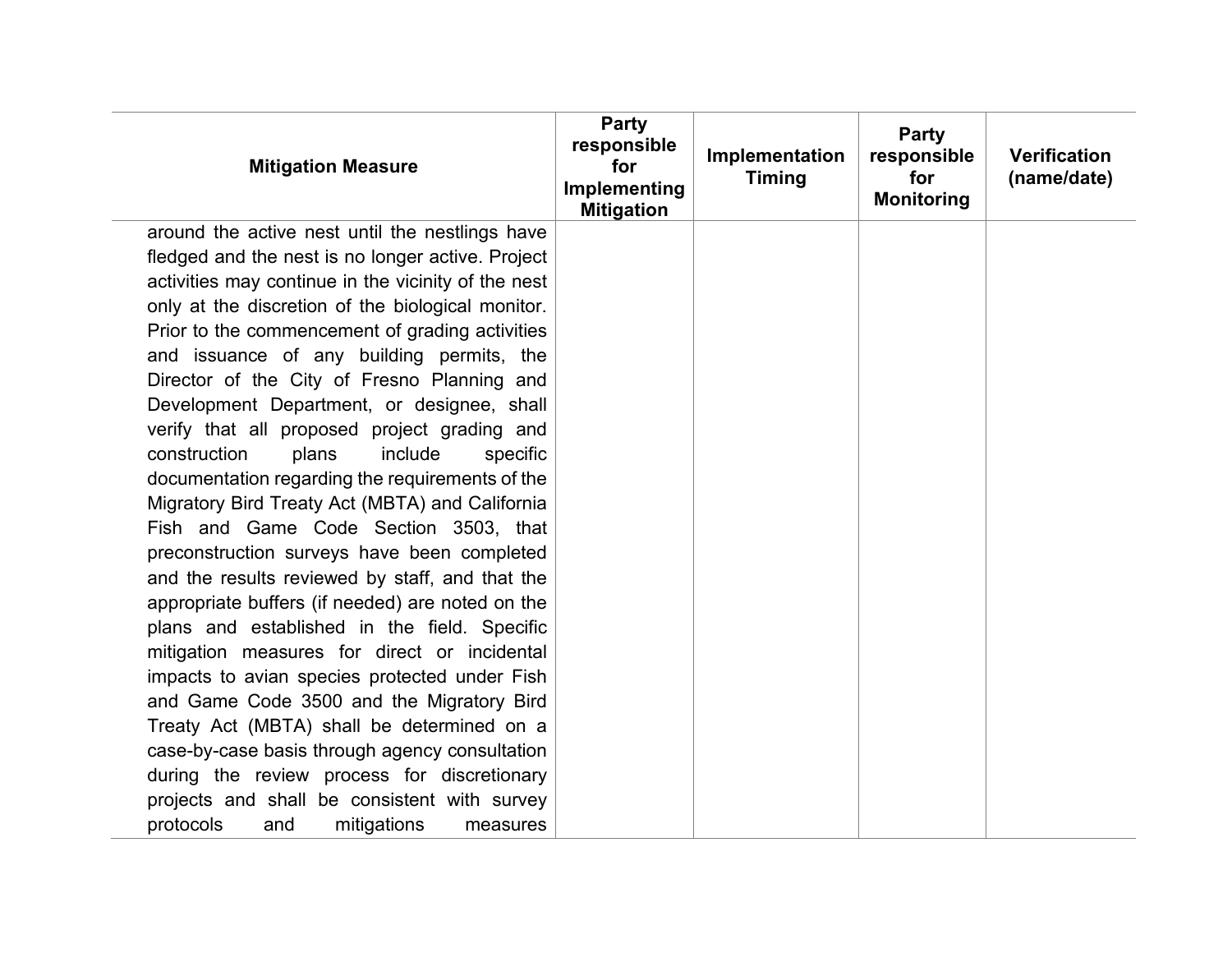| <b>Mitigation Measure</b>                                                                                                                                                                                                                                                                                                                                                                                                                                                                                                                                                                                                                                                                                                                                                                                                                                                                                                                                                                                                                                                                                                | Party<br>responsible<br>for<br>Implementing<br><b>Mitigation</b> | Implementation<br><b>Timing</b>                                 | Party<br>responsible<br>for<br><b>Monitoring</b> | <b>Verification</b><br>(name/date) |
|--------------------------------------------------------------------------------------------------------------------------------------------------------------------------------------------------------------------------------------------------------------------------------------------------------------------------------------------------------------------------------------------------------------------------------------------------------------------------------------------------------------------------------------------------------------------------------------------------------------------------------------------------------------------------------------------------------------------------------------------------------------------------------------------------------------------------------------------------------------------------------------------------------------------------------------------------------------------------------------------------------------------------------------------------------------------------------------------------------------------------|------------------------------------------------------------------|-----------------------------------------------------------------|--------------------------------------------------|------------------------------------|
| recommended by the agency at the time of<br>consultation.                                                                                                                                                                                                                                                                                                                                                                                                                                                                                                                                                                                                                                                                                                                                                                                                                                                                                                                                                                                                                                                                |                                                                  |                                                                 |                                                  |                                    |
| <b>BIO-2.1:</b> A pre-construction clearance survey,<br>following current CDFW protocols, shall be<br>conducted by a qualified biologist to determine if<br>a proposed project will result in the removal or<br>impact to any riparian habitat and/or a special-<br>status natural community with the potential to<br>occur in the Planning Area, compensatory<br>habitat-based mitigation shall be required to<br>reduce project impacts. Compensatory mitigation<br>must involve the preservation or restoration or<br>the purchase of off-site mitigation credits for<br>impacts to riparian habitat and/or a special-status<br>natural community. Mitigation must be conducted<br>in-kind or within an approved mitigation bank in<br>the region. The specific mitigation ratio for<br>habitat-based mitigation shall be determined<br>through consultation with the appropriate agency<br>(i.e., CDFW or USFWS) on a case-by-case<br>basis. The project applicant/developer for a<br>proposed project shall develop and implement<br>appropriate mitigation regarding impacts on their<br>respective jurisdictions. | Project<br>Applicant and<br>qualified<br>biologist               | Prior to and<br>During<br>construction                          | PDD and<br><b>CDFW</b>                           |                                    |
| <b>CUL-1.1:</b> If previously unknown resources are<br>encountered before or during grading activities,<br>construction shall stop in the immediate vicinity<br>of the find and a qualified historical resources                                                                                                                                                                                                                                                                                                                                                                                                                                                                                                                                                                                                                                                                                                                                                                                                                                                                                                         | Project<br>Applicant and<br>qualified<br>historical              | Planning and<br>Development<br>Department to<br>review contract | <b>PDD</b>                                       |                                    |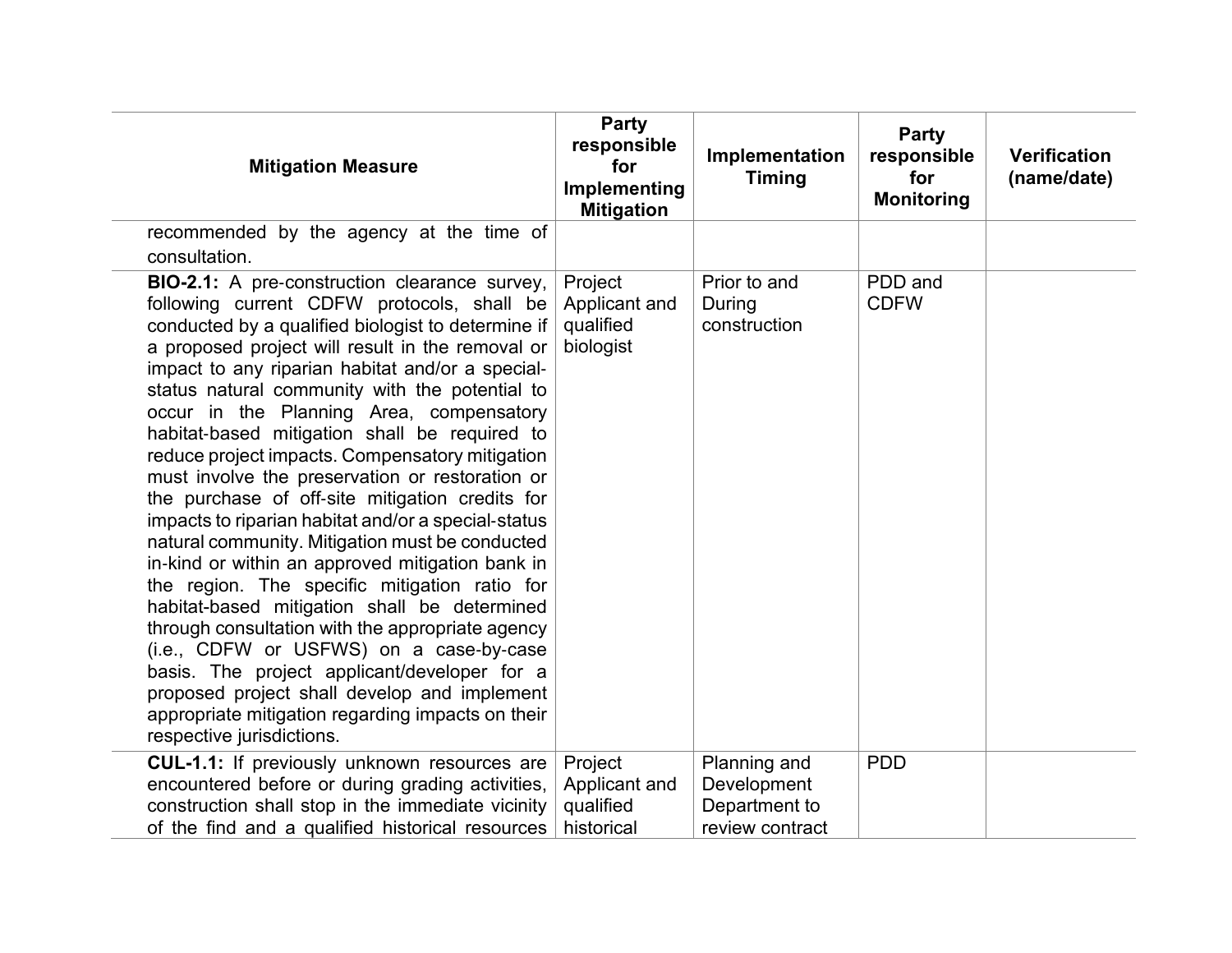| <b>Mitigation Measure</b>                                                                                                                                                                                                                                                                                                                                                                                                                                                                                                                                                                                                                                                                                                                                                                                                                                                                                                                                                                                                                                                                                                                                                                                                                                                                                  | <b>Party</b><br>responsible<br>for<br>Implementing<br><b>Mitigation</b> | Implementation<br><b>Timing</b>                                                                                                                                                                                                                                                                                                                                                                                                                                 | Party<br>responsible<br>for<br><b>Monitoring</b> | <b>Verification</b><br>(name/date) |
|------------------------------------------------------------------------------------------------------------------------------------------------------------------------------------------------------------------------------------------------------------------------------------------------------------------------------------------------------------------------------------------------------------------------------------------------------------------------------------------------------------------------------------------------------------------------------------------------------------------------------------------------------------------------------------------------------------------------------------------------------------------------------------------------------------------------------------------------------------------------------------------------------------------------------------------------------------------------------------------------------------------------------------------------------------------------------------------------------------------------------------------------------------------------------------------------------------------------------------------------------------------------------------------------------------|-------------------------------------------------------------------------|-----------------------------------------------------------------------------------------------------------------------------------------------------------------------------------------------------------------------------------------------------------------------------------------------------------------------------------------------------------------------------------------------------------------------------------------------------------------|--------------------------------------------------|------------------------------------|
| specialist shall be consulted to determine<br>whether the resource requires further study. The<br>qualified historical resources specialist shall<br>make recommendations to the City on the<br>measures that shall be implemented to protect<br>the discovered resources, including but not<br>limited to excavation of the finds and evaluation<br>of the finds in accordance with Section 15064.5<br>of the CEQA Guidelines and the City's Historic<br>Preservation Ordinance. If the resources are<br>determined to be unique historical resources as<br>defined under Section 15064.5 of the CEQA<br>Guidelines, measures shall be identified by the<br>monitor and recommended to the Lead Agency.<br>Appropriate measures for significant resources<br>include<br>avoidance<br>could<br>capping,<br>or<br>incorporation of the site in green space, parks, or<br>open space, or data recovery excavations of the<br>finds.<br>No further grading shall occur in the area of the<br>discovery until the Lead Agency approves the<br>measures to protect these resources. Any<br>historical artifacts recovered as a result of<br>mitigation shall be provided to a City-approved<br>institution or person who is capable of providing<br>long-term preservation to allow future scientific<br>study. | resources<br>specialist                                                 | specifications to<br>ensure inclusion<br>of provisions<br>included in<br>project-specific<br>mitigation<br>measure.<br>Following<br>discovery of<br>previously<br>unknown<br>resource, a<br>qualified historical<br>resources<br>specialist shall<br>prepare<br>recommendations<br>and submit to the<br>Planning and<br>Development<br>Department.<br>Timing for<br>recommendations<br>shall be<br>established by<br>project-specific<br>mitigation<br>measure. |                                                  |                                    |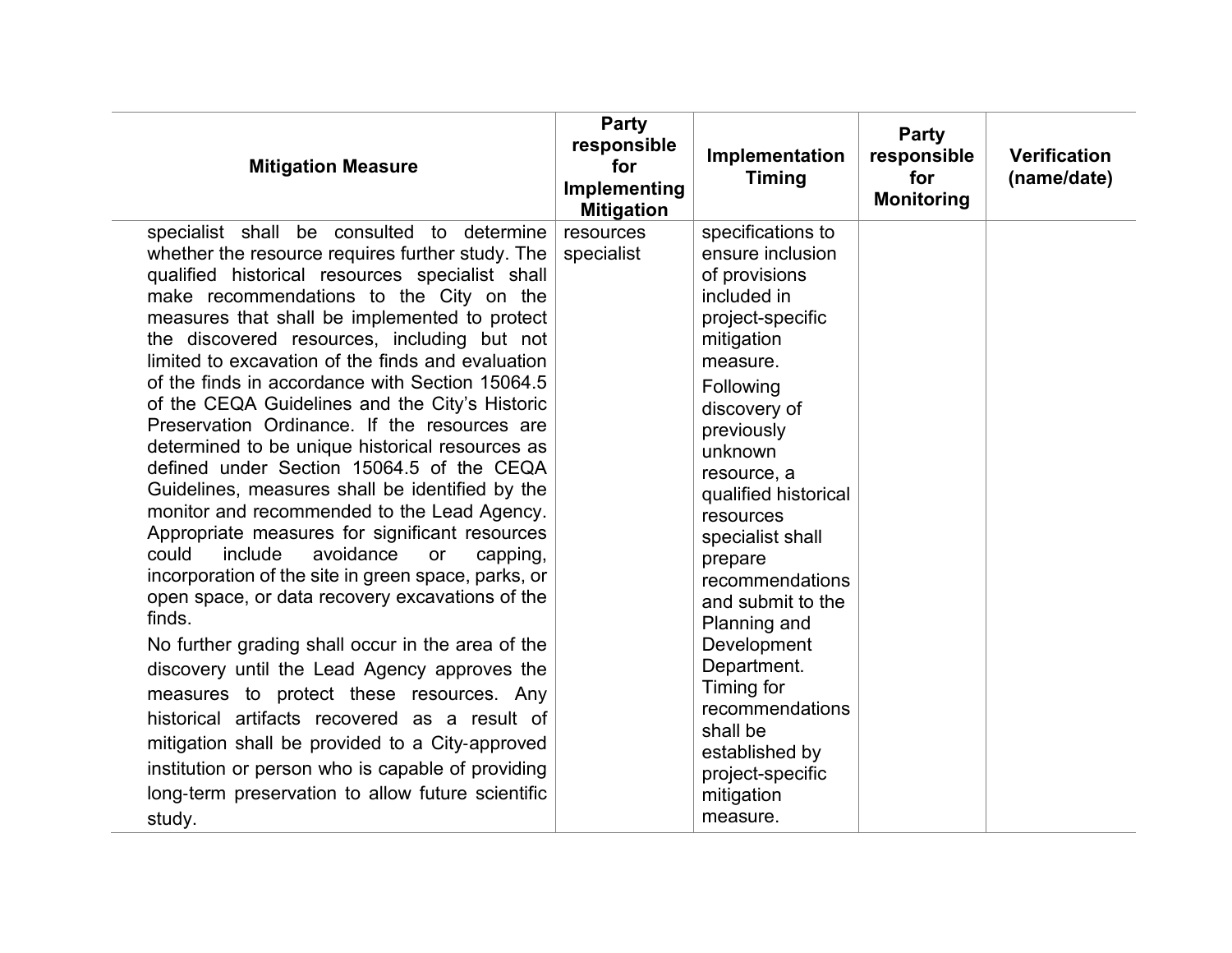| <b>Mitigation Measure</b>                                                                                                                                                                                                                                                                                                                                                                                                                                                                                                                       | Party<br>responsible<br>for<br>Implementing<br><b>Mitigation</b>               | Implementation<br><b>Timing</b>                                            | Party<br>responsible<br>for<br><b>Monitoring</b> | <b>Verification</b><br>(name/date) |
|-------------------------------------------------------------------------------------------------------------------------------------------------------------------------------------------------------------------------------------------------------------------------------------------------------------------------------------------------------------------------------------------------------------------------------------------------------------------------------------------------------------------------------------------------|--------------------------------------------------------------------------------|----------------------------------------------------------------------------|--------------------------------------------------|------------------------------------|
| <b>CUL-1.2:</b> Prior to approval of any discretionary<br>project that could result in an adverse change to<br>a potential historic and/or cultural resource, the<br>City shall require a site-specific evaluation of<br>historic and/or cultural resources by<br>a<br>professional who meets the Secretary<br>of<br>Interior's Qualifications. The evaluation shall<br>provide recommendations to mitigate potential<br>impacts to historic and/or cultural resources and<br>shall be approved by the Director of Planning and<br>Development. | Project<br>Applicant and<br>qualified<br>historical<br>resources<br>specialist | Prior to<br>commencement<br>of, and during,<br>construction<br>activities. | <b>PDD</b>                                       |                                    |
| <b>CUL-2:</b> Subsequent to a preliminary City review<br>of the project grading plans, if there is evidence<br>that a project will include excavation or<br>construction<br>activities<br>within<br>previously<br>undisturbed soils, a field survey and literature<br>search for prehistoric archaeological resources<br>shall be conducted. The following procedures<br>shall be followed.                                                                                                                                                     | Project<br>Applicant and<br>qualified<br>historical<br>resources<br>specialist | Prior to<br>commencement<br>of, and during,<br>construction<br>activities. | <b>PDD</b>                                       |                                    |
| If prehistoric resources are not found during<br>$\bullet$<br>either the field survey or literature search,<br>excavation and/or construction activities<br>can commence. In the event that buried<br>prehistoric archaeological resources are<br>discovered during excavation and/or<br>construction activities, construction shall<br>stop in the immediate vicinity of the find,<br>and a qualified archaeologist shall be                                                                                                                   |                                                                                |                                                                            |                                                  |                                    |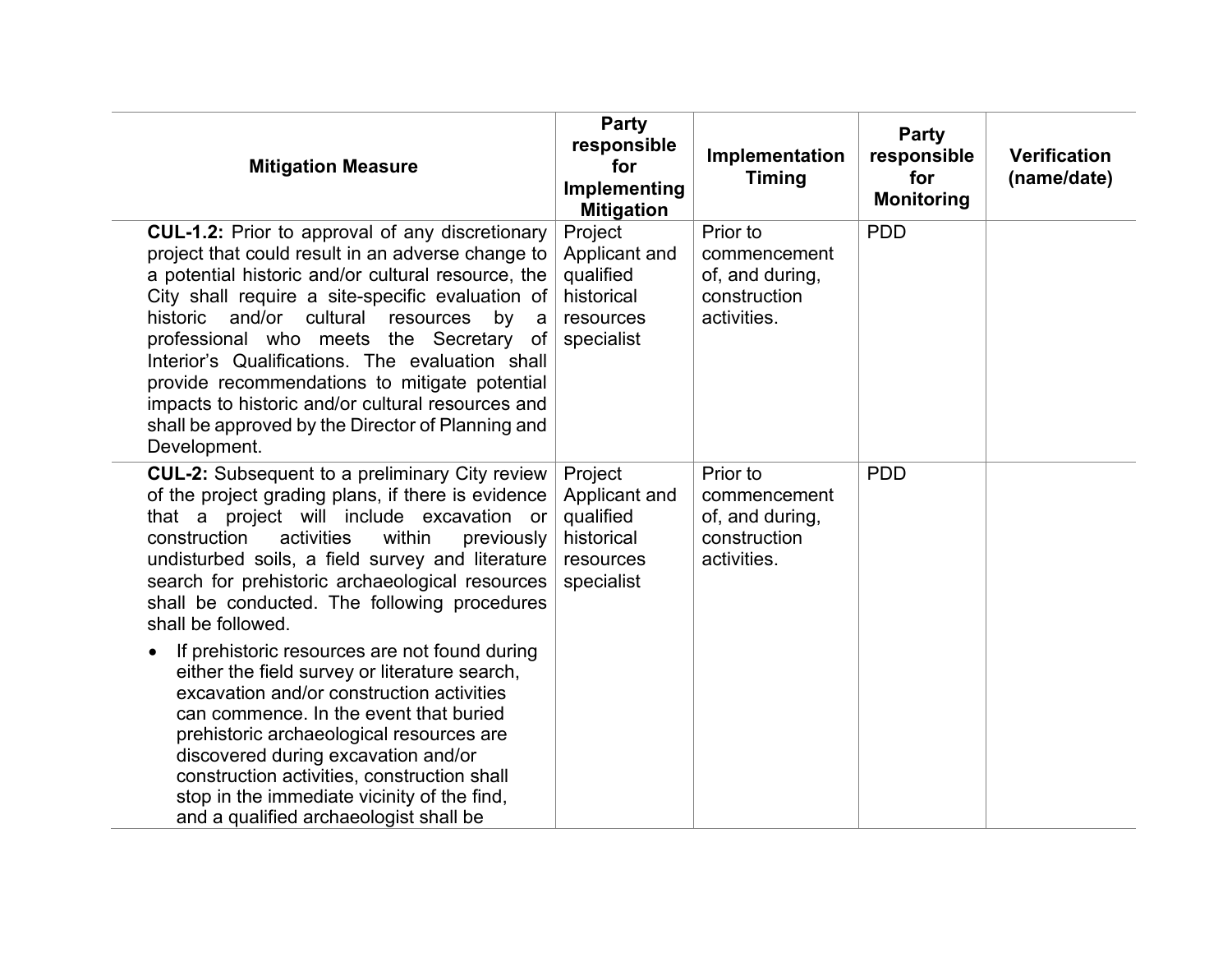| <b>Mitigation Measure</b>                                                                                                                                                                                                                                                                                                                                                                                                                                                                                                                                                                                                                                                                                                                                                                                                                                                                                                                                                                                                                                                                                                                                                                                                                                   | Party<br>responsible<br>for<br>Implementing<br><b>Mitigation</b> | Implementation<br><b>Timing</b> | <b>Party</b><br>responsible<br>for<br><b>Monitoring</b> | <b>Verification</b><br>(name/date) |
|-------------------------------------------------------------------------------------------------------------------------------------------------------------------------------------------------------------------------------------------------------------------------------------------------------------------------------------------------------------------------------------------------------------------------------------------------------------------------------------------------------------------------------------------------------------------------------------------------------------------------------------------------------------------------------------------------------------------------------------------------------------------------------------------------------------------------------------------------------------------------------------------------------------------------------------------------------------------------------------------------------------------------------------------------------------------------------------------------------------------------------------------------------------------------------------------------------------------------------------------------------------|------------------------------------------------------------------|---------------------------------|---------------------------------------------------------|------------------------------------|
| consulted to determine whether the<br>resource requires further study. The<br>qualified archaeologist shall make<br>recommendations to the City on the<br>measures that shall be implemented to<br>protect the discovered resources, including<br>but not limited to excavation of the finds<br>and evaluation of the finds in accordance<br>with CEQA Guidelines Section 15064.5. If<br>the resources are determined to be unique<br>prehistoric archaeological resources as<br>defined under Section 15064.5 of the<br><b>CEQA Guidelines, mitigation measures</b><br>shall be identified by the monitor and<br>recommended to the Lead Agency.<br>Appropriate measures for significant<br>resources could include avoidance or<br>capping, incorporation of the site in green<br>space, parks, or open space, or data<br>recovery excavations of the finds. No<br>further grading shall occur in the area of the<br>discovery until the Lead Agency approves<br>the measures to protect these resources.<br>Any prehistoric archaeological artifacts<br>recovered as a result of mitigation shall be<br>provided to a City approved institution or<br>person who is capable of providing long-<br>term preservation to allow future scientific<br>study. |                                                                  |                                 |                                                         |                                    |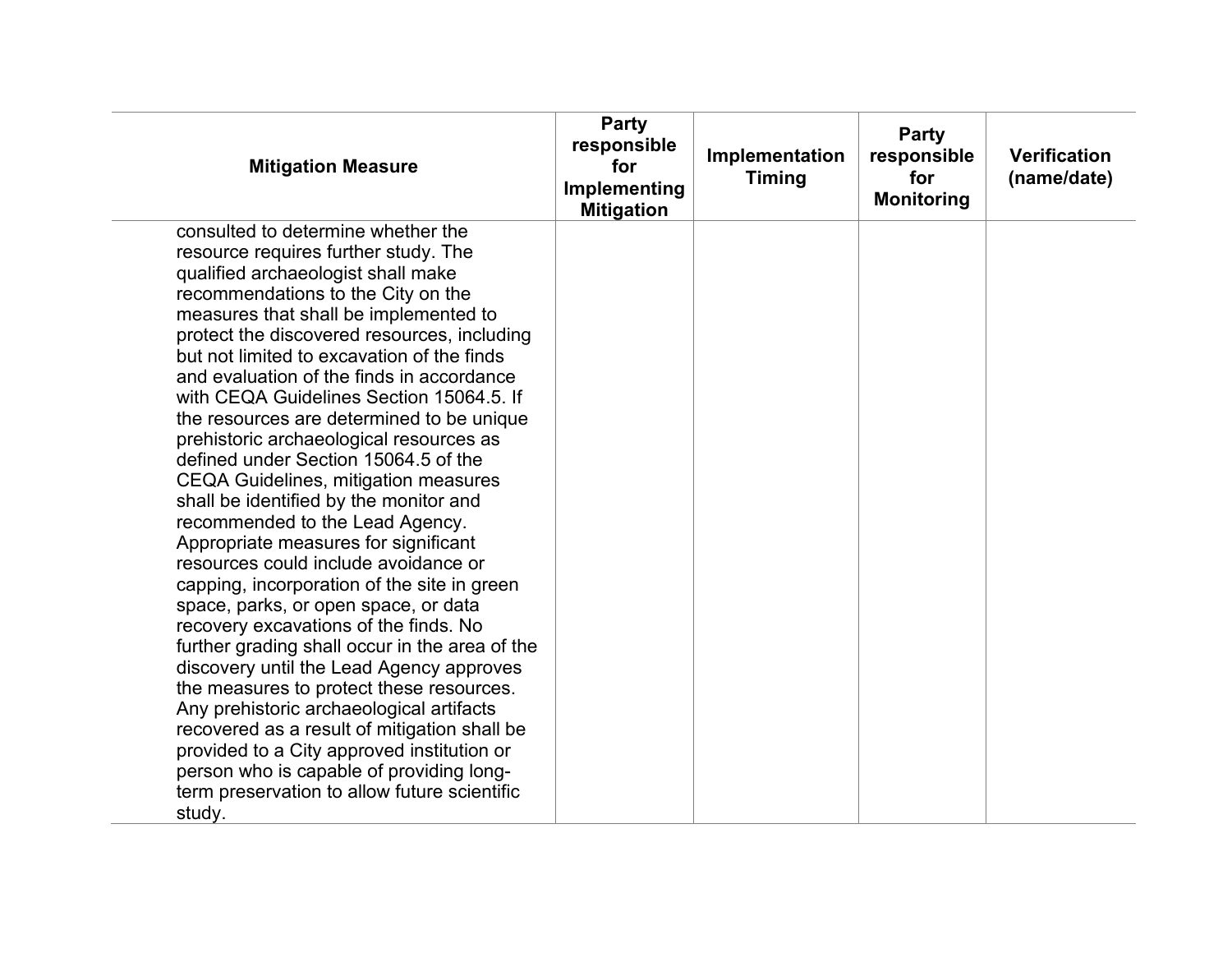| <b>Mitigation Measure</b>                                                                                                                                                                                                                                                                                                                                                                                                                                                                                                                                                                                                                                                                                                                                                                                                                                                                                                                                                                                                                                                                                                                                                                                                                      | <b>Party</b><br>responsible<br>for<br>Implementing<br><b>Mitigation</b> | Implementation<br><b>Timing</b> | Party<br>responsible<br>for<br><b>Monitoring</b> | <b>Verification</b><br>(name/date) |
|------------------------------------------------------------------------------------------------------------------------------------------------------------------------------------------------------------------------------------------------------------------------------------------------------------------------------------------------------------------------------------------------------------------------------------------------------------------------------------------------------------------------------------------------------------------------------------------------------------------------------------------------------------------------------------------------------------------------------------------------------------------------------------------------------------------------------------------------------------------------------------------------------------------------------------------------------------------------------------------------------------------------------------------------------------------------------------------------------------------------------------------------------------------------------------------------------------------------------------------------|-------------------------------------------------------------------------|---------------------------------|--------------------------------------------------|------------------------------------|
| • If prehistoric resources are found during the<br>field survey or literature review, the resources<br>shall be inventoried using appropriate State<br>record forms and submit the forms to the<br>Southern San Joaquin Valley Information<br>Center. The resources shall be evaluated for<br>significance. If the resources are found to be<br>significant, measures shall be identified by<br>the qualified archaeologist. Similar to above,<br>appropriate<br>mitigation<br>for<br>measures<br>significant resources could include avoidance<br>or capping, incorporation of the site in green<br>space, parks, or open space, or data<br>recovery excavations of the finds. In addition,<br>appropriate mitigation for excavation and<br>construction activities in the vicinity of the<br>resources found during the field survey or<br>shall<br>literature<br>review<br>include<br>an<br>archaeological monitor. The monitoring<br>period shall be determined by the qualified<br>archaeologist.<br>additional<br>$\mathsf{If}$<br>prehistoric<br>archaeological resources are found during<br>excavation and/or construction activities, the<br>procedure identified above for the discovery<br>of unknown resources shall be followed. |                                                                         |                                 |                                                  |                                    |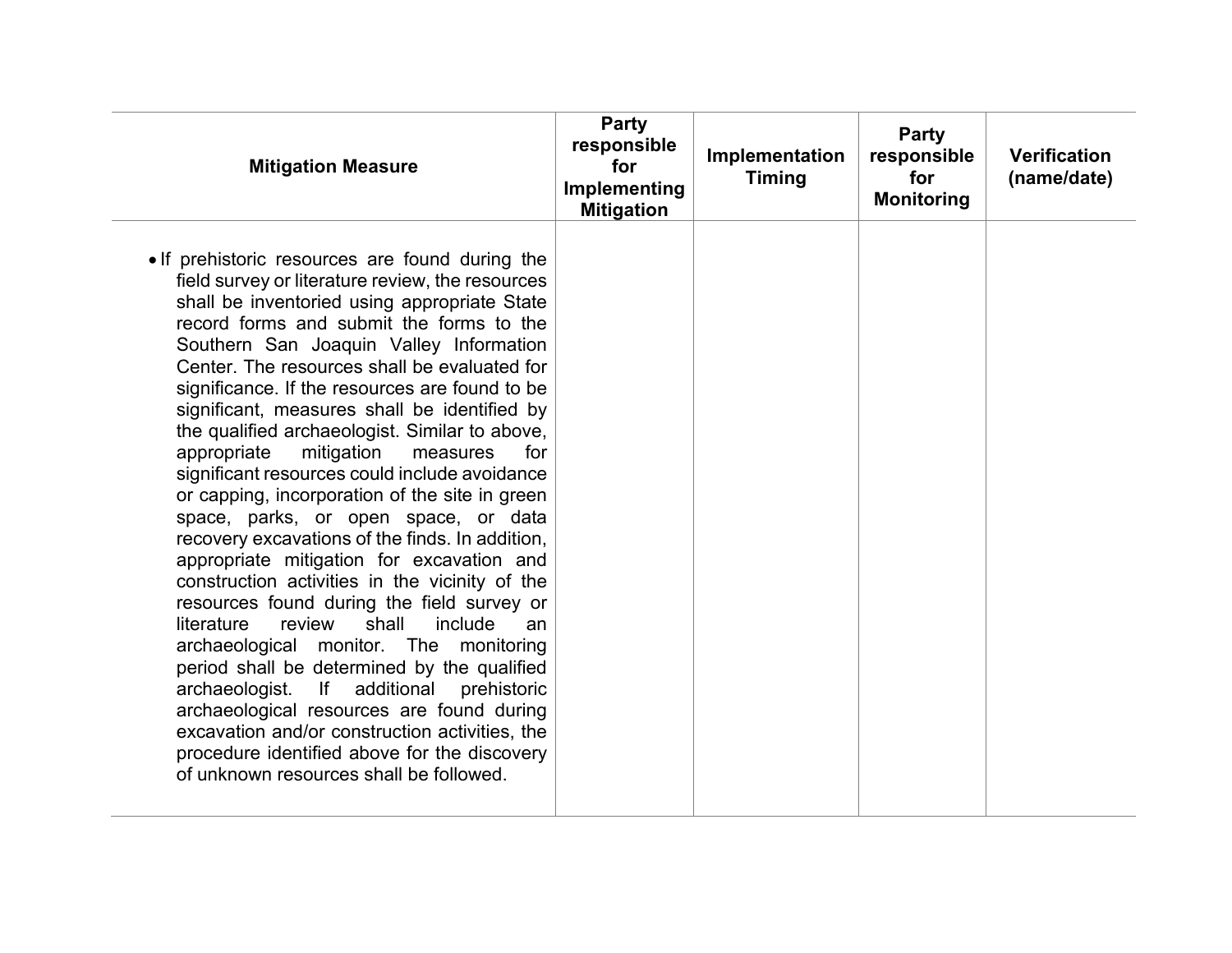| <b>Mitigation Measure</b>                                                                                                                                                                                                                                                                                                                                                                                                                                                                                                                                                                                                                                                                                                                                                                                                                                                                                                                                                                                                                                                                                                                                                                                                                                                                                                                                                                     | Party<br>responsible<br>for<br>Implementing<br><b>Mitigation</b>               | Implementation<br><b>Timing</b>                                                                                                                                           | <b>Party</b><br>responsible<br>for<br><b>Monitoring</b> | <b>Verification</b><br>(name/date) |
|-----------------------------------------------------------------------------------------------------------------------------------------------------------------------------------------------------------------------------------------------------------------------------------------------------------------------------------------------------------------------------------------------------------------------------------------------------------------------------------------------------------------------------------------------------------------------------------------------------------------------------------------------------------------------------------------------------------------------------------------------------------------------------------------------------------------------------------------------------------------------------------------------------------------------------------------------------------------------------------------------------------------------------------------------------------------------------------------------------------------------------------------------------------------------------------------------------------------------------------------------------------------------------------------------------------------------------------------------------------------------------------------------|--------------------------------------------------------------------------------|---------------------------------------------------------------------------------------------------------------------------------------------------------------------------|---------------------------------------------------------|------------------------------------|
| <b>CUL-3:</b> In the event that human remains are<br>unearthed<br>during excavation and grading<br>activities of any future development project, all<br>activity shall cease immediately. Pursuant to<br>Health and Safety Code (HSC) Section 7050.5,<br>no further disturbance shall occur until the<br>County Coroner has made the necessary<br>findings as to origin and disposition pursuant to<br>PRC Section 5097.98(a). If the remains are<br>determined to be of Native American descent,<br>the coroner shall within 24 hours notify the Native<br>American Heritage Commission (NAHC). The<br>NAHC shall then contact the most likely<br>descendent of the deceased Native American,<br>who shall then serve as the consultant on how to<br>proceed with the remains. Pursuant to PRC<br>Section 5097.98(b), upon the discovery of Native<br>American remains, the landowner shall ensure<br>that the immediate vicinity, according to<br>generally accepted cultural or archaeological<br>standards or practices, where the Native<br>American human remains are located is not<br>damaged or disturbed by further development<br>activity until the landowner has discussed and<br>conferred with the most likely descendants<br>regarding their recommendations, if applicable,<br>taking into account the possibility of multiple<br>human remains. The landowner shall discuss | Project<br>Applicant and<br>qualified<br>historical<br>resources<br>specialist | Planning and<br>Development<br>Department to<br>review<br>construction<br>specifications to<br>ensure inclusion<br>of provisions<br>included in<br>mitigation<br>measure. | <b>PDD</b>                                              |                                    |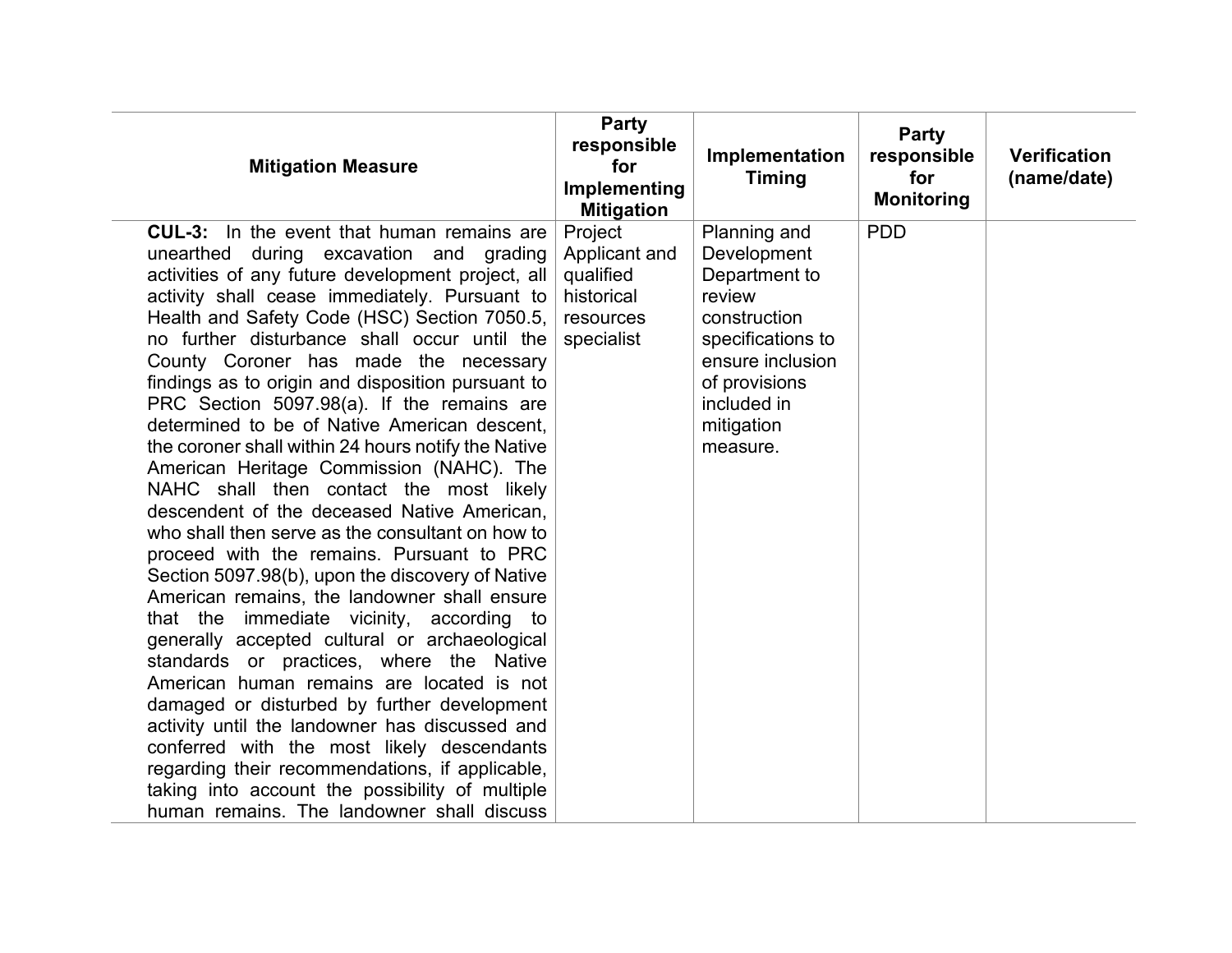| <b>Mitigation Measure</b>                                                                                                                                                                                                                                                                                                                                                                                                                                                                                                                                                                                                                         | Party<br>responsible<br>for<br>Implementing<br><b>Mitigation</b> | Implementation<br><b>Timing</b>      | <b>Party</b><br>responsible<br>for<br><b>Monitoring</b>                           | <b>Verification</b><br>(name/date) |
|---------------------------------------------------------------------------------------------------------------------------------------------------------------------------------------------------------------------------------------------------------------------------------------------------------------------------------------------------------------------------------------------------------------------------------------------------------------------------------------------------------------------------------------------------------------------------------------------------------------------------------------------------|------------------------------------------------------------------|--------------------------------------|-----------------------------------------------------------------------------------|------------------------------------|
| and confer with the descendants all reasonable<br>options regarding the descendants' preferences<br>for treatment.                                                                                                                                                                                                                                                                                                                                                                                                                                                                                                                                |                                                                  |                                      |                                                                                   |                                    |
| <b>GEO-6.1:</b> Subsequent to a preliminary City<br>review of the project grading plans, if there is<br>evidence that a project will include excavation<br>or construction activities within previously<br>undisturbed soils, a field survey and literature<br>search for unique paleontological/geological<br>resources shall be conducted. The following<br>procedures shall be followed:                                                                                                                                                                                                                                                       | Project<br>Applicant and<br>project<br>architect                 | Prior to<br>development<br>approvals | Division of<br>the<br>Development<br>and<br>Resource<br>Management<br>Department. |                                    |
| If unique paleontological/geological<br>resources are not found during either<br>the field survey or literature search,<br>excavation and/or construction<br>activities can commence. In the event<br>that unique paleontological/geological<br>resources are discovered during<br>excavation and/or construction<br>activities, construction shall stop in the<br>immediate vicinity of the find, and a<br>qualified paleontologist shall be<br>consulted to determine whether the<br>resource requires further study. The<br>qualified paleontologist shall make<br>recommendations to the City on the<br>measures that shall be implemented to |                                                                  |                                      |                                                                                   |                                    |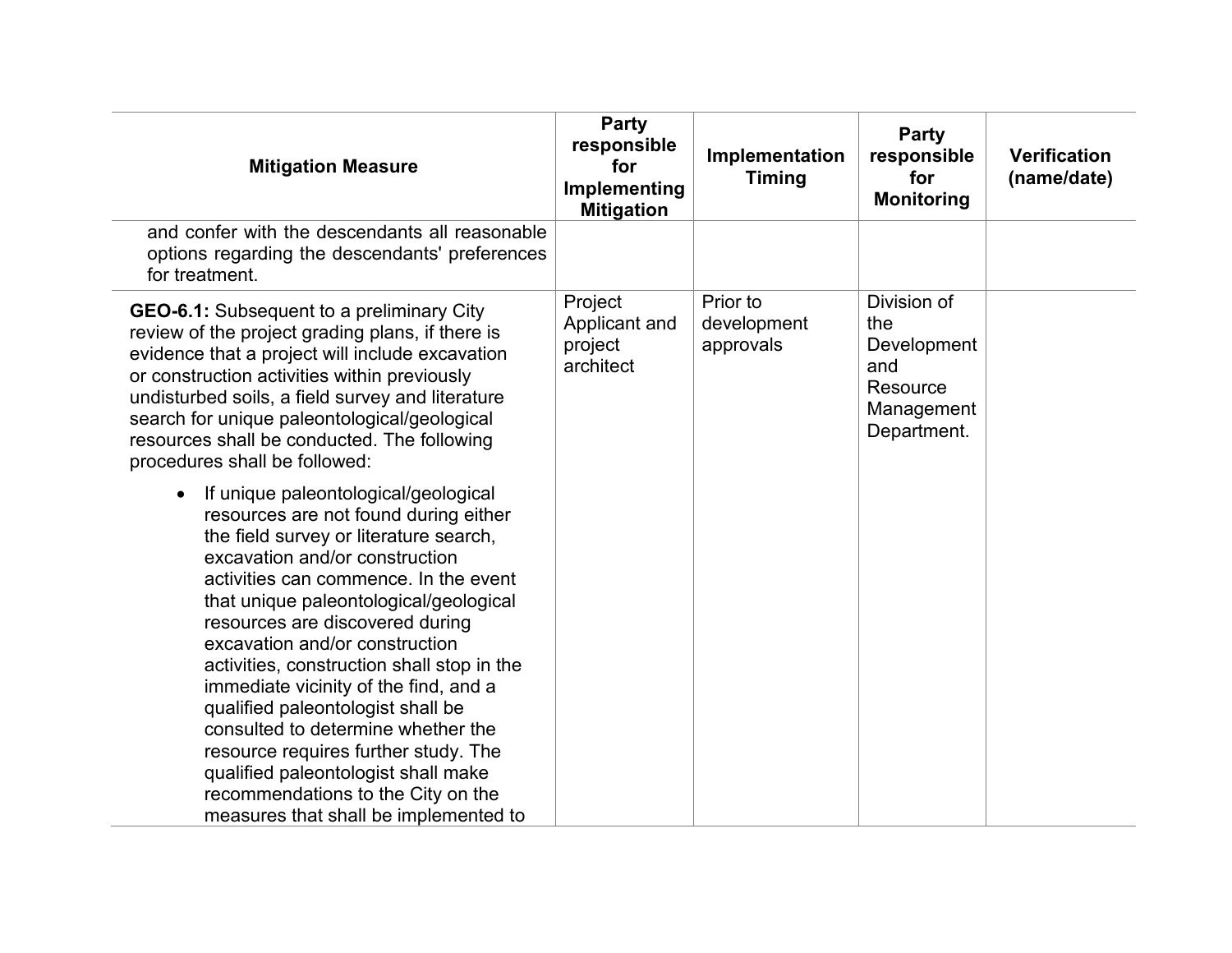| <b>Mitigation Measure</b>                                                                                                                                                                                                                                                                                                                                                                                                                                                                                                                                                                                                                                                                                                                                                                                                                                                                                       | Party<br>responsible<br>for<br>Implementing<br><b>Mitigation</b> | Implementation<br><b>Timing</b> | <b>Party</b><br>responsible<br>for<br><b>Monitoring</b> | <b>Verification</b><br>(name/date) |
|-----------------------------------------------------------------------------------------------------------------------------------------------------------------------------------------------------------------------------------------------------------------------------------------------------------------------------------------------------------------------------------------------------------------------------------------------------------------------------------------------------------------------------------------------------------------------------------------------------------------------------------------------------------------------------------------------------------------------------------------------------------------------------------------------------------------------------------------------------------------------------------------------------------------|------------------------------------------------------------------|---------------------------------|---------------------------------------------------------|------------------------------------|
| protect the discovered resources,<br>including but not limited to, excavation<br>of the finds and evaluation of the finds.<br>If the resources are determined to be<br>significant, mitigation measures shall<br>be identified by the monitor and<br>recommended to the Lead Agency.<br>Appropriate mitigation measures for<br>significant resources could include<br>avoidance or capping, incorporation of<br>the site in green space, parks, or open<br>space, or data recovery excavations of<br>the finds. No further grading shall<br>occur in the area of the discovery until<br>the Lead Agency approves the<br>measures to protect these resources.<br>Any paleontological/geological<br>resources recovered as a result of<br>mitigation shall be provided to a City-<br>approved institution or person who is<br>capable of providing long-term<br>preservation to allow future scientific<br>study. |                                                                  |                                 |                                                         |                                    |
| If unique paleontological/geological<br>resources are found during the field<br>survey or literature review, the<br>resources shall be inventoried and<br>evaluated for significance. If the                                                                                                                                                                                                                                                                                                                                                                                                                                                                                                                                                                                                                                                                                                                    |                                                                  |                                 |                                                         |                                    |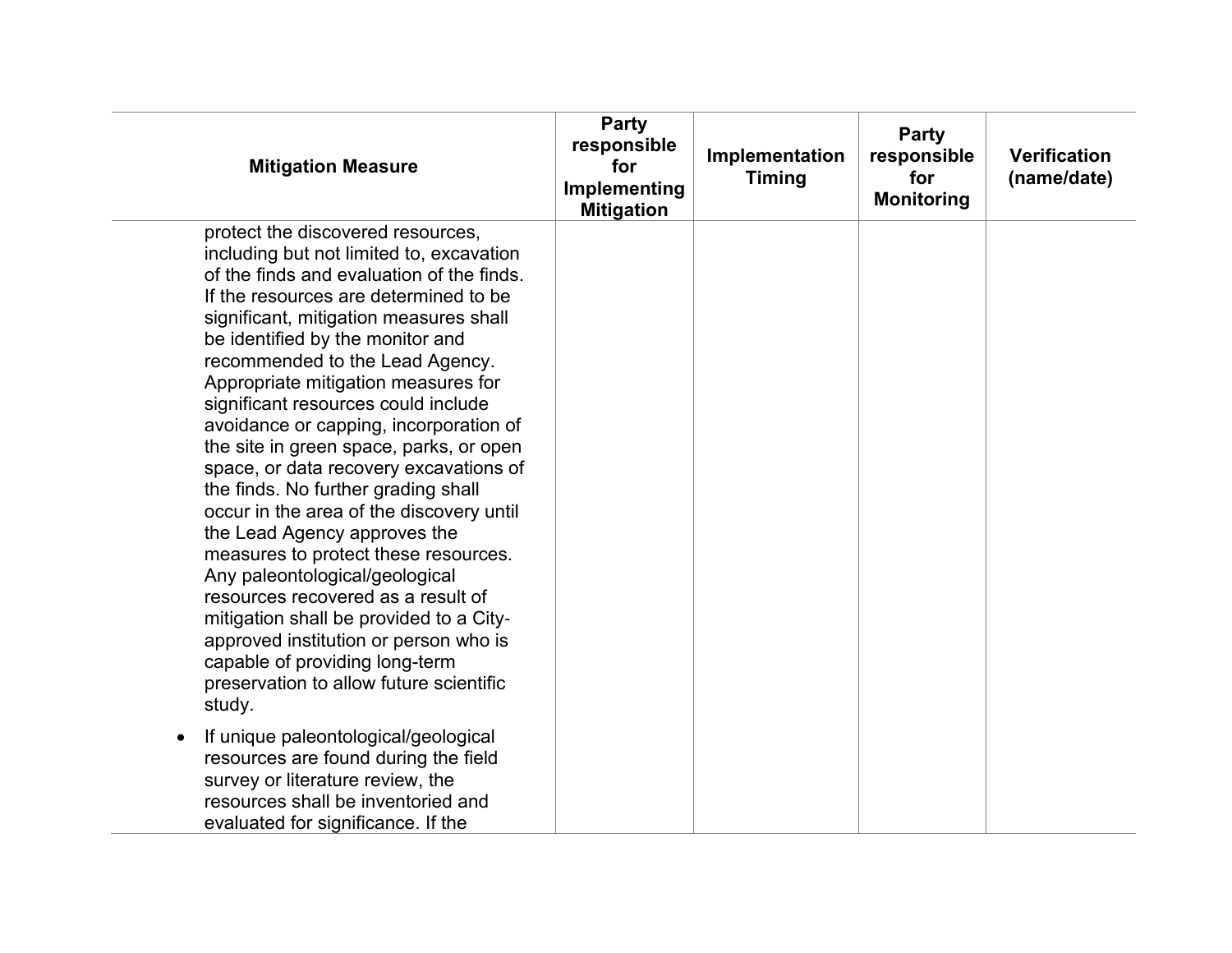| <b>Mitigation Measure</b>                                                                                                                                                                                                                                                                                                                                                                                                                                                                                                                                                                                                                                                                                                                                                                                                                                                                                    | Party<br>responsible<br>for<br>Implementing<br><b>Mitigation</b> | Implementation<br><b>Timing</b>                                        | <b>Party</b><br>responsible<br>for<br><b>Monitoring</b> | <b>Verification</b><br>(name/date) |
|--------------------------------------------------------------------------------------------------------------------------------------------------------------------------------------------------------------------------------------------------------------------------------------------------------------------------------------------------------------------------------------------------------------------------------------------------------------------------------------------------------------------------------------------------------------------------------------------------------------------------------------------------------------------------------------------------------------------------------------------------------------------------------------------------------------------------------------------------------------------------------------------------------------|------------------------------------------------------------------|------------------------------------------------------------------------|---------------------------------------------------------|------------------------------------|
| resources are found to be significant,<br>mitigation measures shall be identified<br>by the qualified paleontologist. Similar<br>to the above, appropriate mitigation<br>measures for significant resources<br>could include avoidance or capping,<br>incorporation of the site in green<br>space, parks, or open space, or data<br>recovery excavations of the finds. In<br>addition, appropriate mitigation for<br>excavation and construction activities<br>in the vicinity of the resources found<br>during the field survey or literature<br>review shall include a paleontological<br>monitor. The monitoring period shall<br>be determined by the qualified<br>paleontologist. If additional<br>paleontological/geological resources<br>are found during excavation and/or<br>construction activities, the procedure<br>identified above for the discovery of<br>unknown resources shall be followed. |                                                                  |                                                                        |                                                         |                                    |
| <b>GHG-1.1:</b> Prior to the City's approval of<br>subsequent discretionary projects, the Director<br>of the City Planning and Development<br>Department, or designee, shall confirm that<br>development projects are consistent with the                                                                                                                                                                                                                                                                                                                                                                                                                                                                                                                                                                                                                                                                    | Project<br>Applicant                                             | Planning and<br>Development<br>Department to<br>review<br>construction | <b>PDD</b>                                              |                                    |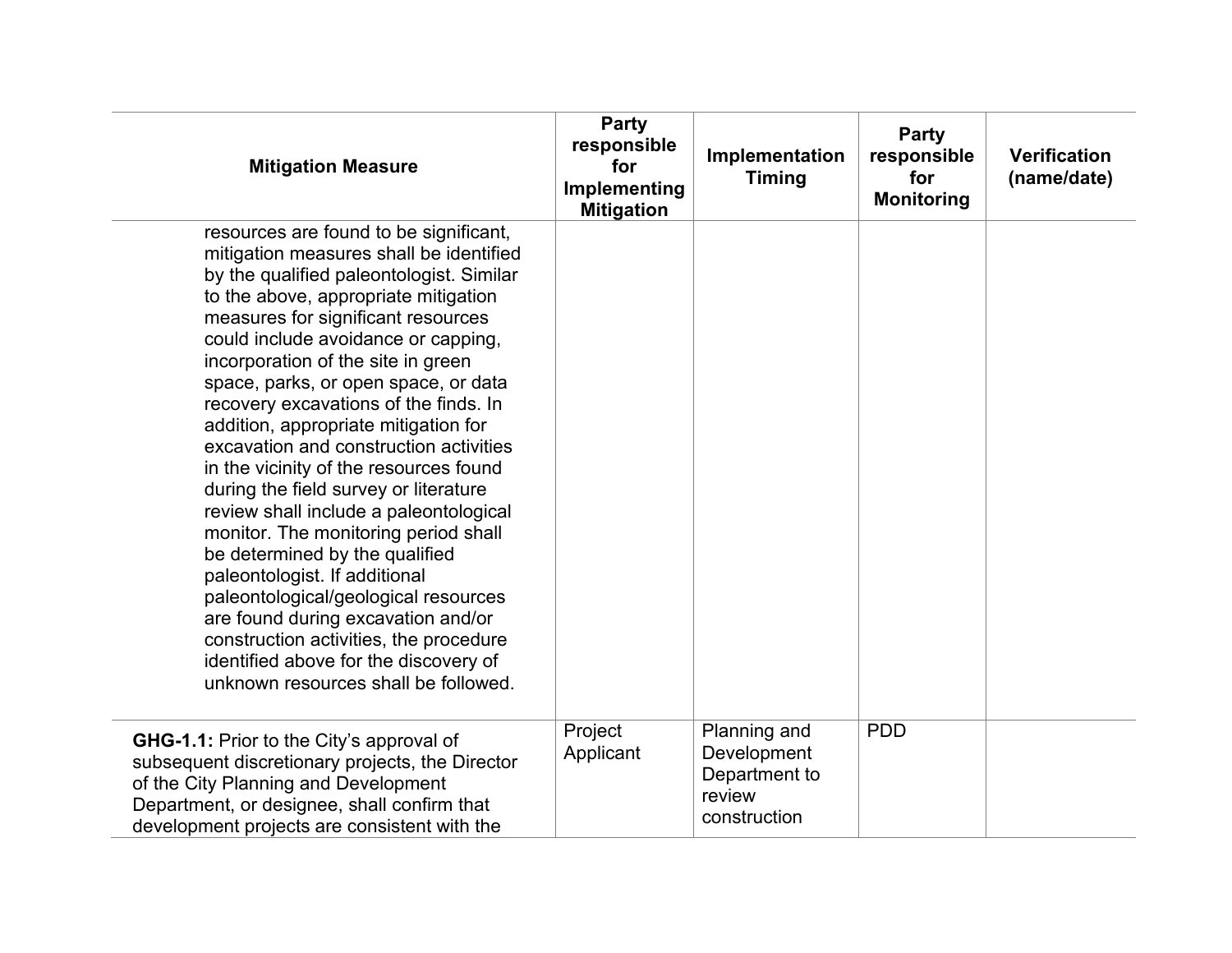| <b>Mitigation Measure</b>                                                                                                                                                                                                                                                                                                                                                                                                                                                                                                                                                                                                                                                                                                        | Party<br>responsible<br>for<br>Implementing<br><b>Mitigation</b> | Implementation<br><b>Timing</b>                                                                                                                                                                                                                               | <b>Party</b><br>responsible<br>for<br><b>Monitoring</b> | <b>Verification</b><br>(name/date) |
|----------------------------------------------------------------------------------------------------------------------------------------------------------------------------------------------------------------------------------------------------------------------------------------------------------------------------------------------------------------------------------------------------------------------------------------------------------------------------------------------------------------------------------------------------------------------------------------------------------------------------------------------------------------------------------------------------------------------------------|------------------------------------------------------------------|---------------------------------------------------------------------------------------------------------------------------------------------------------------------------------------------------------------------------------------------------------------|---------------------------------------------------------|------------------------------------|
| Recirculated GHG Reduction Plan Update<br>(2021) and shall implement all measures<br>deemed applicable to the project through the<br><b>GHG Reduction Plan Update-Project</b><br>Consistency Checklist (Appendix B to the GHG<br>Reduction Plan Update).                                                                                                                                                                                                                                                                                                                                                                                                                                                                         |                                                                  | specifications to<br>ensure inclusion<br>of provisions<br>included in<br>mitigation<br>measure.                                                                                                                                                               |                                                         |                                    |
| HYD-3.1: The City shall implement the following<br>measures to reduce the impacts on the capacity<br>of existing or planned SDFCMP collection<br>systems:<br>Coordinate with FMFCD to<br>implement the existing Storm<br>Drainage and Flood Control Master<br>Plan (SDFCMP) for collection<br>systems in drainage areas where the<br>amount of imperviousness is<br>unaffected by the change in land<br>uses.<br>Coordinate with FMFCD to update<br>the SDFCMP in those drainage areas<br>where the amount of imperviousness<br>increased due to the change in land<br>uses to determine the changes in the<br>collection systems that would need to<br>occur to provide adequate capacity<br>for the stormwater runoff from the | Department of<br><b>Public Utilities</b>                         | Ongoing. DPU to<br>continue to<br>coordinate with<br>North Kings<br>Groundwater<br>Sustainability<br>Agency as<br>established by a<br><b>Joint Powers</b><br>Agreement with<br>member agencies<br>and the City of<br>Fresno as<br>adopted in<br>January 2017. | <b>PDD</b>                                              |                                    |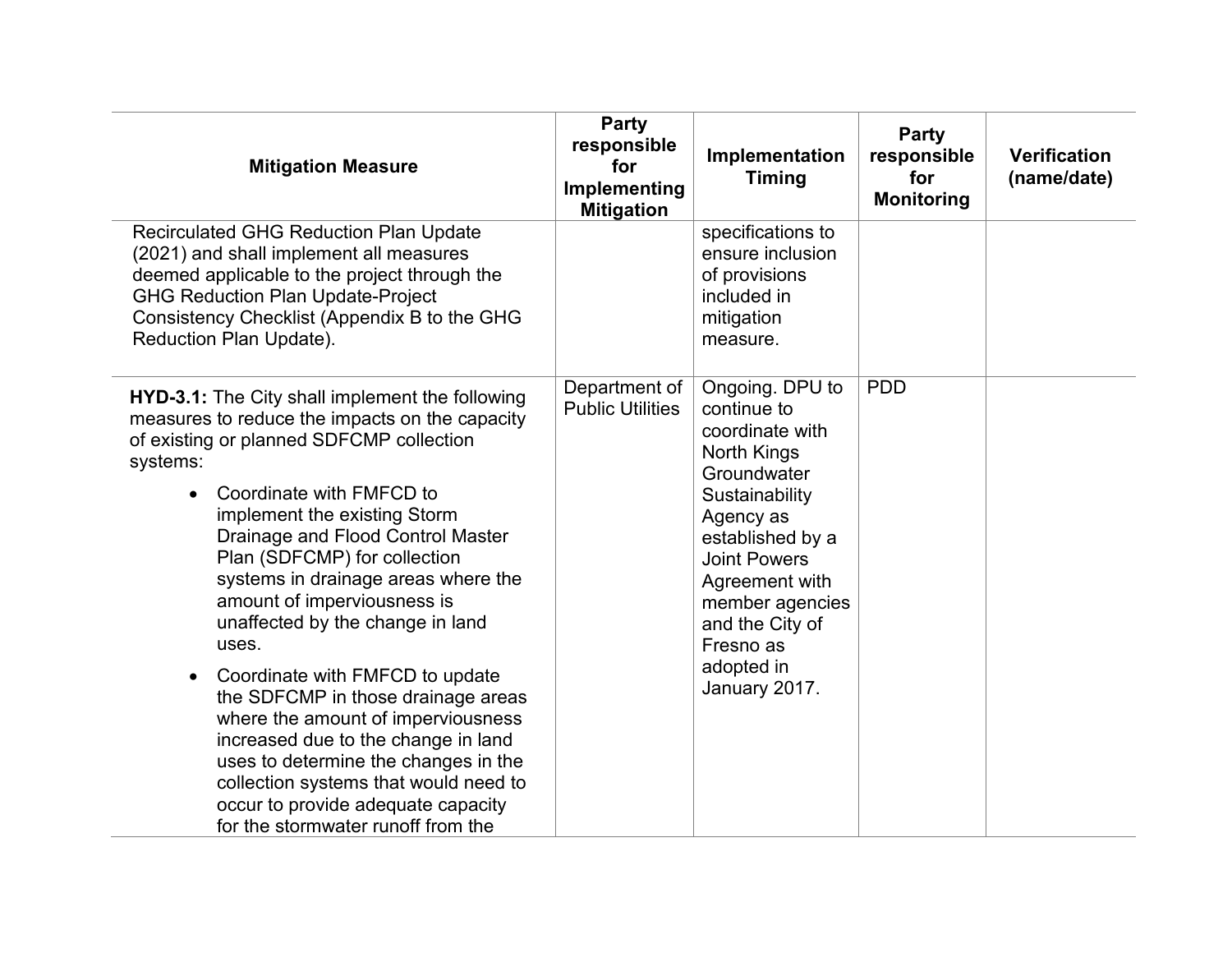| <b>Mitigation Measure</b>                                                                                                                                                                                                                                                                                                                                                                   | Party<br>responsible<br>for<br><b>Implementing</b><br><b>Mitigation</b> | Implementation<br><b>Timing</b>              | <b>Party</b><br>responsible<br>for<br><b>Monitoring</b> | <b>Verification</b><br>(name/date) |
|---------------------------------------------------------------------------------------------------------------------------------------------------------------------------------------------------------------------------------------------------------------------------------------------------------------------------------------------------------------------------------------------|-------------------------------------------------------------------------|----------------------------------------------|---------------------------------------------------------|------------------------------------|
| increased imperviousness.<br>As development is proposed,<br>implement current SDFCMP to<br>provide stormwater collection<br>systems that have sufficient capacity<br>to convey the peak runoff rates from<br>the areas of increased                                                                                                                                                         |                                                                         |                                              |                                                         |                                    |
| imperviousness.<br>Require developments that increase<br>site imperviousness to install,<br>operate, and maintain FMFCD-<br>approved on-site detention systems<br>to reduce the peak runoff rates<br>resulting from the increased<br>imperviousness to the peak runoff<br>rates that will not exceed the capacity<br>of the existing stormwater collection<br>systems.                      |                                                                         |                                              |                                                         |                                    |
| <b>HYD-3.2:</b> The City shall implement the following<br>measures to reduce the impacts on the capacity<br>of existing or planned SDFCMP retention<br>basins: Prior to approval of development<br>projects, coordinate with FMFCD to analyze the<br>impacts to existing and planned retention<br>basins to determine remedial measures<br>required to reduce the impact on retention basin | Department of<br><b>Public Utilities</b>                                | Prior to issuance<br>of building<br>permits. | <b>PDD</b>                                              |                                    |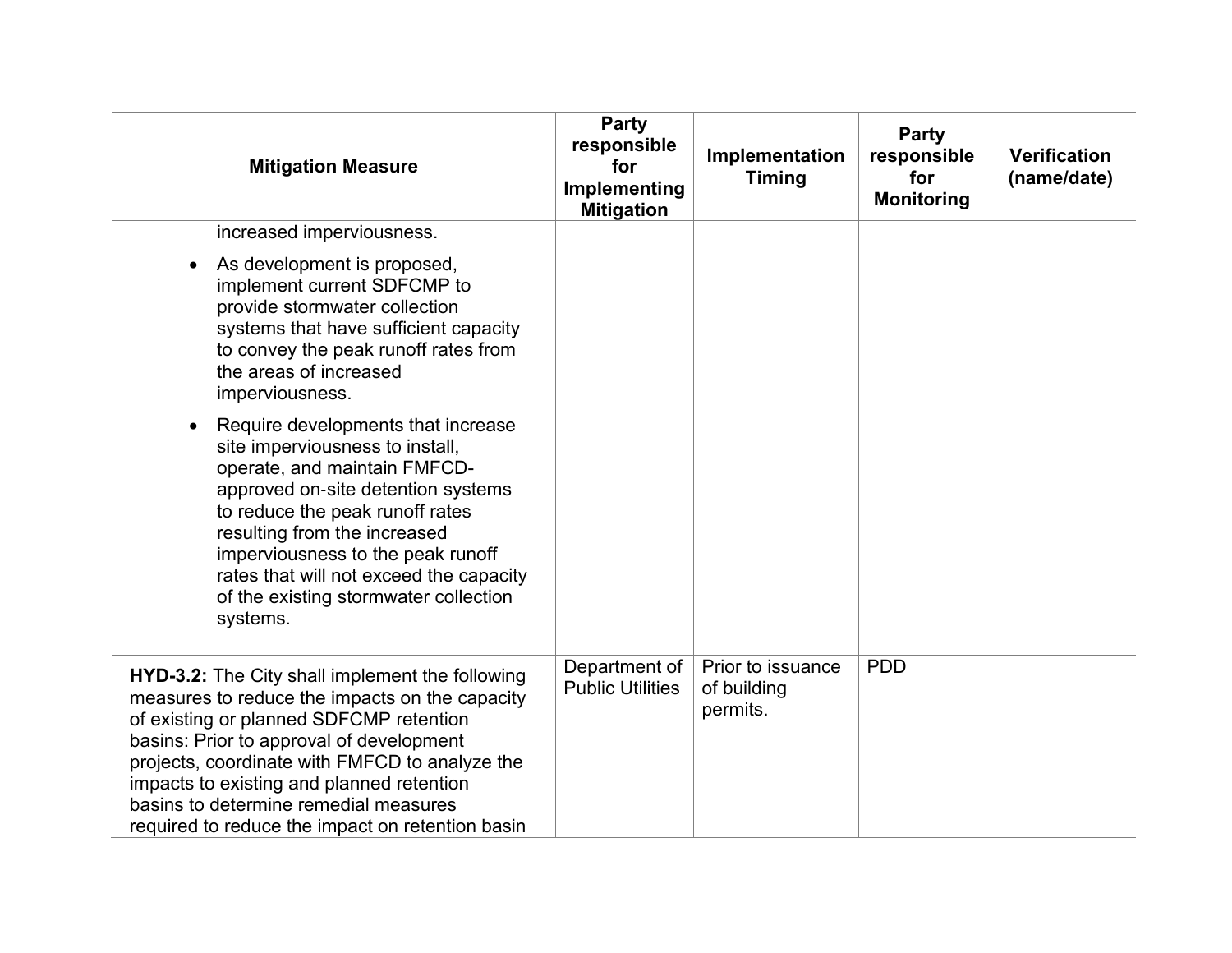| <b>Mitigation Measure</b>                                                                                                                                                                                                                                                                                             | <b>Party</b><br>responsible<br>for<br>Implementing<br><b>Mitigation</b> | Implementation<br><b>Timing</b>      | <b>Party</b><br>responsible<br>for<br><b>Monitoring</b> | <b>Verification</b><br>(name/date) |
|-----------------------------------------------------------------------------------------------------------------------------------------------------------------------------------------------------------------------------------------------------------------------------------------------------------------------|-------------------------------------------------------------------------|--------------------------------------|---------------------------------------------------------|------------------------------------|
| capacity to less than significant. Remedial<br>measures would include:                                                                                                                                                                                                                                                |                                                                         |                                      |                                                         |                                    |
| Increase the size of the retention basin<br>through the purchase of more land or<br>deepening the basin, or a combination for<br>planned retention basins.                                                                                                                                                            |                                                                         |                                      |                                                         |                                    |
| Require developments that increase<br>runoff volume to install, operate, and<br>maintain Low Impact Development (LID)<br>measures to reduce runoff volume to the<br>runoff volume that will not exceed the<br>capacity of the existing retention basins.                                                              |                                                                         |                                      |                                                         |                                    |
| <b>HYD-3.3:</b> The City shall implement the following<br>measures to reduce the impacts on the capacity<br>of existing or planned SDFCMP urban detention<br>(stormwater quality) basins:                                                                                                                             | Department of<br><b>Public Utilities</b>                                | Prior to<br>development<br>approvals | <b>PDD</b>                                              |                                    |
| Prior to approval of development projects,<br>coordinate with FMFCD to determine the<br>impacts to the urban detention basin weir<br>overflow rates and determine remedial<br>measures required to reduce the impact on the<br>detention basin capacity to less than significant.<br>Remedial measures would include: |                                                                         |                                      |                                                         |                                    |
| Modify overflow weir to maintain the<br>suspended solids removal rates adopted                                                                                                                                                                                                                                        |                                                                         |                                      |                                                         |                                    |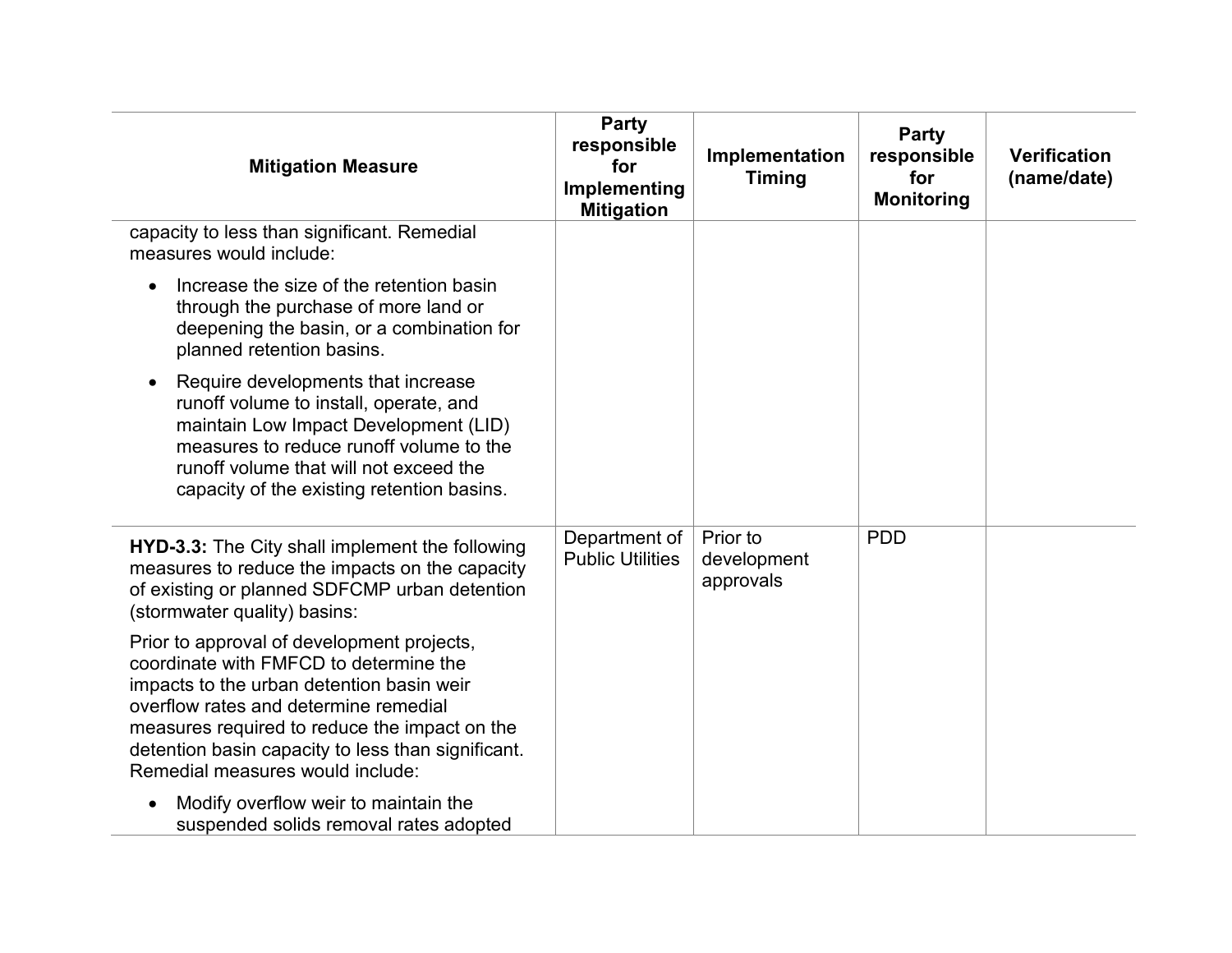| <b>Mitigation Measure</b>                                                                                                                                                                                                                                                                                                     | Party<br>responsible<br>for<br><b>Implementing</b><br><b>Mitigation</b> | Implementation<br><b>Timing</b>      | Party<br>responsible<br>for<br><b>Monitoring</b> | <b>Verification</b><br>(name/date) |
|-------------------------------------------------------------------------------------------------------------------------------------------------------------------------------------------------------------------------------------------------------------------------------------------------------------------------------|-------------------------------------------------------------------------|--------------------------------------|--------------------------------------------------|------------------------------------|
| by the FMFCD Board of Directors.                                                                                                                                                                                                                                                                                              |                                                                         |                                      |                                                  |                                    |
| Increase the size of the urban detention<br>$\bullet$<br>basin to increase residence time by<br>purchasing more land. The existing<br>detention basins are already at the<br>adopted design depth.                                                                                                                            |                                                                         |                                      |                                                  |                                    |
| Require developments that increase<br>$\bullet$<br>runoff volume to install, operate, and<br>maintain Low Impact Development (LID)<br>measures to reduce peak runoff rates and<br>runoff volume to the runoff rates and<br>volumes that will not exceed the weir<br>overflow rates of the existing urban<br>detention basins. |                                                                         |                                      |                                                  |                                    |
| <b>HYD-3.4:</b> The City shall implement the following<br>measures to reduce the impacts on the capacity<br>of existing or planned SDFCMP pump disposal<br>systems:                                                                                                                                                           | Department of<br><b>Public Utilities</b>                                | Prior to<br>development<br>approvals | <b>PDD</b>                                       |                                    |
| Prior to approval of development projects,<br>$\bullet$<br>coordinate with FMFCD to determine the<br>extent and degree to which the capacity of<br>the existing pump system will be<br>exceeded.                                                                                                                              |                                                                         |                                      |                                                  |                                    |
| Require new developments to install,<br>$\bullet$                                                                                                                                                                                                                                                                             |                                                                         |                                      |                                                  |                                    |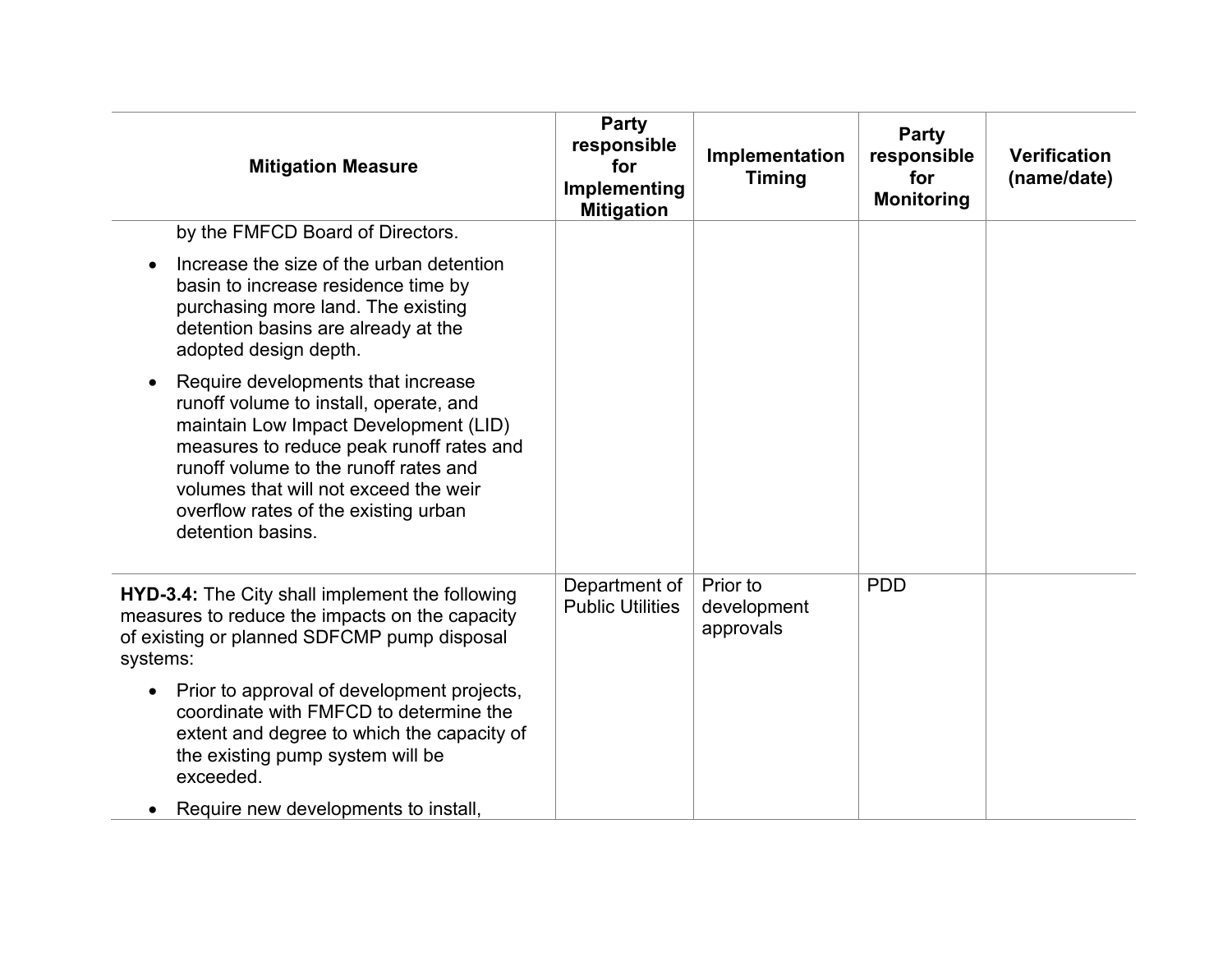| <b>Mitigation Measure</b>                                                                                                                                                                                                                                                                                                                                                                                                                                                           | <b>Party</b><br>responsible<br>for<br>Implementing<br><b>Mitigation</b> | Implementation<br><b>Timing</b>      | <b>Party</b><br>responsible<br>for<br><b>Monitoring</b> | <b>Verification</b><br>(name/date) |
|-------------------------------------------------------------------------------------------------------------------------------------------------------------------------------------------------------------------------------------------------------------------------------------------------------------------------------------------------------------------------------------------------------------------------------------------------------------------------------------|-------------------------------------------------------------------------|--------------------------------------|---------------------------------------------------------|------------------------------------|
| operate, and maintain on-site detention<br>facilities, consistent with FMFCD design<br>standards, to reduce peak stormwater<br>runoff rates to existing planned peak<br>runoff rates.                                                                                                                                                                                                                                                                                               |                                                                         |                                      |                                                         |                                    |
| Provide additional pump system capacity<br>$\bullet$<br>to the maximum allowed by existing<br>permitting to increase the capacity to<br>match or exceed the peak runoff rates<br>determined by the SDFCMP.                                                                                                                                                                                                                                                                          |                                                                         |                                      |                                                         |                                    |
| UTL-1.1.1: The City shall evaluate the water<br>conveyance system and, at the time that<br>discretionary projects are submitted for<br>approval by the City, the City shall not approve<br>development that would demand additional<br>water and exceed the capacity of a facility until<br>additional capacity is provided. The following<br>capacity improvements shall be evaluated for<br>potential environmental impacts and<br>constructed by the City by approximately 2025. | Department of<br><b>Public Utilities</b>                                | Prior to<br>development<br>approvals | <b>PDD</b>                                              |                                    |
| Construct 65 new groundwater wells,<br>$\bullet$<br>in accordance with Chapter 9 and<br>Figure 9-1 of the 2014 Metro Plan<br>Update.<br>Construct a 2.0 million gallon potable<br>$\bullet$                                                                                                                                                                                                                                                                                         |                                                                         |                                      |                                                         |                                    |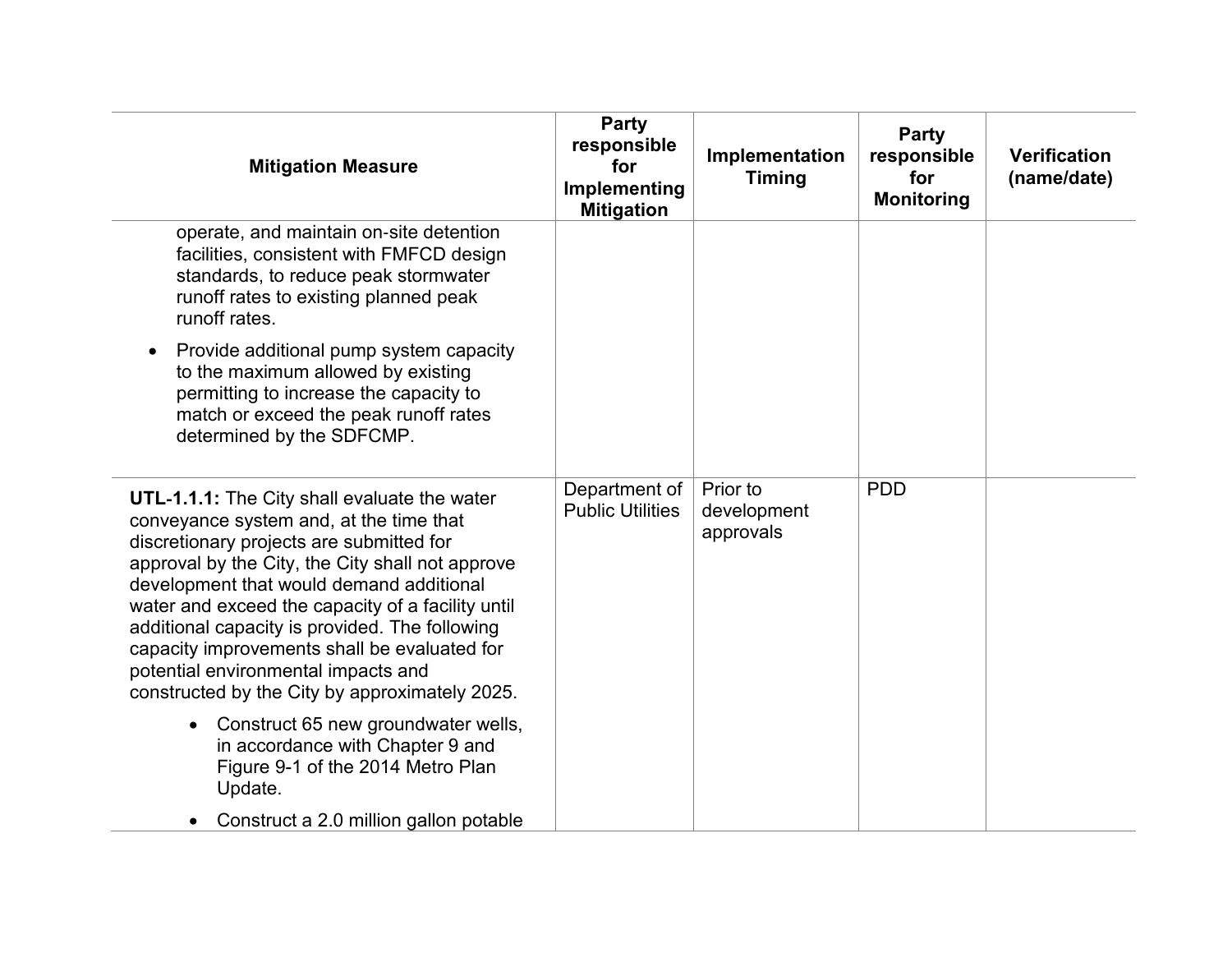| <b>Mitigation Measure</b>                                                                                                                                                                                                           | <b>Party</b><br>responsible<br>for<br>Implementing<br><b>Mitigation</b> | Implementation<br><b>Timing</b> | <b>Party</b><br>responsible<br>for<br><b>Monitoring</b> | <b>Verification</b><br>(name/date) |
|-------------------------------------------------------------------------------------------------------------------------------------------------------------------------------------------------------------------------------------|-------------------------------------------------------------------------|---------------------------------|---------------------------------------------------------|------------------------------------|
| water reservoir (Reservoir T2) near<br>the intersection of Clovis and<br>California Avenues, in accordance<br>with Chapter 9 and Figure 9-1 of the<br>2014 Metro Plan Update.                                                       |                                                                         |                                 |                                                         |                                    |
| Construct a 4.0 million gallon potable<br>$\bullet$<br>water reservoir (Reservoir T5) near<br>the intersection of Ashlan and<br>Chestnut Avenues, in accordance<br>with Chapter 9 and Figure 9-1 of the<br>2014 Metro Plan Update.  |                                                                         |                                 |                                                         |                                    |
| Construct a 4.0 million gallon potable<br>$\bullet$<br>water reservoir (Reservoir T6) near<br>the intersection of Ashlan Avenue<br>and Highway 99, in accordance with<br>Chapter 9 and Figure 9-1 of the 2014<br>Metro Plan Update. |                                                                         |                                 |                                                         |                                    |
| Construct 50.3 miles of regional<br>$\bullet$<br>water transmission mains ranging in<br>size from 24-inch to 48-inch, in<br>accordance with Chapter 9 and<br>Figure 9-1 of the 2014 Metro Plan<br>Update.                           |                                                                         |                                 |                                                         |                                    |
| Construct 95.9 miles of 16-inch<br>$\bullet$<br>transmission grid mains in<br>accordance with Chapter 9 and                                                                                                                         |                                                                         |                                 |                                                         |                                    |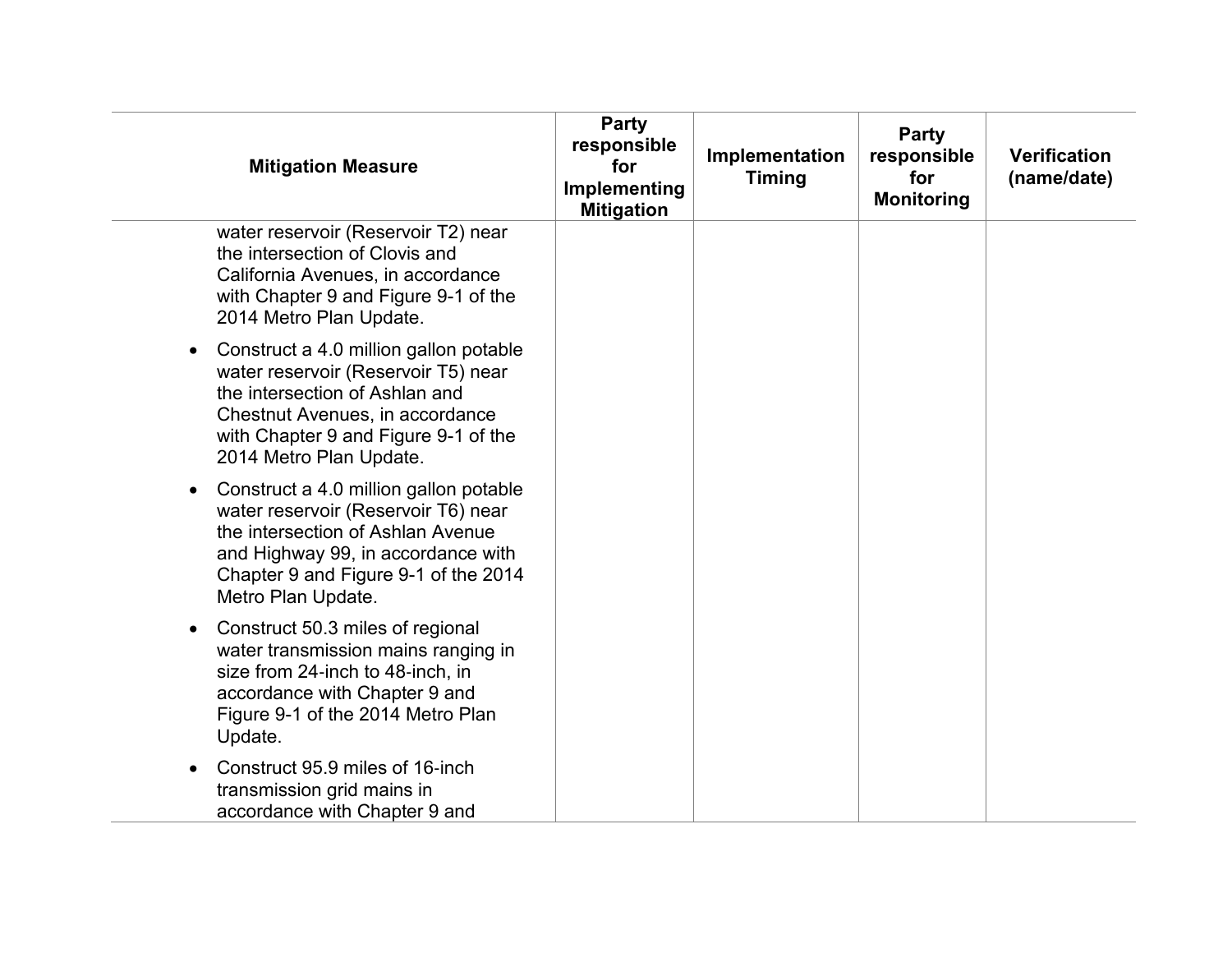| <b>Mitigation Measure</b>                                                                                                                                                                                                                                                                                                                                                                               | <b>Party</b><br>responsible<br>for<br>Implementing<br><b>Mitigation</b> | Implementation<br><b>Timing</b> | <b>Party</b><br>responsible<br>for<br><b>Monitoring</b> | <b>Verification</b><br>(name/date) |
|---------------------------------------------------------------------------------------------------------------------------------------------------------------------------------------------------------------------------------------------------------------------------------------------------------------------------------------------------------------------------------------------------------|-------------------------------------------------------------------------|---------------------------------|---------------------------------------------------------|------------------------------------|
| Figure 9-1 of the 2014 Metro Plan<br>Update.<br>Prior to initiating construction of any of the<br>capacity improvement projects identified above,<br>the City shall conduct appropriate<br>environmental analyses for each project to                                                                                                                                                                   |                                                                         |                                 |                                                         |                                    |
| determine whether environmental impacts<br>would occur.                                                                                                                                                                                                                                                                                                                                                 | Department of                                                           | Prior to                        | <b>PDD</b>                                              |                                    |
| UTL-1.2.1: The City shall evaluate the water<br>supply system at the time discretionary projects<br>are submitted and shall not approve<br>development that would demand additional<br>water until additional capacity is provided. By<br>approximately the year 2025, the following<br>capacity improvements shall be evaluated for<br>potential environmental impacts and<br>constructed by the City. | <b>Public Utilities</b>                                                 | development<br>approvals        |                                                         |                                    |
| Construct an approximately 30 mgd<br>$\bullet$<br>expansion of the existing northeast<br>surface water treatment facility for a<br>total capacity of 60 mgd, in accordance<br>with Chapter 9 and Figure 9-1 of the<br>2014 Metro Plan Update.                                                                                                                                                           |                                                                         |                                 |                                                         |                                    |
| Construct an approximately 20 mgd<br>surface water treatment facility in the                                                                                                                                                                                                                                                                                                                            |                                                                         |                                 |                                                         |                                    |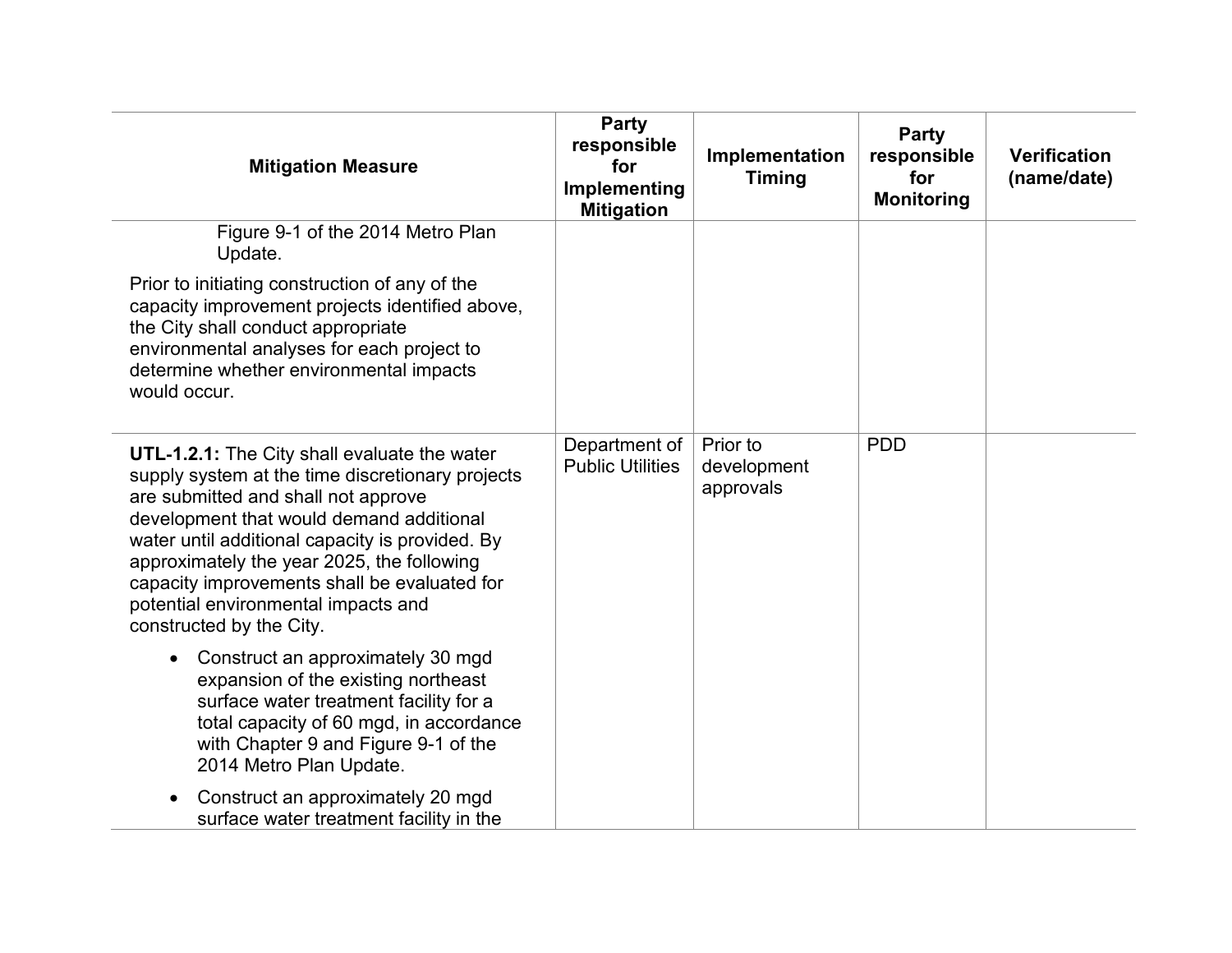| <b>Mitigation Measure</b>                                                                                                                                                                                                                                                                                                                                                                                                                                                                                                                                                                                                                                                                                        | <b>Party</b><br>responsible<br>for<br>Implementing<br><b>Mitigation</b> | Implementation<br><b>Timing</b> | <b>Party</b><br>responsible<br>for<br><b>Monitoring</b> | <b>Verification</b><br>(name/date) |
|------------------------------------------------------------------------------------------------------------------------------------------------------------------------------------------------------------------------------------------------------------------------------------------------------------------------------------------------------------------------------------------------------------------------------------------------------------------------------------------------------------------------------------------------------------------------------------------------------------------------------------------------------------------------------------------------------------------|-------------------------------------------------------------------------|---------------------------------|---------------------------------------------------------|------------------------------------|
| southwest portion of the City, in<br>accordance with Chapter 9 and Figure<br>9-1 of the 2014 Metro Plan Update.                                                                                                                                                                                                                                                                                                                                                                                                                                                                                                                                                                                                  |                                                                         |                                 |                                                         |                                    |
| Construct a 25,000 AF/year recycled water<br>facility as an expansion to the RWRF in<br>accordance with the January 2014 City of<br>Fresno Metropolitan Water Resources<br>Management Plan. This improvement is<br>required after the year 2025.                                                                                                                                                                                                                                                                                                                                                                                                                                                                 |                                                                         |                                 |                                                         |                                    |
| UTL-1.3.1: The City shall evaluate the wastewater<br>system at the time discretionary projects are<br>submitted and shall not approve development that<br>contributes wastewater to the wastewater treatment<br>facility that could exceed capacity until additional<br>capacity is provided. By approximately the year<br>2025, the City shall evaluate the potential<br>environmental impacts and construct the following<br>improvements.<br>Construct<br>approximately 70<br>an<br>mgd<br>expansion of the Regional Wastewater<br>Treatment Facility prior to flows reaching 80<br>percent of rated capacity, and obtain revised<br>waste discharge permits as the generation of<br>wastewater is increased. | Department of<br><b>Public Utilities</b>                                | Prior to approval               | <b>PDD</b>                                              |                                    |
| Construct an approximately 0.49 mgd<br>expansion of the North Facility and obtain                                                                                                                                                                                                                                                                                                                                                                                                                                                                                                                                                                                                                                |                                                                         |                                 |                                                         |                                    |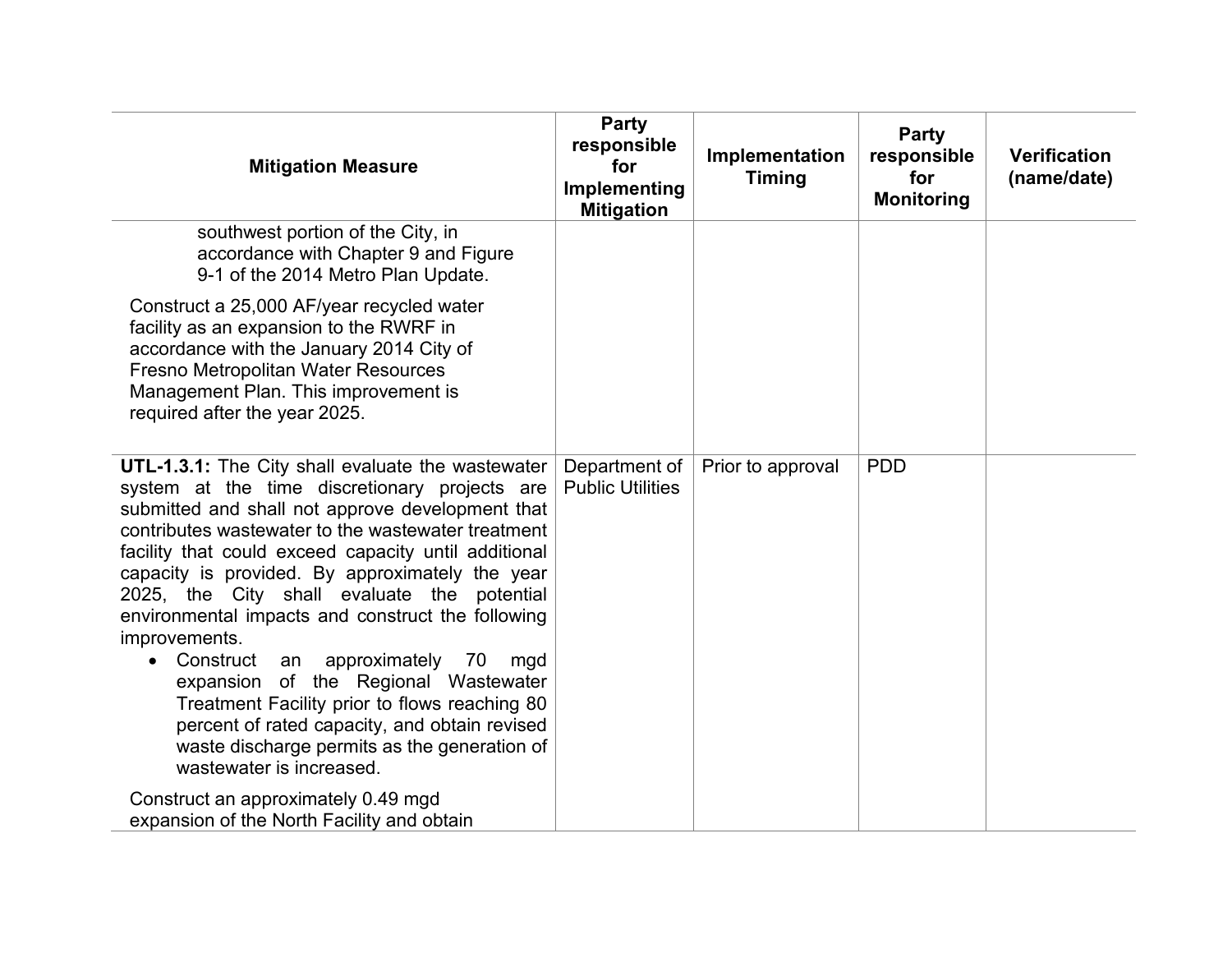| <b>Mitigation Measure</b>                                                                                                                                                                                                                                                                                                                                                                                                                                                                                                                                                                                                                                                                                                                                                                                                                                                                       | Party<br>responsible<br>for<br>Implementing<br><b>Mitigation</b> | Implementation<br><b>Timing</b> | <b>Party</b><br>responsible<br>for<br><b>Monitoring</b> | <b>Verification</b><br>(name/date) |
|-------------------------------------------------------------------------------------------------------------------------------------------------------------------------------------------------------------------------------------------------------------------------------------------------------------------------------------------------------------------------------------------------------------------------------------------------------------------------------------------------------------------------------------------------------------------------------------------------------------------------------------------------------------------------------------------------------------------------------------------------------------------------------------------------------------------------------------------------------------------------------------------------|------------------------------------------------------------------|---------------------------------|---------------------------------------------------------|------------------------------------|
| revised waste discharge permits as the<br>generation of wastewater is increased.                                                                                                                                                                                                                                                                                                                                                                                                                                                                                                                                                                                                                                                                                                                                                                                                                |                                                                  |                                 |                                                         |                                    |
| UTL-1.3.2: The City shall evaluate the wastewater<br>system at the time discretionary projects are<br>submitted and shall not approve development that<br>contributes wastewater to the wastewater treatment<br>facility that could exceed capacity until additional<br>capacity is provided. After approximately the year<br>2025, the City shall evaluate the potential<br>environmental impacts of and construct the following<br>improvements.<br>Construct<br>approximately<br>24<br>an<br>mgd<br>$\bullet$<br>Wastewater Treatment Facility within the<br>Southeast Development Area and obtain<br>revised waste discharge permits as the<br>generation of wastewater is increased.<br>Construct an approximately 9.6<br>mgd<br>expansion of the Regional Wastewater<br>Treatment Facility and obtain revised waste<br>discharge permits as the generation of<br>wastewater is increased. | Department of<br><b>Public Utilities</b>                         | Prior to approval               | <b>PDD</b>                                              |                                    |
| UTL-1.4.1: Consistent with the Sewer System<br>Management Plan, the City shall evaluate the<br>wastewater collection system at the time<br>discretionary projects are submitted and shall<br>not approve development that would generate<br>additional wastewater and exceed the capacity<br>of a facility until additional capacity is provided.                                                                                                                                                                                                                                                                                                                                                                                                                                                                                                                                               | Department of<br><b>Public Utilities</b>                         | Prior to approval               | <b>PDD</b>                                              |                                    |